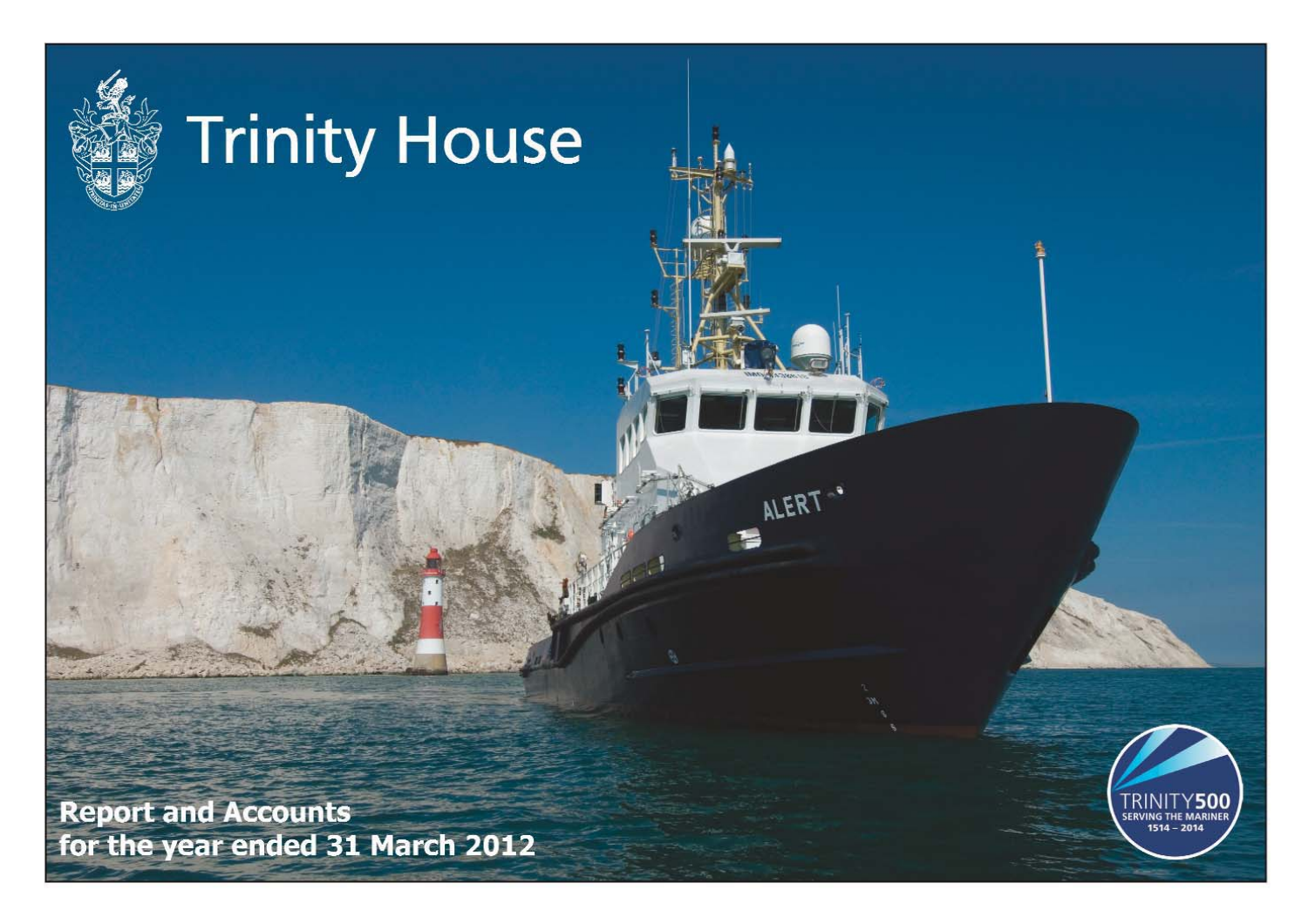| Directors of the Lighthouse Board                                      | 2         |
|------------------------------------------------------------------------|-----------|
| Office and Advisers                                                    | 3         |
| Executive Chairman's Review                                            | 4-5       |
| Directors' Report and Management Commentary:                           | 6         |
| - Nature, Objectives and Strategy of the Business                      | $6 - 7$   |
| - Current Developments and Performance                                 | $8 - 15$  |
| - Resources                                                            | $16 - 17$ |
| - Risks and Uncertainties                                              | 18        |
| - Relationships                                                        | 18        |
| - Financial Position                                                   | 19-21     |
| Remuneration Report                                                    | $22 - 25$ |
| Statement of Accounting Officer's responsibilities                     | 26        |
| Executive Chairman's Governance Statement                              | $27 - 33$ |
| Statement of Comprehensive Net Income for the Year Ended 31 March 2012 | 34        |
| Statement of Financial Position as at 31 March 2012                    | $35 - 36$ |
| Statement of Cash Flows for the Year Ended 31 March 2012               | 37        |
| Statement of Changes in Reserves for the Year Ended 31 March 2012      | 38        |
| Notes to the Accounts                                                  | 39-69     |
| Five Year Summary                                                      | 70        |
| Appendix A - Letter of Comfort                                         | 71        |

**TABLE OF OF CONTENTS ONTENTS**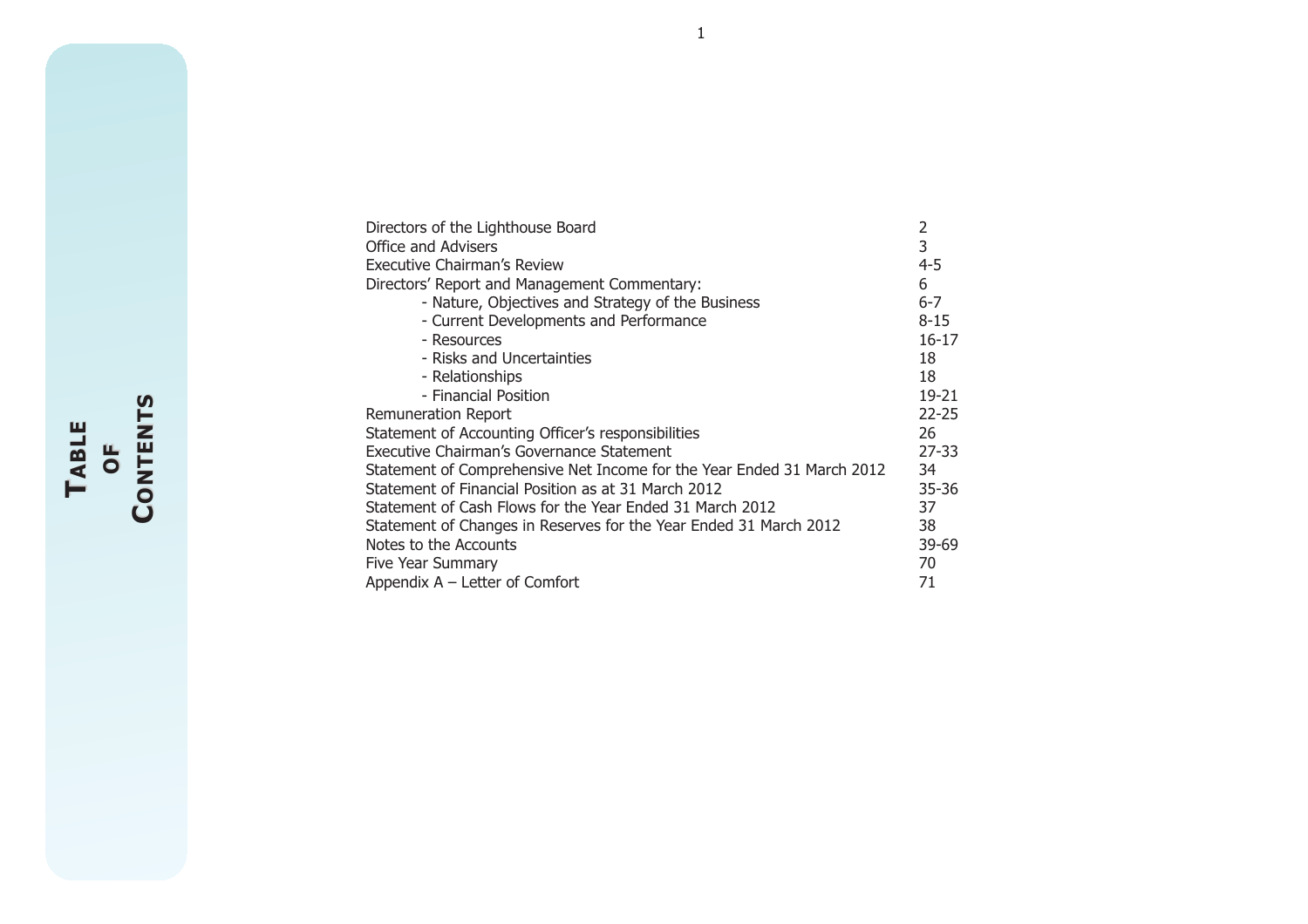| Captain I McNaught*                           | Executive Chairman                     | (appointed on 22 November 2011) |
|-----------------------------------------------|----------------------------------------|---------------------------------|
| Rear Admiral Sir J M de Halpert* KCVO CB FRIN | Executive Chairman                     | (retired on 22 November 2011)   |
| Captain R H Barker*                           | Director of Navigational Requirements  |                                 |
| Commodore S J Scorer* FCMI                    | Director of Operations                 |                                 |
| Captain N. Palmer* OBE                        | Deputy Chairman & Non Executive        | (appointed 1 February 2012)     |
| Captain N R Pryke* MCIT FNI                   | Deputy Chairman & Non Executive        | (retired 31 January 2012)       |
| J S Wedge** CPFA MBA BA (Econ) Hons           | Director of Finance & Support Services |                                 |
| F C Bourne ***                                | Non Executive                          |                                 |
| E D Johnson***                                | Non Executive                          | (appointed on 1 May 2012)       |
| M Gladwyn***                                  | Non Executive                          |                                 |
| J D Price                                     | Secretary                              |                                 |

- \* Member of the Corporation of Trinity House
- \*\* Associate Member of the Corporation of Trinity House
- \*\*\* Nominee of the Secretary of State for Transport (DfT) and Associate Member of the Corporation of Trinity House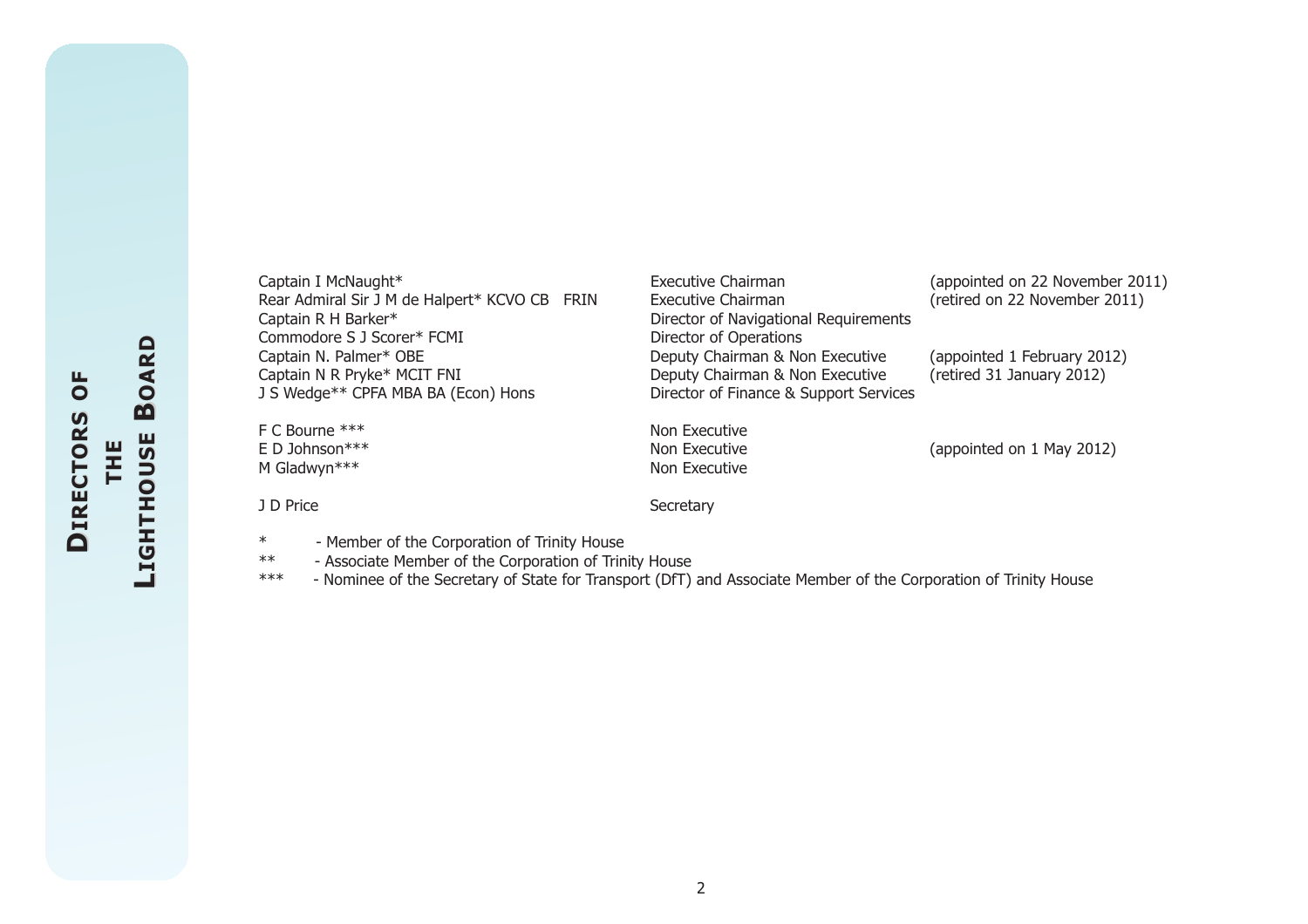ADVISORS **DVISORS OFFICERS ADVISORS OFFICERS FFICERS AND**

**Principal Office** Corporation of Trinity House Trinity House Tower HillLondon EC3N 4DH **Auditors of the General** *Lighthouse* Fund **Comptroller & Auditor General Lighthouse Fund Lighthouse Fund** 157 -197 Buckingham Palace Road VictoriaLondon SW1W 9SP **Bankers** Lloyds TSB 230 High Street Dovercourt Essex CO12 3TA **Solicitors** Norton Rose3 More London Riverside, London SE1 2AQ **Actuaries Actuaries Hymans Robertson LLP** 30 Waterloo StreetGlasgow G2 6DB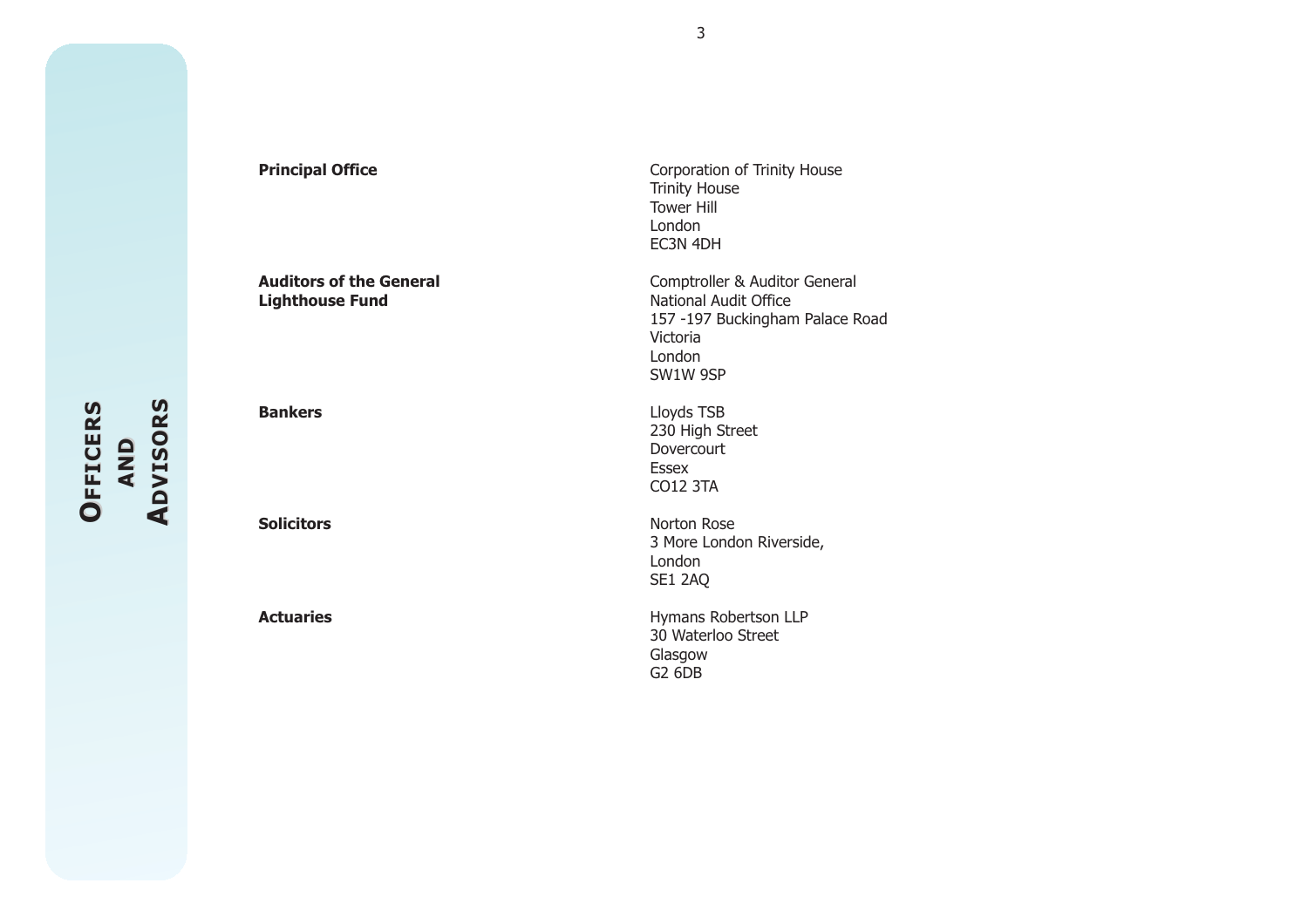

The 2011/2012 year has seen Trinity House continue to provide an excellent service to themariner. The Trinity House vision,

**'To deliver a reliable, 'To deliver a reliable, efficient and cost effectiveAtoN service for thebenefit and safety of all benefit and safety of all mariners mariners**',

remains as important today as it has been throughout the 500 years that Trinity House has provided Aids to Navigation (AtoNs) for the mariner.

This year saw two significant changes in the leadership of Trinity House with the appointment of a new Master, HRH The Princess Royal, and a new Deputy Master, Captain Ian Mcnaught. I pay tribute to the outgoing Master, HRH The Duke of Edinburgh, who was the longest serving Master of Trinity House with 42 years of service. His wise counsel was always highly valued.

I would also like to thank my predecessor Sir Jeremy de Halpert, for his outstanding leadership of Trinity House, during the last decade. He led the transformation of Trinity House from a traditional, labour intensive, highly unionised organisation into the modern, flexible, dynamic, technology focused organisation that it is today.

The last year has continued to see the Trinity House Board playing a key role in driving forward key General Lighthouse Authority (GLA) activity. The remaining recommendations from the W.S. Atkins review, that were the responsibility of the GLAs, have very largely all been implemented.

This included the centralisation of 'out-of-hours' monitoring of all GLA AtoNs at the Trinity House monitoring and control centre at Harwich. Trinity House's state of the art monitoring centre at Harwich proved that it can undertake the monitoring of all GLA AtoNs. During a few days of bad weather in January the Harwich

monitoring centre dealt with 29 incidents from Trinity House; 110 from Northern Lighthouse Board and 33 from Commissioner of Irish Lights as well as co-ordinating emergency responses to a number of wrecks. As a result of the excellent performance during this period the NLB Director of Operations wrote to thank Trinity House for the way that we had dealt with this exceptionally busy period. Therefore, this project has proved to be a classic example of exemplary inter-GLA co-operation.

A second example of the completion of W.S.Atkins review recommendations is illustrated by the successful implementation of the buoy yards review, which has improved buoy yard efficiency and productivity. During the year Trinity House reduced headcount in its buoy yards by four posts, improving productivity by 20%, with new, more efficient working practices. Smarter procurement, new paint spraying equipment and extending buoy life at sea have all bought significant savings and enabled improvement targets to be achieved.

More generally Trinity House have underspent on running cost targets, set in accordance with a RPI-X% formulae, by around £2million during the year. The main contributors to the outstanding financial performance have been the generation of higher than target commercial income, exceeding the value for money target and significant savings in manpower costs achieved by the continuous improvement review programme and initiatives such as buying out overtime for senior staff. Trinity House are always seeking to improve the way we do things and so demonstrably enhance the service we provide to the mariner.

Trinity House's strong financial performance has contributed to maintaining Light Dues significantly below inflation. Despite the increase in Light Dues in 2009/2010, the first increase for 16 years, Light Dues remain 34% lower than they were 10 years ago. Light Dues collection has held up well despite the poor economic climate. In fact, more vessels have called at UK Ports with chargeable tonnage 6% up at the end of 2011/2012 compared with a year ago. Mike Penning MP, the Shipping Minister has indicated that stable Light Dues charges are important for the shipping industry and so has said that there should be no increase in Light Dues rates for 3 years.

# **CHAIRMAN'S** EXECUTIVE **EXECUTIVE XECUTIVE** CHAIRMAN **REVIEW**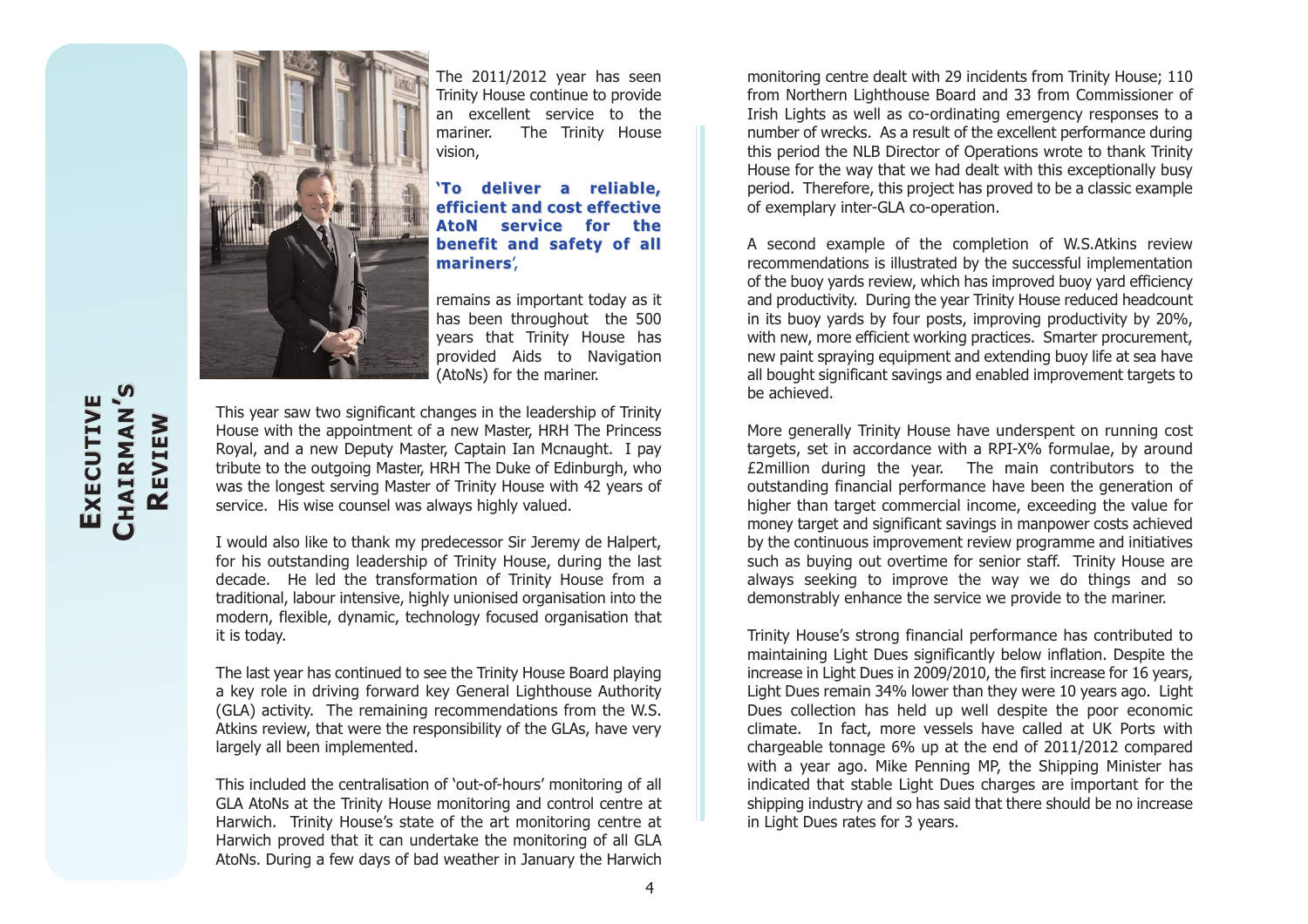Trinity House has also made a substantial contribution to the Joint Strategic Board (JSB) which has focused on two high level strategic activities during the year, namely re-structuring light dues income into Ireland and reducing the GLA's historic pension liability. Trinity House staff have provided support and expert advice on these matters which assisted the production of the reports that have been presented to the appropriate government officials by members of the JSB.

Mike Penning MP, the Shipping Minister launched a new Marine Aids to Navigation Strategy to 2025 in a ceremony at Trinity House on 18 July 2011. This stated that the GLAs Marine Aids to Navigation Strategy to 2025 is:

- • to continue to provide an appropriate mix of AtoN for general navigation;
- $\bullet$  to continue to provide a timely and effective response to wrecks and AtoN failures;
- $\bullet$  to continue to undertake superintendence and management of all aids to navigation in accordance with international standards, recommendations and guidelines;
- • to introduce e-Navigation AtoN components and services in the UK and Ireland;
- $\bullet$  to work with users, partners and stakeholders nationally and internationally, to promote the safety of marine navigation based on harmonized international standards, recommendations and guidelines;
- $\bullet$ to embrace relevant technologies as they evolve; and
- • to improve reliability, efficiency and cost-effectiveness of the GLAs service while ensuring the safety of navigation.

This comprehensive strategy document provides a strategic framework for the GLA's so they can continue to provide a high quality service to the mariner.

Within this overall strategic tapestry Trinity House has continued to achieve its objectives in 2011/2012 with the highlights being as follows:

- •Gaining approval for a new Trinity House Strategic Plan;
- • Continuing to maintain the availability of its AtoNs above the international standards;
- •Implementing a new 5 year helicopter contract;
- • Retaining ISO9001:2008 and ISO 14001:2004 quality and environmental standards;
- •Securing funding to carry on with the development of eLoran;
- • Successfully completing engineering projects at Skerries, Hartland Point, Skokholm, Godrevy and Needles;
- •Solarising Light Vessels 19, 22 and 24;
- • Achieved the highest RoSPA Health and Safety standard, diamond level;
- • Disposal of a number of properties at Maryport, Blacknore, Penzance and Harwich;
- • Implementing the recommendations from the latest staff survey that demonstrated high levels of staff motivation, loyalty and engagement:
- •Generated income of over £2million from commercial activities;
- • Maintained high standards of corporate governance and strong financial controls as evidenced by reports from our auditors;
- •Generated value for money savings of £485,000; and
- • Met all financial targets, including containing running costs below target.

I am also pleased to be able to report that Internal Audit has provided assurance that Trinity House's current risk management, control and governance arrangements are 'adequate and effective', and gave a 'substantial' assurance rating.

Trinity House has come through a difficult and challenging year with its reputation enhanced. This is of great credit to all the staff who have worked so diligently at Trinity House. We are well placed to take the organisation forward and build on the outstanding work of the last twelve months.

Van sterlangest.

**Captain Ian McNaught Executive Chairman of the Lighthouse Board**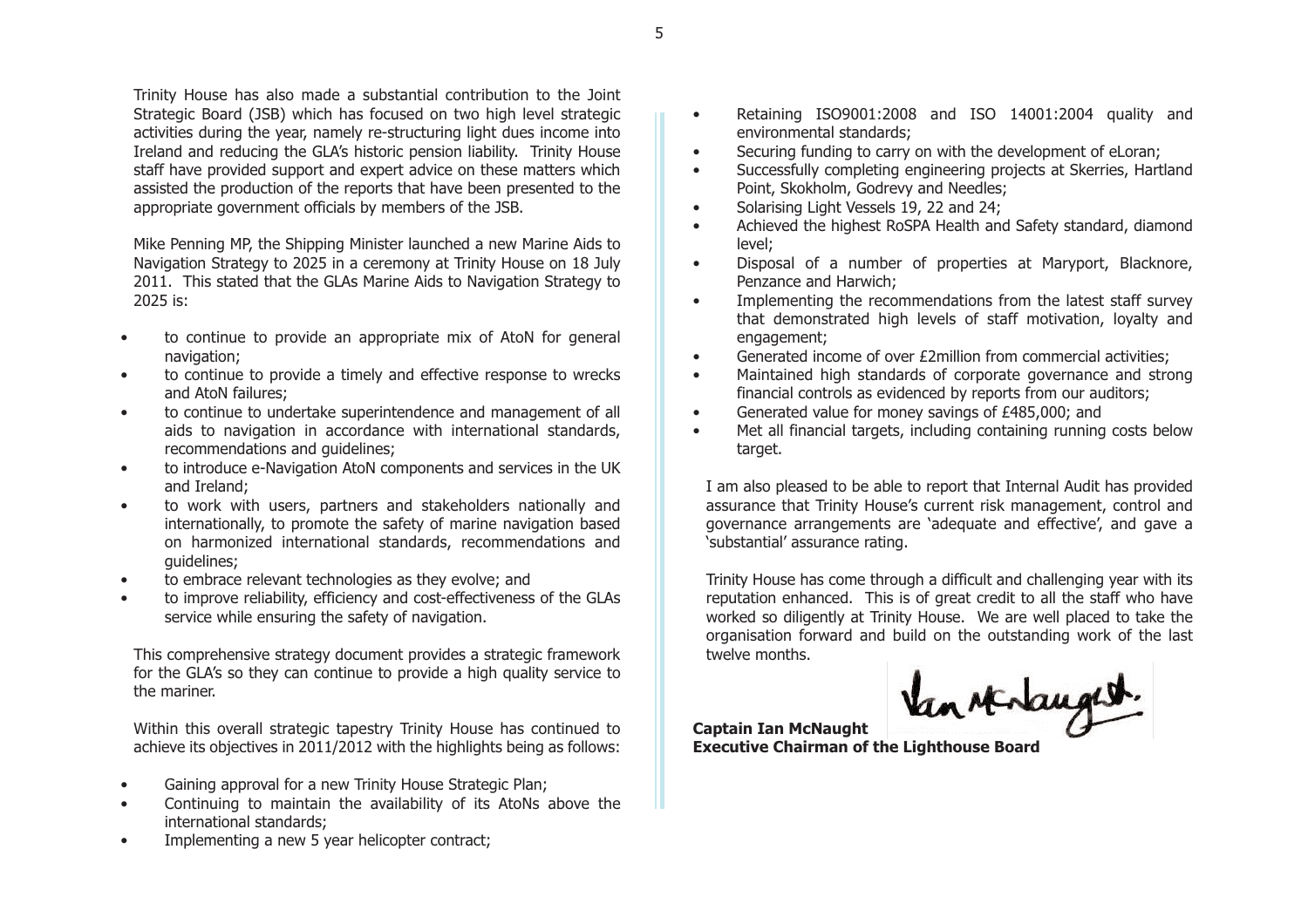# **the Business the Business**

#### **Statutory Background**

**Nature, Objectives and Strategy of**<br> **Comments of the Susiness**<br> **Statutory Background**<br>
Under Section 193 of the Merchant Shipping Act 1995 the<br>
Corporation of Trinity House is appointed as the GLA for England<br>
and Wales Under Section 193 of the Merchant Shipping Act 1995 the Corporation of Trinity House is appointed as the GLA for England and Wales, the Channel Islands and the adjacent seas and islands, and under Section 195 is vested with the responsibility for the superintendence and management of all lighthouses, buoys and beacons within its area. Trinity House has various powers and responsibilities in connection with the provision, maintenance, alteration, inspection and control of lighthouses, buoys and beacons under Section 198 and Section 199 of the 1995 Act.Trinity House also has responsibilities within the area for the marking and removal of wrecks under Sections 252 and 253 of the 1995 Act, where such area does not lie within or near an approach to a harbour or conservancy authority. Trinity House is currently responsible under Section 193(5) of the Merchant Shipping Act 1995 for Europa Point lighthouse in Gibraltar. The Corporation discharges the responsibilities of the DfT at Sombrero lighthouse (Anguilla). Trinity House meets residual pension liabilities in respect of former employees of the Imperial Lighthouse Service in the West Indies, Sri Lanka and the Falkland Islands.

> The Merchant Shipping and Maritime Security Act 1997 give Trinity House the powers to establish contracts to exploit spare capacity in its assets. The GLA (Beacons: Maritime Differential Correction Systems) Order 1997 came into force on 12 January 1998 and states that the definition of 'Beacon' in the Merchant Shipping Act includes equipment for a Differential Global Positioning System. The GLA (Beacons: Automatic Identification System) Order 2006 came into force on 20 July 2006 and states that the definition of 'Beacon' in the Merchant Shipping Act includes equipment provided for broadcasts in the frequency range 156.025 - 162.025 MHz where such equipment forms part of a system for providing information -

(a) to ships about the type, position and functioning of aids to the navigation of ships; or

(b) to assist the GLAs in the efficient provision of aids to navigation of ships.

Trinity House is currently pursuing a number of changes to its powers. These include clarification of the GLAs' power to operate outside territorial waters and increasing the scope for commercial activities.

These Accounts are prepared by Trinity House in respect of its function as the GLA for England and Wales in accordance with a directive made by the DfT under the powers of the Secretary of State contained in Section 218 of the Merchant Shipping Act 1995. The accounts are subsequently consolidated to form part of the General Lighthouse Fund (GLF) Accounts, which are prepared pursuant to Section 211 of the Merchant Shipping Act 1995.

#### **Vision Statement**

Trinity House's vision statement is:

#### **"TO DELIVER A RELIABLE, EFFICIENT AND COST EFFECTIVE AIDS TO NAVIGATION SERVICE FOR THEBENEFIT AND SAFETY OF ALL MARINERS" BENEFIT AND SAFETY OF ALL MARINERS"**

The recent history of Trinity House has been one of considerable change in that it has transformed itself from a very labour intensive, traditional organisation to a multi-skilled and highly automated service well-equipped for the challenges of the 21st century.

This change has involved some major initiatives:-

- • Solarisation and automation of most lighthouses and lightvessel stations;
- •A reduction in the number of AtoNs;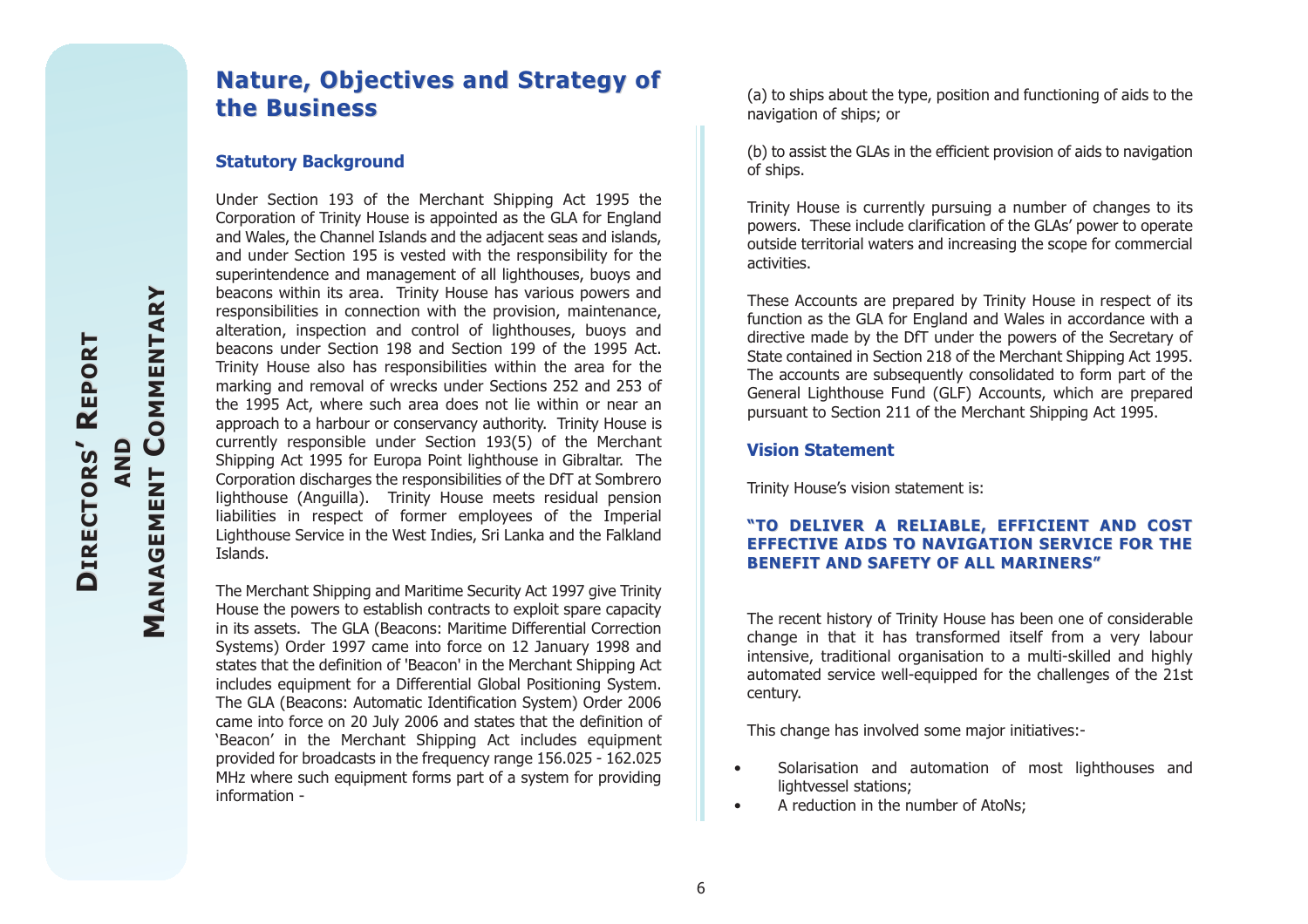- •A reduction in the tender fleet;
- • A major re-organisation following a comprehensive Business Process Review resulting in 31% fewer staff;
- • A reduction from 5 depots to 1 main depot at Harwich with outstations at Swansea and St Just;
- •The development of multi-skilled technicians;
- • Creation of a state of the art central control and monitoring centre at Harwich, which now provides out of hours monitoring of NLB and CIL AtoNs;
- •Increasing use of modern business systems and communications;
- •The implementation of differential GPS;
- • The establishment on behalf of the three GLAs of a trial eLoran service from Anthorn in Cumbria; and
- • The creation of a commercial business arm to exploit spare capacity in our assets.

These changes have meant a reduction in the Trinity House workforce from around 1500 staff at the start of the automation programme to 301 staff by the end of this year. These considerable efficiencies have made a significant contribution to reducing Light Dues in real terms by 30% in the last 10 years.

The review of the GLA's by W.S. Atkins Limited, which was completed in March 2010, made 52 recommendations that offered further opportunities for efficiencies and modernisation; significant progress towards full implementation of the recommendations relating to the GLAs has been made this year.

# **Strategic Objectives**

The following are our main Strategic Objectives:

- •Continue to maintain AtoN availability to IALA standards;
- • Ensure that Examiners decisions on navigational requirements, aimed at mitigating risk to safe navigation, are developed into AtoN solutions suitable for development and delivery by Operations and substantiated by risk assessment incorporating appropriate vessel traffic analysis and user consultation;
- •Implement the Maintenance Overhead Reduction Plan;
- •Deliver the AtoN Review Implementation Plan for 2013;
- • Retain certification to ISM, ROSPA and ISO9001 and 14001 Standards;
- •Implement the 2012/2013 Environmental Objectives Plan;
- • Continue to develop greater synergies and efficiencies between the GLAs;
- • Implement - the remaining recommendations arising from the Assessment of the Provision of Marine Aids to Navigation around the UK and Ireland to the extent that they affect Trinity House;
- • Promote the GLA amendments to the Merchant Shipping Act and monitor developments in respect of the ratification of the IMO International Convention on the Removal of Wrecks, ensuring the role of the GLAs is appropriately recognised and the requirements for the GLAs to react in the event of a wreck are clearly identified in a MOU with the Secretary of State's Representative;
- • Implement the Organisation's new two-year Corporate Communications and PR Strategy;
- •Effect the GLAs' Triennial Risk Management Review ;
- • Ensure as far as is practically possible that Light Dues are set by DfT at an appropriate level to cover budgetary requirements and maintain reserves;
- • Seek efficiency savings and endeavour to keep expenditure increases contained in line with the RPI-X formulae;
- • Explore options for the future of the pension scheme, once new legislation is enacted; and
- • Support the introduction of e-Navigation services, especially resilient Positioning, Navigation & Timing, eLoran, modernised GPS, Galileo and GLONASS and their augmentation.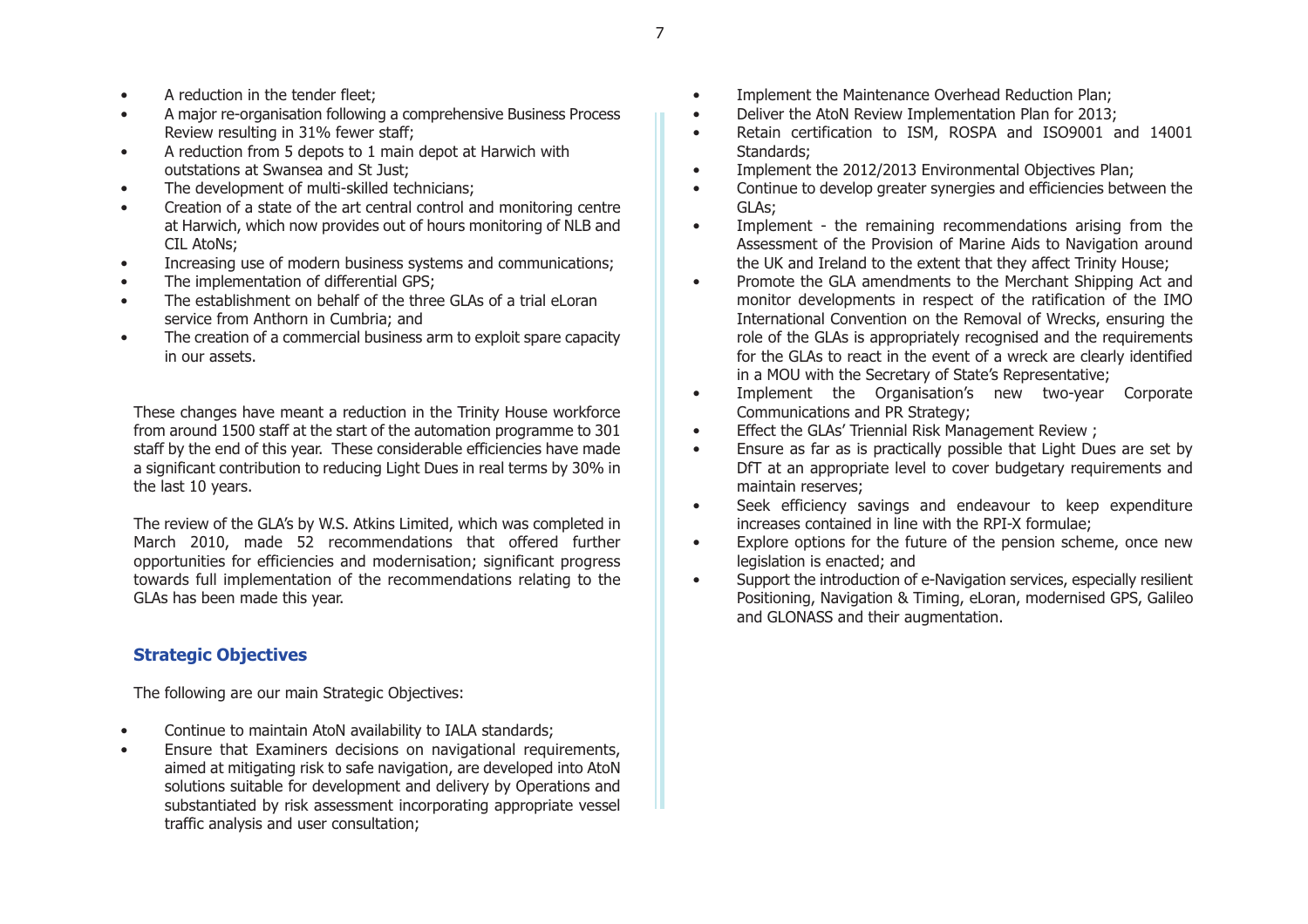# **Current Developments and Performance**

# **Aids to Navigation**

The 2009/2010 AtoN Review provided a solid basis for delivering a streamlined service during the last year. Work has been completed to reduce the main light ranges at Alderney, Anvil Point, Beachy Head, Peninnis Head, Hartland Point and Skokholm with a revised light due on Godrevy lighthouse in the summer of 2012 The light range at Southwold is in the process of being upgraded. Extending the range of Southwold will enable Orfordness to be discontinued. Maryport lighthouse was handed over to Maryport Harbour Authority on 25 November 2011.

Of the 67 Lighthouses that Trinity House operate, 3 retain long running diesel engines for their power. These are in the 5 year plan to modernize and use renewable energy or a hybrid system for their power. Casquets, a major light in the English Channel near the Channel Islands, is in the midst of a major modernisation programme due to complete in November 2012. This will see the station operate entirely from renewable energy sources. Bardsey and Longstone are in initial design stages to move away from 24 hour diesel power.

Three Lightvessels have been converted from diesel to solar with new AtoN systems, the new design has eliminated the failure modes from the previous design and these vessels will remain at sea for 10 years between refit.

AIS has started to be rolled out to selected stations with the completion of the programme in 2012/2013.

Following consultation with the Navigation Examiners and users, some Lighthouses have had their hours of exhibition reduced from 24 hour to night time only with consequential savings in power and autonomy.

# **e-Navigation**

Without fundamental change, given the increasing complexity of navigating around the British Isles and other areas of the world, the risk of collisions and groundings will undoubtedly increase. The IMO's response is the adoption of e-Navigation which is defined as:

'The harmonized collection, integration, exchange, presentation and analysis of maritime information onboard and ashore by electronic means to enhance berth to berth navigation and related services, for safety and security at sea and protection of the marine environment.'

The concept is that all charting, communications and navigation information will be integrated into a coherent presentation on the bridge. There will be a common data-link ship-to-ship and ship-to-shore giving a clear and up-to-the-minute presentation of vessel traffic disposition. The benefits of e-Navigation in the high-risk areas off the coasts of the UK and Ireland are clear.

e-Navigation will bring a fundamental change to the concept of operations used for maritime navigation. GPS is currently the undoubted primary navigation system which has recently been joined by GLONASS. These systems will be joined, in the future, by other satellite systems such as Compass and Galileo. Due to the vulnerabilities of the signal, the IMO accept the need for a backup to GNSS but there is no agreement at this stage on what that back up should be. Until the backup is defined there is a clear single point of failure, as e-Navigation would rely almost exclusively on satellite navigation systems for its positioning, navigation and timing inputs.

In the e-Navigation environment the sudden reversion to traditional visual and radar navigation methods in congested and confined waters is a genuine concern which may be beyond the experience of future watchkeepers and thus would potentially be unsafe.

This is why the GLAs continue to press the need for an independent, dissimilar terrestrial position, navigation and timing backup. The GLA's choice for this backup is enhanced Loran (eLoran). We continue to participate in a pan-European Loran network on a trial basis because eLoran or a derivative provides a reliable, accurate, secure and low cost alternative to GNSS derived PNT for multi modal uses and applications. ELoran, or an equivalent terrestrial backup to GNSS, is a key building block of e-Navigation.

The GLAs' eLoran trials have been very successful to date. The potential eLoran system performance and the vulnerability of GNSS have been clearly demonstrated. A widely publicised report by the Royal Academy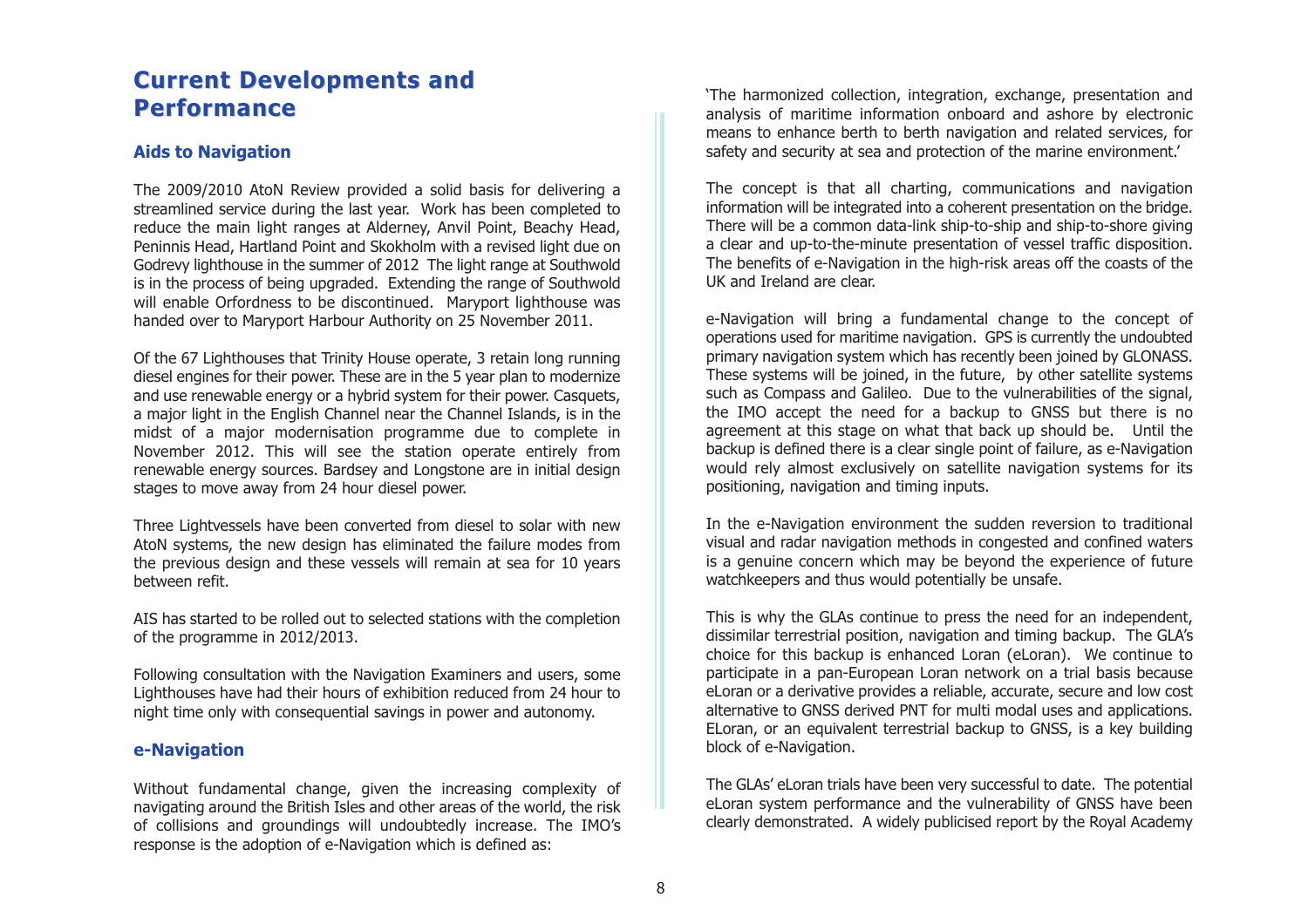of Engineering on GNSS vulnerability pointed out that developing backup systems to GNSS, such as eLoran, is vital.

Our prototype eLoran service has been operational on a trial basis for the last four years, demonstrating 100% availability over the last two years. Central government funding to support the development of eLoran was secured in the 2010/2011 year, following DfT acceptance of a business case that estimated that eLoran could save £25million overits life, with most of the savings coming from a reduction in the number of traditional AtoNs.

Most of the GLA work to develop e-Navigation is carried out by the Research and Radio Navigation (R&RNAV) department based at the Trinity House depot in Harwich. This department successfully led a bid to obtain European funding for a pan-european project called ACCSEAS that will provide an e-Navigation test-bed in the North Sea. It has continued to lead the international development of eLoran and vitual AtoNs.

#### **IALA**

The GLAs are (through the SOLAS convention) required to adhere to the international system and standards developed and managed by IALA. The principle that the mariner receives the same 'signal' from AtoNs wherever he goes in the world, is upheld and promoted by the membership of IALA, made up from the majority of maritime nations together with industrial and institutional maritime interests.

The membership of IALA participates in committees that are tasked with the preparation of recommendations and guidelines for the AotN authorities and service providers across the globe.

Trinity House continues to play a major role in IALA, providing papers and leading key committees. Key areas of work include the development of e-Navigation, enhanced lights and beacons used to mark wind farms at sea, the global sharing of maritime data, developing a new Racon Guideline and the updating and maintenance of IALA recommendations, guidelines and manuals.

#### **Racons**

Detailed testing of racons has been carried out. Together with R&RNAV and the other GLAs trials are being carried out to ascertain how the deployment of racons will be affected by new technology radar which is under development by several manufacturers. This testing has enabled a revised technical specification and 3-year GLA collaborative contract to be awarded to Tideland Racons. These new Racons have beensuccessfully deployed around the service and are proving to be reliable and robust as well as significantly cheaper than the previous service standard ones.

# **Buoy Yards**

During the year, some 122 (Type 2 equivalent) buoys were refurbished in the Buoy Yards at Harwich and Swansea for statutory and commercial contracts. A number of efficiencies in processes were identified and implemented resulting in a reduction of buoy refurbishment costs and an improvement in quality control. This included reducing the buoy yard staff by four and investing in solar energy to take advantage of the governments Feed in Tariff subsidy, which has reduced energy costs substantially. A new paint application system has significantly reduced paint costs and the solvent emissions from the buoy yards in line with our environmental objectives. The focus for the future is to extend the buoy life at sea between shore based maintenance and to reduce buoy operating costs overall. Commercial activity has been very buoyant with a number of new contracts for the renewable energy sector.

#### **Lighthouse Estate**

The review of all non operational property carried out in 2010/2011, is being implemented with the sale or disposal of a number of sites. Properties at Maryport, Blacknore, Penzance, Harwich and Hartland Point have either been sold or are being sold or transferred to different owners.

Sales of such assets have generated £751k in 2011/2012. These sales also result in lower maintenance costs in the future and have helped to reduce planned manpower levels.

# **Helicopter Contract**

A new helicopter contract was awarded to Police Aviation Services (PAS) starting in December 2010. This reduced the previous 365 days a year helicopter availability to just 140 flying days and 40 days spare time.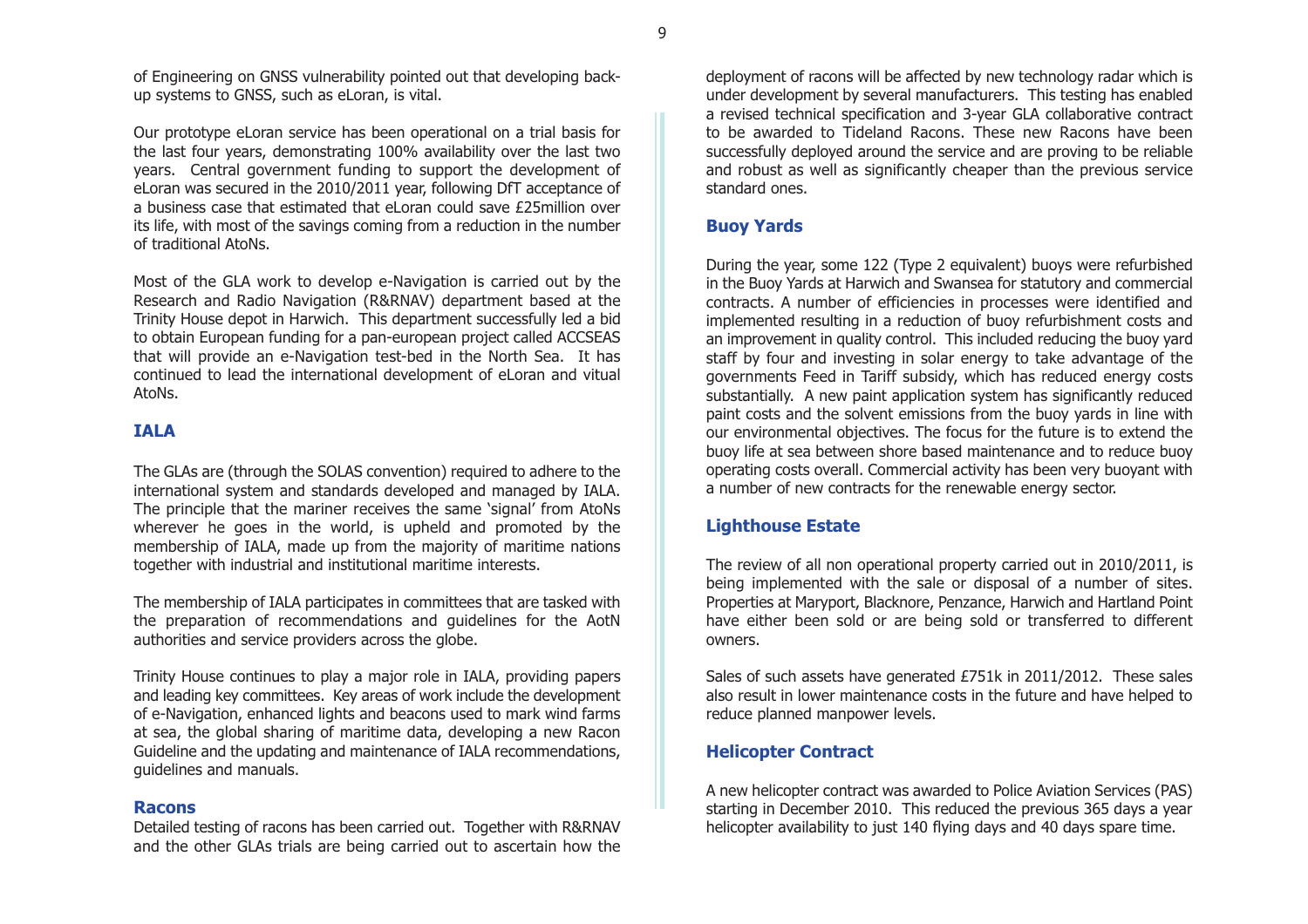This reduction in availability has required a fundamental change to the delivery of maintenance to the "front line" Rock Station Lighthouses as part of Trinity House's drive for greater efficiencies. The new helicopter has proved to be a great success with a load carrying capacity of twice that of the other GLAs' helicopters and has enabled a further reduction in flying hours for 2013.

#### **Business Continuity**

Work was completed on a new Business Continuity Plan, using a common GLA format. Prior to implementation, a business continuity exercise called 'Watermark' was run in May 2011 to test the new Plan. This provided a challenging and comprehensive test of the new Plan. It reinforced the lessons learned from exercise 'Blue Waters' which wascarried out in January 2011. Overall the new Plan proved to be robust and effective. The effectiveness of the arrangements were subsequently confirmed by Internal Audit.

#### **Ships**

The annual verification audit for the Document of Compliance with the ISM/ISPS Code was carried out in May 2011. The MCA auditor commented favourably on our commitment to safety. A new memorandum of understanding covering inter-GLA ship support came into effect on 01 January 2011. This has further strengthened the coordinated management of the GLA's Fleet. The work to extend the life of THV Patricia, which included the installation of Dynamic Positioning and improved accommodation, was completed during the year. A new Visiting Committee programme was approved in July 2011 that moved the programme to May and October, outside of the main operational work periods.

# **Quality and Environment**

In February the Trinity House Management System was subject to a major triennial audit against both the ISO9001 (Management) and ISO14001 (Environmental) standards. The audit was undertaken by an external Certification Body. They visited all parts of the Trinity House system and included detailed assessments in Trinity House London, Harwich and in THV Alert. Trinity House's own Internal Audit system was scrutinised to verify that Trinity House continues to evaluate its own

performance. The audit was navigated successfully and the Trinity House Management System was re-certified against both standards for a further three year period to 2015.

#### **Health and Safety**

Following a verification audit by RoSPA, it was confirmed that Trinity House had again achieved RoSPA OSA Award Level 5 (Diamond Level), the highest level obtainable. RoSPA commented that the evidence provided during the audit demonstrated the continuing very high standard of health and safety management achieved by the organisation. The Board considers Health and Safety to be a top priority and receives a report on this subject as the first item on each Board meeting Agenda. Accident statistics, reportable accidents key matters arising from inspections and any other significant Health and Safety matters are assiduously reviewed by the Board.

#### **Marketing**

Marketing has had another successful year. Income for 2011/2012 exceeded £2million which is a significant achievement in a difficult economic market. New contracts continue to be won against serious competition but the pleasing evidence is the ability of Trinity House to retain customers. This is testament to the quality and efficiency of Trinity House resources in delivering customer requirements.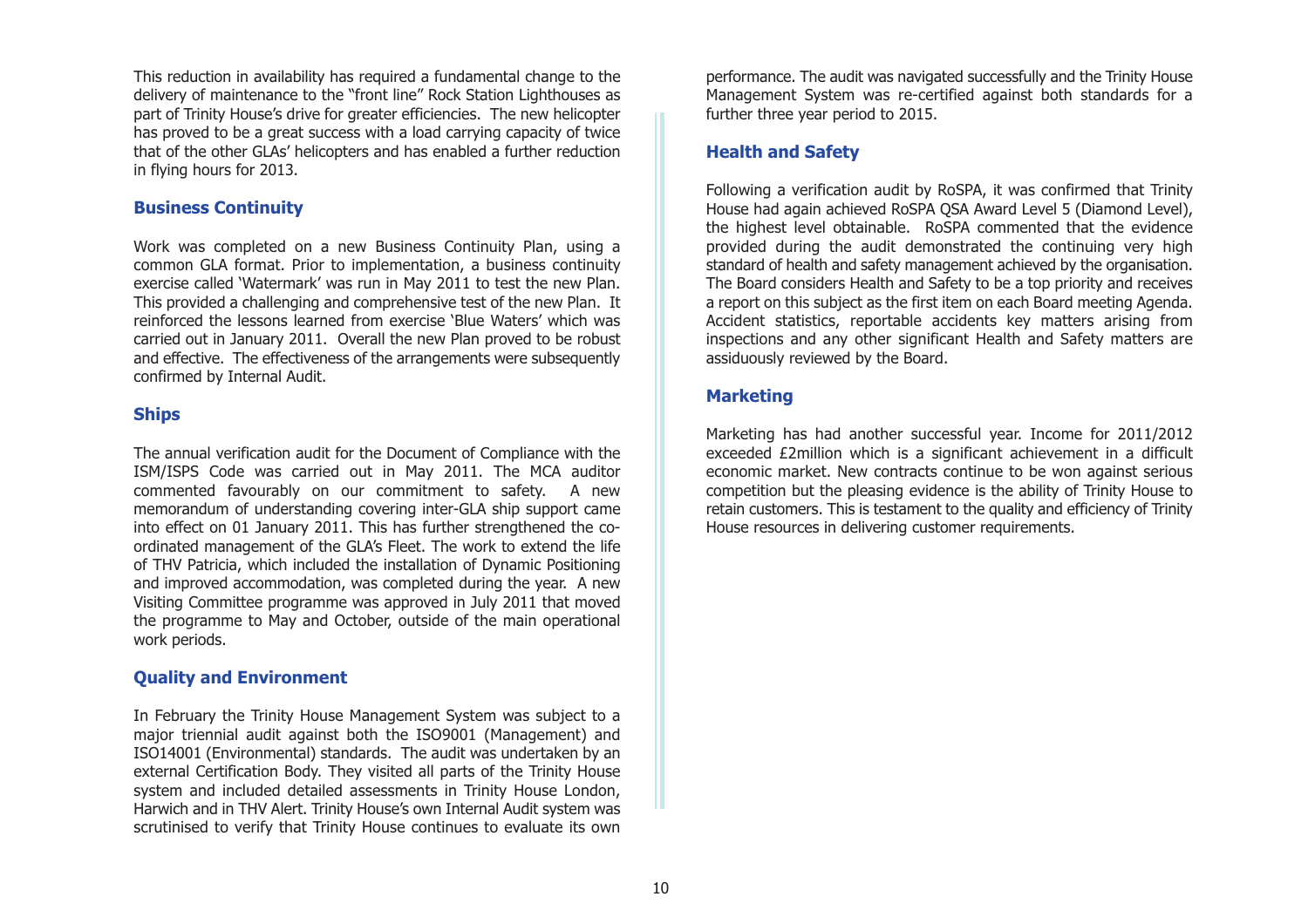11

#### **Procurement**

Trinity House has continued to lead on a number of tri-GLA procurement exercises during the year. These include the procurement of moorings and associated mooring components, and a GLA standardised buoy paint system. These joint GLA procurement exercises will yield significant savings by bulk buying. In addition, there have been a number of significant Trinity House procurement exercises during the year covering catering, Nab Tower, West Coast Launch, Class 2 buoy bodies, LV DD&R's, consolidation of category spend (e.g. batteries, solar panels), and support to a major lighthouse modernisation project at Casquets. Procurement has also led on ensuring that Trinity House adhered to the Government's spending controls which were imposed on the GLAs from June 2010 onwards. These included restrictions on purchasing ICT, consultancy, advertising and marketing services.

The significant impact of new waste legislation has been assessed and an action plan developed to implement new working practices and controls to ensure compliance.

# **Information Technology (IT)**

A new IT Strategy was approved by the Board early in March 2011, covering the period 2011-14. It emphasizes the quality, reliability and availability of IT systems along with the importance of ensuring business benefits and value for money. There has been a focus on Information Security with initiatives to encrypt laptops; maintain and update an Information Asset Register and embed the cycle of Information Asset Owners reporting on the information assets under their control. Other projects have included implementation of the web requisitioning system (eBis) to complement the new stock and procurement system; a new shipboard planned maintenances system and up-grading the video conferencing equipment. Online system availability during 2011/2012 was 99.78%, well above the target of 97%. The target for resolving 90% of IT Support Calls within agreed SLAs was also exceeded with a 98.48% success rate.

Projects to review the architecture and hosting of the ALDIS system for light dues collection and a review of the maintenance management system will be significant pieces of work in the next operating period.

# **Human Resources (HR)**

Internal reviews of the Navigation, Procurement and Engineering departments have been carried out during the year. These reviews have resulted in cost savings through revised staff structures and improved ways of working. These reviews are part of a planned programme designed to ensure that Trinity House remains as productive and efficient as possible. Trinity House considers it best practice to continually review manpower and ways of working in order to ensure the continuation of high performance delivery in a cost efficient manner.

The annual pay remit was approved by DfT and successfully negotiated with the unions. This included the provision to "buy out" overtime rights from a group of senior staff.

Trinity House continues to invest in the training and development of its staff, with a focus on management and leadership development. The implementation of a management development strategy aims to continuously develop our leadership and management skills and encourage innovative management practices.

HR led the implementation of the recommendations from the 2011 staff survey. This is important and helps maintain the strong levels of job satisfaction, motivation, loyalty, commitment and engagement that were evident in the staff survey. Maintaining this outcome is a highly commendable performance.

HR have developed a comprehensive succession plan. This will become increasingly important during the next few years when a number of key individuals are due to retire.

# **Triennial Risk Management Review**

Trinity House led the GLAs' Triennial Risk Management Review, the recommendations of which were approved by the Lights Finance Committee on 26 November 2009 and are now largely implemented against an agreed programme. External consultant Willis Ltd, who were employed as part of the Review to provide independent advice and to test the effectiveness and robustness of the GLAs' risk management arrangements, concluded that the GLAs had implemented structured approaches to managing risk and continue to apply robust internal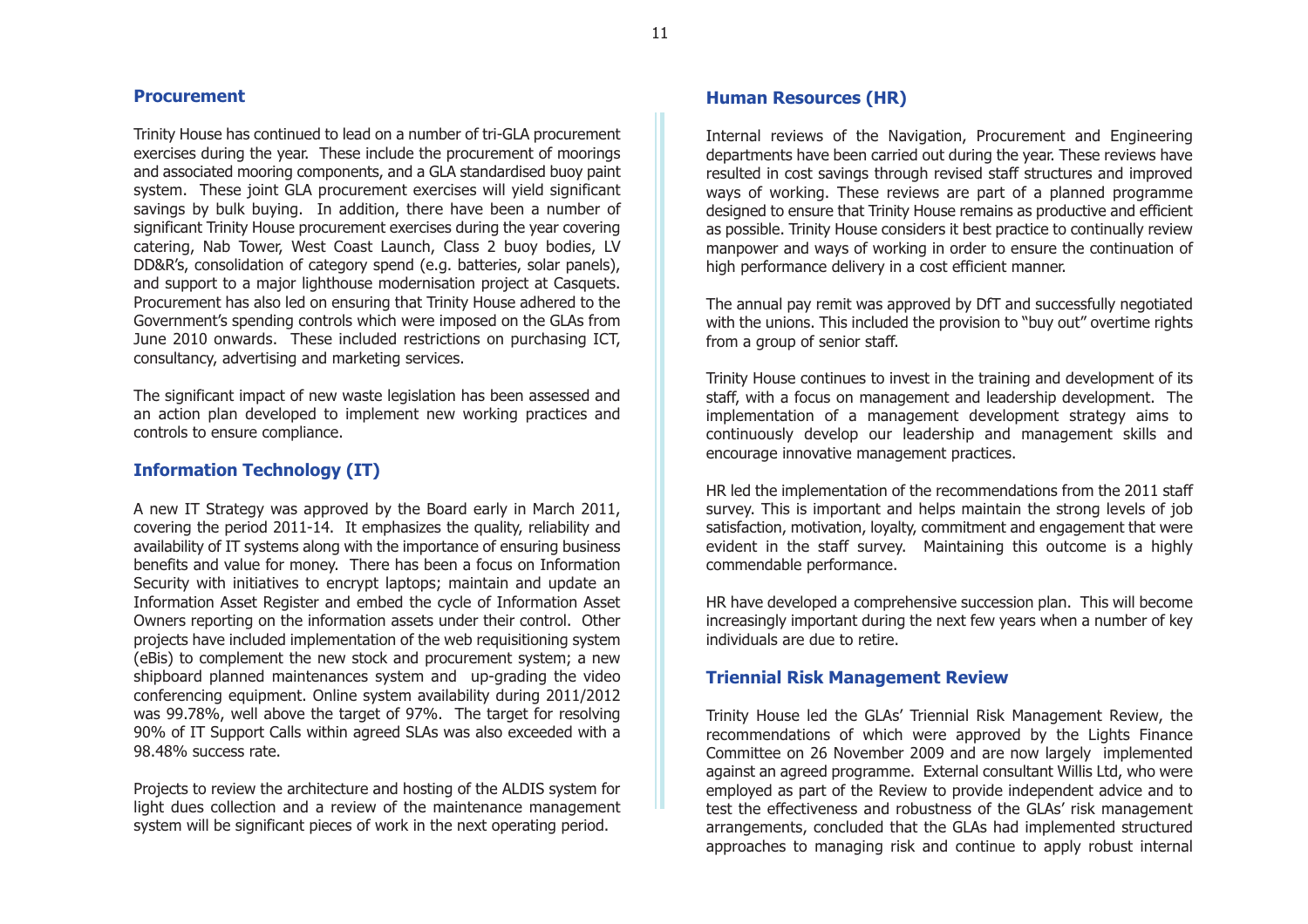controls. The next review is planned for the summer of 2012.

# **Public Relations (PR)**

This year saw the implementation of the new Trinity House PR Strategy. The purpose of the Strategy is to clearly identify Trinity House's current priorities for internal and external communications and PR activity. The Strategy sets out how Trinity House wishes to maintain and enhance its key relationships with stakeholders, through a planned, pro-active approach. Trinity House successfully launched its new website on 12 April 2011.

# **Key Performance Indicators (KPIs)**

2011/2012 saw the continued development of KPIs on an Inter-GLA basis. Following an interative process an agreed schedule of Inter-GLA KPIs was published. These KPIs will establish a series of benchmarks against which the the GLAs can determine targets and evaluate performance in the coming years. The very nature of KPIs is that they provide a picture over time of real performance smoothing out peaks and troughs created by short term exigencies.

Within Trinity House performance indicators are used at a number of levels to advise and influence management. The new KPI software package is now maturing and providing graphical evidence for Directors and Senior Management of performance against given targets.

The core business of Trinity House is: "To deliver a reliable, efficient and cost effective AtoN service for the benefit and safety of all mariners". The Board measures its performance against this objective by the use of different indicators, which together show both the effectiveness and the economic cost of the service provided.

# **Availability of Differential Global Positioning System (DGPS)**

Assuming overlapping coverage, the GLA DGPS Service availability was equal to or better than 99.99% in all areas for the year 2011/2012. IALA

recommends presentation of DGPS Service availability taken over a two year period. Again assuming overlapping coverage, the GLA DGPS Service availability was equal to or better than 99.99% in all areas for the two year period 2010/2012. The availability of the GLA DGPS service is therefore 99.99% and within the target availability criteria of 99.8%.

# **Aids to Navigation (AtoN) Availability**

Availability of AtoN is the prime factor in any measurement to demonstrate compliance with our statutory responsibilities. The standards against which we measure are those recommended as the minima by IALA. The figures shown overleaf reproduced in accordance with those standards, show three year rolling averages under the various categories of aids and against the minimum availability required for each category. It can be seen that in all three categories our service has exceeded those minima in all years covered by the review. We consider this to be a major achievement and indeed a significant contribution towards the ongoing safety of all mariners.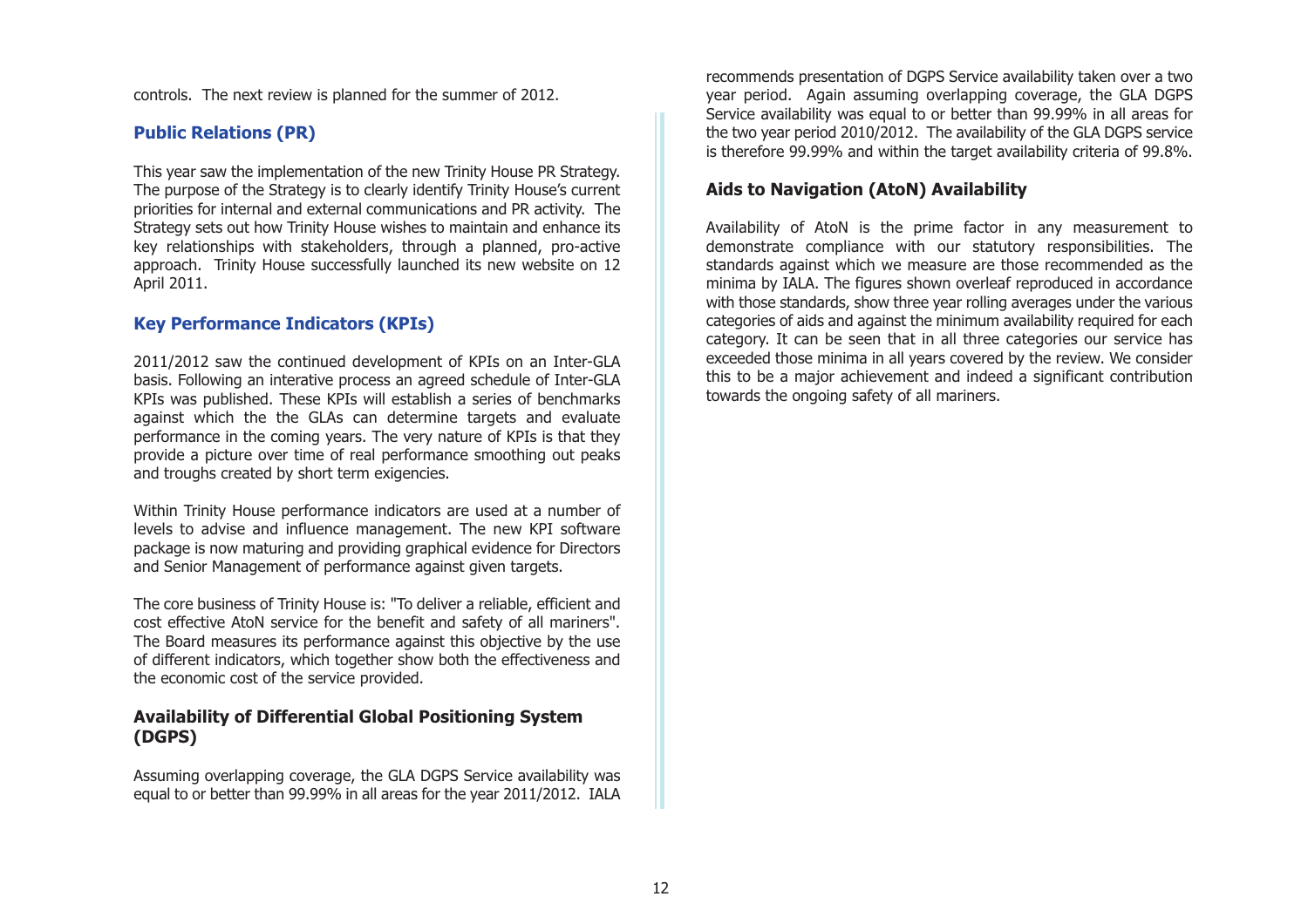# **Trinity House Lighthouse Service Trinity House Lighthouse Service**

# **Aids to Navigation Mean time between failures - Three Year Rolling Averages**

| <b>AtoN Type</b> | Category | <b>IALA Min</b> | 2007/2008 | 2008/2009 | 2009/2010 | 2010/2011 | 2011/2012 |
|------------------|----------|-----------------|-----------|-----------|-----------|-----------|-----------|
| Lights           |          | 99.8%           | 99.87     | 99.93     | 99.95     | 99.96     | 99.92     |
| Racons           |          | 99.8%           | 99.90     | 99.91     | 99.90     | 99.92     | 99.94     |
| Lights           |          | 99.0%           | 99.92     | 99.95     | 99.95     | 99.96     | 99.97     |
| Fog Signals      |          | 97.0%           | 99.87     | 99.90     | 99.86     | 99.86     | 99.86     |
| Lights           |          | 97.0%           | 99.81     | 99.80     | 99.78     | 99.81     | 99.85     |

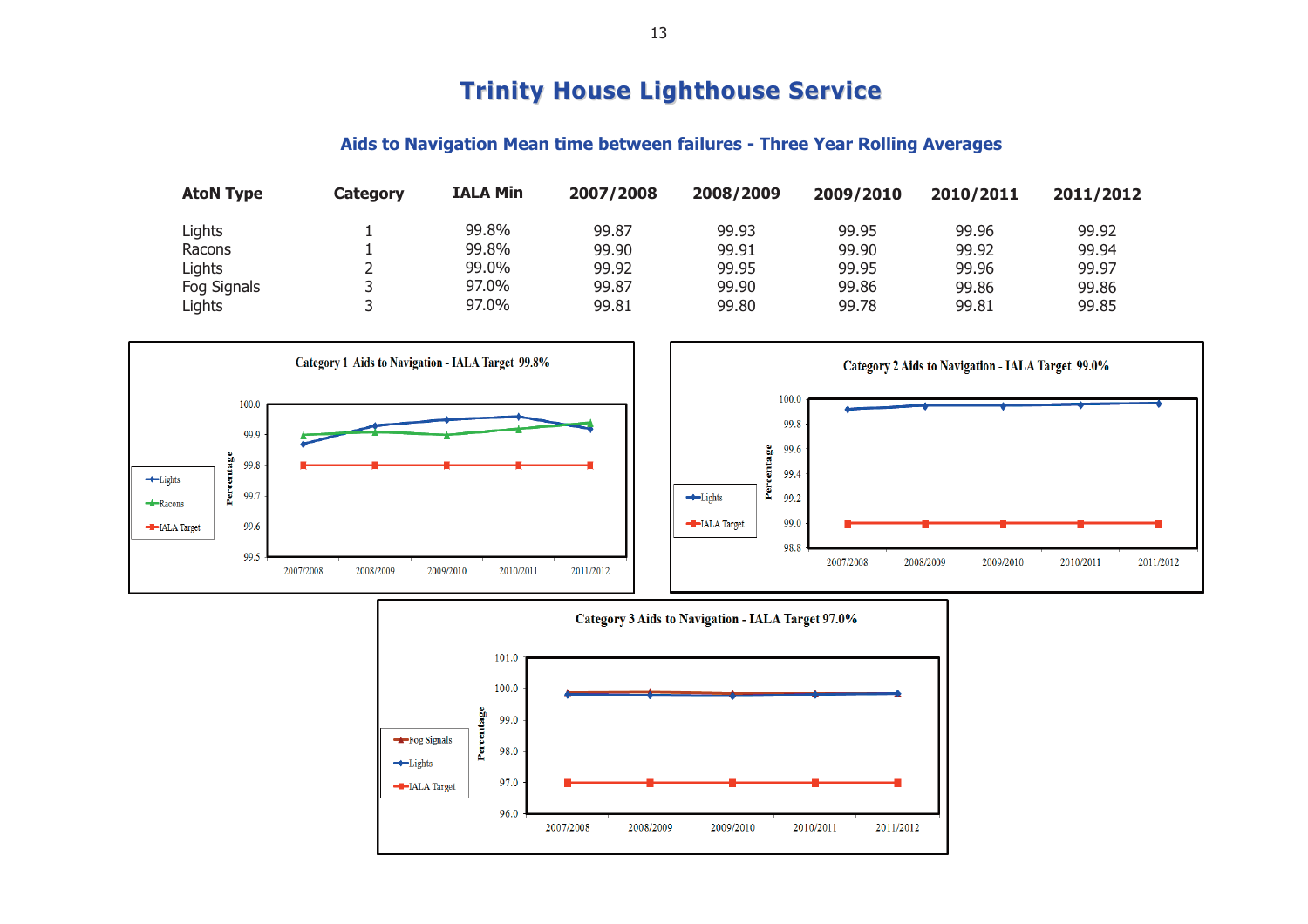# **Running Costs**

Set out below is an analysis of our operating costs over the last 10 years showing the trend of costs both in cash terms and on the basis of constant prices, having taken account of inflation. Running costs have fallen in constant price terms from £19,542k in 2002/2003 to £17,811k in 2011/2012 a reduction of 8.9%.

# **Operating Costs in Cash and Constant Prices**

| 2002/03  | 2003/04 | 2004/05 |          |          | 2007/08         | 2008/09 | 2009/10  | 2010/11 | 2011/12 |
|----------|---------|---------|----------|----------|-----------------|---------|----------|---------|---------|
| 20,423   | 22,002  | 22,568  | 21,341   | 21,219   | 21,014          | 23,604  | 22,232   | 24,538  | 24,309  |
| $0.3\%$  | $7.7\%$ | $2.6\%$ | $-5.4\%$ | $-0.6\%$ | $-1.0%$         | 12.3%   | $-5.8\%$ | 10.3%   | $-0.9%$ |
| 19,542   | 20,626  | 20,577  | 18,869   | 18,285   | 16,763          | 18,285  | 17,145   | 18,545  | 17,811  |
|          |         |         |          |          |                 |         |          |         |         |
| $-1.2\%$ | 5.5%    | $-0.2%$ | $-8.3\%$ | $-3.1\%$ | $-8.3\%$        | $9.1\%$ | $-6.2\%$ | 5.1%    | $-5.5%$ |
| 173.9    | 177.5   | 182.5   | 188.2    | 193.1    | 208.6           | 214.8   | 215.8    | 226.5   | 237.3   |
|          |         |         |          |          | 2005/06 2006/07 |         |          |         |         |

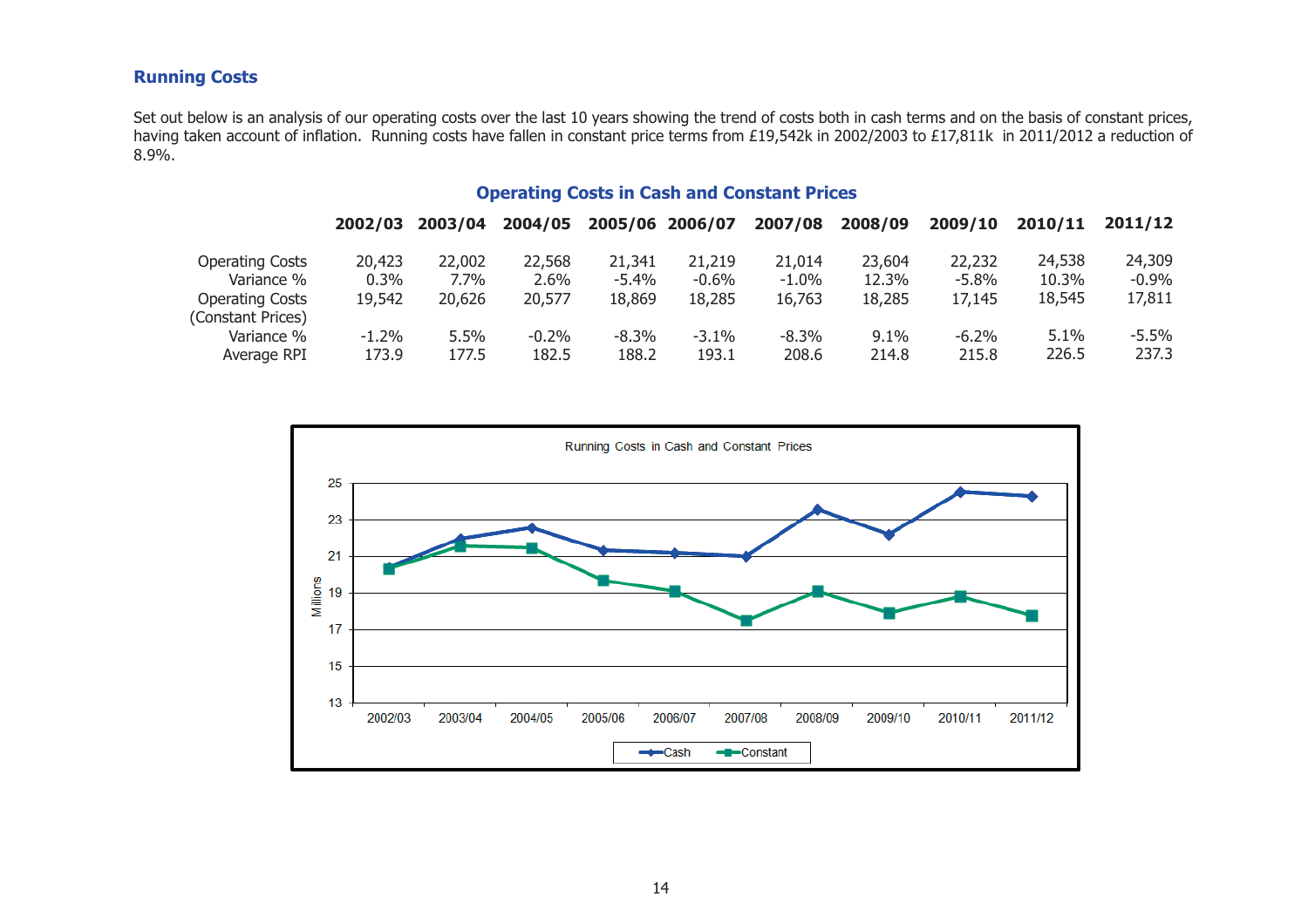# **Light Dues**

Following a consultation exercise in early 2009 light dues were increased on 1 July 2009 from 35p per Net Registered Tonnage (NRT) to 39p per NRT with an increased voyage cap from 7 per year to 9 on a rolling month basis. The rate was further increased from 1 April 2010 to 41p per NRT and the tonnage cap to 40,000 NRT (from 35,000 NRT). The increase on 1 July 2009 was the first increase since 1 April 1993, retail price inflation having increased over that period by 52%. All rates and caps remain unchanged throughout 2011/2012 with no plans to change in 2012/2013.

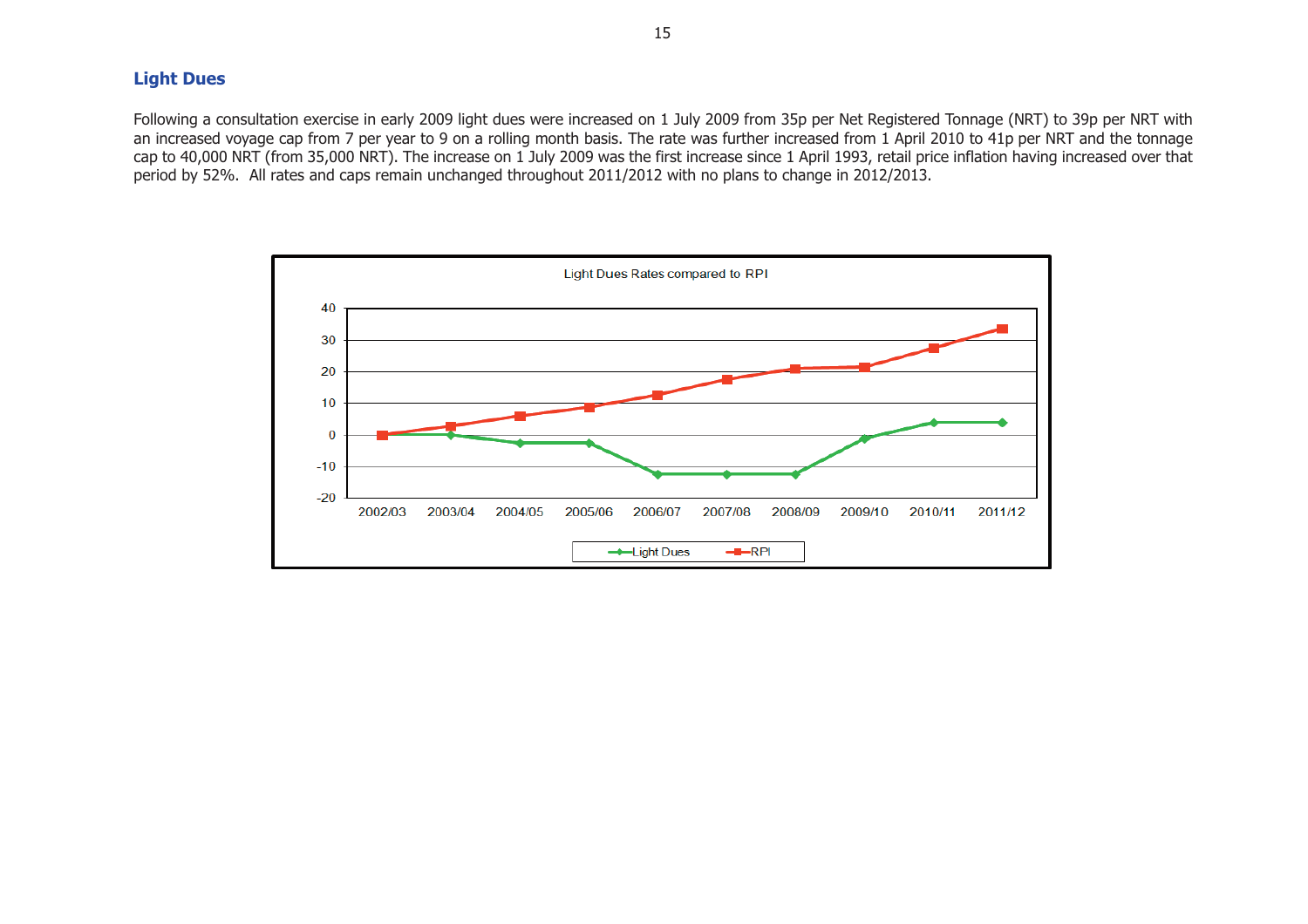# **Resources Resources**

# **Staff**

The most important resource that Trinity House has at its disposal is people. There is a comprehensive Staff Training Plan that aims to give staff the skills and knowledge required to perform efficiently. Staff are encouraged to develop through the performance review system, whereby personal development plans are produced on an annual basis for every member of staff. In addition, skills gaps are identified through a careful strategic analysis and organisation-wide development initiatives introduced as a result. For example, Trinity House has invested in developing leadership and team working skills over the last three years following a needs analysis exercise.

The structure of the organisation is based around three main directorates: Operations, Finance & Support Services and Navigation. There is also a Secretariat supporting the Executive Chairman. Trinity House is responsible for two Inter-GLA Functions: Research & Radio Navigation and Light Dues collection. Responsibility for out-of-hours AtoN monitoring is also managed centrally by Trinity House.

Research and Development is undertaken on behalf of the three GLAs by the Research and Radio Navigation department based at Trinity House. This department carries out work assessing and tracking advances in technology and market testing new products which have the possibility of providing more efficient and cost effective methods of providing Lighthouse Service requirements. It also participates in international forums such as IALA. Trinity House is also responsible for the collection of Light Dues on behalf of the three GLAs. This is achieved using an internet based collection system, developed by Trinity House. Light dues collectors in each port, who are all members of the Institute of Chartered Shipbrokers, use the system to collect light dues from ships entering UK ports.

The budgeted distribution of staff numbers is shown in the table below.

|                                                                       | 2011/2012            | 2010/2011            |
|-----------------------------------------------------------------------|----------------------|----------------------|
| Operations<br>Finance & Support Services<br>Navigation<br>Secretariat | 209<br>47<br>8<br>17 | 211<br>49<br>8<br>17 |
| <b>Total Trinity House</b>                                            | 281                  | 285                  |
| Inter GLA Research and Radio Navigation<br>Light Dues                 | 14<br>6              | 14<br>6              |
| <b>Total</b>                                                          | 301                  | 305                  |

#### **Sickness Absence**

Sickness absence during the last two years was:

|                                           |       | 2011/2012 2010/2011 |
|-------------------------------------------|-------|---------------------|
| Total number of days lost due to sickness | 2,418 | 3,001               |
| Average number of days lost per employee  | 7.68  | 9.50                |

This compares favourably with both the public sector average of 9.6 days lost per employee, and the tri GLA target of 9.1 days lost per employee.

#### **Equal Opportunities**

Trinity House is an equal opportunity employer. We comply fully with the Equality Act 2010 and do not discriminate directly or indirectly in recruitment, employment or provision of services on grounds of age, disability, gender reassignment, marriage and civil partnership, pregnancy and maternity, race (which includes colour, nationality and ethnic or national origins), religion or belief, sex or sexual orientation. These are known as "protected characteristics".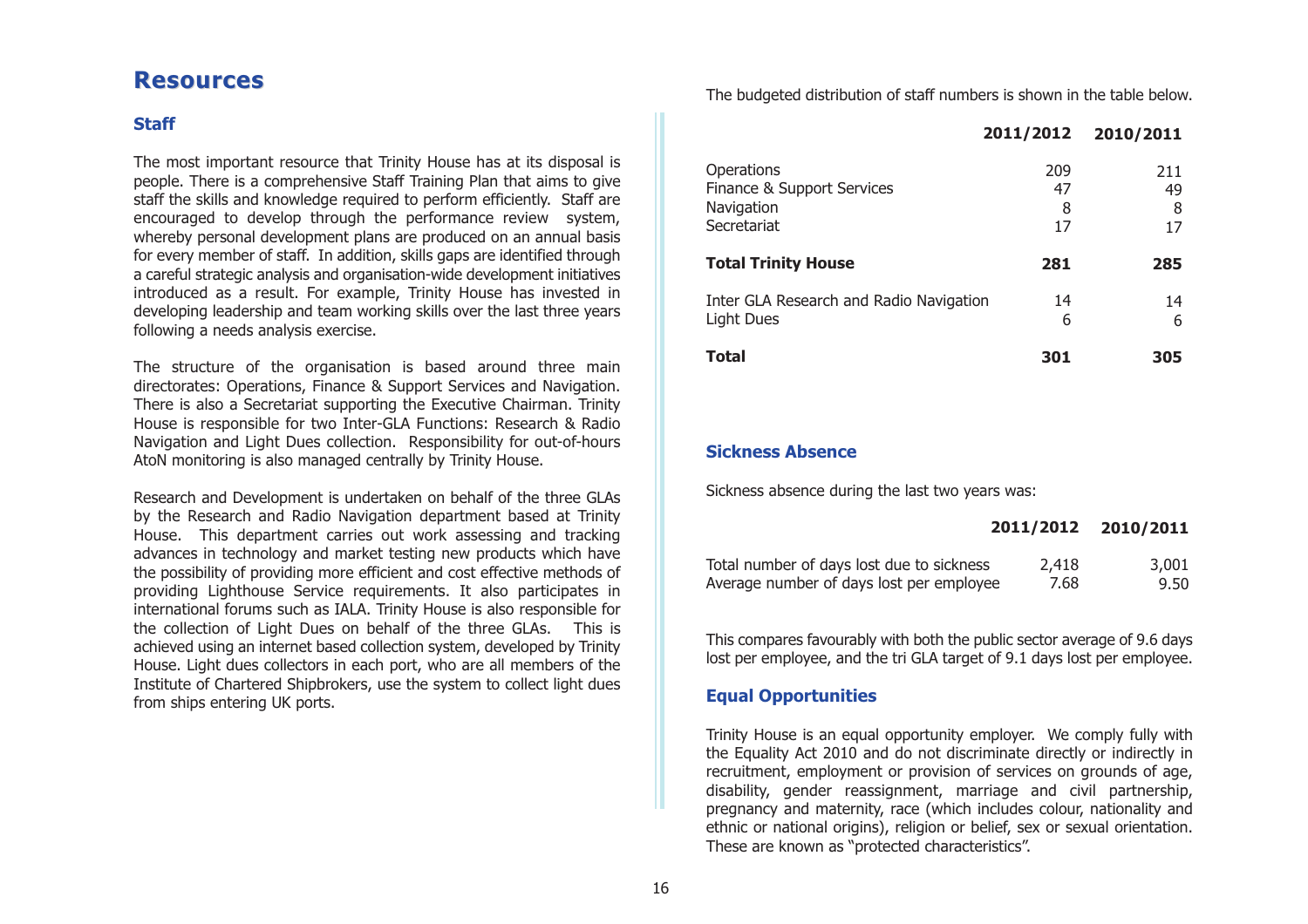#### **Disabled Employees**

It is recognised by Trinity House that ensuring equal opportunities for disabled people may involve adjustments needing to be made to the working environment. Adjustments will be made wherever reasonably practical. The nature of the duties at lighthouses imposes some limitations on the employment of disabled staff. A Genuine Occupational Qualification covers these posts.

# **Employee Involvement**

The provision of information to and in consultation with employees is effected using a variety of communication mechanisms including joint committees covering all staff groups. Employees are informed of matters of concern to them; they are consulted frequently and regularly so that account may be taken of their interests. Directors and Senior Managers make presentations to all staff on important matters. Emerging action points are discussed at departmental meetings so that staff have a clear understanding of and input to how Trinity House is continually developing the working environment.

# **Physical Assets**

In addition to staff, Trinity House has a number of physical assets, which are essential to providing its service. These are detailed in note 26 to the accounts. However, if the Loran System in Europe can be upgraded to eLoran and be adopted as the terrestrial radio navigation service backup to Global Navigation Satellite System (GNSS) for safety of life at sea (SOLAS) convention vessels, then the number of physical assets required for safe navigation is likely to reduce.

# **Branding**

Trintiy House continues to develop its brand and ensure key audiences have a clear knowledge and understanding of the service. Specific branding has been developed as part of the 500 anniversary celebrations and will be introduced in all corporate communications this year.

# **Licences, Patents and Trademarks**

Trinity House did not hold any registered patents or trademarks in 2011/2012. The Service did not exploit any of its intellectual property rights, including copyright, commercially during the year. Trinity House grants licences to a number of third parties to open some of its lighthouses to the public, from which it derives an income based on a percentage of revenue from ticket sales. Such arrangements are in place at Alderney, Anvil Point, Flamborough Head, Lizard, Longstone, Nash Point, Portland Bill, St Catherines, South Stack, Southwold and Start Point lighthouses.

# **Environment**

Trinity House is totally committed to the protection of a sustainable environment and is fully attuned to the Government's initiatives for a more proactive approach to this matter. Trinity House is continually reviewing all environmental issues affecting the coastline in which Trinity House operates. Trinity House has placed high on the agenda the potential use of renewable energy sources, such as solar power, and continues to research other sources, such as wave, wind and tidal flow. As part of the commitment to this important issue, environmental objectives are included in operational plans. Trinity House has gained accreditation to the internationally recognised Environmental Standard ISO 14001 in 2000 and achieved re-certification in 2003, 2006, 2009 and 2012. Trinity House produces an environmental plan containing key environmental targets and objectives, including targets aimed at minimising our carbon footprint.

Examples of Trinity House's commitment to environment improvement are;

- • The conversion of one major lighthouse and three lightvessels to entirely renewable energy sources;
- • Investment in more efficient solar charging systems to gain more per square metre form the solar PV panels; and
- • Investment in new paint spraying equipment delivering significant reductions in paint waste, paint purchased and VOC (Volatile Organic Compounds) emissions;

Trinity House has also received approval from Government to its climate change adaptation plan.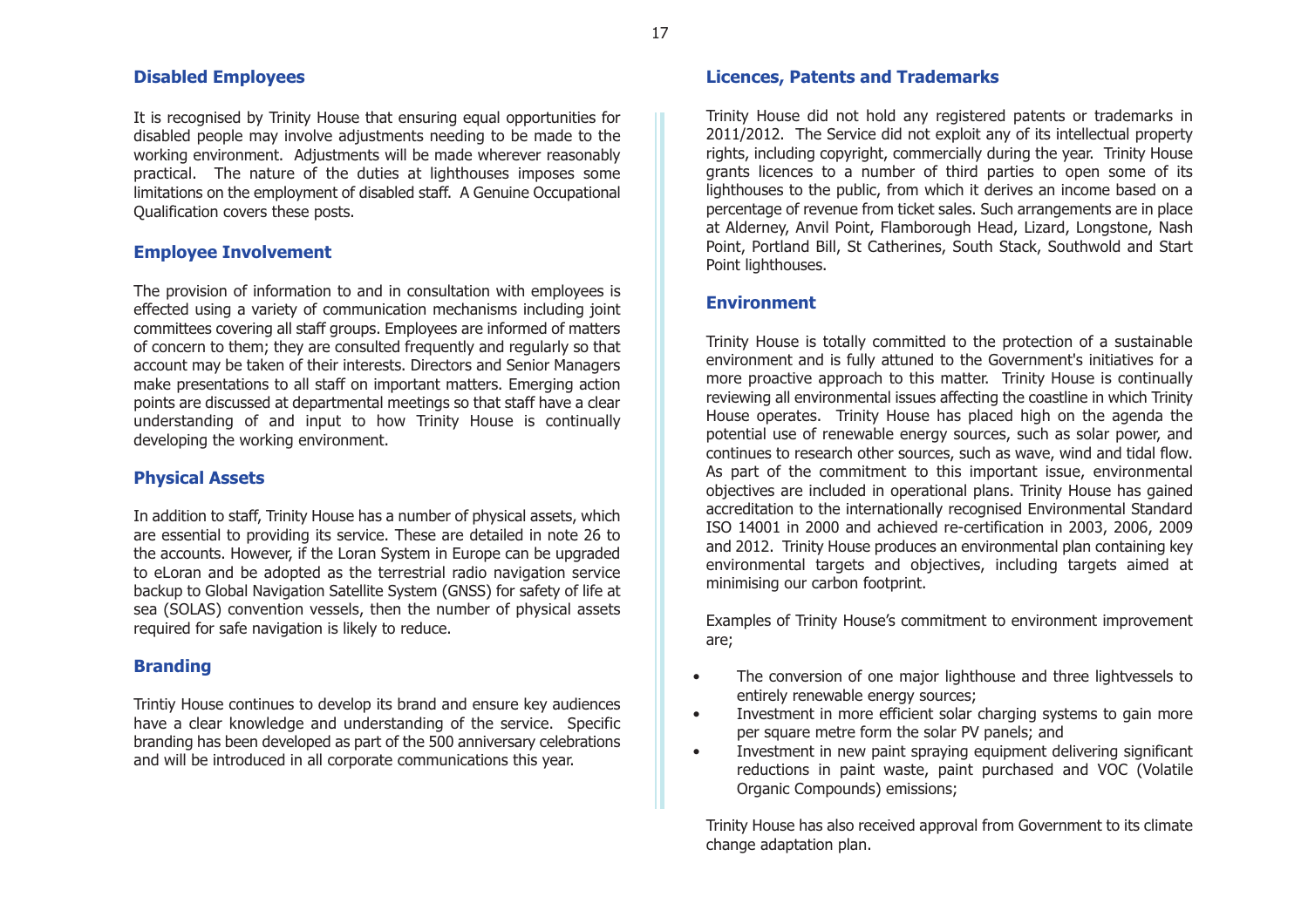# **Risks and uncertainties Risks and uncertainties**

Trinity House's approach to risk takes account of its unique ring-fenced funding regime and the limited resources therefore available to finance loss. Its overall risk management strategy, which aims to ensure effective internal control, is:

- • To identify significant risks against key organisational aims and objectives and to assign ownership of those risks in a schedule of significant business risks:
- • To evaluate the significance of the risks in terms of probability and impact using recognised standards;
- •To respond to those risks through risk management controls;
- • To review and report to the Board and Audit Committee regularly on those risks;
- • To embed risk management as an intrinsic part of its organisational processes by adopting a structured, hierarchical approach to risk management at all levels within the organisation; and
- • The Governance Statement (page 27) emphasises the importance that Trinity House attaches to risk management and the regular review of risks.

# **Relationships Relationships**

The marine community is consulted formally each year at the Trinity House Users Consultative Committee (THUCC). This is organised to inform the plans that are developed to aid the navigation of mariners. It also provides users with the opportunity to raise any relevant issues. Trinity House is also influential in relation to international marine navigation with its close links to IALA. Strong connections have been formed between the radio and research group and international marine authorities particularly in relation to the development of eLoran and radio navigation services worldwide. Trinity House has strong links with the other GLAs. There is a well-established inter-GLA consultationframework. At the top level the Chairman, Chief Executives and some Non-Executive Directors meet at least twice per annum at the Joint Strategic Board (JSB). Senior Managers and Directors form the GLAs Inter-GLA Committees (IGCs), which are based around professional specialisms such as Finance and Engineering. There is an enduring relationship amongst the Marine Departments where a Memorandum of Understanding for Inter-GLA Ship Support ensures adequate coverage

for response to wrecks and casualties around all coasts.

Relationships with the DfT and ship-owners are managed through formal and informal meetings and a joint DfT/GLA Framework Document. The formal meetings include an annual meeting between the GLAs, DfT and ship owners, representatives to debate the GLAs' Corporate Plans and an annual Lights Finance Committee (LFC) with all three GLAs, DfT and ship owners' representatives which discusses the future level of light dues.

Trinity House is a member of the key national committees underpinning maritime safety. These are the UK Safety of Navigation Committee (UKSON), the Port Marine Safety Steering Group (PMSG), Marine Safety Information Committee (MSI), UK Communications Committee, (UKCOM) plus other smaller groups. Trinity House is also a founder member of the Nautical Offshore Renewable Energy Liaison Committee (NOREL), which leads on all maritime safety issues in the offshore field.

Apart from these set piece meetings DfT officials and ship owners have regular contact with Trinity House. Their representatives are involved in large scale projects, such as the building of new ships, from the beginning of each project.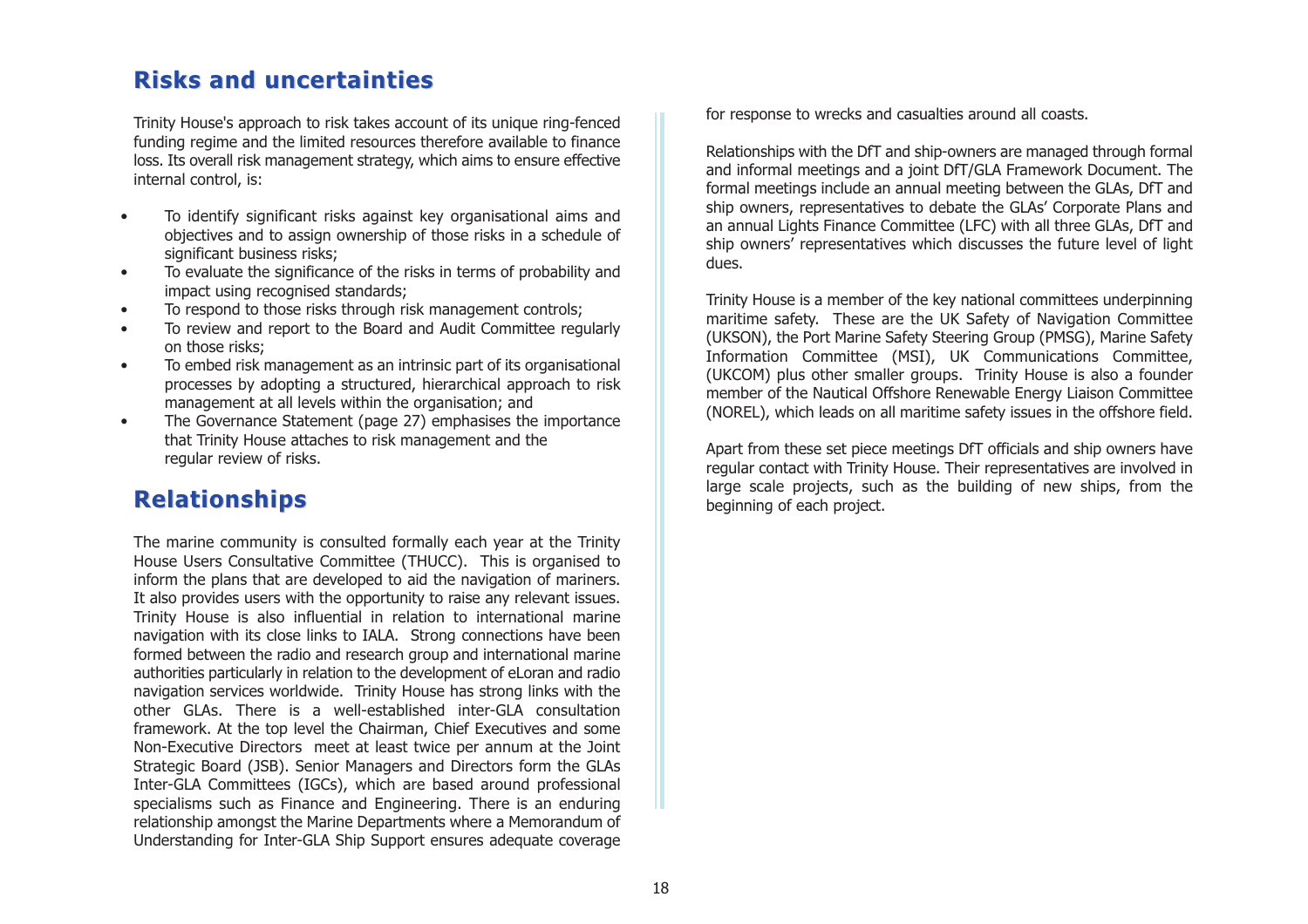# **Financial Position Financial Position**

# **Source of Finance**

Trinity House is financed by advances made by the DfT from the GLF whose principal income is from Light Dues levied on shipping using ports in the United Kingdom and the Republic of Ireland. These advances, based on the annual cash requirements of Trinity House, finance both the revenue and capital expenditure and are credited in the Statement of Comprehensive Net Income. In addition, Trinity House has sundry receipts in the form of buoy rentals, property rents, contractual services, a grant, European Union funding and the proceeds from the sale of assets becoming surplus to requirements. All proceeds are transferred to the GLF.

# **Operating Results**

The operating results for the year are set out in the Statement of Comprehensive Net Income and show a surplus of £7,719k for 2011/2012 (£20,821k 2010/2011). A net deficit of £2,842k was transferred to the General Reserve (surplus £10,514k 2010/2011).

For 2011/2012 Trinity House's performance against the cash limits set by DfT can be summarised as follows:

|                                | <b>Actual</b><br><b>Expenditure</b><br>£000's | Cash<br>Limits<br>£000's | <b>Variance</b><br>£000's |
|--------------------------------|-----------------------------------------------|--------------------------|---------------------------|
| Running costs                  | 23,453                                        | 25,718                   | (2,265)                   |
| Expenditure on behalf          |                                               |                          |                           |
| of all GLAs                    | 2,215                                         | 2,910                    | (695)                     |
| Other cost i.e. Pensions       | 8,914                                         | 9,487                    | (573)                     |
| & Ships Lease                  |                                               |                          |                           |
| Capital expenditure            | 2,566                                         | 4,699                    | (2, 133)                  |
| Wreck removal                  |                                               |                          |                           |
| Other costs (on behalf of DfT) | 259                                           | 310                      | (51)                      |
| Sombrero (on behalf of DfT)    | 3                                             | 32                       | (29)                      |
| Total                          | 37,410                                        | 43,156                   | (5,746)                   |

# **Actuals v Budget Analysis**

Overall there is a budget under spend of £4.465m (10%). Running costs are under spent by £1.171m (5%) which is mainly attributable to:

- • Pay 3% under spent due to vacancies, posts funded at the top of the competency framework and Employers National Insurance Contributions which are budgeted at an average of 9% which is slightly higher than actual; and
- • Non pay was 6% under spent. This is year one of the 5 year RPI-X plan. In order to achieve the savings necessary to meet the RPI-X target Trinity House has maintained tight control on all expenditure and sought value for money savings wherever possible.

# **Cash drawdowns, Cash flow and Liquidity**

The cash drawdown was below budget for the reasons provided in the Actual v Budget commentary above, and accruals for 2011/2012 do not draw cash until 2012/2013. Funds not drawn down remain in the GLF. Funds are only drawn down based on the profile of cash required for the following week, thus liquidity is all handled within the GLF and not within Trinity House accounts.

# **Main Financial Events**

The main financial events during the year were:

- • Achieved cost saving targets with running cost expenditure under budget by £2.2m;
- •Maintained a clean year end external audit report from NAO;
- •Achieved a "substantial" assurance rating from DfT internal audit;
- • In November 2011, Trinity House gained approval for an Interreg IVB (The North Sea Region Programme of ERDF) funded project for the Accessibility for Shipping, Efficiency Advantages and Sustainability (ACCSEAS). This is a three year project running until February 2015 involving Trinity House (as Lead Beneficiary) and ten partners from the North Sea Region. The total budget for the project is Euro 5,553,650. This is 50% funded by the Interreg IVB grant. The share relating to Trinity House represents a budget of Euro 1,366,000 over the three year project.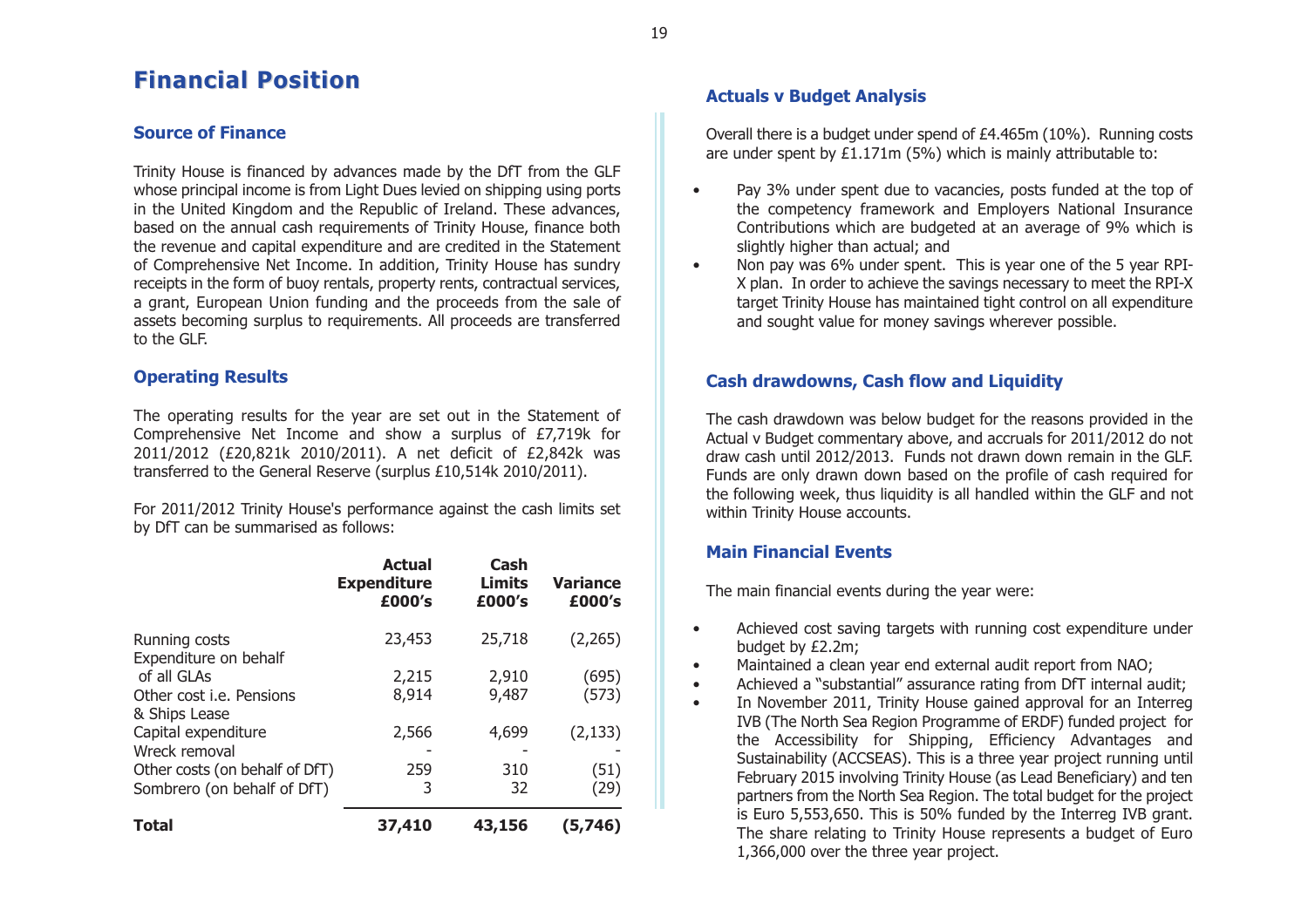• During the year the Office for National Statistics (ONS) reclassified Light Dues as a tax and consequently reclassified Trinity House as a Central Government Body. The implications of this are under discussion with the DfT and an implementation date with regards to financial reporting has yet to be determined.

#### **Expenditure on Tangible and Intangible Non-Current Assets**

During the year to 31 March 2012 expenditure on non-current assets was:**2011/2012**

|                          | 2011/2012<br>£000's | 2010/2011<br>£000's |
|--------------------------|---------------------|---------------------|
| Work in progress<br>Land | 1,619               | 1,304               |
| <b>Buildings</b>         |                     | 505                 |
| Tenders and craft        | 184                 |                     |
| Lightvessels             |                     | 321                 |
| Buoys and beacons        | 13                  | 205                 |
| Plant and machinery      | 529                 | 392                 |
| Computer equipment       | 166                 | 141                 |
| Intangible software      | 55                  | 262                 |
| <b>Total</b>             | 2,566               | 3,130               |

The Accounts Direction provides that non-current assets shall be stated at historic cost less depreciation. Trinity House has obtained independent valuations of the various depot buildings. Certain sites are deemed obsolete for operational use, and are therefore surplus to requirements. During the year the light at Skokholm was changed to an LED Beacon and Skokholm lighthouse was subsequently re-classified as an asset held for sale. Miranda building at Harwich which was classified as an investment property and the Penzance depot which was classified as an asset held for sale were sold during the year. Further details can be found at notes 8, 10 and 11.

Trinity House London is owned by the Corporation, and is not an asset of the GLF.

# **Going Concern**

The Statement of Financial Position at 31 March 2012 shows netliabilities of £119.540m. This reflects the inclusion of pension liabilities falling due in future years that may only be met by advances from the GLF. The Secretary of State issued a letter of comfort in 2001 to the effect that in the unlikely event of insufficient money being available from the GLF to pay pension liabilities the Department would request funds from Parliament to make the necessary payments. This letter is shown in Appendix 1.

Advances for 2011/2012, taking into account the amounts required to meet the Board's liabilities falling due in that year, have already been included in the GLF forecasts for that year. DfT have officially sanctioned the 2012/2013 budget in a letter dated 22 March 2012. It has accordingly been considered appropriate to adopt the going concern basis for the preparation of these financial statements.

#### **Accounting Policies**

The Accounting Policies are reviewed each year in accordance with IAS8 – Accounting Policies, Changes in Accounting Estimates and Errors. This review is carried out at the tri-GLA Accounts Format Working Group each year and at internal meetings, chaired by the Director of Finance and Support Services. During the year the policy regarding Government Grants has changed in line with the 2011/2012 FReM. No other Accounting Policies have altered since last year.

# **Payment of Creditors Policy**

Trinity House seeks to adopt the conventions within the British Standards BS 7890, "Methods for achieving good payment performance in commercial transactions" which are reflected within the Trinity House's internal practices. Payment of all creditors' accounts are arranged by the date stipulated within the contract or other agreed terms of credit. Exceptions to this are as follows:

1. Payment within a shorter timescale where a discount may be available;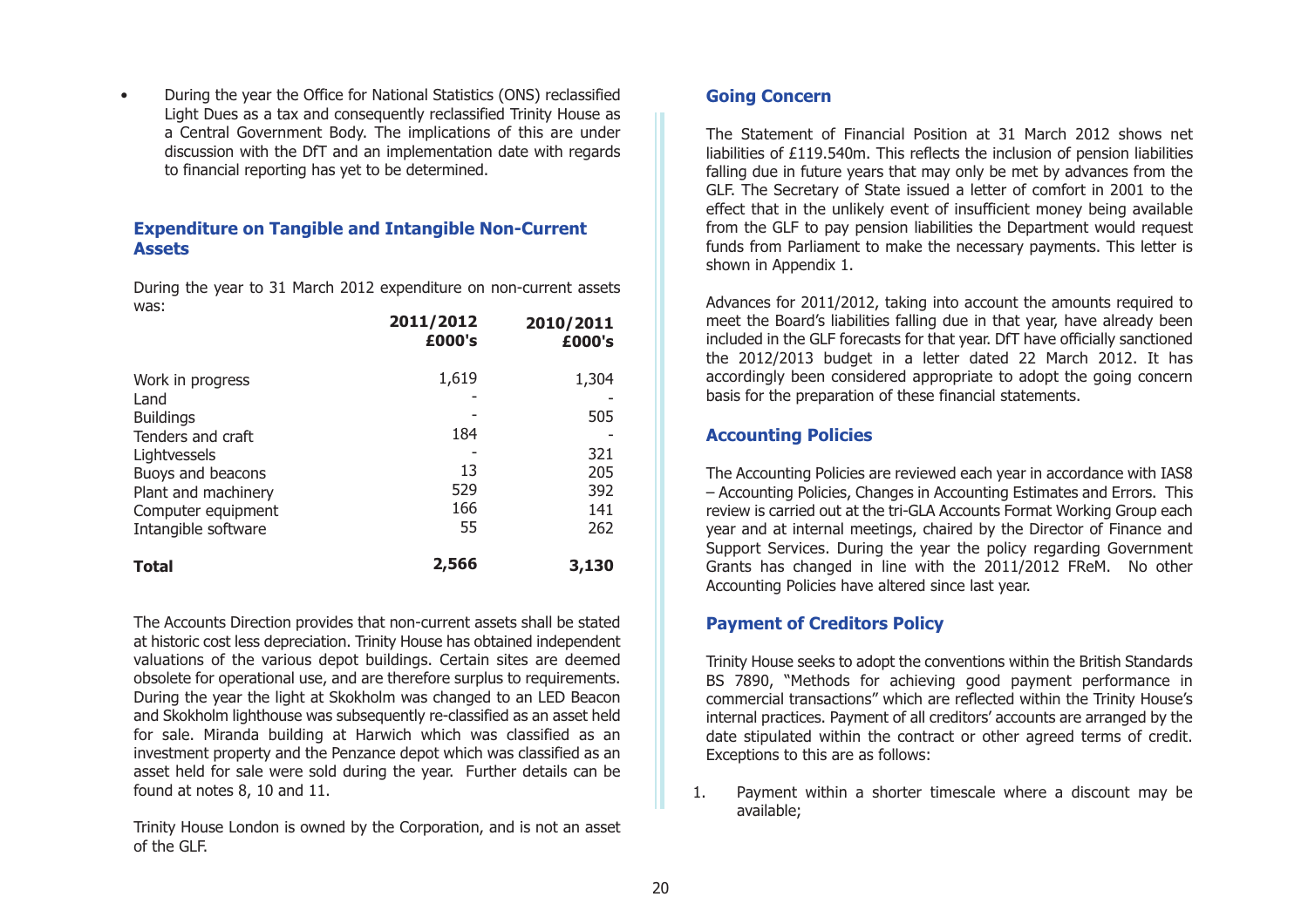2. Where there is a genuine dispute in respect of the invoice concerned. In all cases the suppliers are immediately informed of the details of the query and that the payment will be withheld pending resolution.

Suppliers are informed of our policy via a supplementary notice within contracts and are asked to provide any comments on this issue to the Director of Finance and Support Services. The average credit taken from Trade Payables during the year was 9 days.

#### **Events after the Year End**

There are no significant events to report.

#### **Audit**

The accounting records of the Trinity House are examined by the UK Comptroller and Auditor General prior to consolidation in the Accounts of the GLF. The GLF Accounts are formally certified by the UK Comptroller and Auditor General under the terms of Section 211 of the Merchant Shipping Act 1995. There is no provision for a separate audit certificate to be appended to these Accounts.

So far as the Executive Chairman acting in the role of the Accounting Officer is aware, there is no relevant audit information of which Trinity House auditors are unaware. The Accounting Officer has taken all the steps that he ought to have taken to make himself aware of the relevant audit information and to establish that the Trinity House auditors are aware of that information.

Van sterlaught.

**Executive ChairmanCaptain Ian McNaught**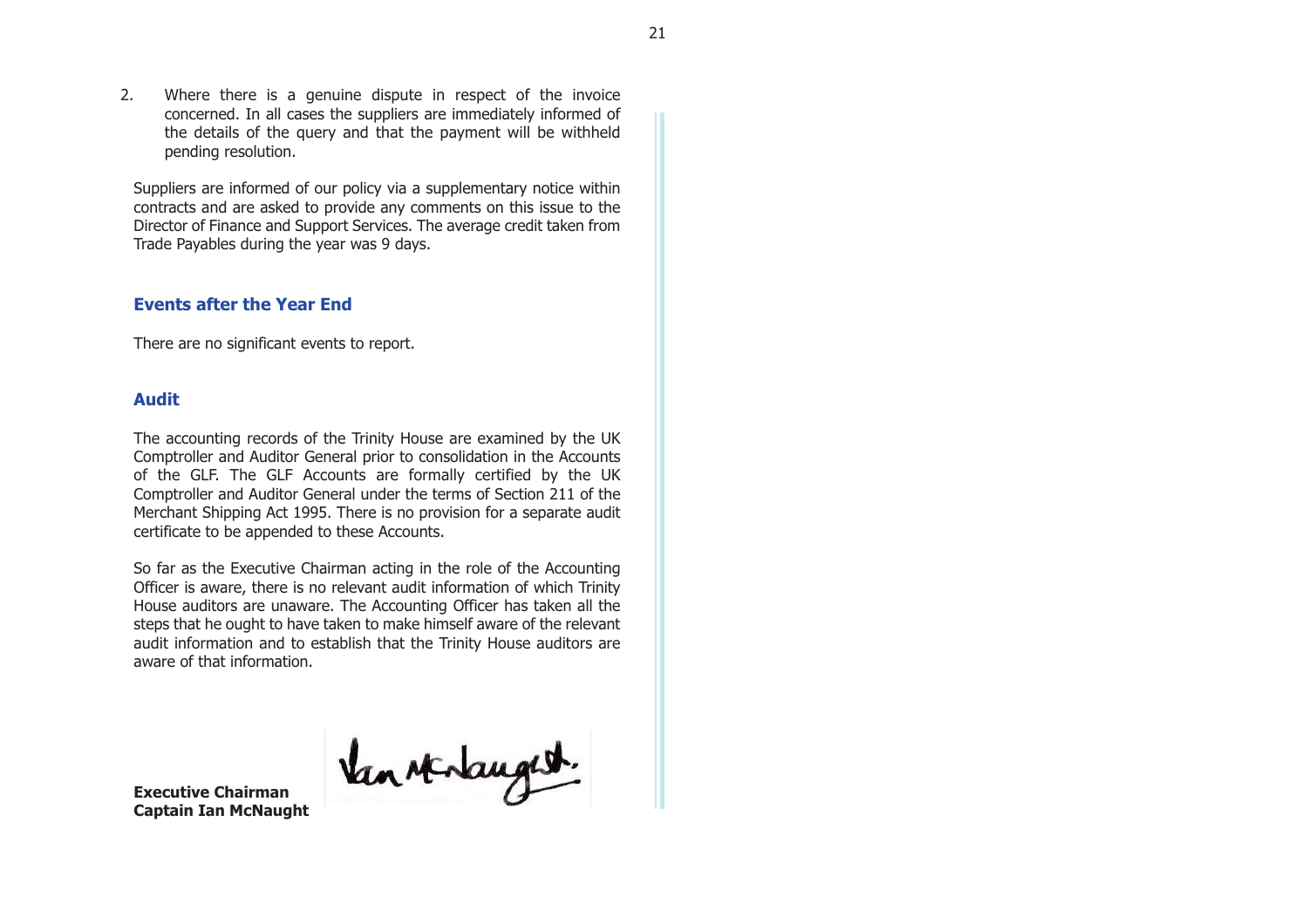# **Remuneration Strategy Remuneration Strategy**

Trinity House operates a remuneration strategy based on spot rate salaries informed by job evaluation and market testing. Trinity House uses the Hay job evaluation methodology which provides a sound, tried and tested approach to job evaluation that ensures consistency and fairness across job groups and directorates. It also enables us to benchmark with external comparators to ensure our salary rates remain competitive. We aim to pay within the mid to upper quartile of the market in order to attract and retain quality staff in often highly specialist, technical roles.

Competency frameworks have been developed for all Support Vessel Service, administrative positions and the lower level technical posts. These frameworks allow employees to develop their skills and progress internally, thus facilitating succession planning. Reward based purely on length of service is avoided, as progression within the competency frameworks is dependent upon the achievement of various qualifications and skill levels. Trinity House market tests all positions against local and national pay markets as appropriate and undertakes an equal pay audit throughout the service every two years to ensure our pay rates remain fair and competitive.

Trinity House operates a performance related pay system to incentivise staff. The current system is designed to increase staff awareness and understanding of corporate level objectives and ensure that personal objectives link to departmental and strategic objectives. An annual staff bonus is linked to the appraisal cycle. Every individual's performance and achievements are assessed in relation to objectives, behavioural and technical competencies. Bonus allocation is determined by individual performance and organisational level success against the year's corporate strategic objectives.

This approach to pay policy ensures Trinity House complies with age discrimination policy and rewards performance and competence as opposed to long service.

The creation of long-term effectiveness depends on the talents, contribution and commitment of the Executive Chairman and Directors; their success depends on the Board's ability to attract and retain staff of a high quality. It is essential that the remuneration structure should be competitive with those of comparable organisations. The remuneration strategy seeks to balance the fixed cost element with variable reward, providing the opportunity for variable remuneration in the form of the performance-based bonuses. The remuneration of the Directors and their pension entitlements are shown

|                         |                                 |                                | 2010/2011                             |                                 |                                                        |  |
|-------------------------|---------------------------------|--------------------------------|---------------------------------------|---------------------------------|--------------------------------------------------------|--|
| <b>Salary</b><br>£000's | <b>Bonus</b><br><b>Payments</b> | <b>Benefits in</b><br>kind (to | <b>Salary</b><br>£000's               | <b>Bonus</b><br><b>Payments</b> | <b>Benefits in</b><br>kind (to<br>£000's nearest £100) |  |
| $70 - 75$               | $10 - 15$                       | 1300                           | 100-105                               | $20 - 25$                       |                                                        |  |
| 65-70                   | $5 - 10$                        | 500                            |                                       |                                 |                                                        |  |
| 90-95                   | $10 - 15$                       | 1500                           | 90-95                                 | $10 - 15$                       | 1600                                                   |  |
| 75-80                   | $10 - 15$                       | 800                            | 75-80                                 | $10 - 15$                       | 100                                                    |  |
| 90-95                   | $15 - 20$                       | 1500                           | 90-95                                 | $10 - 15$                       | 200                                                    |  |
| $15 - 20$               |                                 | ۰.                             | 15-20                                 |                                 |                                                        |  |
| $15 - 20$               |                                 | 1200                           | $20 - 25$                             |                                 | 1300                                                   |  |
| $15 - 20$               |                                 | 500                            | $15 - 20$                             | ۰                               | 600                                                    |  |
|                         |                                 | ۰.                             | $5 - 10$                              |                                 | 2100                                                   |  |
| $15 - 20$               |                                 | 700                            |                                       |                                 |                                                        |  |
| $0 - 5$                 |                                 | $\overline{\phantom{a}}$       |                                       |                                 |                                                        |  |
|                         |                                 |                                | 2011/2012<br>$£000's$ nearest $£100)$ |                                 |                                                        |  |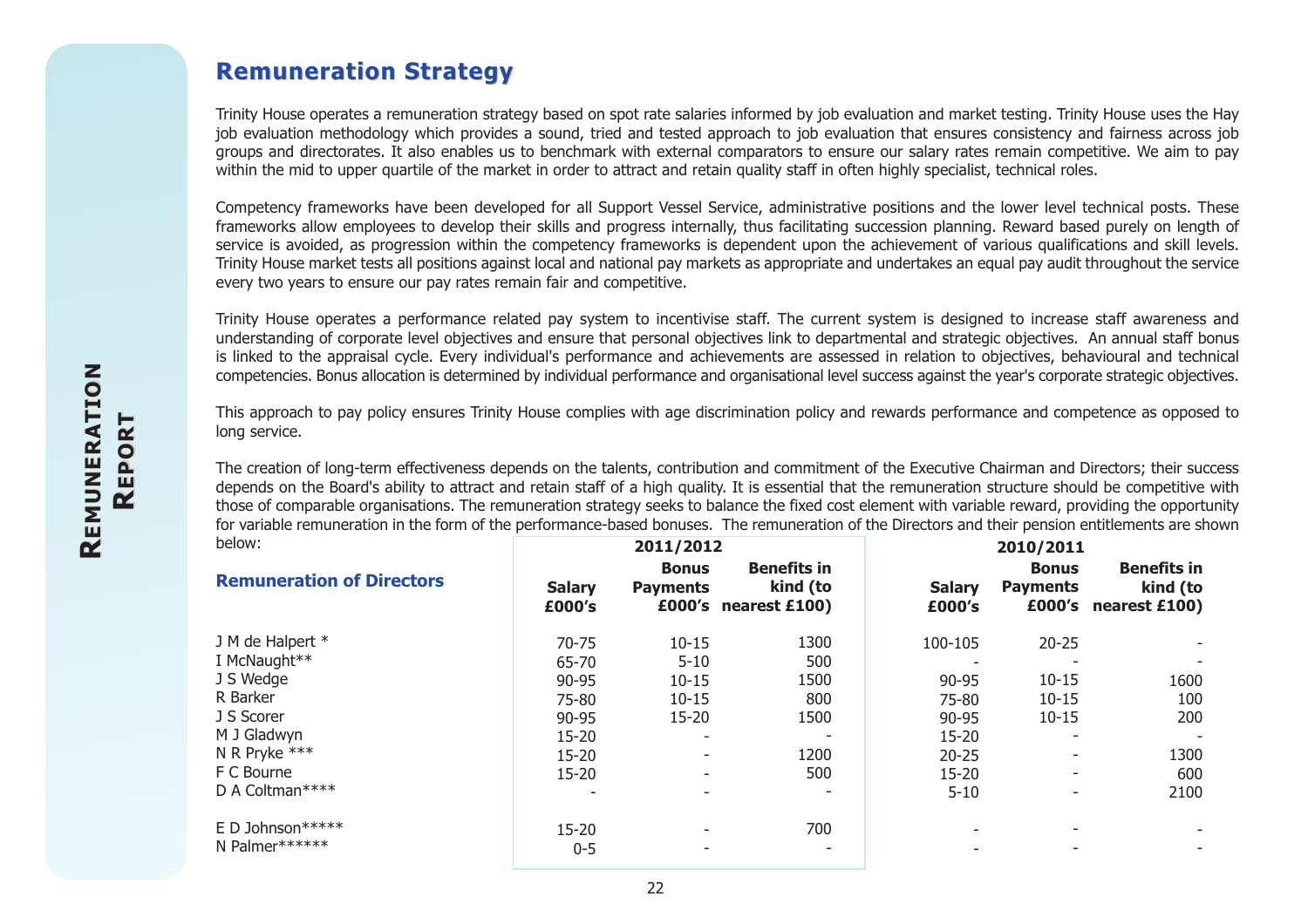- $\ast$ Retired 30 November 2011. Full year equivalent salary £105k-£110k.
- \*\* Executive Chairman with effect from 1 September 2011. Full year equivalent salary £110-115k.
- \*\*\* Retired 31 January 2012. Full year equivalent salary £20k-£25k. N R Pryke received remuneration as a Non Executive Director and an Examiner.
- \*\*\*\* Retired 22 October 2010. Full year equivalent salary £15k-£20k.
- \*\*\*\*\* Term commenced 1 May 2011. Full year equivalent salary £15-20k.
- \*\*\*\*\*\* Term commenced 1 February 2012. Full year equivalent salary £20k-£25k. Captain Palmer receives remuneration as a Non Executive Director and an Examiner.

# **Benefits in kind**

The monetary value of benefits in kind covers any benefits provided by Trinity House and treated by HM Revenue and Customs as a taxable emolument. Included as benefits in kind above are relocation expenses, travel and subsistance expenses in respect of travel to their normal place of work, gym membership and private outpatient medical care.

#### **Bonuses**

Bonuses are based on performance levels attained and are made as part of the appraisal process. Bonuses relate to the performance in the year in which they become payable to the individual. The bonuses reported in 2011/2012 relate to performance in 2011/2012 and the comparative bonuses reported for 2010/2011 relate to the performance in 2010/2011.

# **Pay Multiples**

|                                                   | 2011/2012   | 2010/2011   |
|---------------------------------------------------|-------------|-------------|
| Band of Highest Paid Directors Total Remuneration | £130k-£135k | £125k-£130k |
| Median Total Remuneration                         | £31,976     | £31,405     |
| Ratio                                             | 4.1         | 4.0         |

Trinity House is required to disclose the relationship between the remuneration of the highest-paid director in the organisation and the median remuneration of the organisations workforce.

The banded remuneration of the highest-paid director in Trinity House in the financial year 2011/2012 was £130k-£135k (full time equivalent) (2010/2011 £125k-£130k). This was 4.1 (2010/2011 4.0) times the median remuneration of the workforce, which was £31,976 (2010/2011 £31,405)

In 2011/2012, no employees received remuneration in excess of the highest-paid director. Remuneration ranged from £12,051 to £110,524.

Total remuneration includes salary, non-consolidated performance related pay, benefits in kind as well as severance payments. It does not include employer pension contributions and the cash equivalent transfer value of pensions.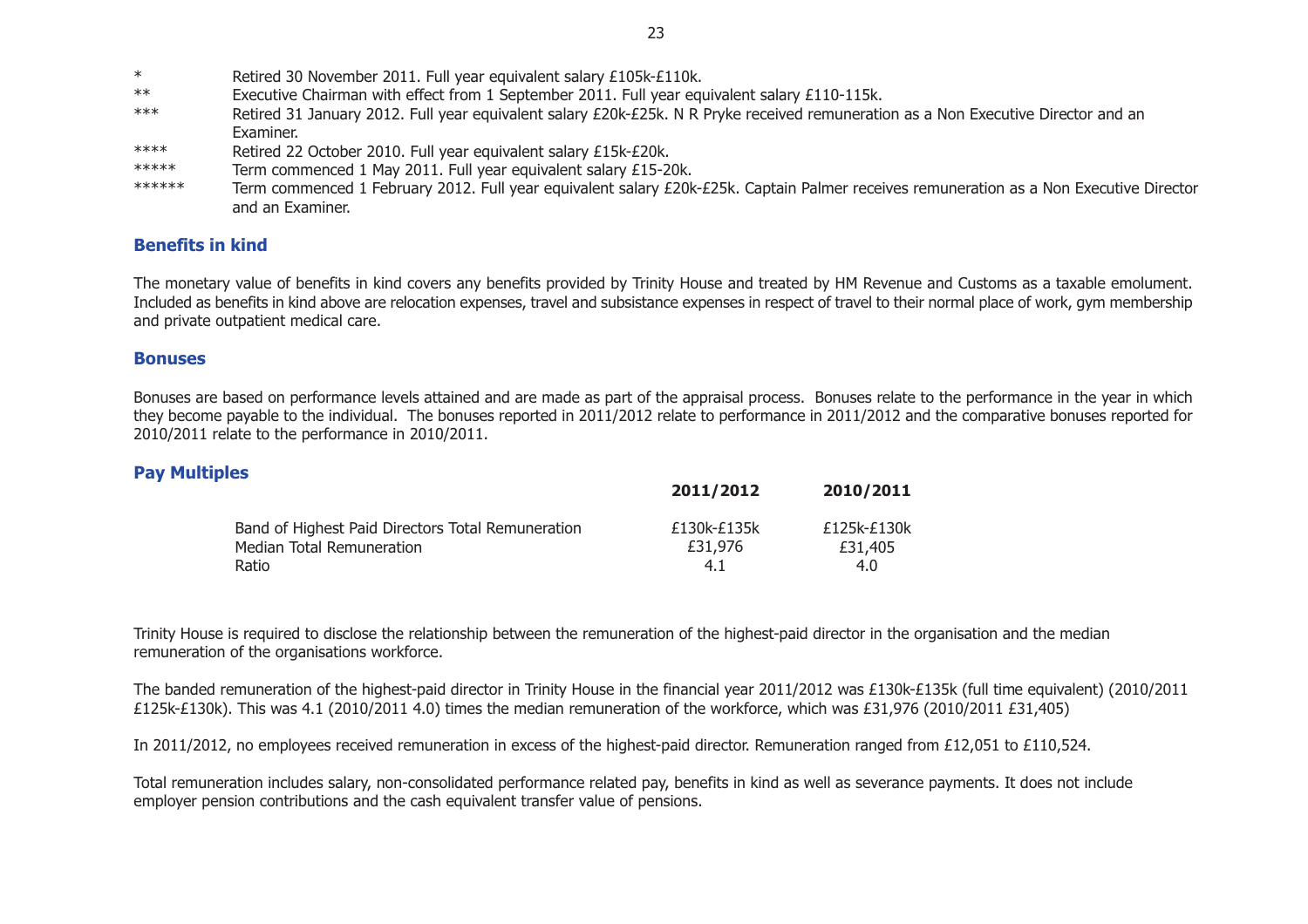# **Service Contracts**

Non-Executive Directors are employed on fixed term contracts for a period of up to 3 years, the term may be extended once where appropriate.

| <b>Non-Executive Director</b>                              | <b>Contract Start</b> | <b>Expiry Date</b> |
|------------------------------------------------------------|-----------------------|--------------------|
| N R Pryke (Contract renewed in 2011 for further year)      | 25 January 2005       | 31 January 2012    |
| M Gladwyn (Contract renewed in 2010 for a further 3 years) | 1 September 2007      | 31 August 2013     |
| N Palmer                                                   | 1 February 2012       | 31 January 2015    |
| F C Bourne (Contract renewed in 2010 for further 2 years)  | 20 July 2006          | 19 July 2012       |
| E D Johnson                                                | 1 May 2011            | 30 April 2014      |

#### **Pension Benefits**

All Executive Board Members of Trinity House (including the Executive Chairman) are ordinary members of the Trinity House Lighthouse Service pension scheme. They are entitled to compensation for permanent loss of office under the terms of the Trinity House Lighthouse Service compensation scheme which operates by analogy to the Civil Service compensation scheme. Their contracts are ongoing until age 65, subject to satisfactory performance and require a twelve month written notice period.

|              | a          | b                        | C         | a          | e               |            | g             |                       |
|--------------|------------|--------------------------|-----------|------------|-----------------|------------|---------------|-----------------------|
|              | Real       | Real                     | Accrued   | Accrued    | Cash            | Cash       | Real increase | Employer contribution |
|              | Increase   | Increase                 | Pension   | Lump       | Equivalent      | Equivalent | in Cash       | to partnership        |
|              | in pension | in lump                  |           | <b>Sum</b> | <b>Transfer</b> | Transfer   | Equivalent    | pension account       |
|              |            | sum                      |           |            | Value at        | Value at   | Transfer      |                       |
|              |            |                          |           |            | 31 March        | 31 March   | Value         |                       |
|              |            |                          |           |            | 2011            | 2012       |               |                       |
|              | £000's     | £000's                   | £000's    | £000's     | £000's          | £000's     | £000's        | £000's                |
| J de Halpert | $0 - 2.5$  | $\overline{\phantom{a}}$ | 15-20     | ۰          | 334             | 351        | 11            |                       |
| I McNaught   | $0 - 2.5$  | -                        | $0 - 5$   |            | -               | 17         | 15            |                       |
| J Wedge      | $0 - 2.5$  | $0 - 2.5$                | $25 - 30$ | 85-90      | 493             | 535        |               |                       |
| S J Scorer   | $0 - 2.5$  | $\overline{\phantom{0}}$ | $5 - 10$  | ٠          | 122             | 160        | 25            |                       |
| R Barker     | $0 - 2.5$  | ۰                        | $5 - 10$  | ۰          | 122             | 166        | 31            |                       |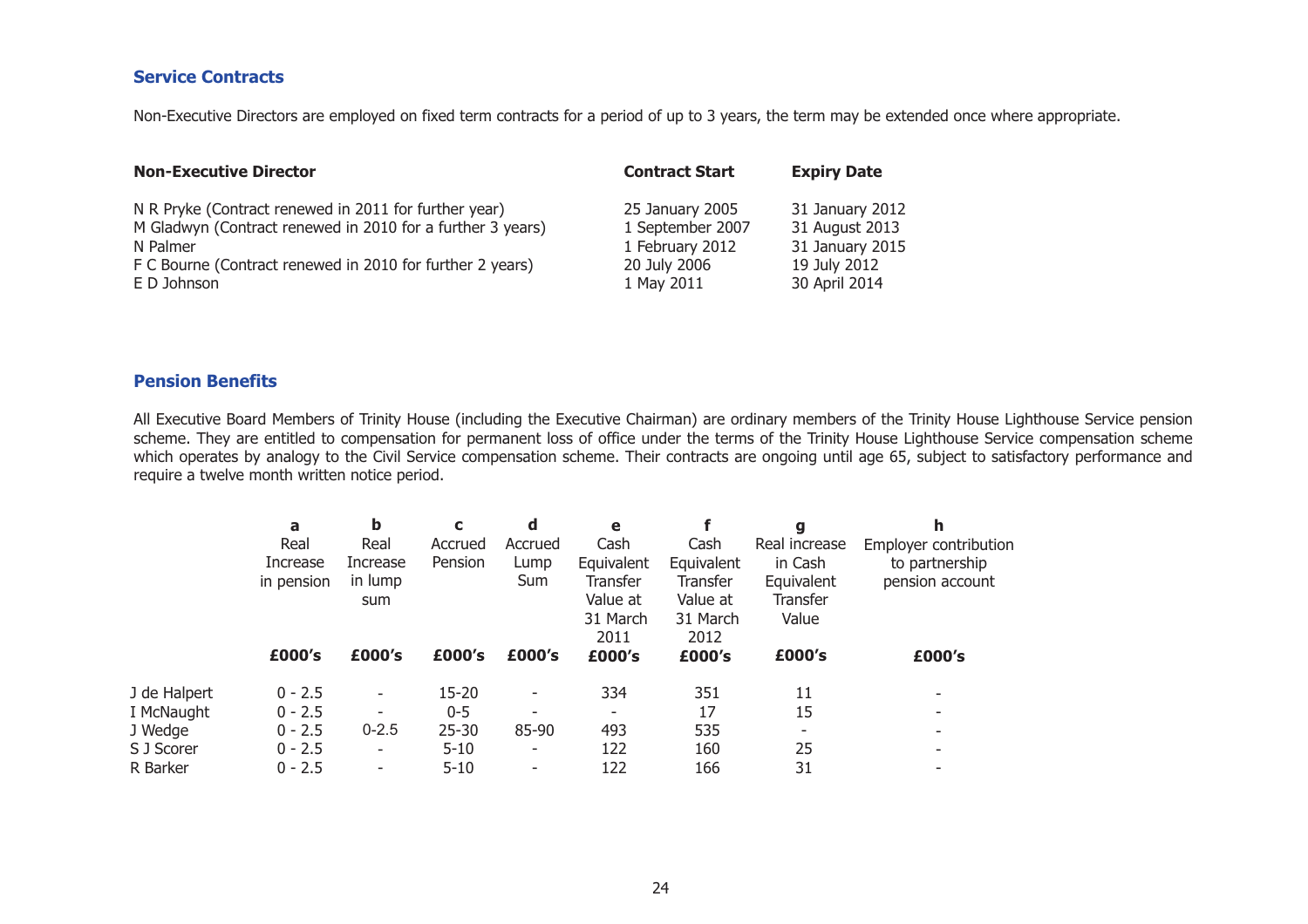#### **Cash Equivalent Transfer Values**

A Cash Equivalent Transfer Value (CETV) is the actuarially assessed capitalised value of the pension scheme benefits accrued by a member at a particular point in time. The benefits valued are the member's accrued benefits and any contingent spouse's pension payable from the scheme. A CETV is a payment made by a pension scheme or arrangement to secure pension benefits in another pension scheme or arrangement when the member leaves a scheme and chooses to transfer the benefits accrued in their former scheme. The pension figures shown relate to the benefits that the individual has accrued as a consequence of their total membership of the pension scheme, not just their service in a senior capacity to which disclosure applies.

The figures include the value of any pension benefit in another scheme or arrangement which the member has transferred to the Trinity House Lighthouse Service pension scheme. They also include any additional pension benefit accrued to the member as a result of their buying additional pension benefits at their own cost. CETVs are worked out within the guidelines and framework prescribed by the Institute and Faculty of Actuaries and do not take account of any actual or potential reduction to benefits resulting from Lifetime Allowance Tax which may be due when pension benefits are taken.

#### **Real increase in CETV**

This reflects the increase in CETV that is funded by the employer. It does not include the increase in accrued pension due to inflation, contributions paid by the employee (including the value of any benefits transferred from another pension scheme or arrangement) and uses common market valuation factors for the start and end of the period.

Note 21 contains further information on pensions for all staff.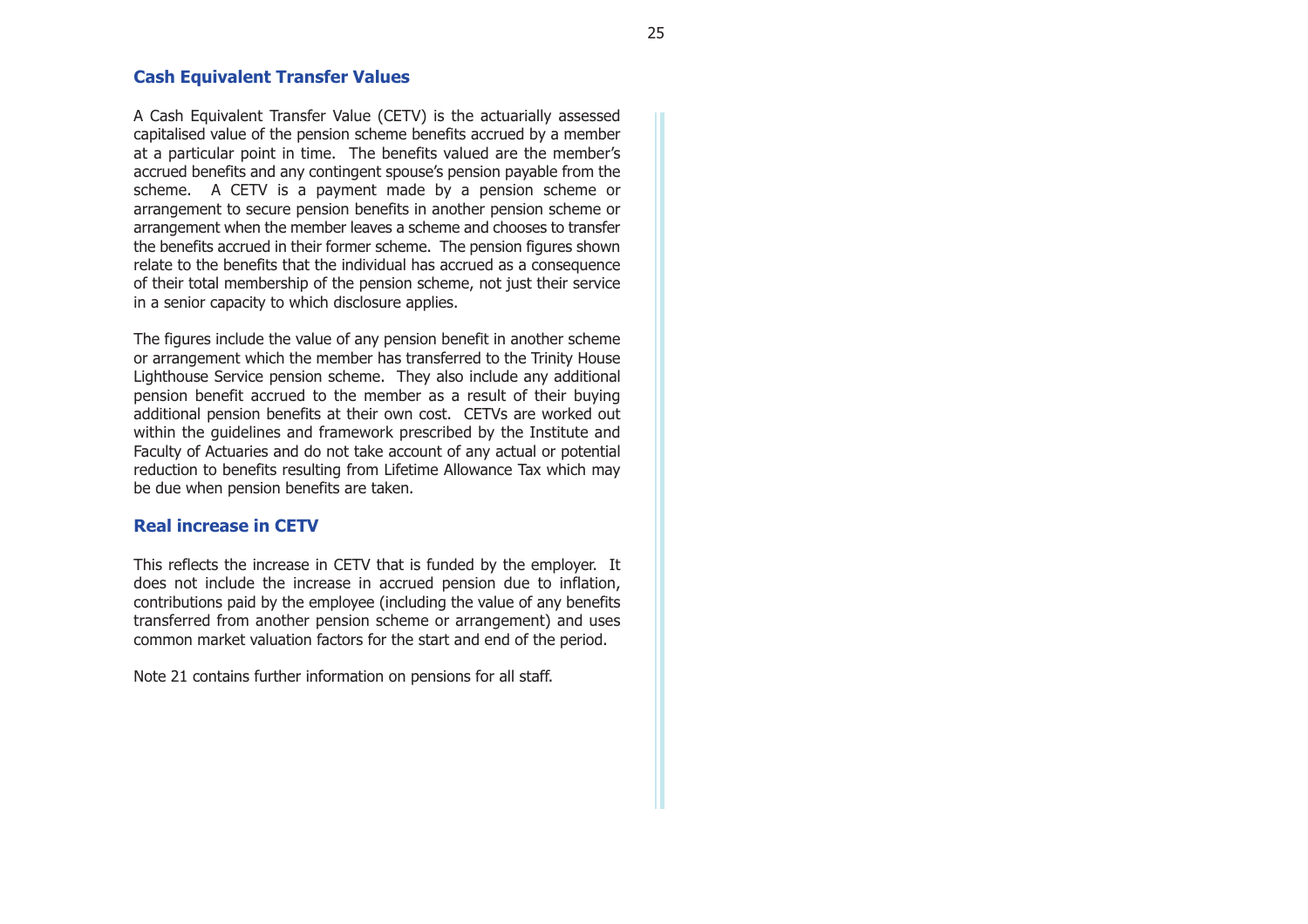**RESPONSIBILITIES ESPONSIBILITIES** ACCOUNTING **ACCOUNTING CCOUNTING**  $\overline{0}$ **STATEMENT TATEMENT OF STATEMENT ' S OFFICER**

Under section 218(1) of the Merchant Shipping Act 1995 the Secretary of State for Transport, with the consent of HM Treasury, has directed Trinity House to prepare for each financial year a statement of accounts in the form and on the basis set out in theAccounts Direction. The accounts are prepared on an accruals basis and must give a true and fair view of the state of affairs of Trinity House and of income and expenditure, cash flows and changes in equity for the financial year.

In preparing the accounts, the Accounting Officer is required to comply with the requirements of the Government Financial Reporting Manual and in particular to:

- • observe the Accounts Direction issued by the Secretary of State for Transport including the relevant accounting and disclosure requirements, and apply suitable accounting policies on a consistent basis;
- •make judgements and estimates on a reasonable basis;
- • state whether applicable accounting standards as set out in the Government Financial Reporting Manual have been followed, and disclose and explain any material departures in the accounts; and
- •prepare the accounts on a going concern basis.

The Accounting Officer of the Department for Transport has designated the Executive Chairman as Accounting Officer of Trinity House. The responsibilities of the Accounting Officer include responsibility for the propriety and regularity of the funds allocated to Trinity House in its capacity as a General Lighthouse Authority and keeping proper records and for safeguarding the assets of Trinity House, in its capacity as a General Lighthouse Authority. These responsibilities are set out in the Framework Document which is the contractual agreement between the Department for Transport and the General Lighthouse Authorities.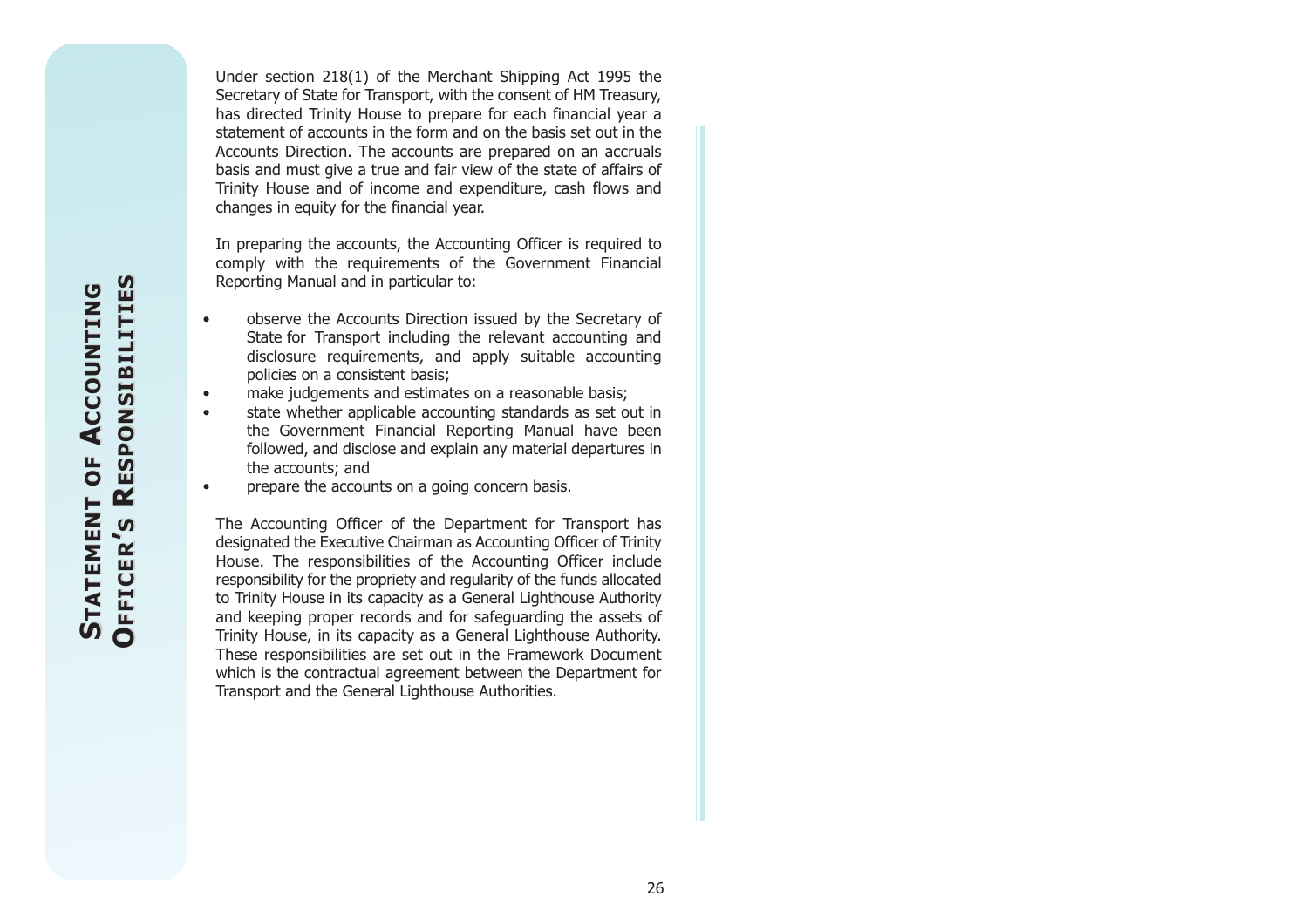# **Corporate Governance Corporate Governance**

#### **New corporate governance code**

The Board reviewed its approach to corporate governance on publication of the new HM Treasury Code on Corporate Governance in July 2011. A report to the January 2012 Board meeting about this concluded that Trinity House complied with the majority of the best practice principles set out in the new code. In accordance with the Code, the Board agreed that the review of its effectiveness should include independent input every three years. It decided against formally appointing a lead Non-Executive Director on the basis inter alia that communication between theChairman and the Non-Executive Directors and arrangements between the Non-Executive Directors and with the Department for Transport were already effective.

The Board has in place specific arrangements to comply with the best practice contained in the new Code. This includes a full analysis of the significant business risks to produce and continually up-date the Risk Schedule. This Schedule identifies the means by which these risks are controlled and who is accountable formanaging each significant risk. Internal Audit include a full review of that risk analysis and the internal control function in their Annual Report. Internal Audit now base their programme of audit work on the Risk Schedule and the set of Directorate/Departmental Risk Registers, which sit beneath it.

Based on these processes and the confirmation in successive Annual Internal Audit Reports that 'work to date has not identified any significant weaknesses in risk management, control and governance frameworks', the Board considers it has complied with the new corporate governance code for the whole of the accounting period.

In February 2012 Treasury issued an instruction that requires all central government organisations to produce a Governance Statement in their Annual Report and Accounts. The Governance Statement replaces the Statement on Internal Control in this Report and Accounts. This Statement has been signed by the Executive Chairman and is set out in accordance with the

corporate governance guidance issued by Treasury.

One area where Trinity House does not comply with the guidance is that the Trinity House Executive Chairman combines the role of Chairman and Chief Executive. The Board considers this provides the most efficient and effective use of resources withoutcompromising the basic principles of good governance. Although the guidance advocates separation of these two roles, there are further checks and balances, not available to listed companies, provided inter alia by the trustee actions of the Secretary of State for Transport, as exercised by the Navigation Safety Branch of DfT and through the Secretary of State's nominees on the Lighthouse Board.

#### **The Lighthouse Board**

The Corporation established a constitution and terms of reference for a Lighthouse Board on 4 June 1984 and this has since been reviewed, updated and amended, the last amendment being on 23 November 2009. This constitution sets out the make up of the Board and its proceedings. The Board generally meets on eight occasions each year. It reviews and updates its policies, receives reports from Executive Directors, Committees and the GLAs' Joint Strategic Board. It monitors aids to navigation availability and performance against sanctioned expenditure and against previous trends. The Board formally reviews and approves the Strategic Plan, Corporate Plan and the Annual Report and Accounts.

The Board works to a 'Code of Best Practice', which was updated in September 2007 to ensure it continues to follow best practice. It sets out the responsibilities of Directors, the observance of public service values and the Board's relationship with the DfT. The Code is underpinned by the seven principles as set out in the report on Standards in Public Life (The Nolan Report).

A Register of Interests that includes details of company directorships or other significant interests held by Board members and senior managers, which may conflict with their management responsibilities, is maintained. The Register is advertised on the Trinity House website and is open to the public. Access can be obtained by contacting the Board Secretary at Tower Hill, London.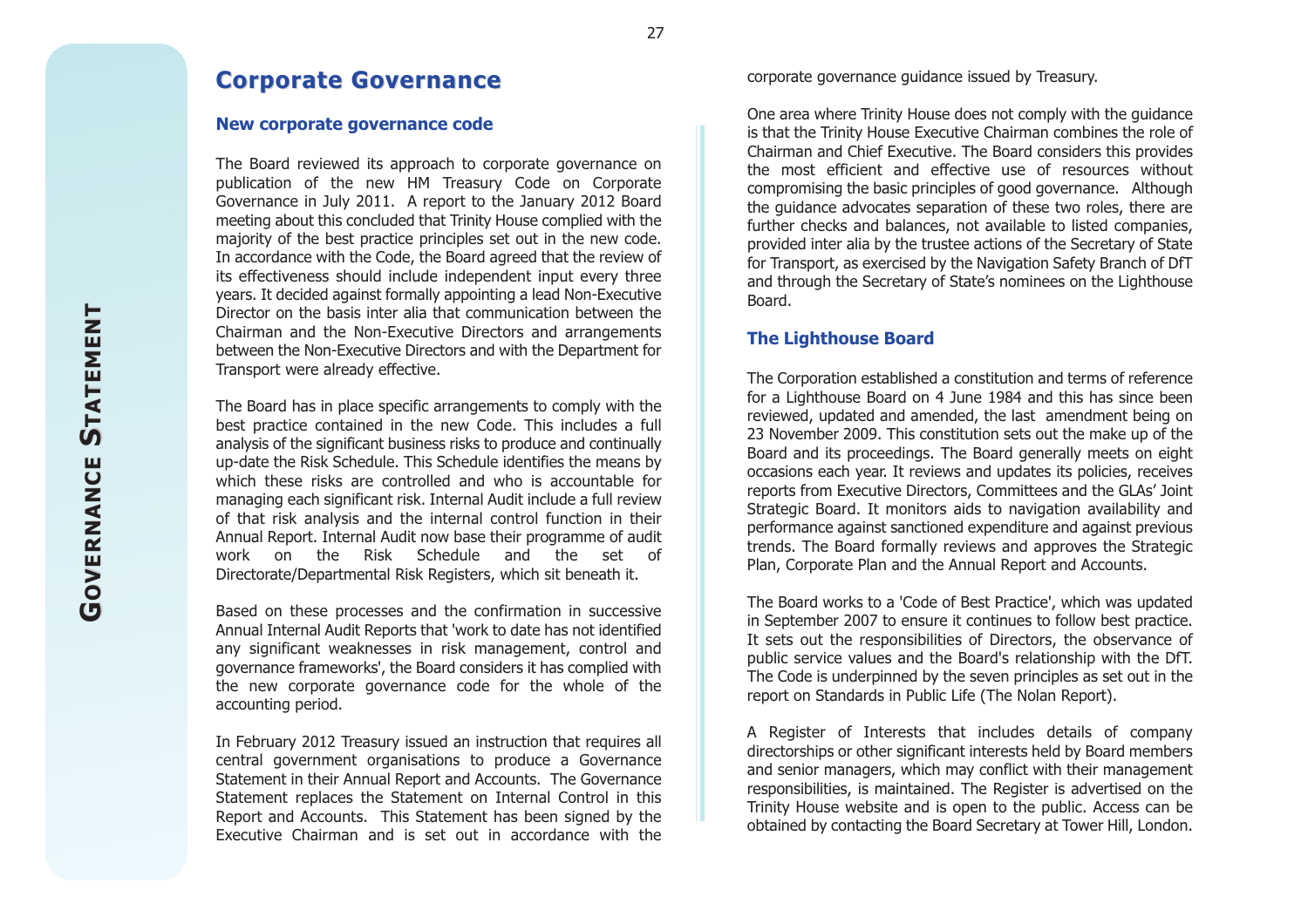The Trinity House Board continues to maintain the highest standards of corporate governance. It receives reports on the latest developments in this area. For example, the September 2011 Board meeting considered a report on the performance of the Board. This report concluded that the Board had complied with best practice guidance. The report noted that it had been 'a challenging but successful year'.

#### **Membership of the Board is:**

\*Captain I McNaught (Appointed Chairman & Member 22 November 2011) \*Rear Admiral Sir Jeremy de Halpert (Retired as Chairman & Member 22 November 2011) \*Captain N R Pryke (Retired as Deputy Chairman and Member 31 January 2012) \*Captain N Palmer (Appointed Deputy Chairman and Member 1 February 2012) \*Commodore S J Scorer (Director of Operations) \*Captain R H Barker (Director of Navigational Requirements) Mr J S Wedge (Director of Finance and Support Services) Mr F C Bourne (Non Executive Director) Mr M J Gladwyn (Non Executive Director) Mrs E D Johnson (Non Executive Director, appointed 1 May 2011) Mr J D Price (Secretary)

\* These Board Members are 'Mariner Assistants' of the Corporation of Trinity House. They form the majority on the Board with the casting vote of the Executive Chairman.

The Board met on eight occasions in 2011/2012. Captain McNaught and Sir Jeremy de Halpert attended all meetings for which they were Members. Commodore Scorer and Captain Barker attended seven meetings. Other Members attended all meetings.

The following committees of the Board are established to co-ordinate key activities:

# **a) Executive Committee**

The Board delegates the management of its day-to-day activities to the Executive Directors, each of whom has responsibility for a specific area. The Executive Directors meet on a regular basis (usually monthly) to exchange views and information on the activities within each of their directorates. They collectively review policies and procedures prior to their submission to the Board in order to maintain a consistent approach across the Service. They also action and monitor policies, once the Board has approved them. The Executive Committee in turn delegates the

operational execution of many of its policies to its managers, and meets quarterly with all the Senior Managers to review policies and plans.

Highlights of the year included the detailed scrutiny and approval of Corporate and Strategic Plans; driving the implementation of the Atkins Review recommendations and determining the approach to Parliamentary debates and legislation affecting Trinity House.

#### **Membership of the Executive Committee is as follows:**

Captain I McNaught (Appointed Chairman & Member 22 November 2011) Rear Admiral Sir Jeremy de Halpert (Retired as Chairman & Member 22 November 2011) J S Wedge (Deputy Chairman) Captain R H Barker Commodore S J ScorerR P Dunham (Secretary)

The Committee met eleven times during the year. Captain McNaught and Sir Jeremy de Halpert attended all meetings for which they were Members. Captain Barker attended all meetings. Mr Wedge attended nine meetings and Commodore Scorer eight. Both sent deputies when they were unable to attend.

# **b) Audit Committee**

The Audit Committee is established to monitor and review management controls, the financial stewardship of the funds at the Board's disposal, risk and corporate governance issues including the Public Interest Disclosure Act (whistle-blowing) matters and the systems of internal control. It does this by reviewing various sources of data including individual Internal Audit Reports, National Audit Office (NAO) reports and other information about the organisation. The Committee meets with the Head of Internal Audit to review their Annual Report and discuss any aspects of their commentary regarding the Service's internal control system.

The Committee also meets with the NAO to review the Annual Accountsand to discuss any observations raised by the Auditors in their Management Letter.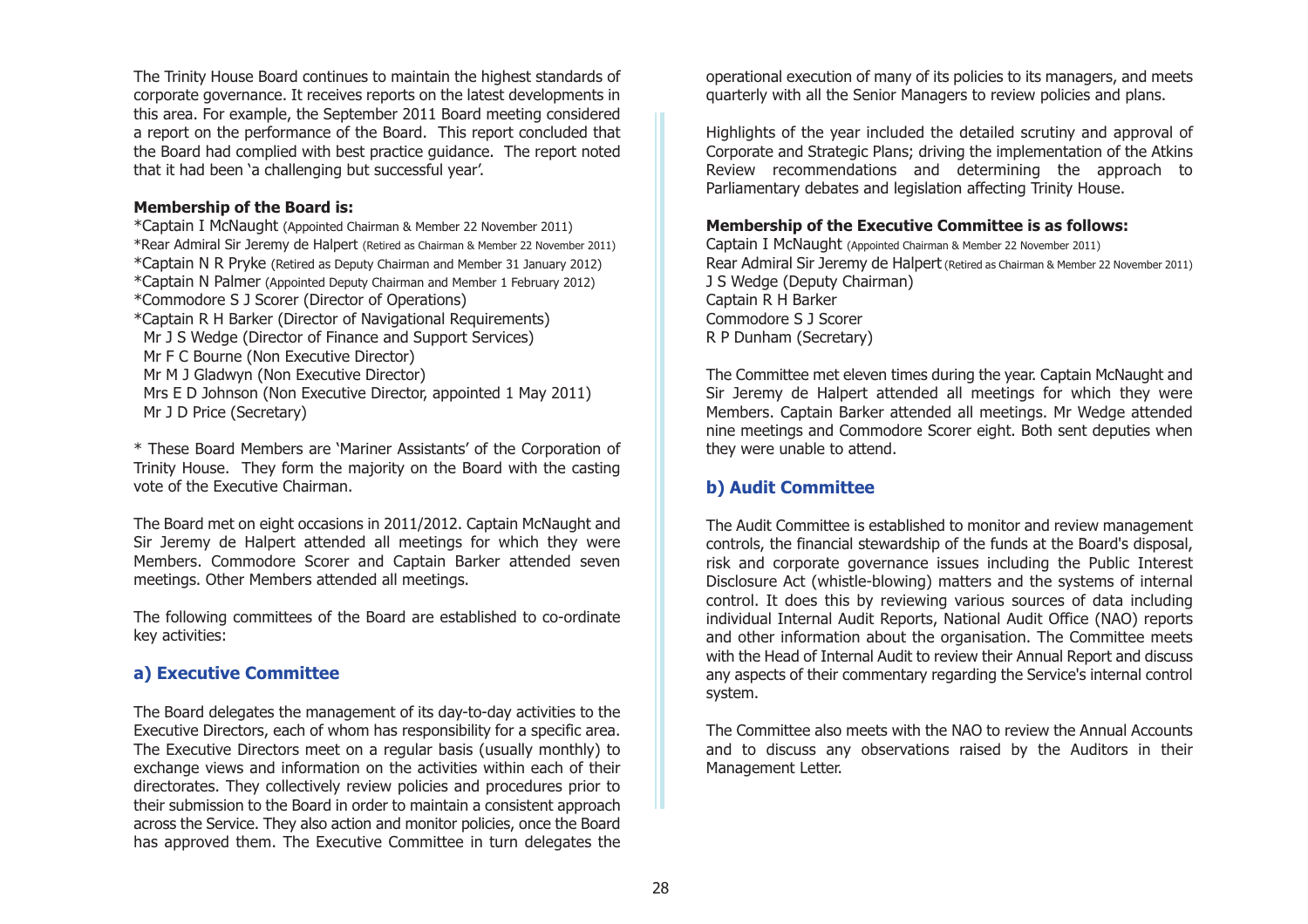The membership and operation of the Audit Committee, is in line with the Audit Committee Handbook originally issued by HM Treasury in March 2007 and updated in 2009. The Audit Committee approved revised Terms of Reference, based on this guidance, in March 2012. The Board approved these Terms of Reference in May 2012. The Committee reviews its terms of reference annually. The distinction between 'Members' and 'Attendees' operates in accordance with the Handbook. Consequently, the membership of the Committee consists of nonexecutive directors only. The Secretary to the Board attends meetings and takes the minutes, in accordance with the Handbook's advice.

Highlights of the year included approving the Annual Report and Accounts; reviewing risk registers and ensuring that the internal audit programme was completed effectively. The Audit Committee also received reports about the Management Assurance Statement and an Organisational Capability Assessment that helped strengthen corporate governance and mitigate against financial loss.

#### **Membership of the Audit Committee is:-**

M J Gladwyn (Chairman) E D Johnson (Deputy Chairman and Member from 1 May 2011) Captain N Pryke (retired 31 January 2012) Captain N Palmer (appointed 1 February 2012)

#### **The following also attend meetings:**

Rear Admiral Sir Jeremy de Halpert (retired 22 November 2011) Captain I McNaught (appointed 22 November 2011) J S Wedge (Finance & Support Services Director) J D Price (Secretary) NAO and Internal Audit

The Committee met on four occasions in 2011/2012. The Chairman and Deputy Chairman attended all meetings. Captains Pryke and Palmer attended all meetings for which they were members.

# **c) Remuneration Committee**

This Committee assesses Directors' remuneration and comprises three non-executive Directors, who have no personal financial interest other than as non-executive Directors in the matters to be decided, no potential conflicts of interest arising from cross-directorships and no day-

to-day involvement in the running of the Service. The Committee operates under Terms of Reference drawn from the Code of Best Practice prepared by the Study Group on Directors' Remuneration (The Greenbury Code). The Committee consults the Executive Chairman about its proposals other than in relation to the Executive Chairman's own remuneration and has access to professional advice from inside and outside sources. The Committee consults the DfT in relation to the performance of the Executive Chairman as regards his responsibilities acting as Accounting Officer.

Highlights of the year were the review of corporate and executive director performance.

#### **Membership of the Remuneration Committee is:-**

F C Bourne (Chairman) M J Gladwyn Captain N R Pryke (retired 31 January 2012) E D Johnson (appointed 1 February 2012)

#### **The following also attend meetings:**

Rear Admiral Sir Jeremy de Halpert (retired 22 November 2011) Captain I McNaught (appointed 22 November 2011) L Firmin (Secretary) The Committee met once in March 2012. All members attended.

# **d) Executive Remuneration Committee**

In February 2004 the Board established an Executive Remuneration Committee to determine fair remuneration for staff below Director leveland ensure that staff of the right quality are attracted, retained and motivated, within budgetary constraints and public sector pay guidance policy. The Committee operates under Terms of Reference that directly support the Executive Committee. The Committee consults the DfT and other GLAs as and when appropriate and beneficial to ensure decisions are consistent and reflect best practice. This Committee also oversees any changes to proposed organizational structures. Members continually review manpower requirements at a departmental and service wide level in order to identify improvements in efficiency as and when possible and appropriate.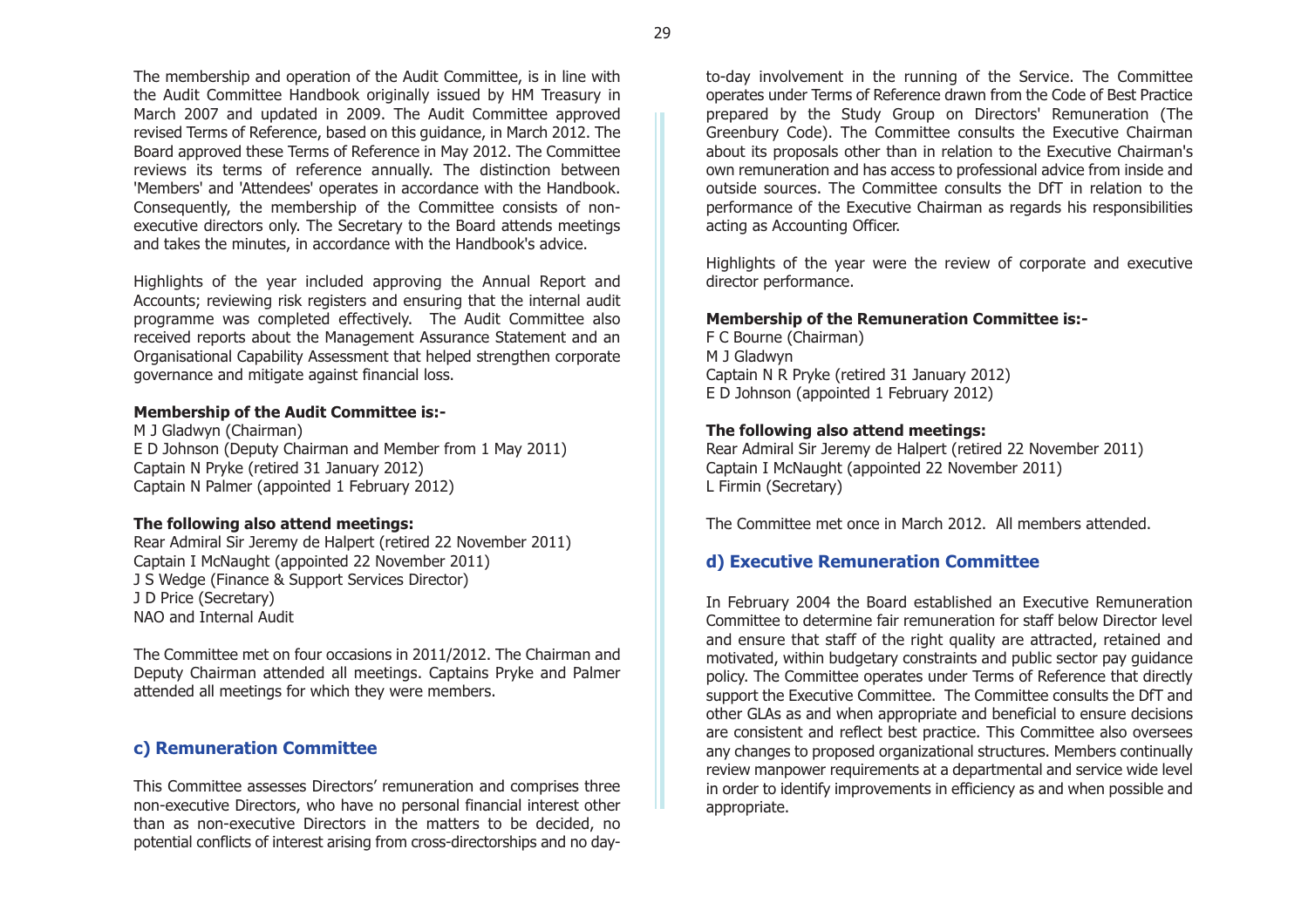Highlights of the year included consideration of reviews of the Procurement, Engineering and Navigation departments which fed into the manpower plan; approval of the annual Pay Remit proposal plus approval of individual and team performance awards.

#### **Membership of the Executive Remuneration Committee is:**

J S Wedge (Chairman) Captain I McNaught (appointed 22 November 2011) Rear Admiral Sir Jeremy de Halpert (retired 22 November 2011) Captain R H Barker Commodore S J ScorerL Firmin (Secretary)

The Committee met five times in 2011/2012. The Chairman, Captain Barker and the Executive Chairman attended all meetings. Commodore Scorer attended two.

#### **e) Examiners' Committee**

The Examiners' Committee is appointed to review all requirements for the Service's provision of AtoNs and in particular to review any proposed changes, establishment of new Aids and discontinuance of others. The Committee is comprised of all the Elder Brethren who are 'Mariner Assistants' of the Corporation so some members are not otherwise employed directly by the Lighthouse Service. They can bring the relevant independent view and experience necessary for the deliberations of this Committee. An Examiner is always on call to give decisions regarding casualties at sea and the investigation and marking of wrecks.

Highlights of the year included the discontinuance of fog signals at Tater Du and Trevose Head lighthouses, after a full user consultation process. Consultation is now underway on the requirements for fog signals at two further lighthouses. The Committee also considered the changing needs of the Mariner, recognising the sometimes over reliance on Electronic Aids to Navigation and vulnerabilities of systems, form a key area of investigation when assessing the ongoing requirements for physical AtoN. Another highlight was the discussions about the increasing danger presented to all Mariners by offshore renewable energy developments. This is requiring a high level of assessment to ensure any risks presented can be mitigated, including the needs for additional Aids to Navigation. The Examiners Committee are represented at all key regulator and

stakeholder meetings regarding these developments.

#### **Membership of the Examiners' Committee is: -**

Captain R H Barker (Chairman) Rear Admiral Sir Jeremy de Halpert (retired 22 November 2011) Captain I McNaught Commodore S J ScorerCaptain N R Pryke Captain D Glass Commodore N D Squire Captain R M Woodman (Member until 22 November 2011, thereafter Advisory Member) Captain N Palmer (appointed 22 November 2011) Commodore P J Melson (Advisory Member) Captain D P Richards (Advisory Member - retired 31 May 2011) Captain J Manson (Advisory Member – appointed 19 April 2011) Captain N Dodson (Navigation Examiner Manager) A J Porter (Secretary)

The Committee met seven times in 2011/2012. Members attended as follows: Captains Barker, Glass and Pryke all meetings; Sir Jeremy de Halpert and Captains Woodman and Palmer all meetings for which they were Members; Captain McNaught four meetings; Commodore Scorer six meetings and Commodore Squire five meetings.

#### **f) Nominations Committee**

The Nominations Committee is responsible for proposing executive appointments to the Lighthouse Board. These appointments are made by the Court of Trinity House. The Committee meets as and when required.

The Committee dealt with the nomination of the new ExecutiveChairman.

The Nominations Committee is chaired by Mr F C Bourne.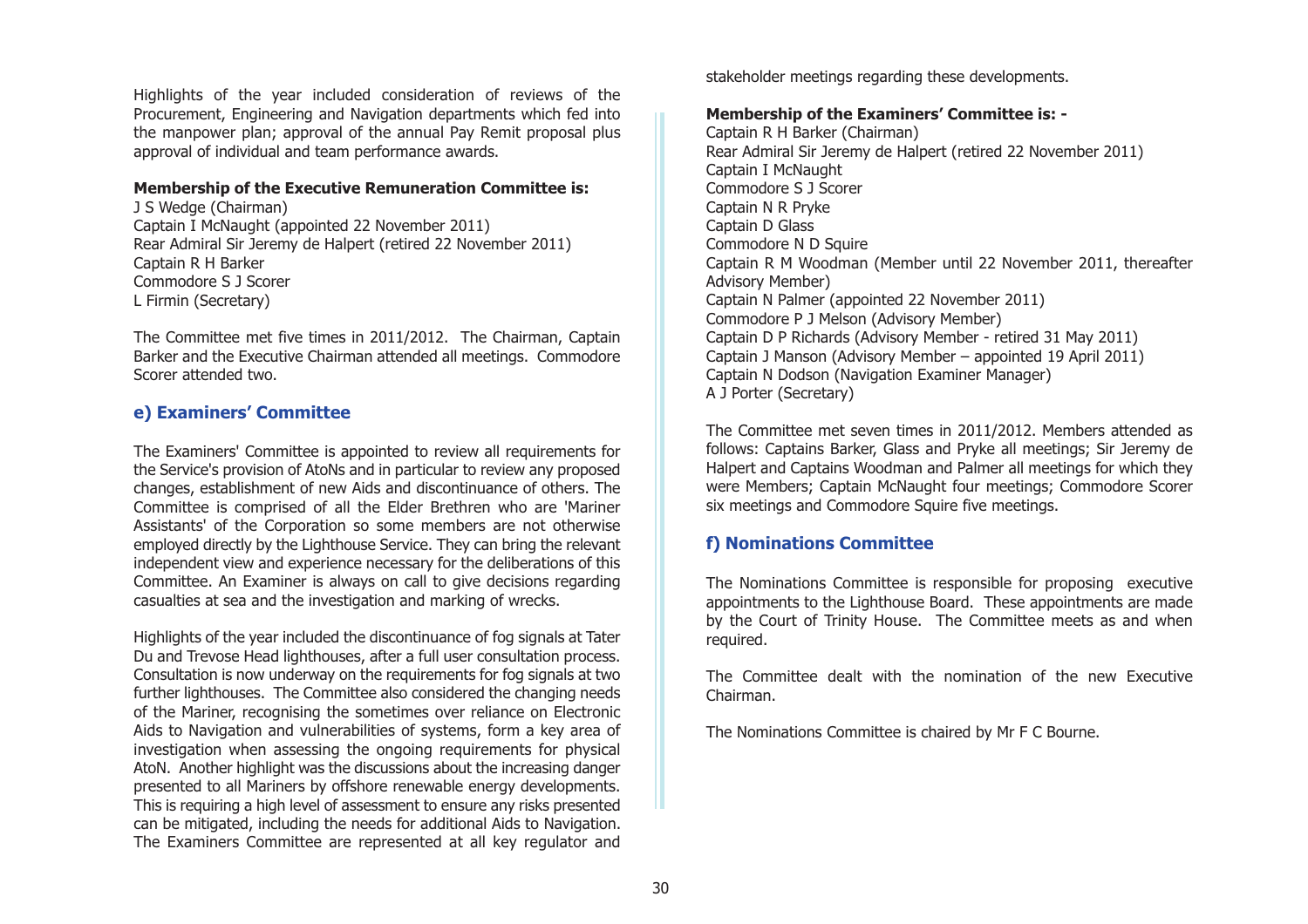# **Risk Management Risk Management**

# **Accounting officer responsibility for risk management**

Acting in the role of Accounting Officer, the Executive Chairman has the responsibility for maintaining a sound system of internal control that supports the achievement of Trinity House's policies, aims and objectives, whilst safeguarding the GLA funds and assets for which he is personally responsible, in accordance with the Managing Public Money rules. These responsibilities were formally set out in a letter dated 4 February 2010 to the Executive Chairman from Robert Devereux, the then Principal Accounting Officer of the Department for Transport.

The details of the operating arrangements the DfT has agreed with Trinity House are contained in the "Framework Document" (incorporating the Financial Memorandum and Management Statement) dated 1 August 2008.

In practice the DfT work closely with Trinity House to manage risk. There is a regular flow of reporting information from Trinity House to the DfT, including management accounts, Board reports and business cases. The DfT are involved at an early stage in key decisions.

# **Internal control**

The system of internal control is designed to manage risk to a reasonable level rather than to eliminate all risk of failure to achieve policies, aims and objectives; it can therefore only provide reasonable and not absolute assurance of effectiveness. The system of internal control is based on an ongoing process designed to identify and prioritise the risks to the achievement of Trinity House policies, aims and objectives, to evaluate the likelihood of those risks being realised and the impact should they be realised, and to manage them efficiently, effectively and economically. The system of internal control has been in place in Trinity House for the year ended 31 March 2012 and up to the date of approval of the Annual Report and Accounts.

# **Risk categories**

The Board first approved a Risk Schedule in July 2003, and has in the past year been regularly updated. It is in line with the ICAEW publication "Implementing Turnbull: A Boardroom Briefing". The Trinity House Risk Schedule divides the significant risks into four main categories:

- Strategic Risks;
- Financial Risks;
- Operational Risks; and
- •Hazard Risks.

The Schedule cross-references the risks identified to existing organisational controls and policies e.g. Business Continuity policy.

# **Culture**

The culture is one of the close management and control of risks. A Director is responsible for managing each risk. The process of embedding the risk management approach into the organisation has included:

- • Development and regular review of Directorate/Departmental risk registers with the involvement of managers and staff including discussion about significant risks faced by the organisation at senior management team meetings;
- • Internal Audit deriving their Audit Plan from the Risk Schedule and registers;
- • Seminars with National Audit Office/Internal Audit and Trinity House managers to discuss risk management;
- • Workshops with other staff to reinforce awareness of risk management and fraud;
- • Publication of the Risk Schedule and Directorate/Departmental risk registers to all staff;
- • Putting risk management in job descriptions and as part of the induction process; and
- •Including risk registers on team meeting agendas.

31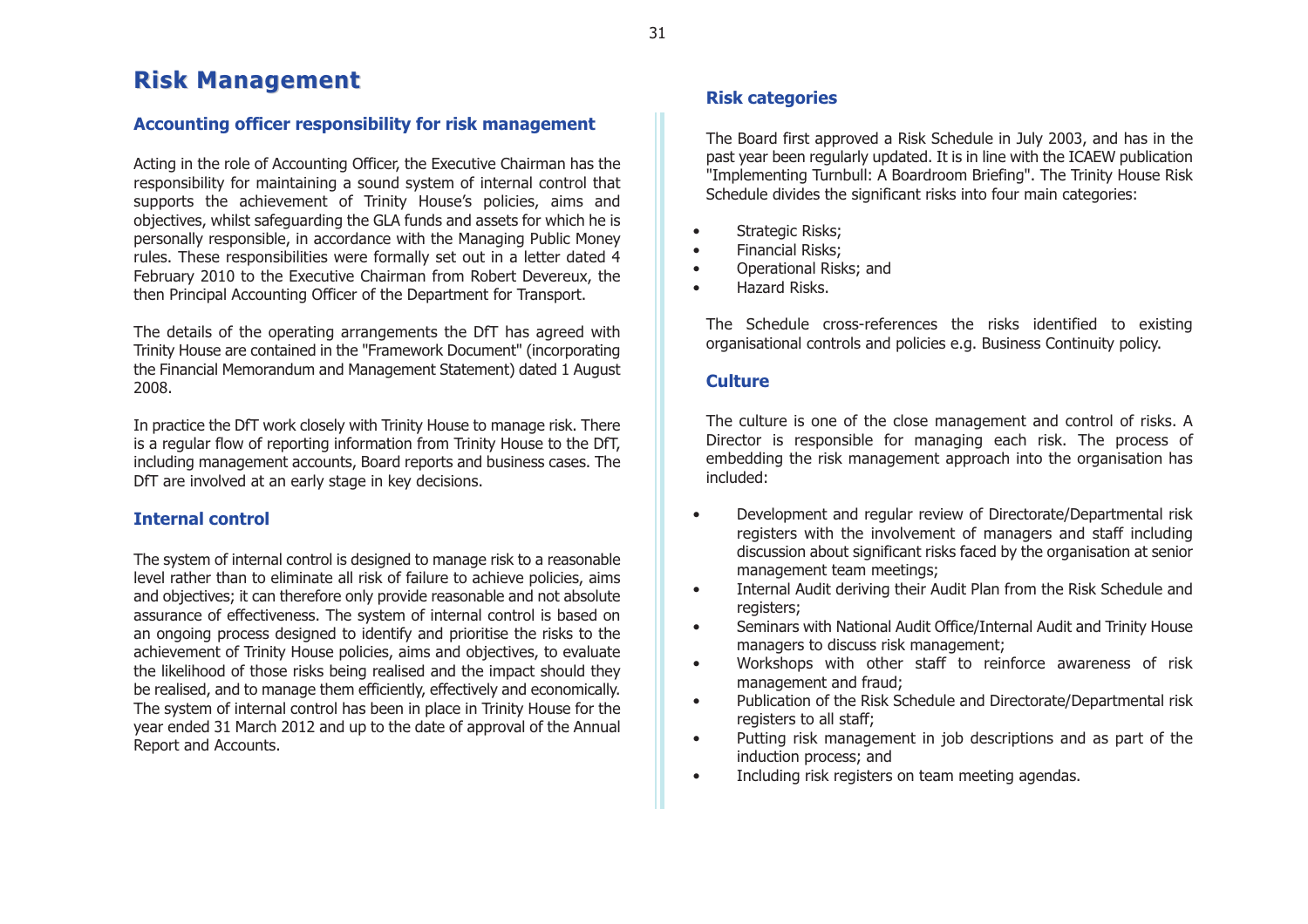Trinity House also leads the GLAs' Triennial Risk Management Review, the most recent of which was completed in October 2009. This contains the risk management policy and strategy for the GLAs. It was approved by the Trinity House Board and the Lights Finance Committee in November 2009. This review includes the analysis of all main risks facing the GLAs supported by third party assurance from a firm of independent risk consultants and draws on best practice guidance from the UK Risk Management Standard, prepared by the Institute of Risk Management, Association of Insurance and Risk Managers and the National Forum for Risk Management in the Public Sector. A further triennial review will be carried out in 2012.

# **Risk Monitoring**

The Board and Audit Committee review the Risk Schedule at least every six months. Prior to submission to these meetings each accountable Director in conjunction with his senior management undertakes a review of the risks that they are responsible for managing. This includes the information risks. The review of risks includes an evaluation of theprobability of the risk event occurring and the impact that the occurrence would have both before and after controls have been put in place. Directors will determine whether the risks have altered from the very high, high, medium, low, or very low probability and impact categories that they have previously been allocated. They also consider whether additional controls should be applied to reduce the residual risk further. Management of risk is an ongoing feature of work at Trinity House. It is embedded into working practices through key polices and procedures such as the:

- Utilisation of a robust project management methodology based on PRINCE 2;
- Project Risk Registers for key service projects; and
- Information Risk Policy and associated security procedures.

# **Information Risk**

Trinity House maintains an Information Asset Register, with each asset assigned an Information Asset Owner. The Information Asset Owners carry out an annual review of information security risks using the Cabinet Office guidance. The outcome of this review is reported to the Board by the Senior Information Risk Owner (SIRO). The Information Asset

Register and Information Asset Owner (IAO) annual reporting mechanism is now well embedded and has resulted in improvements to data handling and quality. Consequently, IAOs are now challenging the way that they store, handle and share data. The IT Department staff have undertaken training about IAO responsibilities and shared this learning with IAOs. We have also evaluated the National School of Government online training for security and decided that it is suitable for use within Trinity House. It was made available to all staff and promoted via the IT Road Shows in 2011.

# **Participation**

External stakeholders are involved in managing risks through the joint users consultative groups; navigation user consultation procedures; meetings with industry representatives and the Lights Finance Committee. These provide stakeholders with the opportunity to comment on the Corporate Plan, budget and AtoNs that Trinity House provides. Stakeholders comment on the full range of risks including Strategic, Financial, Operational and Hazard Risks.

# **Changes to risk profile**

The key changes to the risk profile of Trinity House during the year ended 31 March 2012 were:

- • A levelling trend in respect of the risk of a lack of resources, following the Shipping Minister's acceptance of Trinity House's programme of efficiencies and his approval of the Corporate Plan for the period ahead;
- • A similar trend in respect of a change in Government policy with regard to Trinity House's undertaking as a GLA;
- • A temporary increase in risk to operational effectiveness during the move to centralised out of hours monitoring of AtoNs; and
- • An increase in risk to tri-GLA projects caused by the issue of a notice to terminate the DGPS contract which has led to a dispute with the supplier.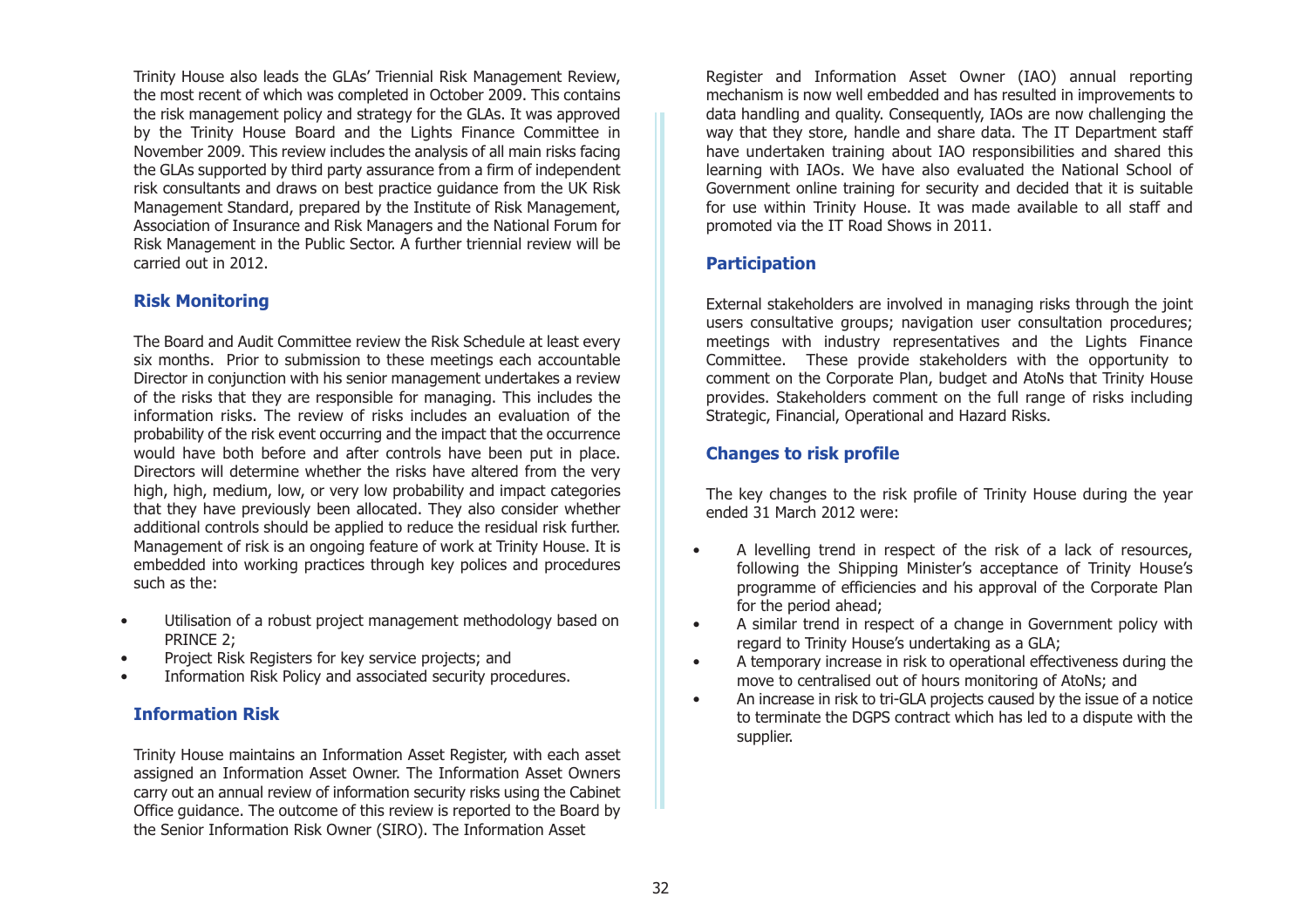A great deal of work has been done on pensions with a report submitted to DfT that recommends the creation of a funded pension scheme. The Secretary of State issued a letter of comfort on 17 December 2001, to the effect that, in the unlikely event of insufficient money being available in the GLF to meet the liabilities, DfT will request funds from Parliament to make the necessary payments.

No new significant risks were identified during the year.

# **Review of systems of internal control**

Acting in the role of Accounting Officer, I have responsibility for reviewing the effectiveness of the systems of internal control and governance. My review of the effectiveness of the systems of internal control and governance is informed by the work of the internal auditors, Executive Directors and Senior Managers within Trinity House who have responsibility for the development and maintenance of the internal control and governance framework, and comments made by the external auditors in their management letter and other reports. I have been advised on the implications of the result of my review of the effectiveness of the system of internal control and governance by the Board and the Audit Committee and a plan to address weaknesses and ensure continuous improvement of the system is in place.

The key elements of the ongoing review of the system of internal control and governance are:

- The Trinity House Lighthouse Board which meets eight times a year to decide policy, provide strategic direction and review progress. The Board receives Audit Committee minutes and reports covering areas such as risk management. The Board also formally reviews its own effectiveness and that of the Audit Committee on an annualbasis;
- An Executive Directors' meeting each month which leads to the implementation of plans and reviews progress and performance. Risk management is formally reviewed by Directors and Senior Managers on a six-monthly basis but in practice is considered as part of the control of all key projects and activities;
- The Audit Committee which operates in line with the "Audit Committee Handbook". The Chairman of the Audit Committeeregularly reports to the Board at each meeting;
- Internal Audit, who provide regular reports that give an independent opinion on the adequacy and effectiveness of the system of internal control. The Head of Internal Audit produces an Annual Report, which gives their opinion on the effectiveness of internal control:
- External Audit who independently audit Trinity House accounts and summarise their findings in the management letter; and
- The monthly analysis of the management accounts and work plans by the Executive Directors and Senior Managers.

# **Head of Internal Audit opinion**

On the basis of the evidence obtained during 2011/2012, I am able to provide an overall 'Substantial' assurance rating on the adequacy and effectiveness of Trinity House's arrangements for corporate governance, risk management, and internal control .

Systems of corporate governance, risk management and internal control arrangements are well established and working effectively. Very minor control weaknesses have been identified in a maximum of one or twodiscrete areas.

In my opinion, there are no significant weaknesses or matters that fall within the scope of issues that should be reported in the Governance Statement.

There have been no significant internal control or governance problems in the year ended 31 March 2012.

Therefore I can report that corporate governance and risk management within Trinity House remains robust and effective, and complies with the best practice principles set out in HM Treasury's July 2011 Code of Good Practice for Corporate Governance in Central Government Departments as far as is appropriate.

**Captain I McNaught Executive Chairman**

Van sterlangest.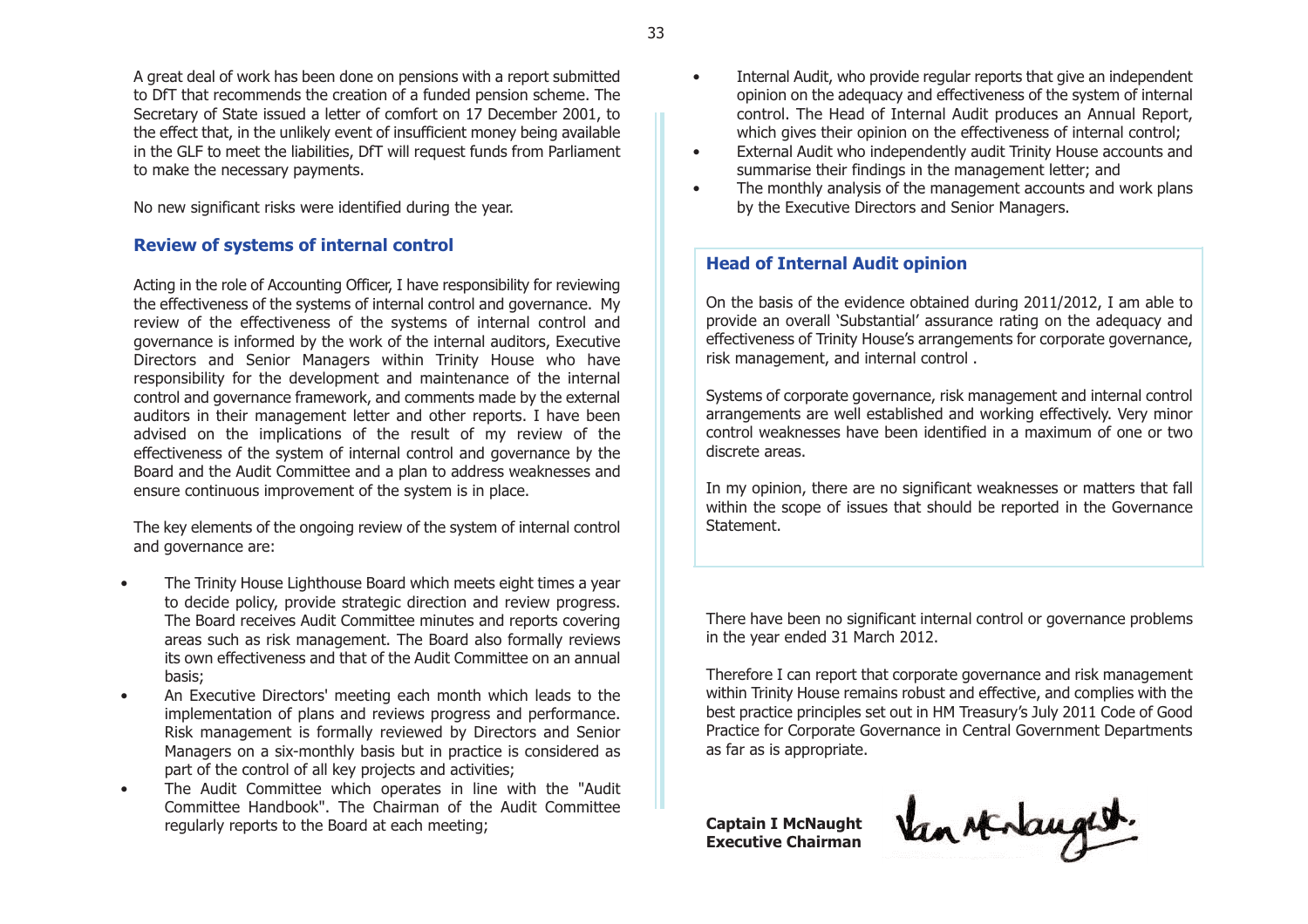|                                        |             | 2011/2012<br>£000's | <b>Restated</b><br>2010/2011<br>£000's | <b>Restated</b><br>2009/2010<br>£000's |
|----------------------------------------|-------------|---------------------|----------------------------------------|----------------------------------------|
|                                        | <b>Note</b> |                     |                                        |                                        |
| <b>Income:</b>                         |             |                     |                                        |                                        |
| Advances from the GLA                  |             | 34,900              | 36,200                                 | 36,050                                 |
| Other income                           | 3.a         | 2,386               | 2,070                                  | 1,723                                  |
| Income on behalf of all GLA's          | 3.b         | (13)                | 529                                    | 326                                    |
| Grant income                           |             | 200                 | 140                                    | 415                                    |
|                                        |             | 37,473              | 38,939                                 | 38,514                                 |
| <b>Expenditure:</b>                    |             |                     |                                        |                                        |
| Staff costs                            | 4           | 11,459              | 12,383                                 | 11,001                                 |
| Depreciation                           | $\, 8$      | 3,968               | 4,037                                  | 3,902                                  |
| Amortisation                           | 9           | 112                 | 171                                    | 348                                    |
| Loss on revaluation                    |             |                     |                                        | 195                                    |
| Pension current cost                   | 21          | 2,178               | 2,480                                  | 1,960                                  |
| Pension past service cost              | 21          | 43                  | (13,034)                               |                                        |
| Other expenditure                      | 5           | 11,994              | 12,081                                 | 11,762                                 |
|                                        |             | 29,754              | 18,118                                 | 29,168                                 |
| <b>Net income</b>                      |             | 7,719               | 20,821                                 | 9,346                                  |
| Interest payable/receivable            | 6           | 8,084               | 7,373                                  | 8,398                                  |
| Revaluation of investment properties   |             | 38                  | 18                                     |                                        |
| Net income after interest              |             | (403)               | 13,430                                 | 948                                    |
| Net Expenditure on behalf of DfT       |             |                     |                                        |                                        |
| Sombrero                               | 5b          | 3                   | 3                                      | 3                                      |
| Other costs                            | 5b          | 259                 | 317                                    | 331                                    |
| <b>Total</b>                           |             | 262                 | 320                                    | 334                                    |
| Net Expenditure on behalf of all GLA's |             |                     |                                        |                                        |
| Staff costs                            | 5c          | 729                 | 947                                    | 855                                    |
| Other costs                            | 5c          | 1,486               | 1,649                                  | 1,750                                  |
| <b>Total</b>                           |             | 2,215               | 2,596                                  | 2,605                                  |
| (Deficit)/Surplus for the year         |             | (2,880)             | 10,514                                 | (1,991)                                |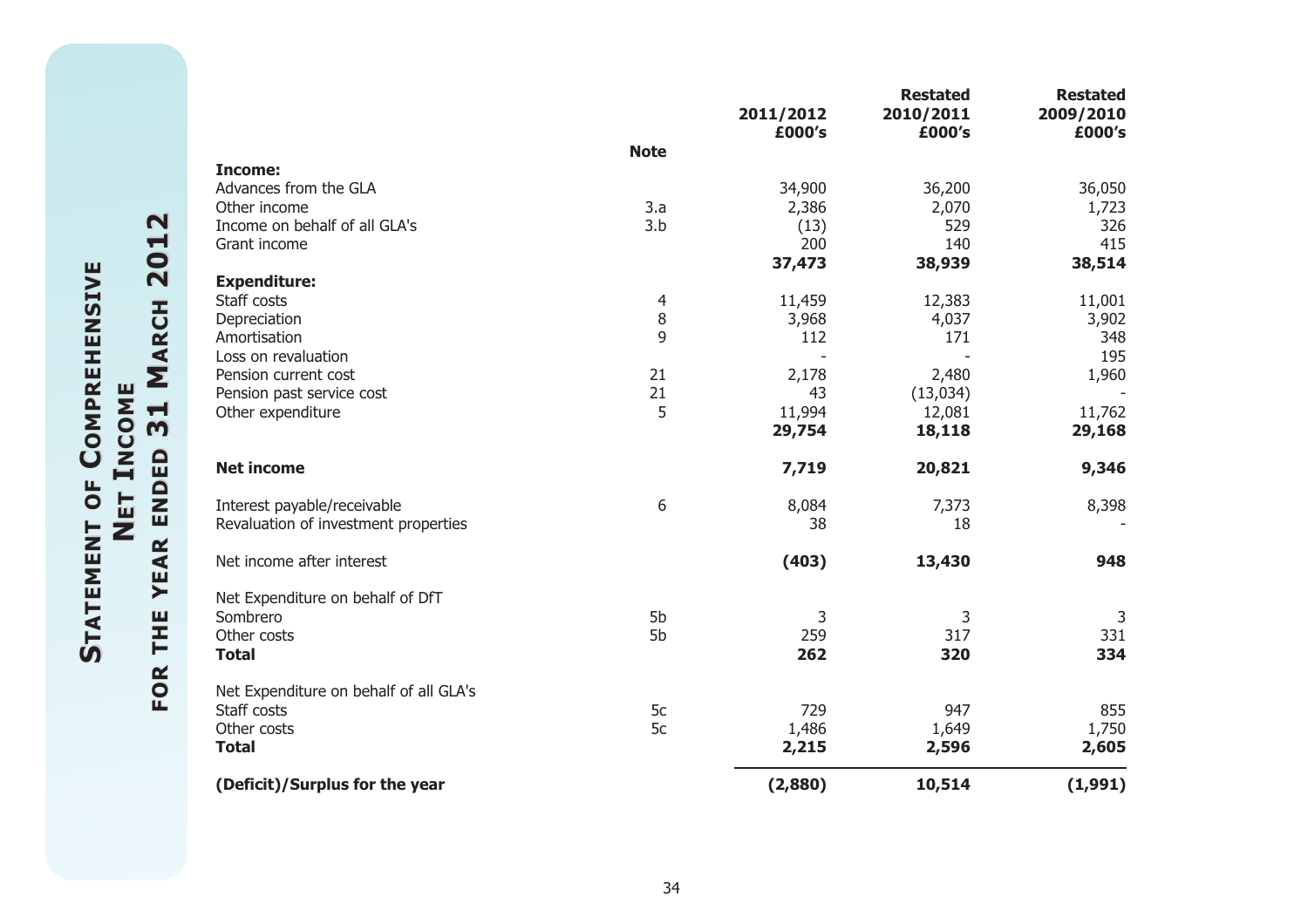|                                                             | <b>Note</b> | 2011/2012<br>£000's | <b>Restated</b><br>2010/2011<br>£000's | <b>Restated</b><br>2009/2010<br>£000's |
|-------------------------------------------------------------|-------------|---------------------|----------------------------------------|----------------------------------------|
| <b>Non-current assets</b>                                   |             |                     |                                        |                                        |
| Property, plant & equipment                                 | 8           | 47,301              | 49,074                                 | 51,696                                 |
| Intangible assets                                           | 9           | 635                 | 430                                    | 339                                    |
| Investment assets                                           | 10          | 300                 | 587                                    |                                        |
| Trade and other receivables                                 | 13          |                     |                                        | 100                                    |
| <b>Total non-current assets</b>                             |             | 48,236              | 50,091                                 | 52,135                                 |
| <b>Current assets</b>                                       | 11          |                     |                                        |                                        |
| Assets classified as held for sale                          | 12          | 2                   | 409                                    |                                        |
| Inventories                                                 | 13          | 2,317               | 2,208                                  | 2,285                                  |
| Trade and other receivables<br>Other current assets         |             | 1,520               | 1,744                                  | 1,386                                  |
| Financial assets                                            |             |                     |                                        |                                        |
| Cash and cash equivalents                                   | 14          | 140                 | 341                                    | 13                                     |
| <b>Total current assets</b>                                 |             | 3,979               | 4,702                                  | 3,684                                  |
| <b>Total assets</b>                                         |             | 52,215              | 54,793                                 | 55,819                                 |
| <b>Current liabilities</b>                                  |             |                     |                                        |                                        |
| Trade and other payables                                    | 16          | 4,652               | 5,303                                  | 5,404                                  |
| Other liabilities                                           |             |                     |                                        |                                        |
| Provisions: current element                                 | 17          | 548                 | 886                                    | 617                                    |
| <b>Total current liabilities</b>                            |             | 5,200               | 6,189                                  | 6,021                                  |
| Non current assets plus/less net current assets/liabilities |             | 47,015              | 48,604                                 | 49,798                                 |
| <b>Non-current liabilities</b>                              |             |                     |                                        |                                        |
| Provisions                                                  | 17          | 319                 | 373                                    | 211                                    |
| Pension liabilities                                         | 21          | 151,814             | 134,138                                | 151,627                                |
| Other payables                                              | 16          | 14,422              | 15,699                                 | 16,896                                 |
| <b>Financial liabilities</b>                                |             |                     |                                        |                                        |
| <b>Total non-current liabilities</b>                        |             | 166,555             | 150,210                                | 168,734                                |
| <b>Assets less liabilities</b>                              |             | (119, 540)          | (101, 606)                             | (118, 936)                             |
| <b>Reserves</b>                                             |             |                     |                                        |                                        |
| General reserve                                             |             | (119,983)           | (102, 696)                             | (120, 236)                             |
| Revaluation reserve                                         |             | 443                 | 1,090                                  | 1,300                                  |
| Capital grant reserve                                       |             |                     |                                        |                                        |
| <b>Total</b>                                                |             | (119, 540)          | (101, 606)                             | (118, 936)                             |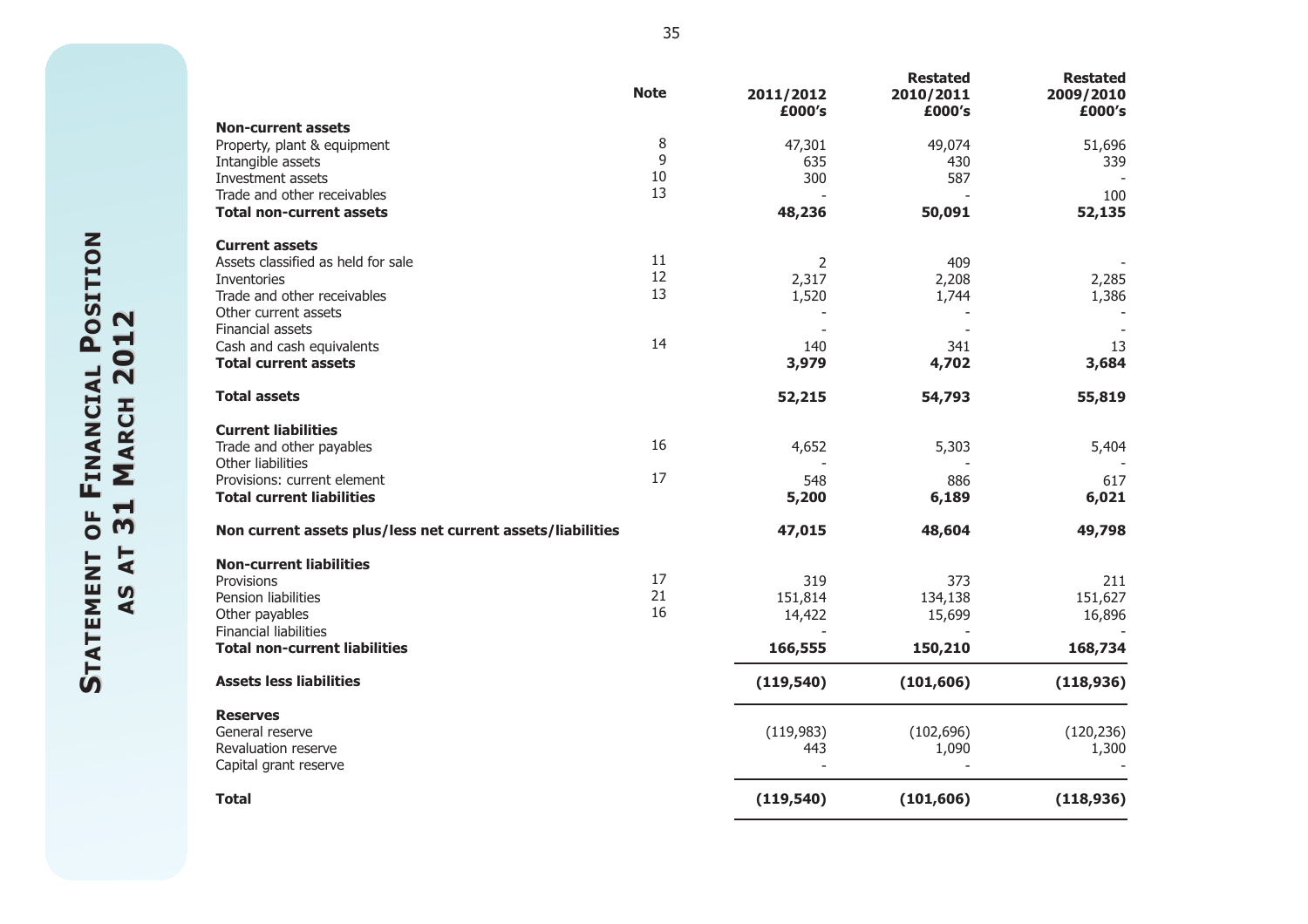The financial statements on pages 34 to 38 and related notes were approved by the Lighthouse Board on 18 July 2012, and signed on its behalf by:

Captain Ian McNaught......................................................................Executive Chairman J. Wedge........................................................................................Finance Director  $18^{th}$   $34^{th}$   $2012$ 

The notes on pages 39 - 69 form part of these Accounts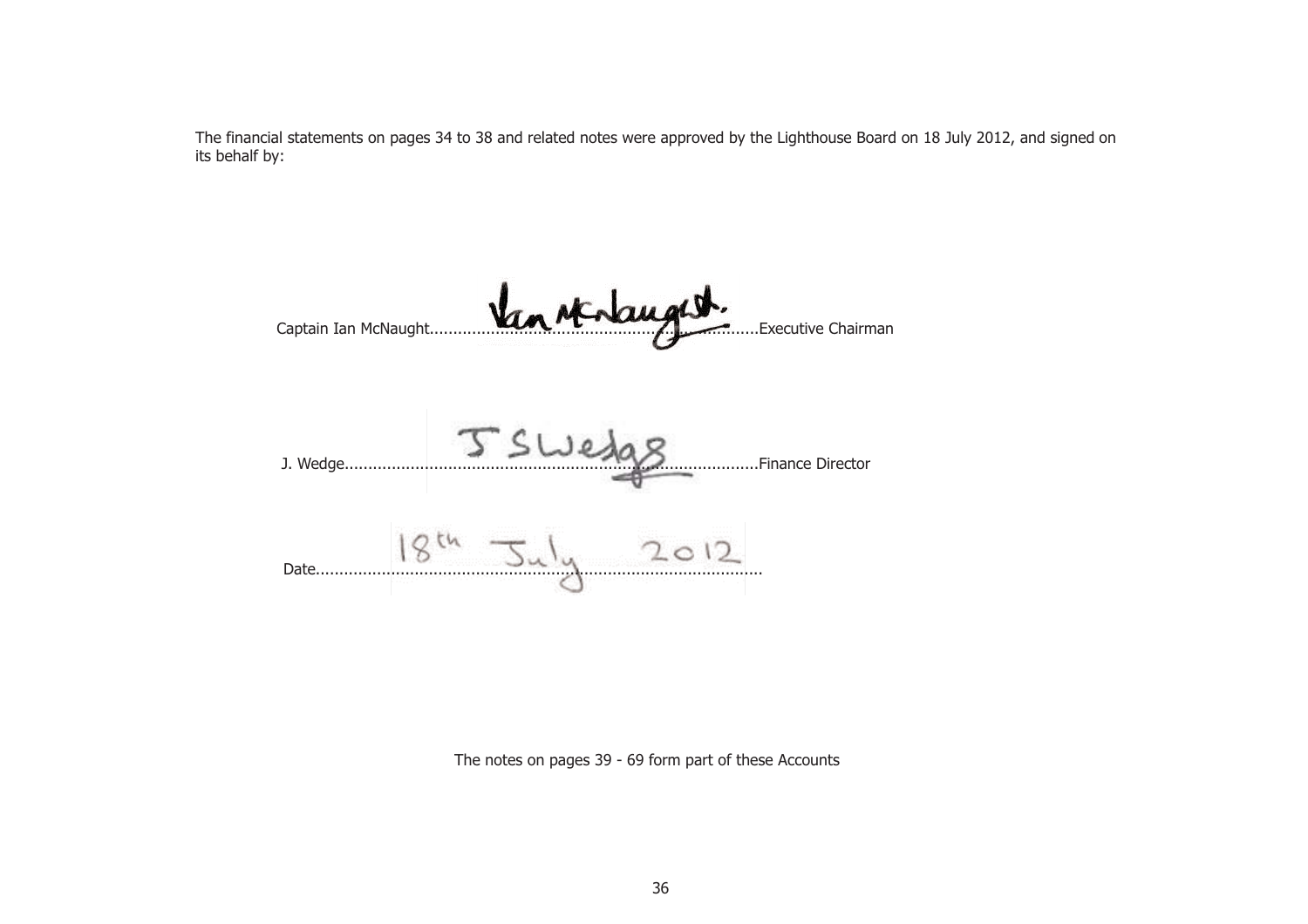|                                                                    | <b>Note</b> | 2011/2012<br>£000's | <b>Restated</b><br>2010/2011<br>£000's | <b>Restated</b><br>2009/2010<br>£000's |
|--------------------------------------------------------------------|-------------|---------------------|----------------------------------------|----------------------------------------|
| <b>Cashflows from operating activities</b>                         |             |                     |                                        |                                        |
| Net deficit after interest                                         |             | (2,880)             | 10,514                                 | (1,991)                                |
| Pension benefits outflow                                           | 21          | (6,994)             | (6,715)                                | (6, 512)                               |
| Current service cost                                               | 21          | 2,217               | (10, 459)                              | 1,879                                  |
| Depreciation                                                       | 8           | 3,968               | 4,037                                  | 3,902                                  |
| Amortisation                                                       | 9           | 112                 | 171                                    | 348                                    |
| Impairments                                                        |             |                     | 146                                    |                                        |
| Loss on revaluation of land and buildings                          |             |                     |                                        | 195                                    |
| Loss/(profit) on disposal property, plant and equipment            | 5a          | 24                  | 24                                     | 46                                     |
| Loss/(profit) on disposal of intangibles                           |             | $\mathbf{1}$        |                                        | 11                                     |
| Loss/(profit) on disposal of investment assets                     |             | (93)                |                                        |                                        |
| Loss/(profit) on disposal of assets held for sale                  |             | 21                  |                                        |                                        |
| (Increase)/decrease in trade and other receivables                 | 13          | 224                 | (208)                                  | (108)                                  |
| (Increase)/decrease in inventories                                 | 12          | (109)               | 77                                     | (292)                                  |
| (Decrease)/increase in trade payables                              |             |                     | (424)                                  |                                        |
| Revaluation of investments                                         |             | (805)               |                                        | (255)                                  |
| Use of provisions                                                  | 17          | 38                  | 18                                     |                                        |
|                                                                    |             | (392)               | 431                                    | (88)                                   |
| Net cash outflow from operating activities                         |             | (4,668)             | (2,388)                                | (2,865)                                |
| <b>Cash flow from investing activities</b>                         |             |                     |                                        |                                        |
| Purchase of property, plant and equipment                          |             | (2, 427)            | (2,609)                                | (3,738)                                |
| Purchase of intangible assets                                      | 9           | (55)                | (262)                                  | (15)                                   |
| Proceeds of disposal of property plant and equipment               |             | 27                  | 39                                     | 57                                     |
| Proceeds of disposal of intangibles                                |             |                     |                                        |                                        |
| Proceeds of disposal of investment assets                          |             | 342                 |                                        |                                        |
| Proceeds of disposal of assets held for sale                       |             | 388                 |                                        |                                        |
| Repayments from other bodies                                       |             |                     | 100                                    |                                        |
| Net cash outflow from investing activities                         |             | (1,725)             | (2,732)                                | (3,696)                                |
|                                                                    |             |                     |                                        |                                        |
| <b>Cash flows from financing activities</b>                        |             |                     |                                        |                                        |
| Movement in government grant reserve                               |             |                     |                                        |                                        |
| Pension financing cost                                             | 21          | 7,399               | 6,581                                  | 7,556                                  |
| Inflow from new finance lease                                      |             |                     |                                        |                                        |
| Capital element of payments in respect of finance leases           |             | (1,207)             | (1, 133)                               | (1,082)                                |
| Net cash flow from financing activities                            |             | 6,192               | 5,448                                  | 6,474                                  |
| Net cash flow all activities                                       |             | (201)               | 328                                    | (87)                                   |
| Net increase/(decrease) in cash and cash equivalents in the period |             | (201)               | 328                                    | (87)                                   |
| Cash and cash equivalents at the beginning of the period           |             | 341                 | 13                                     | 100                                    |
| Cash and cash equivalents at the end of the period                 |             | 140                 | 341                                    | 13                                     |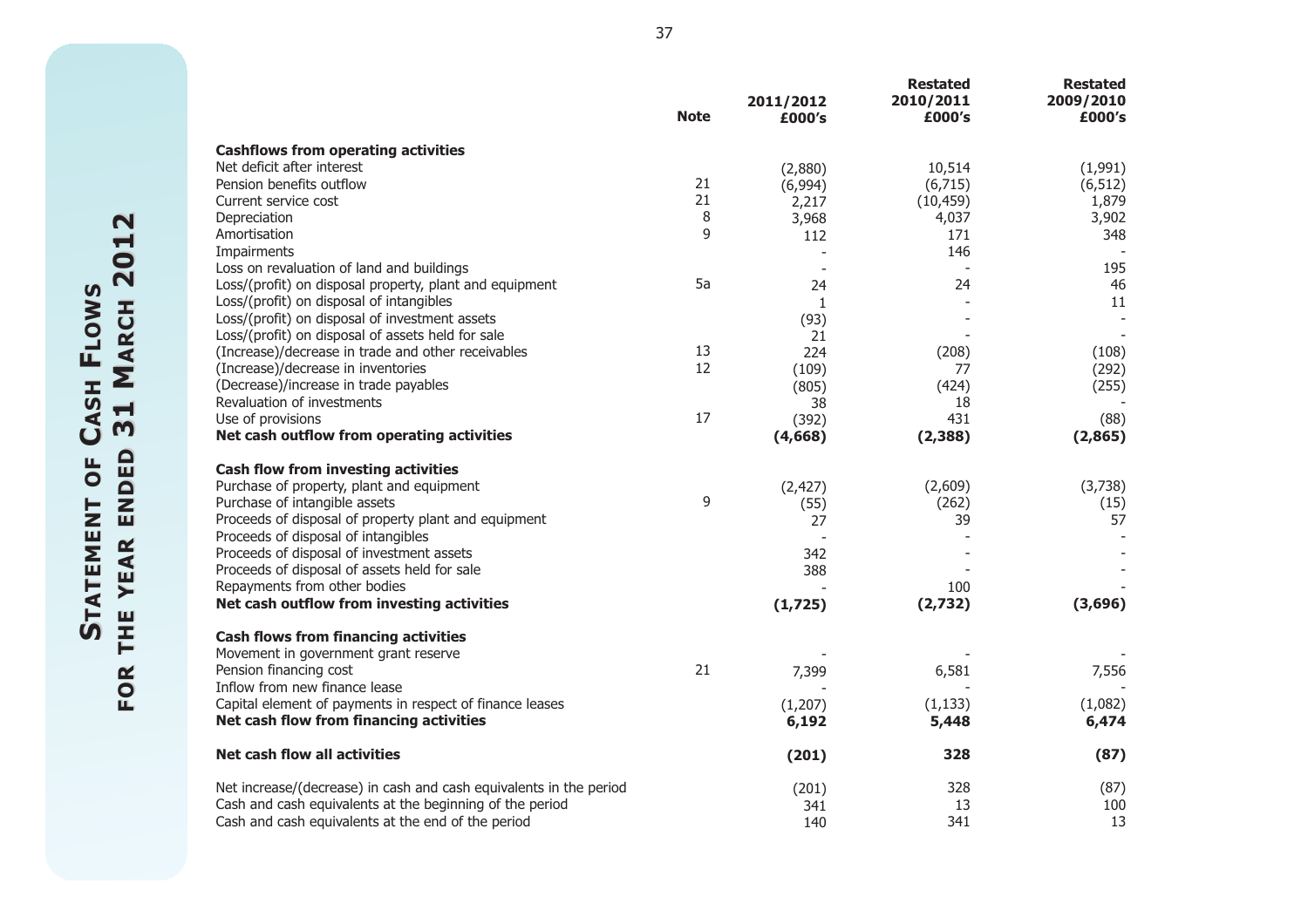|                                                                                                                                                                                | <b>Restated</b><br><b>General</b><br><b>Reserve</b><br>£000's | <b>Revaluation</b><br><b>Reserve</b><br>£000's | <b>Restated</b><br><b>Total</b><br><b>Reserves</b><br>£000's |
|--------------------------------------------------------------------------------------------------------------------------------------------------------------------------------|---------------------------------------------------------------|------------------------------------------------|--------------------------------------------------------------|
| Balance as at 31 March 2010                                                                                                                                                    | (120, 236)                                                    | 1,300                                          | (118,936)                                                    |
| Changes in equity for 2010-2011                                                                                                                                                |                                                               |                                                |                                                              |
| Net gain/(loss) on revaluation of property, plant and equipment                                                                                                                |                                                               | (80)                                           | (80)                                                         |
| Release of reserves to statement of comprehensive net income (pensions)                                                                                                        | 6,896                                                         |                                                | 6,896                                                        |
| Release of reserves to statement of comprehensive net income (other)                                                                                                           | 130                                                           | (130)                                          |                                                              |
| Retained surplus/(defict)                                                                                                                                                      | 10,605                                                        |                                                | 10,605                                                       |
| Retrospective change due to accounting policy                                                                                                                                  | (91)                                                          |                                                | (91)                                                         |
| Total recognised income and expense for 2010/2011                                                                                                                              | 17,540                                                        | (210)                                          | 17,330                                                       |
| <b>Balance at 31 March 2011</b>                                                                                                                                                | (102, 696)                                                    | 1,090                                          | (101, 606)                                                   |
| Changes in equity for 2011-2012                                                                                                                                                |                                                               |                                                |                                                              |
| Net gain/(loss) on revaluation of property, plant and equipment                                                                                                                |                                                               |                                                |                                                              |
| Release of reserves to statement of comprehensive net income (pensions)                                                                                                        | (15,054)                                                      |                                                | (15,054)                                                     |
| Release of reserves to statement of comprehensive net income (other)                                                                                                           | 647                                                           | (647)                                          |                                                              |
| Retained surplus/(defict)                                                                                                                                                      | (2,880)                                                       |                                                | (2,880)                                                      |
| Total recognised income and expense for 2011/2012                                                                                                                              | (17, 287)                                                     | (647)                                          | (17, 934)                                                    |
| <b>Balance at 31 March 2012</b>                                                                                                                                                | (119, 983)                                                    | 443                                            | (119, 540)                                                   |
|                                                                                                                                                                                |                                                               |                                                |                                                              |
| <b>General reserve:</b><br>The General reserve represents the accumulated deficit of the organisation. This reflects the inclusion of pension liabilities of £151,814k falling |                                                               |                                                |                                                              |

#### **Revaluation reserve:**

This represents any increase in an assets carrying amount as a result of revaluation. If the assets carrying amount is decreased as a result of a later revaluation, any previous revaluation gain is released back to the asset to the extent that it covers the decrease in valuation. Any decrease in valuation in excess of a previous gain is recognised in the Statement of Comprehensive Net Income. When an asset is derecognised any gain held in respect of that asset is transferred directly to the General reserve.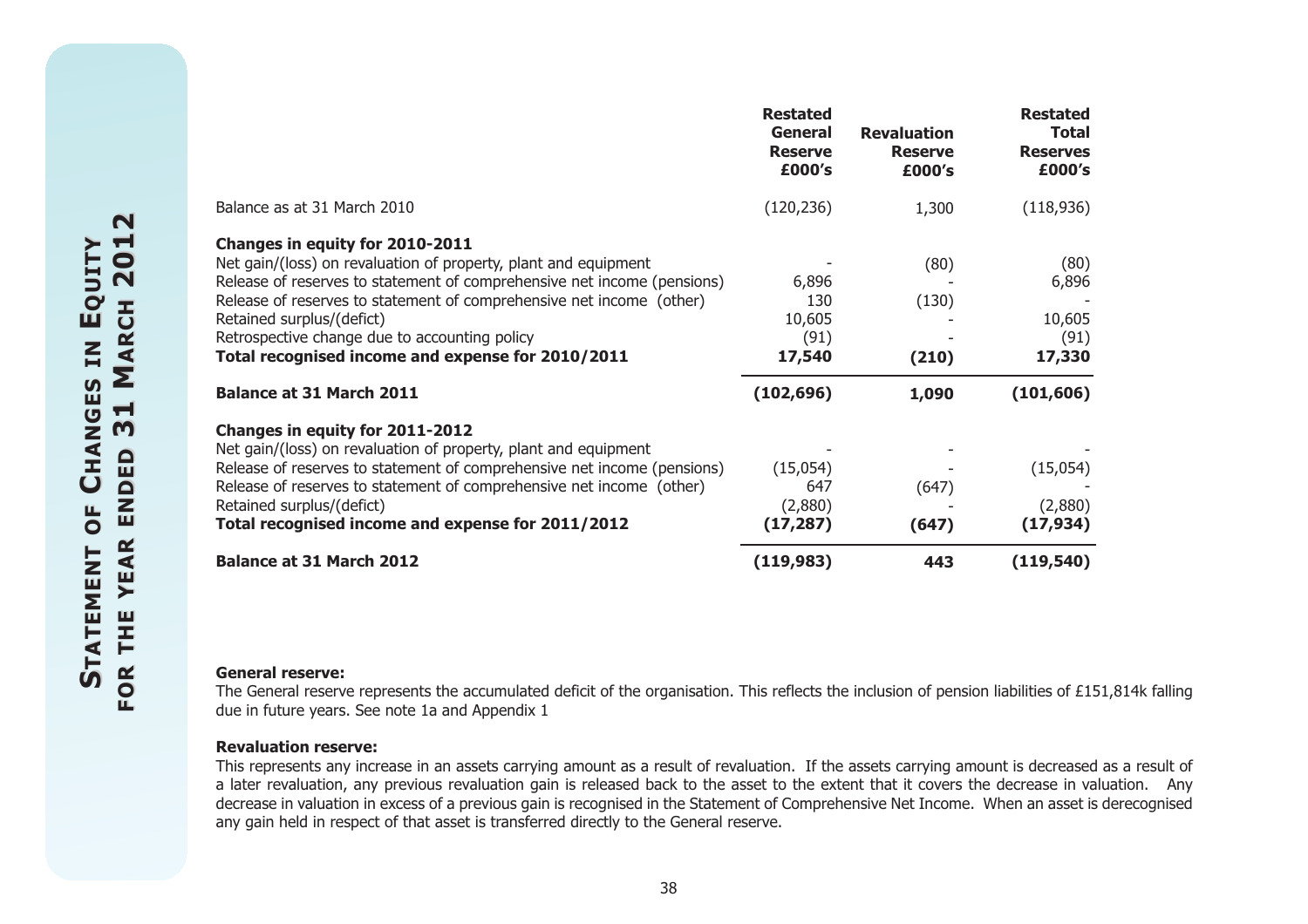### **1 Statement of accounting policies**

#### **a) Accounting Convention**

These accounts have been prepared in accordance with the 2011/2012 government Financial Reporting Manual (FReM) issued by HM Treasury. The accounting policies contained in the FReM apply International Financial Reporting Standards (IFRS) as adapted or interpreted for the public sector context.

Where the FReM permits a choice of accounting policy, the accounting policy which has been judged to be the most appropriate to the particular circumstances of the GLA for the purposes of giving a true and fair view has been selected. The particular policies adopted by Trinity House are described below. They have been applied consistently in dealing with items considered material in relation to the accounts.

In addition, these accounts have been prepared in accordance with the Accounts Direction issued by the Secretary of State for Transport on 10 March 2003.

Trinity House has chosen not to adopt early any new standards or interpretations.

The standard listed below is not yet effective for the year ended 31 March 2012 and has not been applied in preparing these financial statements but will be adopted in subsequent periods:

 $\bullet$  IFRS9 Financial Instruments, which will replace IAS 39. IFRS9 is expected to improve and simplify the reporting of financial instruments. Application of this standard is required for reporting periods beginning on or after January 2013. Initial application of IFRS9 is expected to have a limited impact.

#### **b) Going Concern**

The Statement of Financial Position at 31 March 2012 disclosesnet liabilities of £119,540,000. This reflects the inclusion of pension liabilities falling due in future years. The Secretary of

State for Transport, with the agreement of the Treasury, issued a letter of comfort on December 2001 (appendix 1). The letter states that in the unlikely event of insufficient money being available from the General Lighthouse Fund to pay pension liabilities, the Department for Transport will request funds from Parliament to make the necessary payments.

It has accordingly been considered appropriate to adopt a going concern basis for the preparation of these financial statements.

#### **c) Pension benefits**

Pension benefits are accounted for in line with the requirements of IAS19 Employee Benefits. All pension assumptions are set out in note 21.

#### **d) Intangible Assets and Amortisation**

Computer software has been capitalised and is amortised on a straight line basis over the estimated useful economic life of between 3 to 5 years dependant on the expected operating life of the asset as determined by the Trinity House IT Support Manager.

Intangible licences have been capitalised and are amortised over the life of the licence.

Intangible Assets are shown at cost less amortisation. Amortisation is calculated on a monthly basis and is commenced in the month after original purchase or when the asset is brought into use and is continued up to the end of the month prior to disposal.

#### **e) Non-Current Assets and Depreciation**

Non-Current Assets are shown at cost less depreciation. Depreciation is calculated on a monthly basis and is commenced in the month after original purchase or when the asset is brought into use and is continued up to the end of the month prior to sale. Assets in the course of construction are not depreciated.

Book values have been retained in accordance with the AccountsDirection, and revaluations have only been undertaken for assets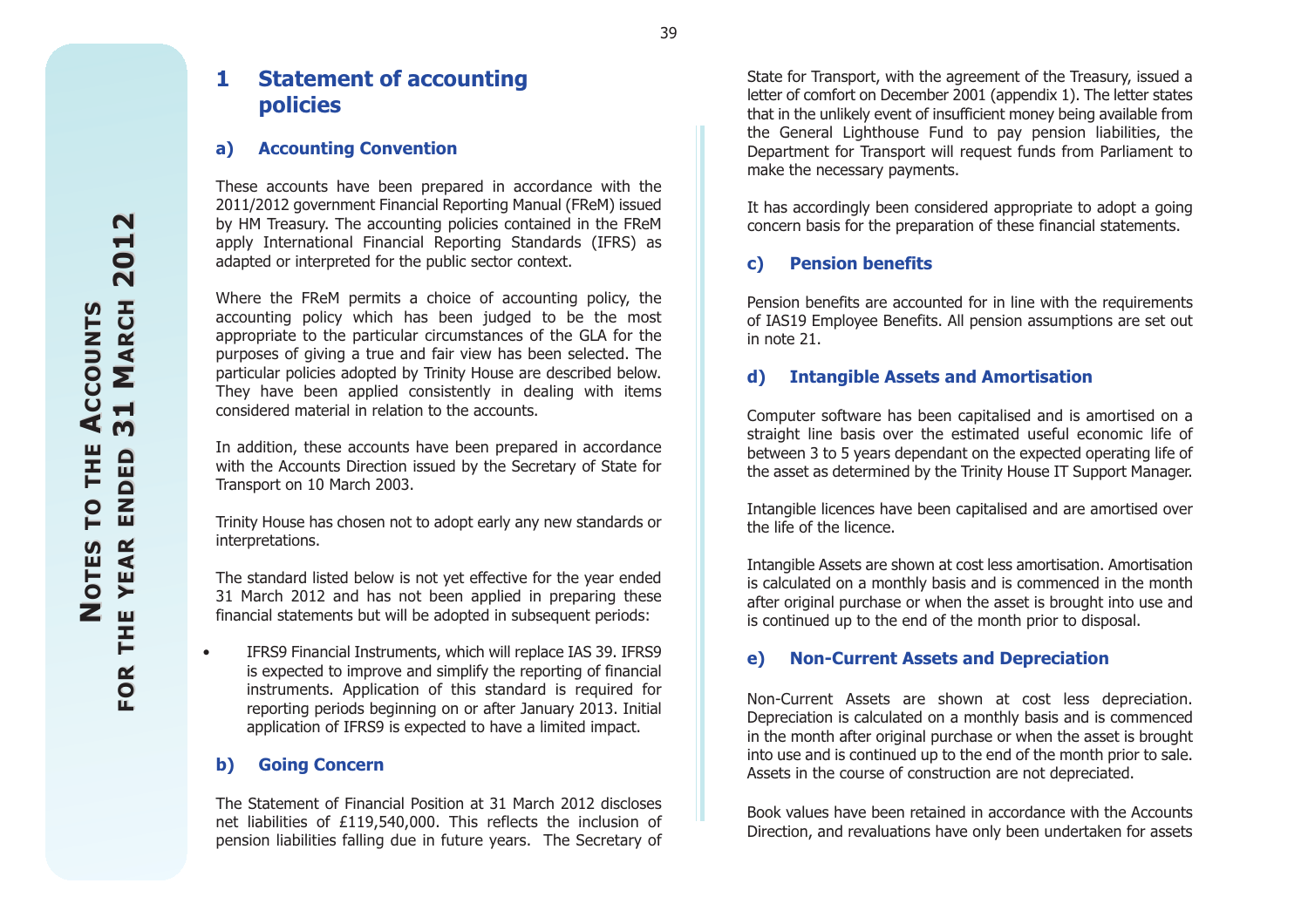that are surplus to requirements. Surplus assets have been restated in the accounts at open market value.

Depreciation is charged on a straight-line basis having regard to the estimated operating lives as follows:

| <b>CATEGORIES</b>                  | <b>DEPRECIATION LIVES</b>        |
|------------------------------------|----------------------------------|
| <b>Land and buildings</b>          |                                  |
| Land                               | Not depreciated                  |
| Lighthouses (building structure)   | 50 years                         |
| Other buildings                    | 50 years                         |
| <b>Tenders and ancillary craft</b> |                                  |
| <b>Tenders</b>                     | 25 years                         |
| Tenders dry dock & repair:         |                                  |
| THV Patricia & RIV Alert           | 2.5 years (30 months)            |
| <b>THV Galatea</b>                 | 5 years                          |
| Workboats                          | 10 years                         |
| <b>Lightvessels</b>                |                                  |
| Lightvessel (hulls)                | 50 years                         |
| Lightvessel (hull conversions)     | 15 years                         |
| Lightvessel (dry dock and repair)  | 7 years                          |
| <b>Buoys and beacons</b>           |                                  |
| Steel buoys and beacons            | 25 years                         |
| Plastic buoys                      | 10 years                         |
| <b>Plant and machinery</b>         |                                  |
| Lighthouses and lightvessels       | 15 years                         |
| Automation equipment               | 15 years                         |
| Racons and radio beacons           | 15 years                         |
| Depots and workshops               | 10 years                         |
| Office equipment                   | 10 years                         |
| AIS equipment                      | 7 years                          |
| <b>Vehicles</b>                    | 5 years                          |
| Computers - major systems          | 5 years                          |
| Computers - other                  | 3 years                          |
| Assets leased under Finance Lease  | 25 years being the expected      |
|                                    | useful life. (The primary lease  |
|                                    | period is less than this but a   |
|                                    | secondary period sufficient to   |
|                                    | cover the balance is available). |

#### **f) Inventories**

Inventories of consumable stores at depots and fuel stocks are valued on a First in First out (FIFO) basis.

#### **g) Research and Development**

The Board co-operates with the other Lighthouse Authorities through the Research and Radio Navigation (R&RNav) Policy Committee for major research and development. Other direct expenditure on trial projects of a minor nature is charged to revenue as it is incurred. Work carried out by Trinity House on behalf of the General Lighthouse Authorities is not included in the net expenditure of Trinity House but charged to the Statement of Comprehensive Net Income as expenditure on behalf of all GLA's.

#### **h) Leasing Commitments**

Assets obtained under finance leases are capitalized in the Statement of Financial Position and depreciated as if owned. The interest element of the rental obligation is charged to the Statement of Comprehensive Net Income over the period of the lease and represents a constant proportion of the balance of capital repayments outstanding at the beginning of the year. The capital element of the future lease payments is stated separately under Payables, both within one year and over one year.

Expenditure incurred in respect of operating leases is charged to the Statement of Comprehensive Net Income as incurred.

Rentals received under operating leases are credited to income.

### **i) Foreign Currency**

All transactions in a foreign currency have been converted to sterling immediately on receipt and are therefore translated at the exchange rate ruling at the date of the transaction.

Any monetary assets or liabilities existing as at 31 March 2012 are translated at the rate ruling at the Statement of Financial Position date.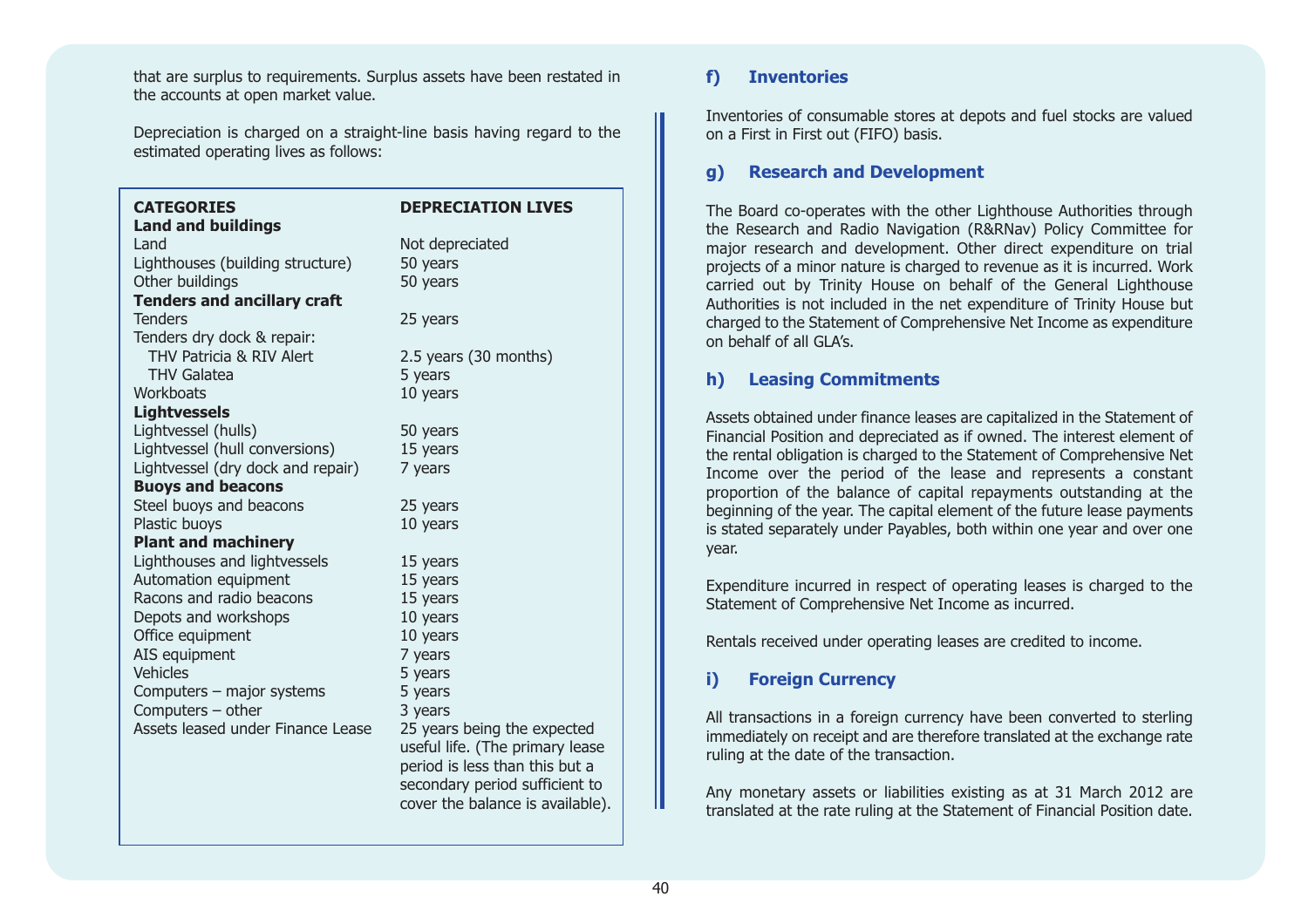#### **j) Taxation**

The fund is exempt from Corporation Tax under the provisions of the Merchant Shipping Act 1995. The Authority is liable to account for VAT on charges rendered for its services and is able to reclaim VAT on all costs under the provisions of the Value Added Tax Act 1983.

#### **k) Transactions on behalf of other General Lighthouse Authorities**

The General Lighthouse Authorities generally account for all aspects of their responsibilities as statutory authorities. However, as a result of close co-operation, the GLAs agree that it is either more economic or practical for one GLA to be responsible and account for the costs of particular areas of work. The costs incurred by Trinity House on behalf of other GLAs (which are shown separately on the Statement of Comprehensive Net Income) are detailed at note 5c.

#### **l) Government Grants**

Trinity House follows the guidance in the government Financial Reporting Manual 2011/2012 issued by Treasury for the treatment of Government Grants. The FReM restricts the reporting options within IAS 20 Accounting for Government Grants and Disclosure of Government Assistance by restricting the option to defer grant income relating to an asset. Government Grants are therefore recognised in full in the Statement of Comprehensive Net Income in the year in which they are received.

In previous years the grant would have been included in a Capital Grant reserve and released to the Statement of Comprehensive Net Income by instalments over the depreciation life of the related assets. Prior year comparatives have been restated to take account of this change in policy.

#### **m) Investment Properties**

Trinity House holds two non-operational properties that are available to let until such time as they are disposed of. It is considered that these properties fall within the definition of "Investment Properties" under IAS40 in that they could be disposed of without affecting the operation of the Lighthouse service and they are not retained to fulfil the Board's

#### statutory responsibilities.

Open market valuations have been completed in March 2012 at each of these properties by Morely Riches & Ablewhite Chartered surveyors. These properties are included in the Statement of Financial Position at the open market valuation.

#### **n) Provisions**

Trinity House makes provisions for liabilities and charges in accordance with IAS 37 Provisions, Contingent Liabilities, and Contingent Assets where, at the Statement of Financial Position date, a legal constructive liability (i.e. a present obligation from a past event) exists, the transfer of economic benefits is probable and a reasonable estimate can be made.

### **o) Financial Instruments**

Financial instruments are contractual arrangements that give rise to a financial asset of one entity and a financial liability or equity instrument of another entity. Financial assets are typically cash or rights to receive cash or equity instruments in another entity. Financial liabilities are typically obligations to transfer cash. A contractual right to exchange financial assets or liabilities with other entities will also be a financialasset or liability, depending on whether the conditions are potentially favourable or adverse to the reporting entity.

#### **Financial assets**

Trinity House classifies its financial assets as loans and receivables. Loans and receivables are non-derivative financial assets with fixed ordeterminable payments that are not quoted in an active market and which are not classified as available-for sale. Such assets are initially recognised at fair value. Where material, they are subsequently measured at amortised cost using the effective interest method.

#### **Financial liabilities**

Financial liabilities are recognised initially at fair value and are subsequently measured at amortised cost. Financial liabilities are derecognised when extinguished.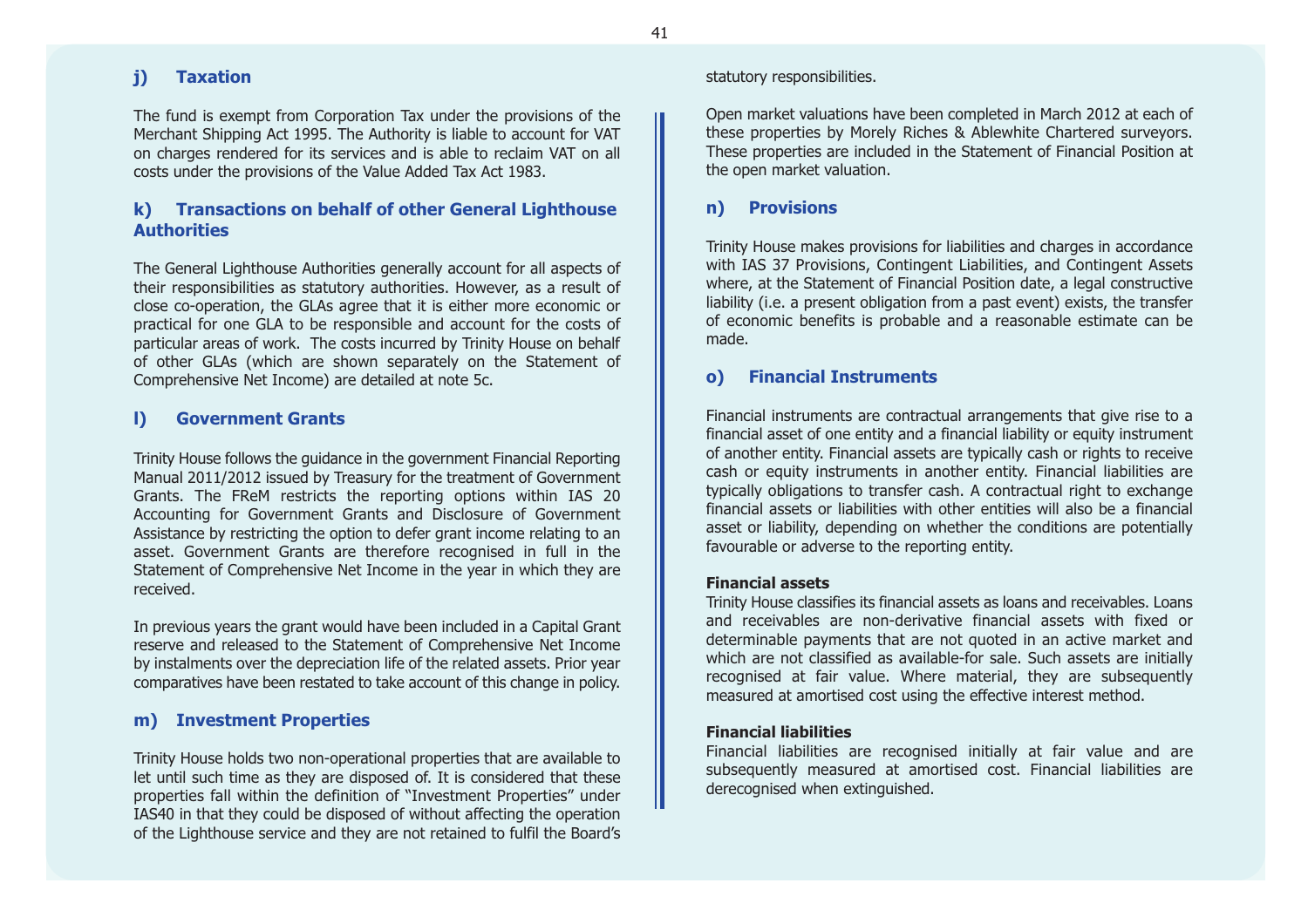#### **Embedded derivatives**

Some hybrid contracts contain both a derivative and a non-derivative component. In such cases, the derivative component is termed an embedded derivative. Where the economic characteristics and risks of the embedded derivatives are not closely related to those of the host contract, and the host contract itself is not carried at fair value through profit or loss, the embedded derivative is split out and reported at fair value with gains and losses being recognised in the Statement of Comprehensive Net Income. Trinity House has carried out a review of its contracts and has determined that, as at 31 March 2012, no contracts contained embedded derivatives.

#### **Determining fair value**

Fair value is defined as the amount for which an asset is settled or a liability extinguished, between knowledgeable parties, in an arms length transaction. This is generally taken to be the transaction value, unless, where material, the fair value needs to reflect the time value of money, in which case the fair value would be calculated from discounted cashflows.

#### **p) Income**

In accordance with the Merchant Shipping Act Trinity House are permitted to sell surplus capacity. Income from these activities is recognized in the period to which it relates. Income received in advance of provision of services in respect of contracts is deferred to match the related expenditure.

### **2 Analysis of Net Expenditure by Segment**

The Trinity House Board considers the provision of Aids to Navigation to be its one and only business segment.

| <b>3.a Income</b>                                                | 2011/2012<br>£000's        | 2010/2011<br>£000's      |
|------------------------------------------------------------------|----------------------------|--------------------------|
| Buoy rental<br>Property rental<br>Tender hire<br>Sundry receipts | 602<br>254<br>1,092<br>438 | 580<br>346<br>631<br>513 |
| <b>Total</b>                                                     | 2,386                      | 2,070                    |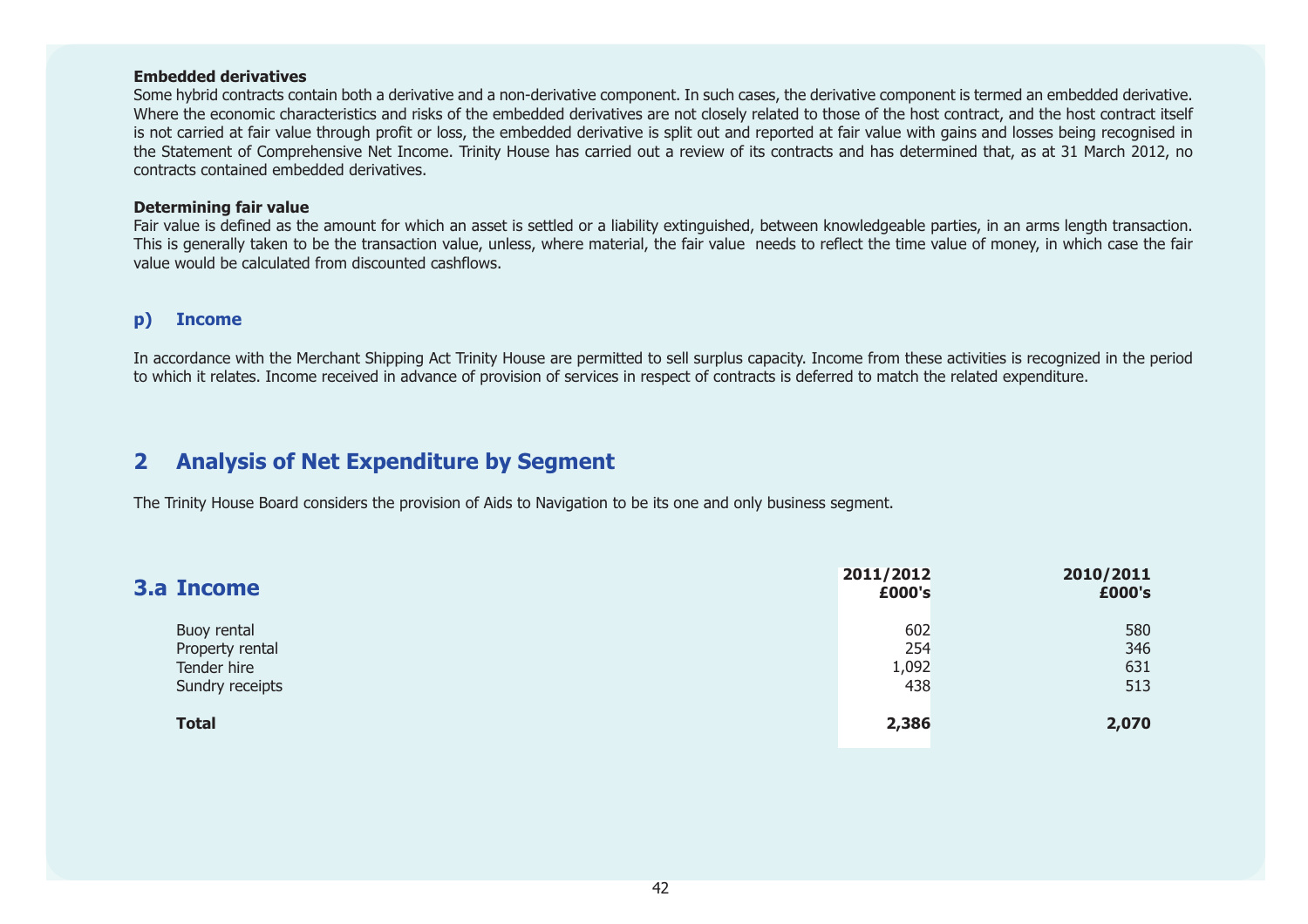| <b>3.b Income on behalf of all GLAs</b>                                 | 2011/2012<br>£000's | 2010/2011<br>£000's |
|-------------------------------------------------------------------------|---------------------|---------------------|
| Contributions towards Radio Navigation projects*<br>Tri GLA tender hire | (13)                | 20<br>509           |
| <b>Total</b>                                                            | (13)                | 529                 |

\* The credit of £13,000 relates to a refund paid to the Technology Strategy Board in respect of the GAARDIAN Project.

| 4 | <b>Staff numbers and related costs</b>                                                                    | 2011/2012<br><b>Total</b> | 2011/2012<br><b>Permanently</b><br>employed | 2011/2012<br><b>Others</b> | 2010/2011<br><b>Total</b> |
|---|-----------------------------------------------------------------------------------------------------------|---------------------------|---------------------------------------------|----------------------------|---------------------------|
|   | Staff costs comprise:                                                                                     | £000's                    | staff<br>£000's                             | £000's                     | £000's                    |
|   | Wages and salaries<br>Social security costs                                                               | 11,446<br>969<br>12,415   | 11,362<br>969<br>12,331                     | 84<br>84                   | 11,539<br>930<br>12,469   |
|   | Other pension costs<br>Redundancy costs<br>Sub total<br>Less recoveries in respect of outward secondments | (33)<br>12,382            | (33)<br>12,298                              | 84                         | 998<br>13,467             |
|   | <b>Total net costs</b><br>Included in the above are:                                                      | 12,382                    | 12,298                                      | 84                         | 13,467                    |
|   | Research and Development salaries<br>Light Dues salaries<br>Staff costs capitalised in fixed assets       | 509<br>220<br>194         | 509<br>220<br>194                           |                            | 732<br>216<br>136         |
|   | <b>Staff costs shown under expenditure of Trinity House</b>                                               | 11,459                    | 11,375                                      | 84                         | 12,383                    |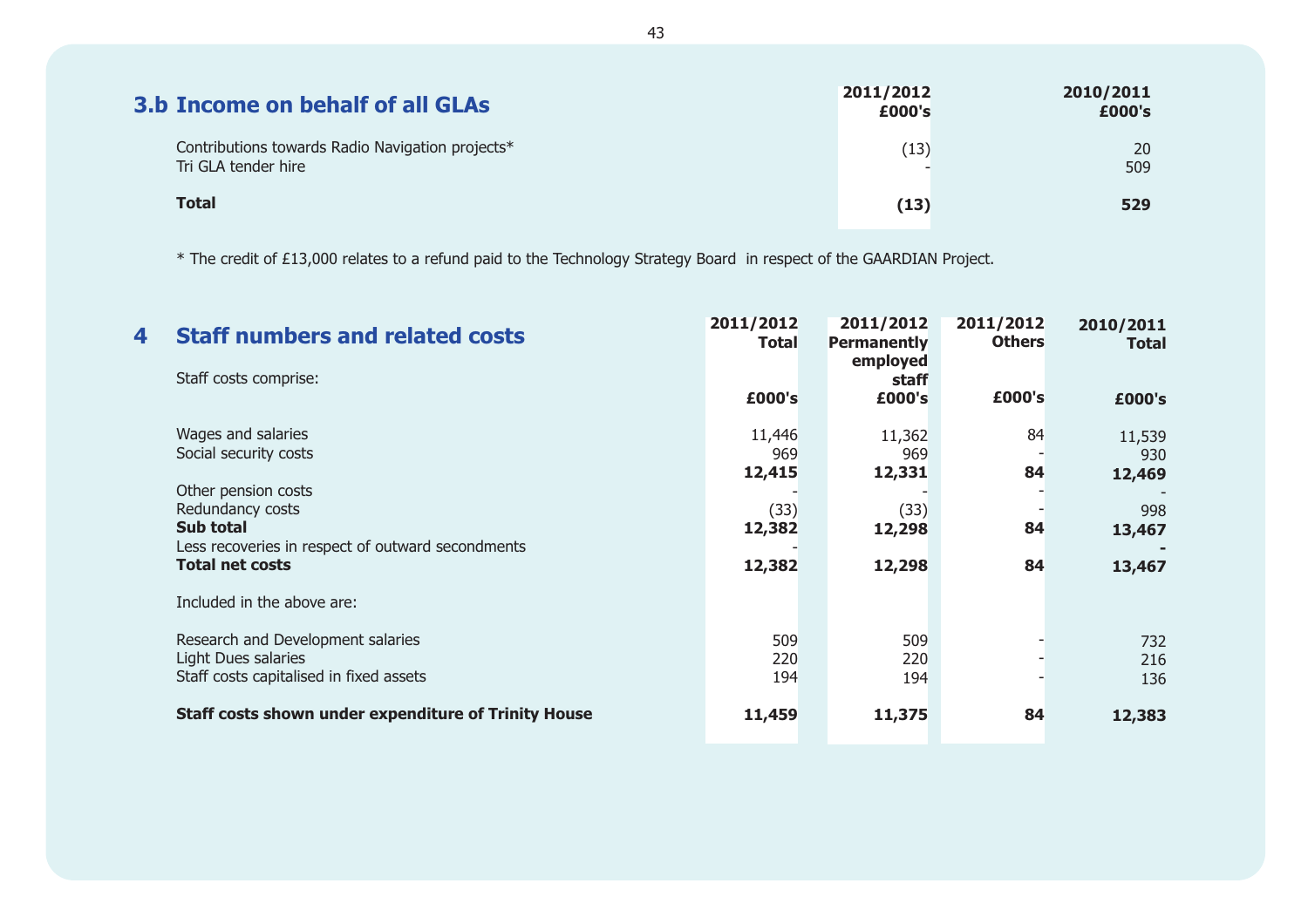The average number of whole-time equivalent persons employed during the year was as follows:

|                                                                 | 2011/2012<br><b>Total</b> | 2011/2012<br><b>Permanently</b><br>employed<br>staff | 2011/2012<br><b>Others</b> | 2010/2011<br><b>Total</b> |
|-----------------------------------------------------------------|---------------------------|------------------------------------------------------|----------------------------|---------------------------|
|                                                                 | £000's                    | £000's                                               | £000's                     | £000's                    |
| Directly employed<br>Other<br>Staff engaged on capital projects | 303.0<br>9.0<br>6.9       | 303.0<br>0.0<br>6.9                                  | 0.0<br>9.0<br>0.0          | 308.6<br>12.3<br>4.8      |
| <b>Total</b>                                                    | 318.9                     | 309.9                                                | 9.0                        | 325.7                     |

## **Reporting of Civil Service and other compensation schemes - exit packages**

|                                                                                                                                                    |           | <b>Number of compulsory</b><br>redundancies                                                                                    |           | <b>Number of other</b><br>departures agreed                                                                  |           | <b>Total number of exit</b><br>packages by cost band |
|----------------------------------------------------------------------------------------------------------------------------------------------------|-----------|--------------------------------------------------------------------------------------------------------------------------------|-----------|--------------------------------------------------------------------------------------------------------------|-----------|------------------------------------------------------|
| <b>Exit package cost band</b>                                                                                                                      | 2011/2012 | 2010/2011                                                                                                                      | 2011/2012 | 2010/2011                                                                                                    | 2011/2012 | 2010/2011                                            |
| $<$ £10,000<br>$£10,000 - £25,000$<br>$£25,000 - £50,000$<br>£50,000 - £100,000<br>£100,000-£150,000<br>£150,000 - £200,000<br>£200,000 - £350,000 |           | $\overline{\phantom{a}}$<br>$\overline{\phantom{a}}$<br>$\overline{\phantom{a}}$<br>$\overline{\phantom{a}}$<br>$\overline{1}$ |           | $\overline{\phantom{0}}$<br>$\overline{\phantom{0}}$<br>$\overline{\phantom{0}}$<br>$\overline{\phantom{0}}$ |           |                                                      |
| Total number of exit Packages                                                                                                                      |           | 3                                                                                                                              |           | $\overline{4}$                                                                                               |           |                                                      |
| Total resource cost $(E's)$                                                                                                                        |           | 494,011                                                                                                                        | 370,335   | 30,450                                                                                                       | 370,335   | 524,461                                              |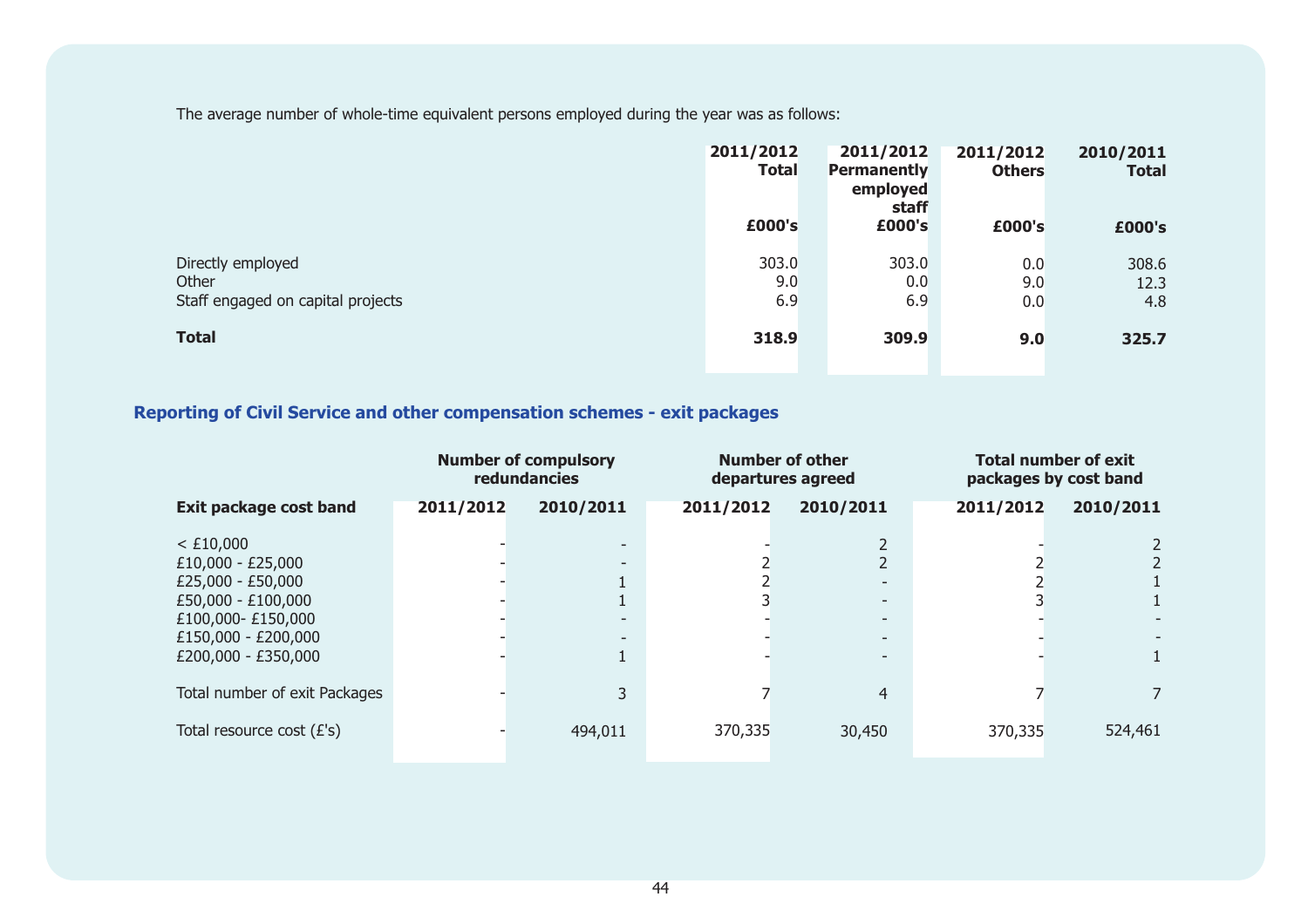# **5.a Other expenditure**

|                                                                                                                                      | <b>Notes</b> | 2011/2012<br>£000's      | 2010/2011<br>£000's    |
|--------------------------------------------------------------------------------------------------------------------------------------|--------------|--------------------------|------------------------|
| Running costs<br>Rentals under operating leases<br>Interest charges<br>PFI service charges                                           | 6            | 10,837<br>1,127<br>8,086 | 10,163<br>899<br>7,376 |
| Research and Development expenditure<br>Non-cash items                                                                               |              |                          |                        |
| Depreciation<br>Amortisation                                                                                                         | 8<br>9       | 3,968<br>112             | 4,037<br>171           |
| Impairments<br>Loss on revaluation of assets<br>Profit on disposal of asset                                                          | 7            |                          | 146                    |
| (Profit)/Loss on disposal of property, plant and equipment<br>Provisions provided for in year<br>Unwinding of discount on provisions | 17<br>17     | (47)<br>77               | 24<br>849              |
| <b>Total</b>                                                                                                                         |              | 24,160                   | 23,665                 |

During the year Trinity House did not purchase any non-audit services from its auditor.

# **5.b Net expenditure on behalf of DfT**

|                          | 2011/2012<br>£000's | 2010/2011<br>£000's |
|--------------------------|---------------------|---------------------|
| Use of DfT resources:    |                     |                     |
| Staff and accomodation   | 99                  | 107                 |
| Audit                    | 135                 | 135                 |
| Professional services    | 25                  | 75                  |
| Sombrero telemetry costs | っ                   | 3                   |
|                          |                     |                     |
| <b>Total</b>             | 262                 | 320                 |
|                          |                     |                     |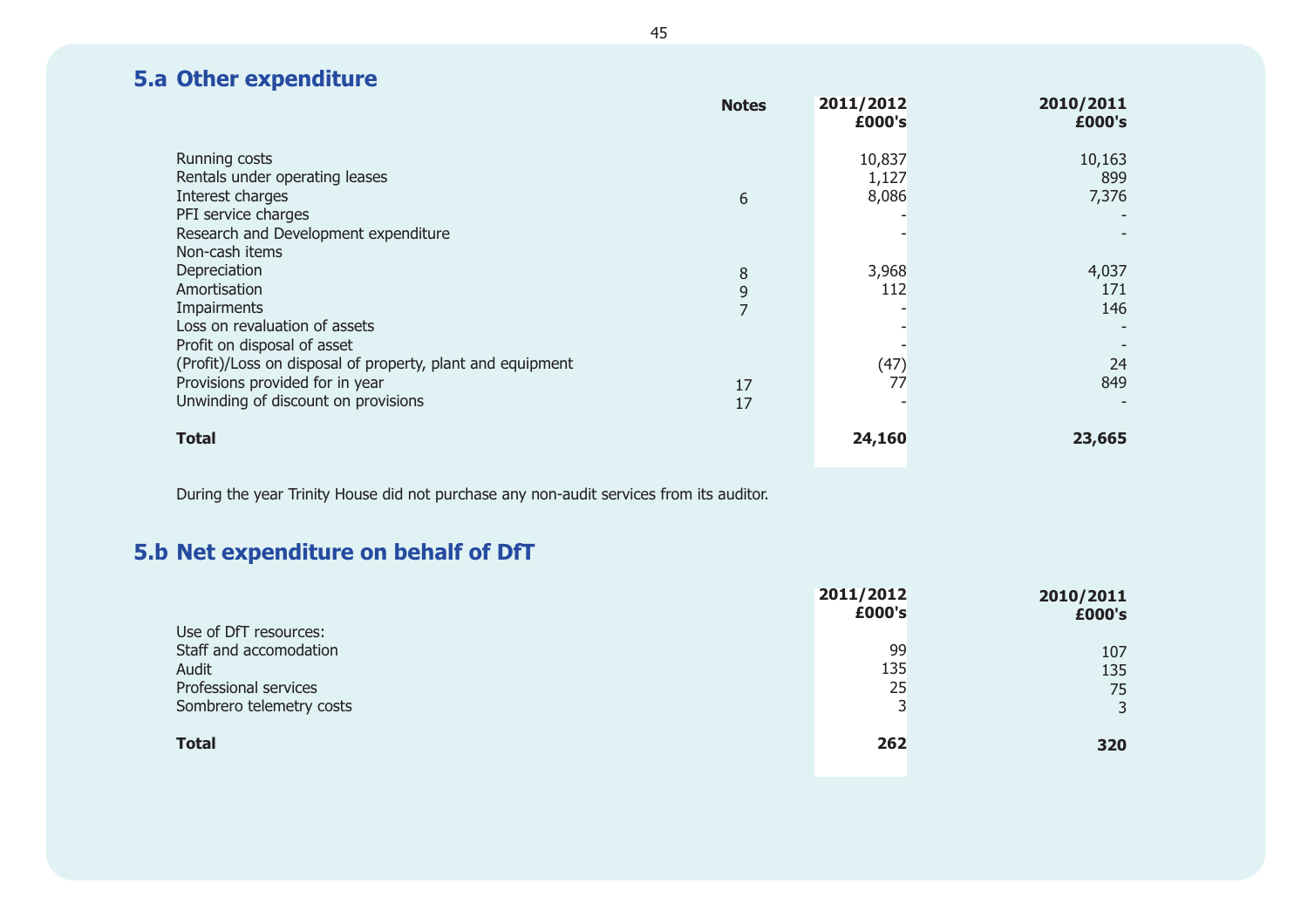# **5.c Net expenditure on behalf of all General Lighthouse Authorities**

|                                                                                                                                                                                            | 2011/2012<br>£000's             | 2010/2011<br>£000's               |
|--------------------------------------------------------------------------------------------------------------------------------------------------------------------------------------------|---------------------------------|-----------------------------------|
| VAT refund re: GLF investment<br>Light Dues collection costs<br>Imperial Lighthouse Service pensions<br>Research and Development<br>Special sanction R&D including eLoran<br>Wreck removal | (61)<br>725<br>43<br>855<br>653 | (67)<br>713<br>52<br>1,248<br>650 |
| <b>Total</b>                                                                                                                                                                               | 2,215                           | 2,596                             |
| Salary Costs included in the above:                                                                                                                                                        |                                 |                                   |
| Research and Development<br><b>Light Dues</b>                                                                                                                                              | 509<br>220                      | 731<br>216                        |
| <b>Total</b>                                                                                                                                                                               | 729                             | 947                               |
|                                                                                                                                                                                            |                                 |                                   |

| 6 | Interest payable/receivable                                                                                                                                               | 2011/2012<br>£000's        | 2010/2011<br>£000's               |
|---|---------------------------------------------------------------------------------------------------------------------------------------------------------------------------|----------------------------|-----------------------------------|
|   | Loan interest receivable<br>Deposit interest receivable<br>Pension interest payable<br>Interest payable on lease of THV ALERT<br>Interest payable on lease of THV GALATEA | (2)<br>7,399<br>117<br>570 | (2)<br>(1)<br>6,581<br>139<br>656 |
|   | Total                                                                                                                                                                     | 8,084                      | 7,373                             |

# **7 Impairments**

There were no impairments in the year (2010/2011 £145,861)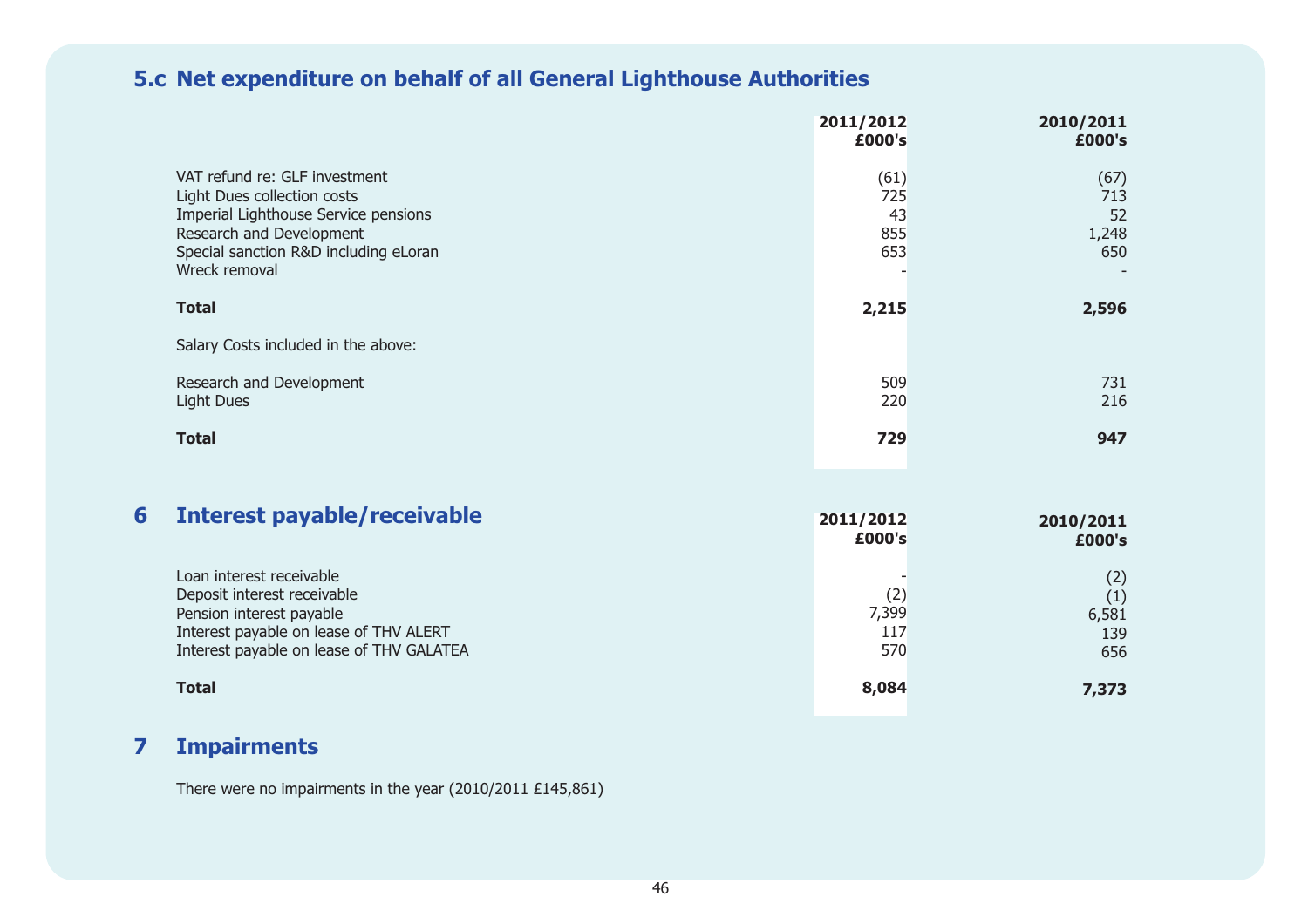# **8 Property, plant and equipment**

|                                 | Land<br><b>Ongoing</b>   | <b>Buildings</b><br><b>Ongoing</b> | Land<br><b>Surplus</b> | <b>Buildings</b><br><b>L'vessels</b><br><b>Tenders</b><br><b>Surplus</b><br>& Craft | <b>Buoys &amp; Information</b> |        |        | Plant &<br><b>Beacons Technology Machinery</b> |        |                          |         | <b>Payments</b><br>on Account<br>& Assets<br>under<br><b>Construction</b> | <b>Total</b> |
|---------------------------------|--------------------------|------------------------------------|------------------------|-------------------------------------------------------------------------------------|--------------------------------|--------|--------|------------------------------------------------|--------|--------------------------|---------|---------------------------------------------------------------------------|--------------|
|                                 | £000's                   | £000's                             | £000's                 | £000's                                                                              | £000's                         | £000's | £000's | £000's                                         | £000's | £000's                   | £000's  |                                                                           |              |
| <b>Cost or valuation</b>        |                          |                                    |                        |                                                                                     |                                |        |        |                                                |        |                          |         |                                                                           |              |
| At 1 April 2011                 | 1,026                    | 19,288                             |                        | $\blacksquare$                                                                      | 4,409                          | 36,232 | 6,847  | 1,992                                          | 31,394 | 1,645                    | 102,833 |                                                                           |              |
| <b>Additions</b>                |                          |                                    |                        |                                                                                     | $\overline{\phantom{a}}$       | 184    | 13     | 166                                            | 529    | 1,619                    | 2,511   |                                                                           |              |
| <b>Donations</b>                |                          |                                    |                        |                                                                                     |                                |        |        |                                                |        |                          |         |                                                                           |              |
| <b>Disposals</b>                |                          | (1)                                |                        |                                                                                     |                                | (157)  |        | (187)                                          | (639)  | $\overline{\phantom{a}}$ | (984)   |                                                                           |              |
| Impairments                     |                          | $\overline{\phantom{a}}$           |                        |                                                                                     |                                |        |        |                                                |        |                          |         |                                                                           |              |
| Reclassifications               |                          | $\overline{\phantom{a}}$           |                        |                                                                                     |                                |        |        |                                                |        |                          |         |                                                                           |              |
| <b>Revaluations</b>             |                          |                                    |                        |                                                                                     |                                |        |        |                                                |        |                          |         |                                                                           |              |
| <b>Transfers</b>                |                          | (10)                               |                        |                                                                                     |                                |        | 192    | 6                                              | 734    | (1, 195)                 | (273)   |                                                                           |              |
| <b>At 31 March 2012</b>         | 1,026                    | 19,277                             |                        |                                                                                     | 4,409                          | 36,259 | 7,052  | 1,977                                          | 32,018 | 2,069                    | 104,087 |                                                                           |              |
| <b>Depreciation</b>             |                          |                                    |                        |                                                                                     |                                |        |        |                                                |        |                          |         |                                                                           |              |
| At 1 April 2011                 | 66                       | 4,699                              |                        |                                                                                     | 3,353                          | 16,961 | 2,663  | 1,707                                          | 24,310 | $\overline{\phantom{a}}$ | 53,759  |                                                                           |              |
| Charged in year                 | 11                       | 525                                |                        |                                                                                     | 184                            | 1,194  | 573    | 166                                            | 1,315  |                          | 3,968   |                                                                           |              |
| <b>Disposals</b>                |                          |                                    |                        |                                                                                     | ٠                              | (157)  |        | (175)                                          | (601)  | $\qquad \qquad -$        | (933)   |                                                                           |              |
| Impairments                     |                          |                                    |                        |                                                                                     |                                |        |        |                                                |        |                          |         |                                                                           |              |
| Reclassifications               |                          |                                    |                        |                                                                                     |                                |        |        |                                                |        |                          |         |                                                                           |              |
| Revaluations                    |                          |                                    |                        |                                                                                     |                                |        |        |                                                |        |                          |         |                                                                           |              |
| <b>Transfers</b>                | $\overline{\phantom{a}}$ | (8)                                |                        |                                                                                     |                                |        |        |                                                |        |                          | (8)     |                                                                           |              |
| <b>At 31 March 2012</b>         | 77                       | 5,216                              |                        | $\overline{\phantom{a}}$                                                            | 3,537                          | 17,998 | 3,236  | 1,698                                          | 25,024 | $\overline{\phantom{a}}$ | 56,786  |                                                                           |              |
| Net book value at 31 March 2011 | 960                      | 14,589                             |                        | ٠                                                                                   | 1,056                          | 19,271 | 4,184  | 285                                            | 7,084  | 1,645                    | 49,074  |                                                                           |              |
| Net book value at 31 March 2012 | 949                      | 14,061                             |                        | $\blacksquare$                                                                      | 872                            | 18,261 | 3,816  | 279                                            | 6,994  | 2,069                    | 47,301  |                                                                           |              |
| Asset financing:                |                          |                                    |                        |                                                                                     |                                |        |        |                                                |        |                          |         |                                                                           |              |
| Owned                           | 949                      | 14,061                             |                        | ٠                                                                                   | 872                            | 1,084  | 3,816  | 279                                            | 6,994  | 2,069                    | 30,124  |                                                                           |              |
| Finance leased                  |                          |                                    |                        | $\blacksquare$                                                                      | $\overline{\phantom{a}}$       | 17,177 |        |                                                |        |                          | 17,177  |                                                                           |              |
| On-balance sheet PFI contracts  |                          |                                    |                        |                                                                                     |                                |        |        |                                                |        |                          |         |                                                                           |              |
| Net book value at 31 March 2012 | 949                      | 14,061                             |                        | ۰                                                                                   | 872                            | 18,261 | 3,816  | 279                                            | 6,994  | 2,069                    | 47,301  |                                                                           |              |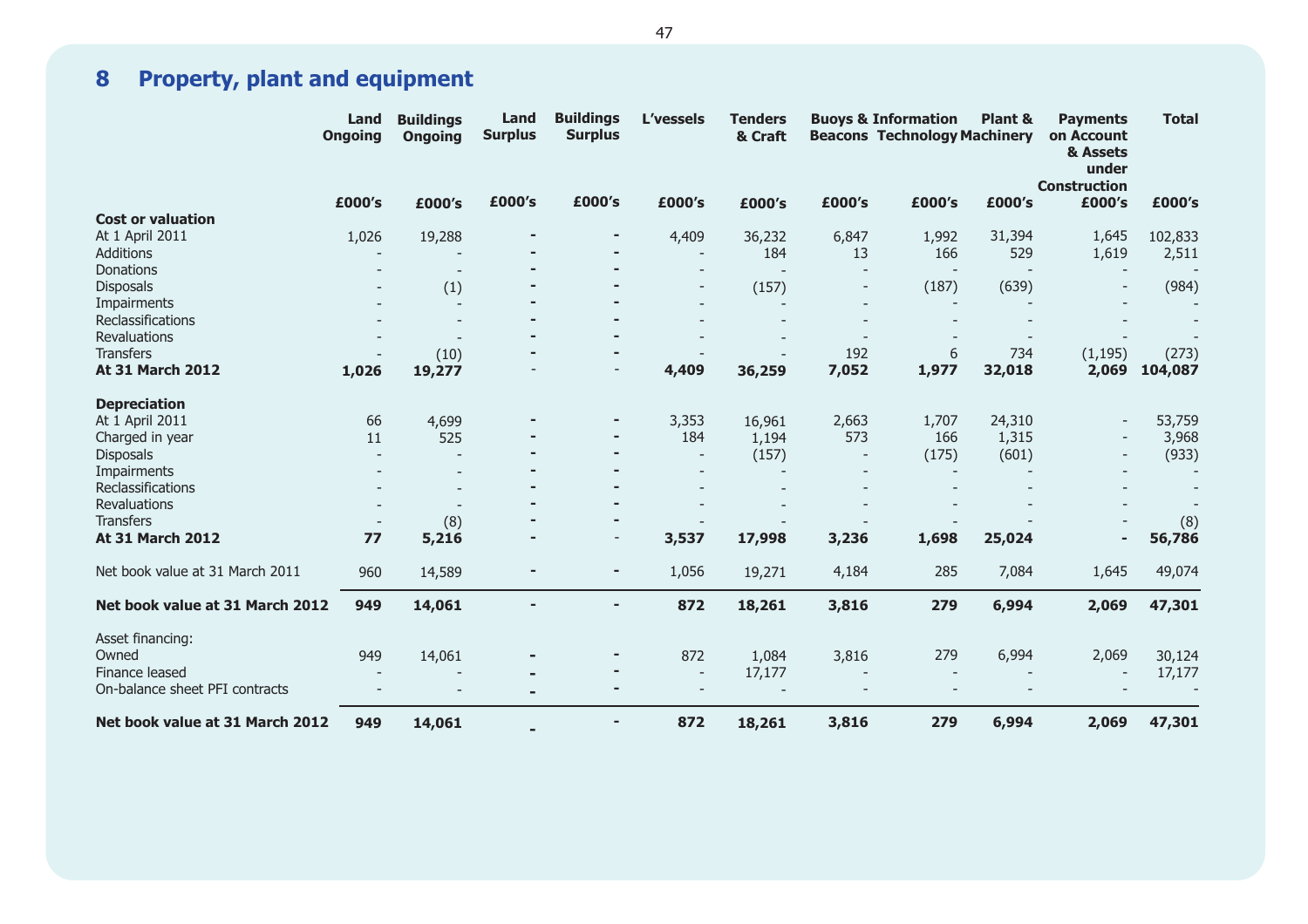# **Property, plant and equipment - prior year**

|                                         | Land<br><b>Ongoing</b> | <b>Buildings</b><br><b>Ongoing</b>         | Land<br><b>Surplus</b> | <b>Buildings</b><br><b>Surplus</b> | <b>L'vessels</b>         | <b>Tenders</b><br>& Craft |                                 | <b>Buoys &amp; Information</b><br><b>Beacons Technology Machinery</b> | Plant &                  | <b>Payments</b><br>on Account<br>& Assets<br>under<br><b>Construction</b> | <b>Total</b> |
|-----------------------------------------|------------------------|--------------------------------------------|------------------------|------------------------------------|--------------------------|---------------------------|---------------------------------|-----------------------------------------------------------------------|--------------------------|---------------------------------------------------------------------------|--------------|
|                                         | £000's                 | £000's                                     | £000's                 | £000's                             | £000's                   | £000's                    | £000's                          | £000's                                                                | £000's                   | £000's                                                                    | £000's       |
| Cost or valuation                       |                        |                                            |                        |                                    |                          |                           |                                 |                                                                       |                          |                                                                           |              |
| At 1 April 2010                         | 1,026                  | 18,786                                     | 325                    | 779                                | 5,116                    | 36,225                    | 6,035                           | 1,816                                                                 | 31,505                   | 1,198                                                                     | 102,811      |
| <b>Additions</b>                        |                        | 505                                        |                        | $\overline{\phantom{a}}$           | 321                      |                           | 205                             | 141                                                                   | 392                      | 1,304                                                                     | 2,868        |
| Donations                               |                        | $\overline{\phantom{a}}$                   |                        |                                    |                          |                           | $\blacksquare$                  |                                                                       |                          |                                                                           |              |
| <b>Disposals</b>                        |                        | (1)                                        |                        |                                    | (1,028)                  | $\overline{\phantom{a}}$  | (2)                             |                                                                       | (198)                    |                                                                           | (1, 229)     |
| Impairments                             |                        | (2)                                        |                        |                                    |                          |                           | $\blacksquare$                  |                                                                       | (305)                    | (205)                                                                     | (512)        |
| Reclassifications                       |                        | $\overline{\phantom{a}}$<br>$\overline{a}$ | (314)<br>(12)          | (711)<br>(68)                      |                          |                           |                                 |                                                                       | $\overline{\phantom{0}}$ |                                                                           | (1,025)      |
| <b>Revaluations</b><br><b>Transfers</b> |                        |                                            |                        |                                    |                          | $\overline{7}$            | $\overline{\phantom{a}}$<br>609 | 35                                                                    | $\overline{\phantom{a}}$ | (652)                                                                     | (80)         |
|                                         |                        |                                            |                        |                                    |                          |                           |                                 |                                                                       |                          |                                                                           |              |
| <b>At 31 March 2011</b>                 | 1,026                  | 19,288                                     |                        | $\blacksquare$                     | 4,409                    | 36,232                    | 6,847                           | 1,992                                                                 | 31,394                   | 1,645                                                                     | 102,833      |
| Depreciation                            |                        |                                            |                        |                                    |                          |                           |                                 |                                                                       |                          |                                                                           |              |
| At 1 April 2010                         | 55                     | 4,200                                      |                        | $\overline{\phantom{a}}$           | 4,250                    | 15,777                    | 2,195                           | 1,409                                                                 | 23,229                   |                                                                           | 51,115       |
| Charged in year                         | 11                     | 499                                        |                        | $\overline{\phantom{a}}$           | 131                      | 1,184                     | 470                             | 298                                                                   | 1,444                    |                                                                           | 4,037        |
| <b>Disposals</b>                        |                        |                                            |                        | $\overline{\phantom{a}}$           | (1,028)                  | $\overline{\phantom{a}}$  | (2)                             |                                                                       | (136)                    | $\overline{\phantom{a}}$                                                  | (1, 166)     |
| Impairments                             |                        |                                            |                        |                                    |                          |                           |                                 |                                                                       | (227)                    |                                                                           | (227)        |
| Reclassifications                       |                        |                                            |                        |                                    |                          |                           |                                 |                                                                       |                          |                                                                           |              |
| Revaluations                            |                        |                                            |                        |                                    |                          |                           |                                 |                                                                       |                          |                                                                           |              |
| <b>At 31 March 2011</b>                 | 66                     | 4,699                                      |                        | $\overline{\phantom{a}}$           | 3,353                    | 16,961                    | 2,663                           | 1,707                                                                 | 24,310                   | ٠                                                                         | 53,759       |
| Net book value at 31 March 2010         | 971                    | 14,586                                     | 325                    | 779                                | 866                      | 20,448                    | 3,840                           | 407                                                                   | 8,276                    | 1,198                                                                     | 51,696       |
| Net book value at 31 March 2011         | 960                    | 14,589                                     |                        |                                    | 1,056                    | 19,271                    | 4,184                           | 285                                                                   | 7,084                    | 1,645                                                                     | 49,074       |
|                                         |                        |                                            |                        |                                    |                          |                           |                                 |                                                                       |                          |                                                                           |              |
| Asset financing:                        | 960                    |                                            |                        |                                    |                          |                           |                                 |                                                                       | 7,084                    |                                                                           |              |
| Owned                                   |                        | 14,589                                     |                        |                                    | 1,056                    | 1,239                     | 4,184                           | 285                                                                   | $\overline{\phantom{0}}$ | 1,645                                                                     | 31,042       |
| <b>Finance Leased</b>                   |                        |                                            |                        |                                    | $\overline{\phantom{a}}$ | 18,032                    |                                 |                                                                       |                          |                                                                           | 18,032       |
| On-balance sheet PFI contracts          |                        |                                            |                        |                                    |                          |                           |                                 |                                                                       |                          |                                                                           |              |
| Net book value at 31 March 2011         | 960                    | 14,589                                     |                        | $\blacksquare$                     | 1,056                    | 19,271                    | 4,184                           | 285                                                                   | 7,084                    | 1,645                                                                     | 49,074       |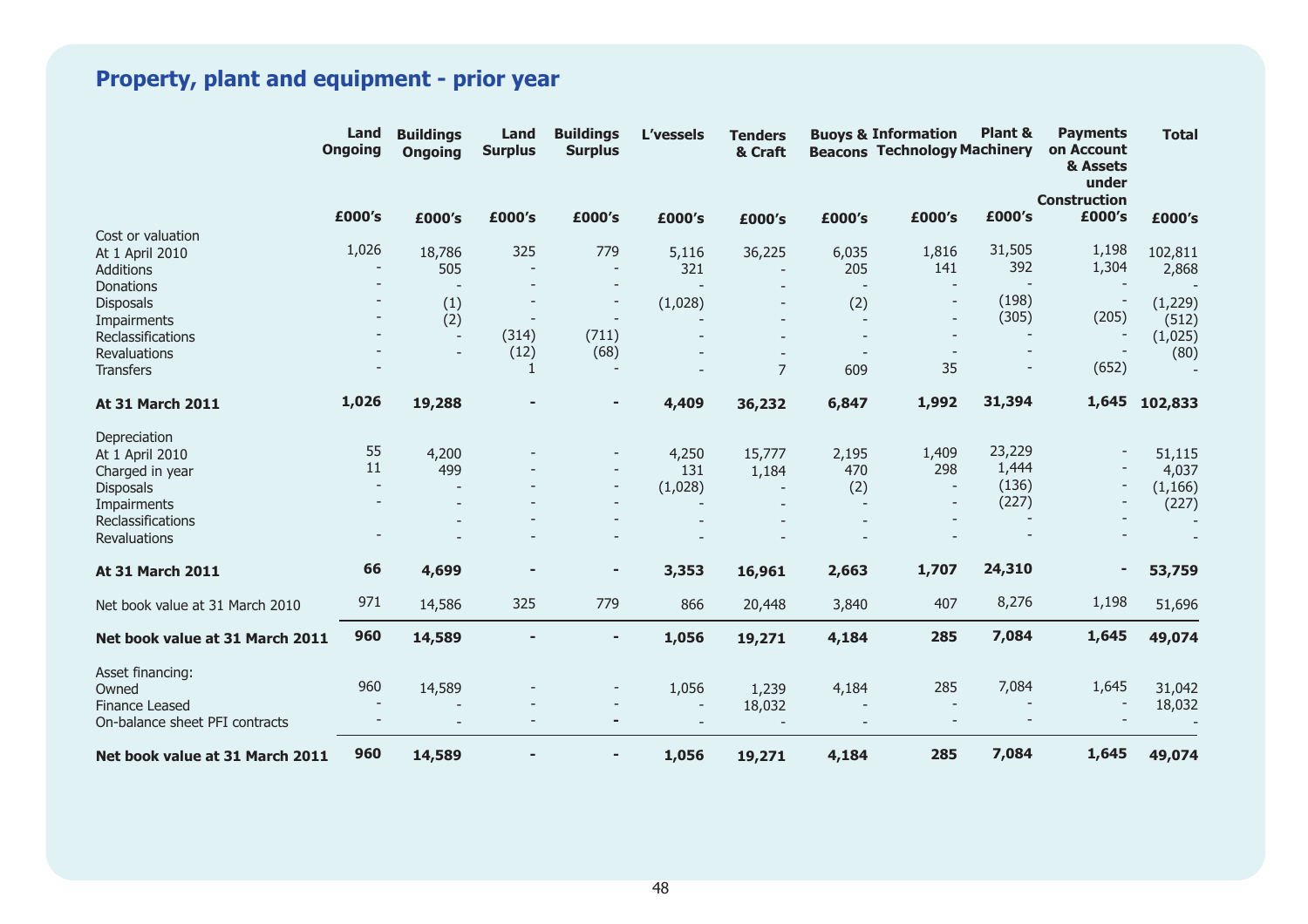The accounts direction provides that fixed assets shall be stated at historic cost less depreciation. Trinity House has obtained independent valuations of the various Harwich depot buildings by Mr J D Ablewhite MRICS on behalf of Morley Riches & Ablewhite Chartered Surveyors as at 31 March 2012. For the Swansea depot the valuations were carried out by Mr M Lawley BSc FRICS MICArb and Ms E Hill BSc MRICS, on behalf of Cooke & Arkwright, Chartered Surveyors, as at 31 March 2012. Details of operational depots are as follows:

|                    | <b>Market Values as at</b><br><b>31 March 2012</b> | <b>Net Book Values as at</b><br>31 March 2012 | <b>Difference</b>         |
|--------------------|----------------------------------------------------|-----------------------------------------------|---------------------------|
|                    |                                                    |                                               |                           |
| Harwich<br>Swansea | 3,890,000<br>117,000                               | 8,617,720<br>358,258                          | (4,727,720)<br>(241, 258) |
|                    |                                                    |                                               |                           |

#### **Revalued assets**

The Miranda Building, 35/36 West Street and 7 Church Street, which formed part of the old Harwich offices became surplus in 2005/2006 and were revalued at Open Market Value in that year. On 28 October 2010 the Board agreed that these properties should be disposed of and made available for let until such time as they are disposed of. Market valuations were obtained from Mr T Arculus MRICS on behalf of Trinity House as at that date resulting in revaluations for the Miranda Building to £250,000 (2009/2010 £250,000), West Street to £225,000 (2009/2010 £250,000) and Church Street to £130,000 (2009/2010 £130,000).

In 2010/2011 it was considered that these properties fell within the definition of "Investment Properties" under IAS 40 in that they could be disposed of without affecting the operation of the Lighthouse service and they were not required to fulfil the Board's statutory responsibilities. Valuations as at 31 March 2012 at Market Value have been carried out by Mr J D Ablewhite MRICS on behalf of Morley Riches & Ablewhite Chartered Surveyors resulting in revaluations for West Street to £175,000 (31 March 2011 £207,500) and Church Street to £125,000 (31 March 2011 £130,000). See note 10 for more details.

The Miranda Building was sold on 7 October 2011.

The Penzance Depot became surplus in 2004/2005 and was revalued in that year at Open Market Value. The property was sold on 1 January 2012.

#### **Lighthouse cottages included in land and buildings, leased to Trinitas Services Ltd**

Trinity House has entered into two agreements to lease 37 lighthouse cottages to Trinitas Services Ltd. With the automation of the lighthouses, Trinity House disposed of all stand alone cottages, but retained cottages which were attached to or formed part of a lighthouse complex. It is considered that these Cottages which have been retained are 'day markers' or are necessary to retain for future operational requirements of the site i.e. to guarantee future access, and as such are considered to continue to be an operational requirement of the service and have therefore been valued at historic cost less depreciation in line with all other assets.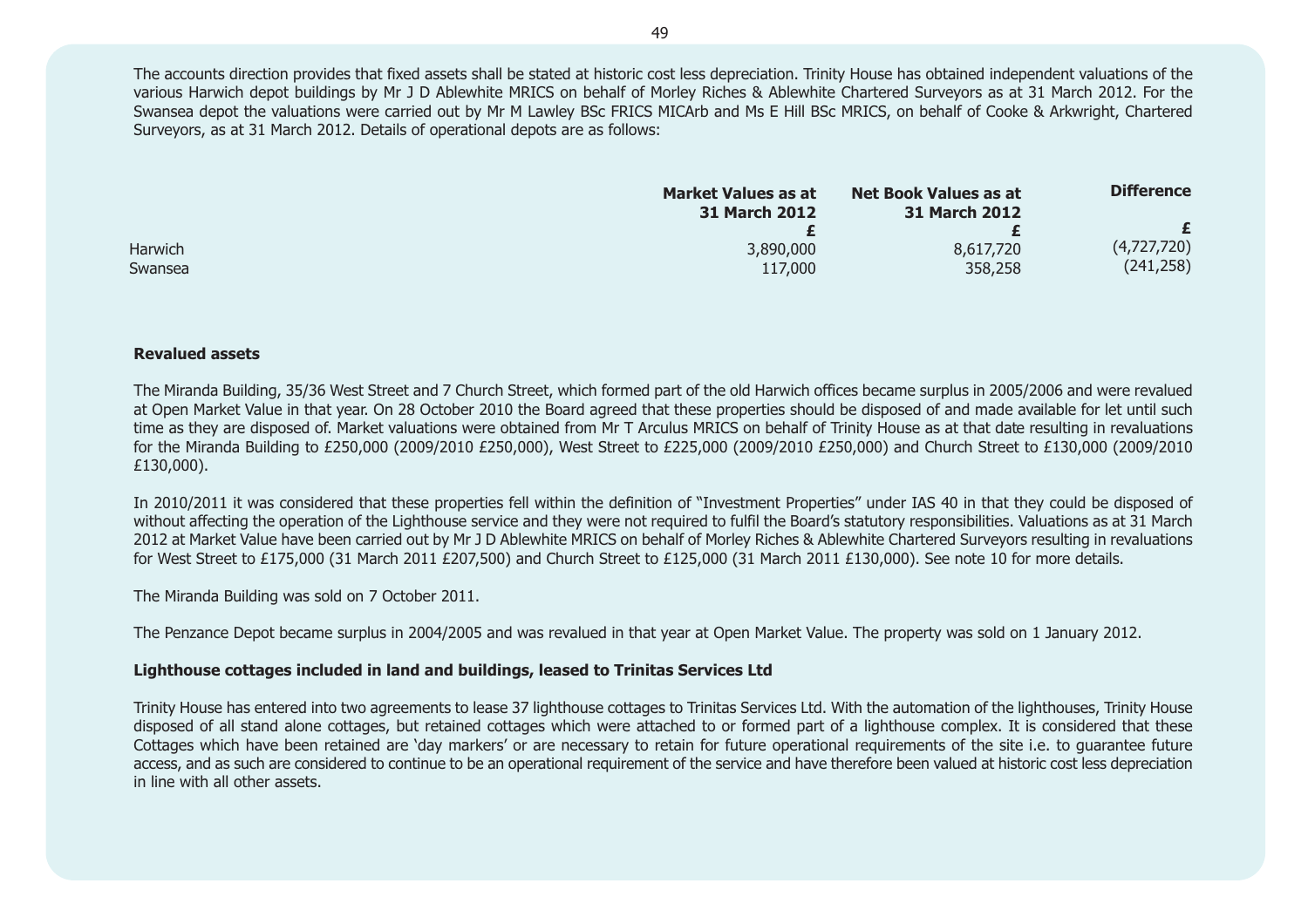#### **Sale of fixed assets**

The main assets disposed of in the year were:

- •The Miranda building on 7 October 2011;
- •Blacknore lighthouse on 10 October 2011;
- •The Penzance depot on 1 January 2012; and
- •Eight vehicles

Maryport lighthouse was transferred to the Maryport Habour Authority on 25 November 2011 under section 203 of the Merchant Shipping Act 1995 for no financial consideration.

# **9 Intangible assets**

|                                 | <b>Intangible</b><br>software<br>£000's | <b>Intangible</b><br><b>licences</b><br>£000's | <b>Total</b><br>£000's |
|---------------------------------|-----------------------------------------|------------------------------------------------|------------------------|
| <b>Cost or valuation</b>        |                                         |                                                |                        |
| At 1 April 2011                 | 1,646                                   | 150                                            | 1,796                  |
| <b>Additions</b>                | 55                                      |                                                | 55                     |
| <b>Donations</b>                |                                         |                                                |                        |
| <b>Disposals</b>                | (246)                                   | ٠                                              | (246)                  |
| Impairments                     |                                         |                                                |                        |
| Revaluation                     |                                         |                                                |                        |
| <b>Transfers</b>                | 263                                     |                                                | 263                    |
| <b>At 31 March 2012</b>         | 1,718                                   | 150                                            | 1,868                  |
| Amortisation                    |                                         |                                                |                        |
| At 1 April 2011                 | 1,331                                   | 35                                             | 1,366                  |
| Charged in year                 | 104                                     | 8                                              | 112                    |
| <b>Disposals</b>                | (245)                                   | $\overline{\phantom{a}}$                       | (245)                  |
| Impairments                     |                                         |                                                |                        |
| Revaluation                     |                                         |                                                |                        |
| <b>At 31 March 2012</b>         | 1,190                                   | 43                                             | 1,233                  |
| Net book value at 31 March 2011 | 315                                     | 115                                            | 430                    |
| Net book value at 31 March 2012 | 528                                     | 107                                            | 635                    |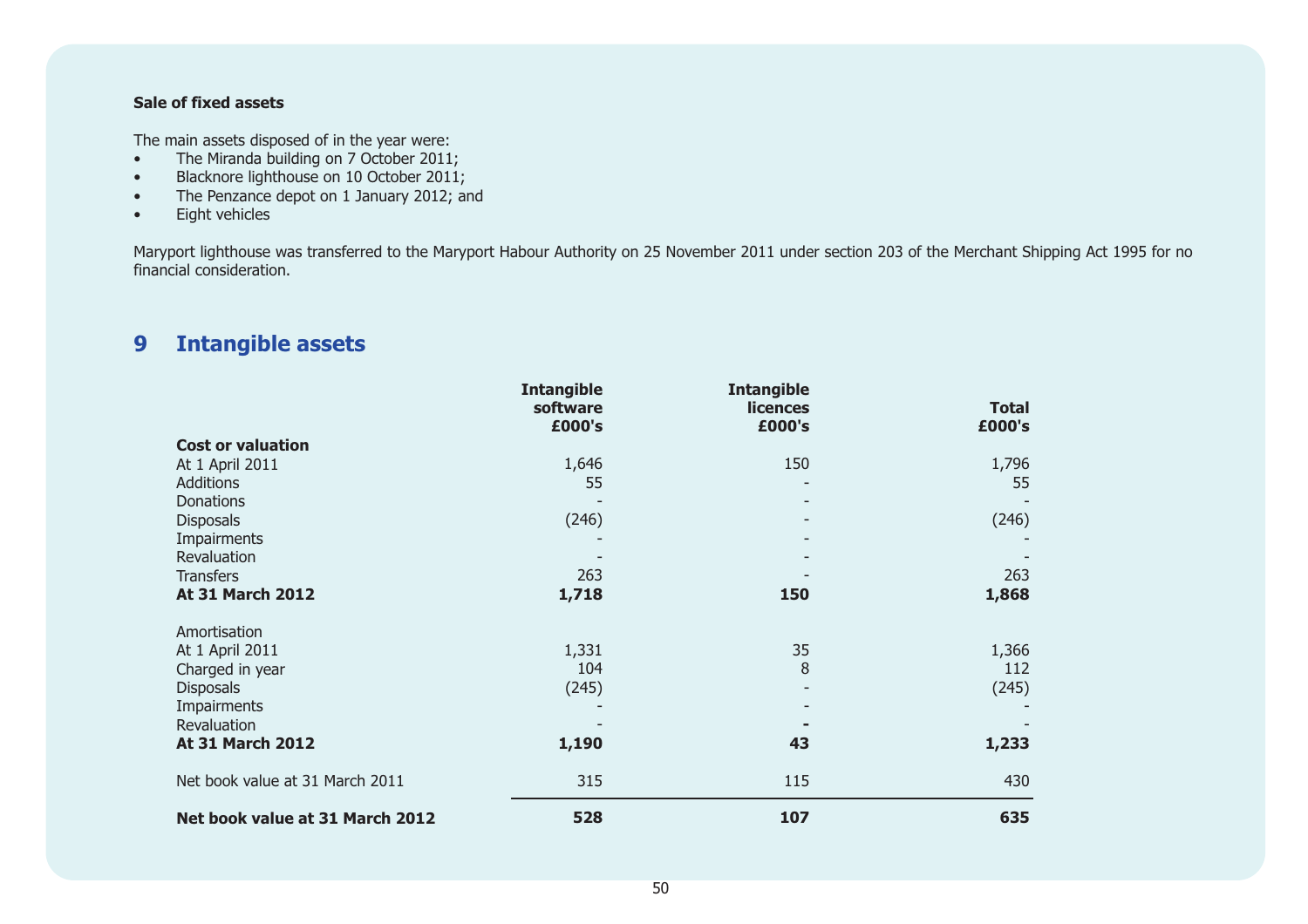| Intangible assets - prior year  | <b>Intangible</b><br>software<br>£000's | <b>Intangible</b><br><b>licences</b><br>£000's | <b>Total</b><br>£000's |
|---------------------------------|-----------------------------------------|------------------------------------------------|------------------------|
| <b>Cost or valuation</b>        |                                         |                                                |                        |
| At 1 April 2010                 | 1,384                                   | 150                                            | 1,534                  |
| <b>Additions</b>                | 262                                     |                                                | 262                    |
| <b>Donations</b>                |                                         | Ξ.                                             |                        |
| <b>Disposals</b>                |                                         |                                                |                        |
| Impairments                     |                                         |                                                |                        |
| Revaluation                     |                                         |                                                |                        |
| <b>Transfers</b>                |                                         |                                                |                        |
| <b>At 31 March 2011</b>         | 1,646                                   | 150                                            | 1,796                  |
| <b>Amortisation</b>             |                                         |                                                |                        |
| At 1 April 2010                 | 1,167                                   | 28                                             | 1,195                  |
| Charged in year                 | 164                                     | $\overline{7}$                                 | 171                    |
| <b>Disposals</b>                |                                         |                                                |                        |
| Impairments                     |                                         |                                                |                        |
| Revaluation                     |                                         |                                                |                        |
| <b>At 31 March 2011</b>         | 1,331                                   | 35                                             | 1,366                  |
| Net book value at 31 March 2010 | 217                                     | 122                                            | 339                    |
| Net book value at 31 March 2011 | 315                                     | 115                                            | 430                    |

### **10 Investment assets**

|                            | 2011/2012 | 2010/2011 |
|----------------------------|-----------|-----------|
| <b>Old Harwich Offices</b> | £000's    | £000's    |
| As at April 2011           | 587       |           |
| Additions                  |           |           |
| <b>Disposals</b>           | (249)     |           |
| Transfers*                 |           | 605       |
| Depreciation               |           |           |
| Revaluations               | (38)      | (18)      |
| <b>As at 31 March 2012</b> | 300       | 587       |

\*Transfers into investment assets are from property, plant and equipment reclassifications regarding the Miranda Building, 35/36 West Street and 7 Church Street.

The Miranda building was sold on 7 October 2011 realising a profit of £23,268. The Miranda building had previously been re-valued and £227,526 was subsequently released from the Revaluation Reserve to General Reserves.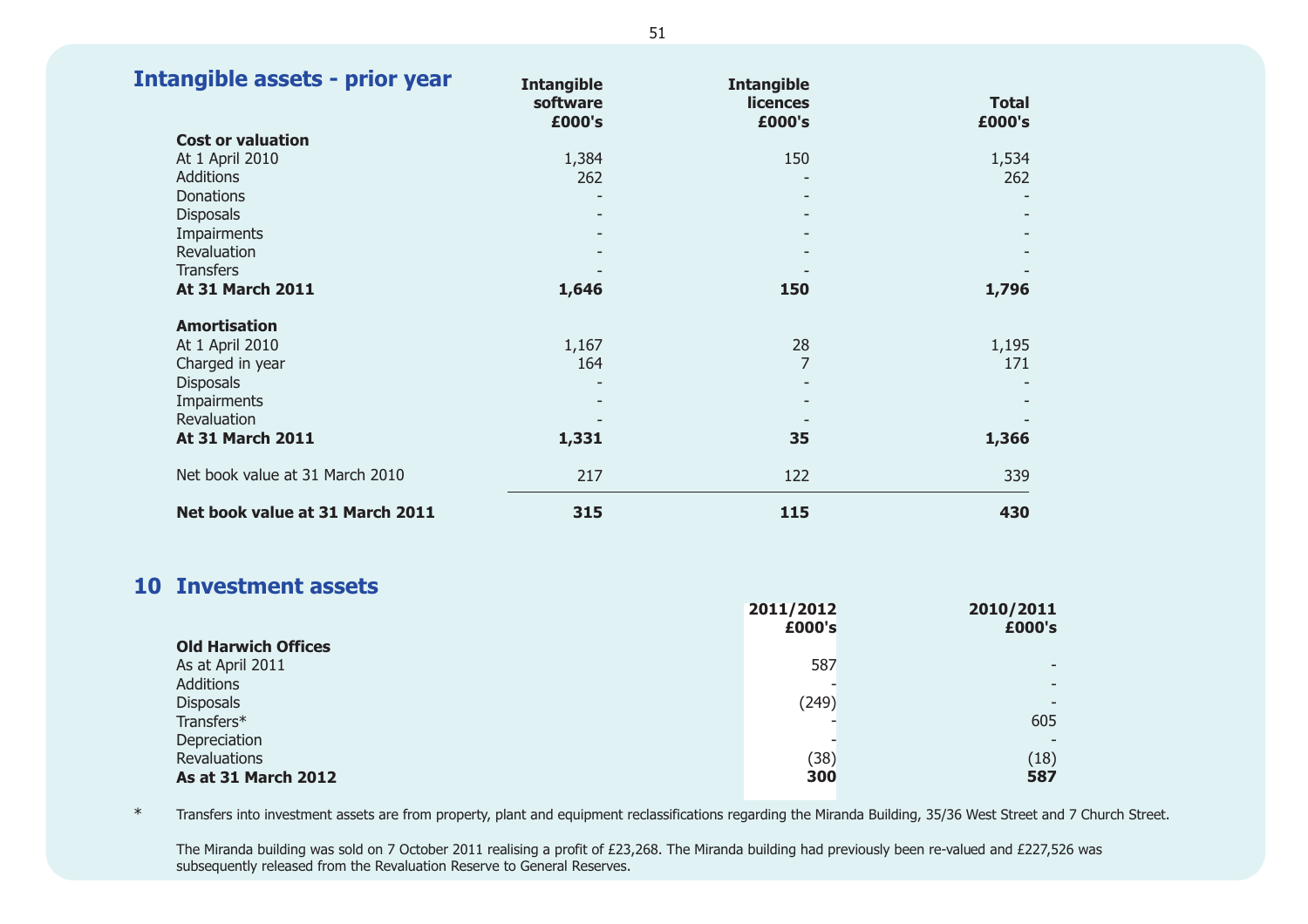### **11 Assets classified as held for sale**

|                                            | 2011/2012<br>£000's     | 2010/2011<br>£000's      |
|--------------------------------------------|-------------------------|--------------------------|
| As at April 2011<br>Additions              | 409                     | $\overline{\phantom{0}}$ |
| <b>Disposals</b><br>Transfers*             | (409)<br>10             | 420                      |
| Depreciation<br>Transfers (depreciation) * | (8)                     |                          |
| Impairments<br><b>As at 31 March 2012</b>  | $\overline{\mathbf{2}}$ | (11)<br>409              |

\*Transfers into assets classified as held for sale are from property, plant and equipment reclassifications regarding Skokholm lighthouse (2010/2011 was in respect of the old Penzance depot).

#### **Assets held for sale are:**

- a) Beachy Head lighthouse valued at £1. The light at Beachy Head has been downgraded and surplus equipment removed from the site. This work was completed on 19 February 2011 and the lighthouse is to be sold with reserved rights to continue exhibiting an 8nm LED solar powered beacon from the gallery; and
- b) Skokholm lighthouse valued at £1,575 being the lower of carrying value and fair value less cost of sale. The light at Skokholm was changed to an LED beacon, the work was completed on 29 February 2012 and the lighthouse is to be let on a long lease (999 years) to the Wildlife Trust of South and West Wales.

These properties are all expected to be disposed of within 2012/2013 and are considered to fall within the IFRS 5 definition of an asset held for sale.

The Penzance depot and Blacknore lighthouse, classified as assets held for sale in 2010/2011 were both disposed of in the year realising a loss of £19k and £2k respectively. This loss is included within (Profit)/Loss on disposal of property, plant and equipment at note 5a.

The Penzance depot had previously been revalued and £418,999 was subsequently released from the Revaluation Reserve to General Reserves.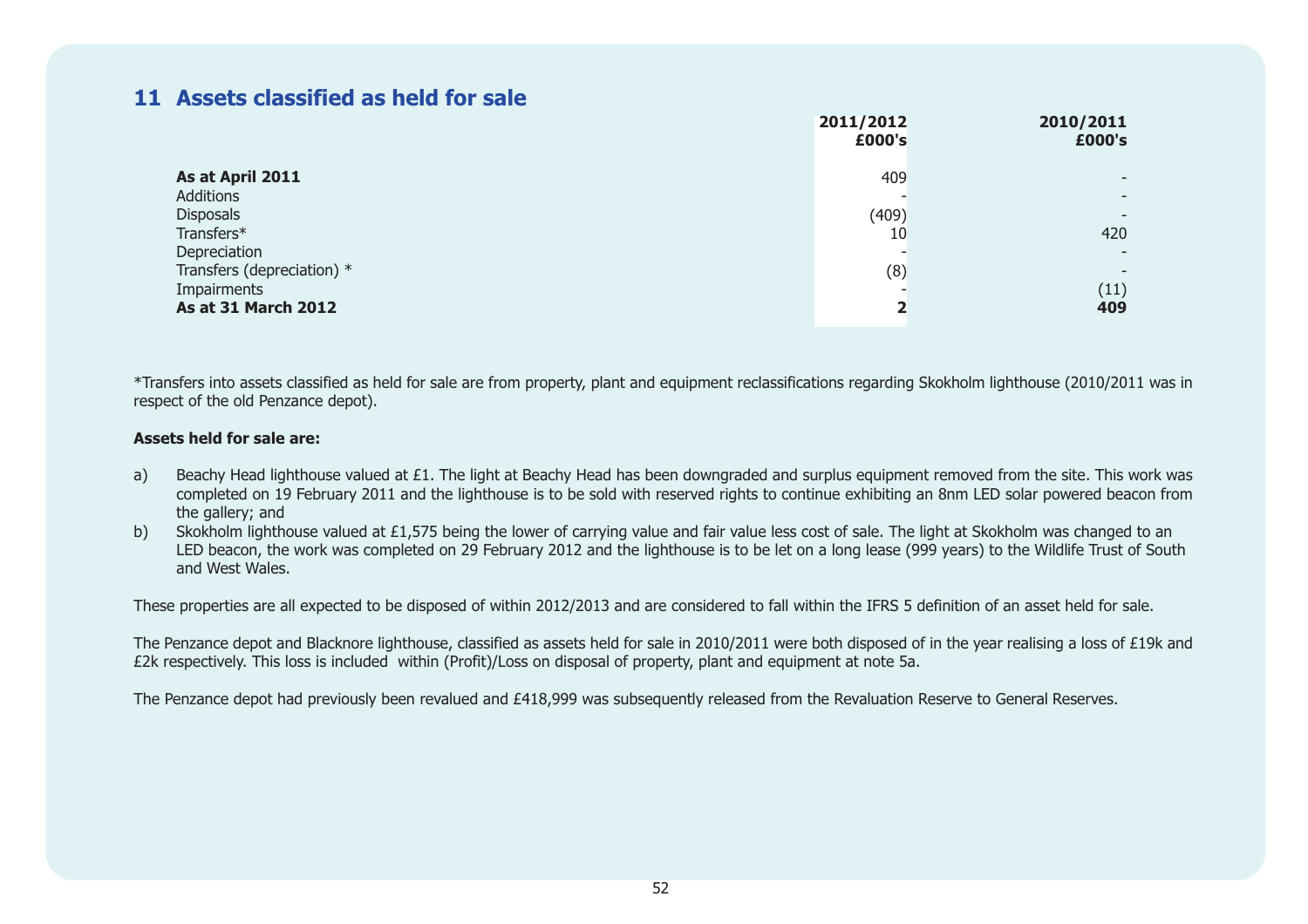| <b>12 Inventories</b>                                              | 2011/2012<br>£000's | 2010/2011<br>£000's |
|--------------------------------------------------------------------|---------------------|---------------------|
| Consumable stores<br>Fuel Oil                                      | 1,958<br>359        | 1,925<br>283        |
| <b>Total</b>                                                       | 2,317               | 2,208               |
| Inventories are valued using the First in First out (FIFO) method. |                     |                     |

**13 Trade receivables and other current assetsAmounts falling due within one year:** Trade receivablesOther receivablesInter GLA debtorsPrepayments and accrued income VAT recoverable**TotalAmounts included above that fall within the Whole of Government Accounting boundary are:** Central GovernmentLocal AuthoritiesNHS TrustsPublic Corporations Bodies external to Government**TotalAmounts falling due after more than one year: 2010/2011 2010/2011 2010/2011 2011/2012 £000's**3462711635267 **1,520 2011/2012 £000's** 268 17- 171,218 **1,520 2011/2012 £000's** 

Trinitas Loan

**£000's**

**1,744** 

**£000's** 

23116- -1,497

**1,744** 

**£000's**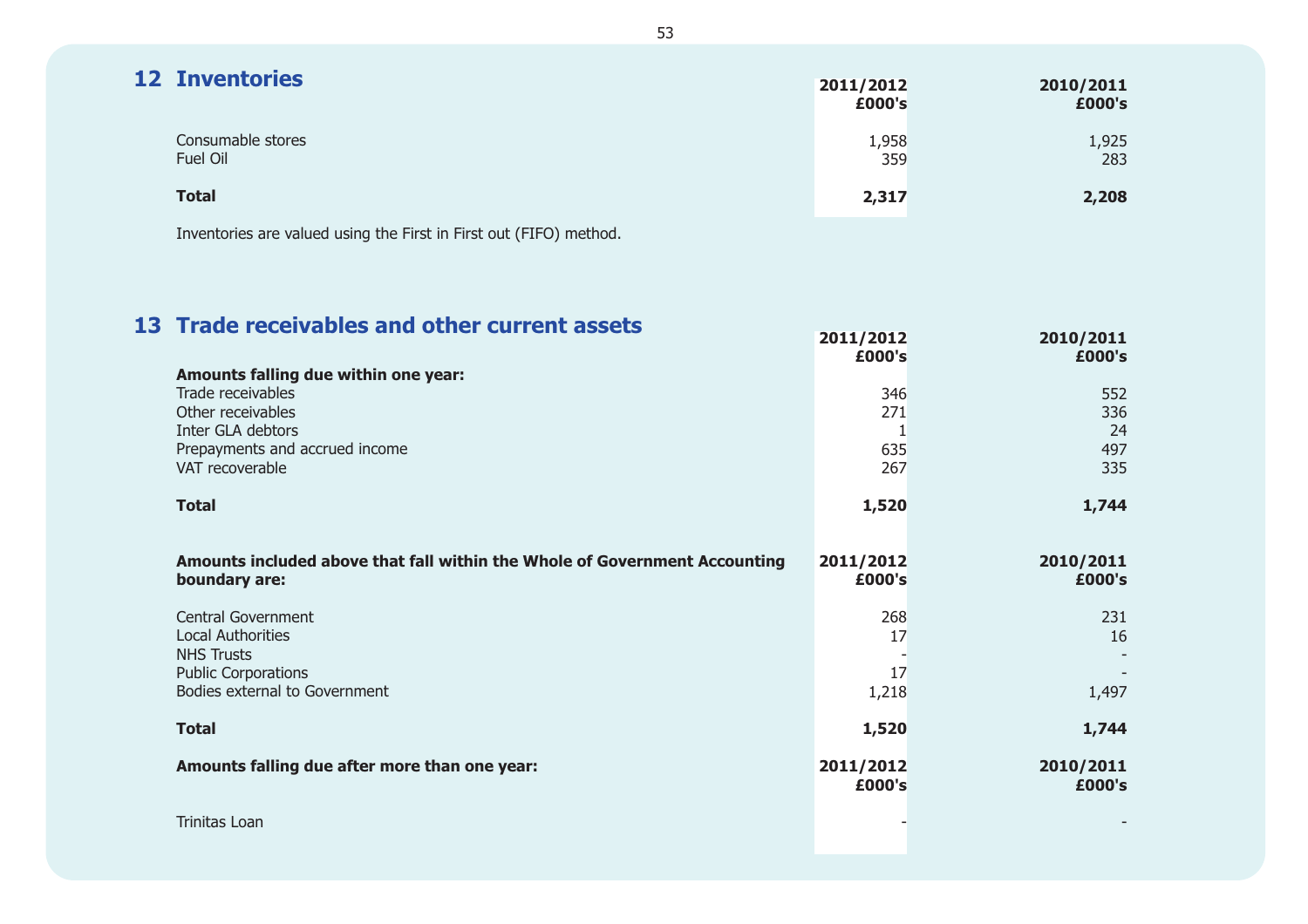## **14 Cash and cash equivalents**

| <u>. Sush und sush squivalents</u>                                                                              | 2011/2012<br>£000's | 2010/2011<br>£000's |
|-----------------------------------------------------------------------------------------------------------------|---------------------|---------------------|
| Balance at 1 April<br>Net change in cash and cash equivalent balances<br><b>Balance at 31 March</b>             | 341<br>(201)<br>140 | 13<br>328<br>341    |
| The following balances at 31 March were held at:<br>Commercial banks and cash in hand<br>Short term investments | 140                 | 341                 |
| <b>Balance at 31 March</b>                                                                                      | 140                 | 341                 |

### **15 Financial instruments**

International Financial Reporting Standard 7 - Financial Instruments: Disclosures (IFRS 7) requires disclosure of the role which Financial Instruments have had during the year in creating or changing the risks the Authority faces in undertaking its activities. Because of the largely non trading nature of the activities of Trinity House and the method of funding from the General Lighthouse Fund, the Authority is not exposed to the degree of financial risk faced by other business entities. The Authority does have borrowing powers under the Merchant Shipping Act 1995 but very limited powers to invest in surplus assets.

As permitted by IFRS 7, debtors and creditors which mature or become payable within 12 months of the Statement of Financial Position date have been omitted from the profile.

#### **Liquidity Risk**

The Authority relies primarily on advances from the General Lighthouse Fund for its cash requirements and is therefore not exposed to significant liquidity risks, although it is of course dependant indirectly on the liquidity of the General Lighthouse Fund.

#### **Interest Rate Risk**

Trinity House have three finance leases on THV Galatea, THV Alert and THV Patricia. It is not considered that these present any exposure to interest rate risk:

- •THV Patricia has expired its primary term and is now on a fixed peppercorn rent;
- •The interest rate for the finance lease for the THV Alert was fixed on 9 August 2006 and therefore exposes no risk; and
- •The interest rate for the finance lease for the THV Galatea was fixed on 24 December 2008 and therefore exposes no risk.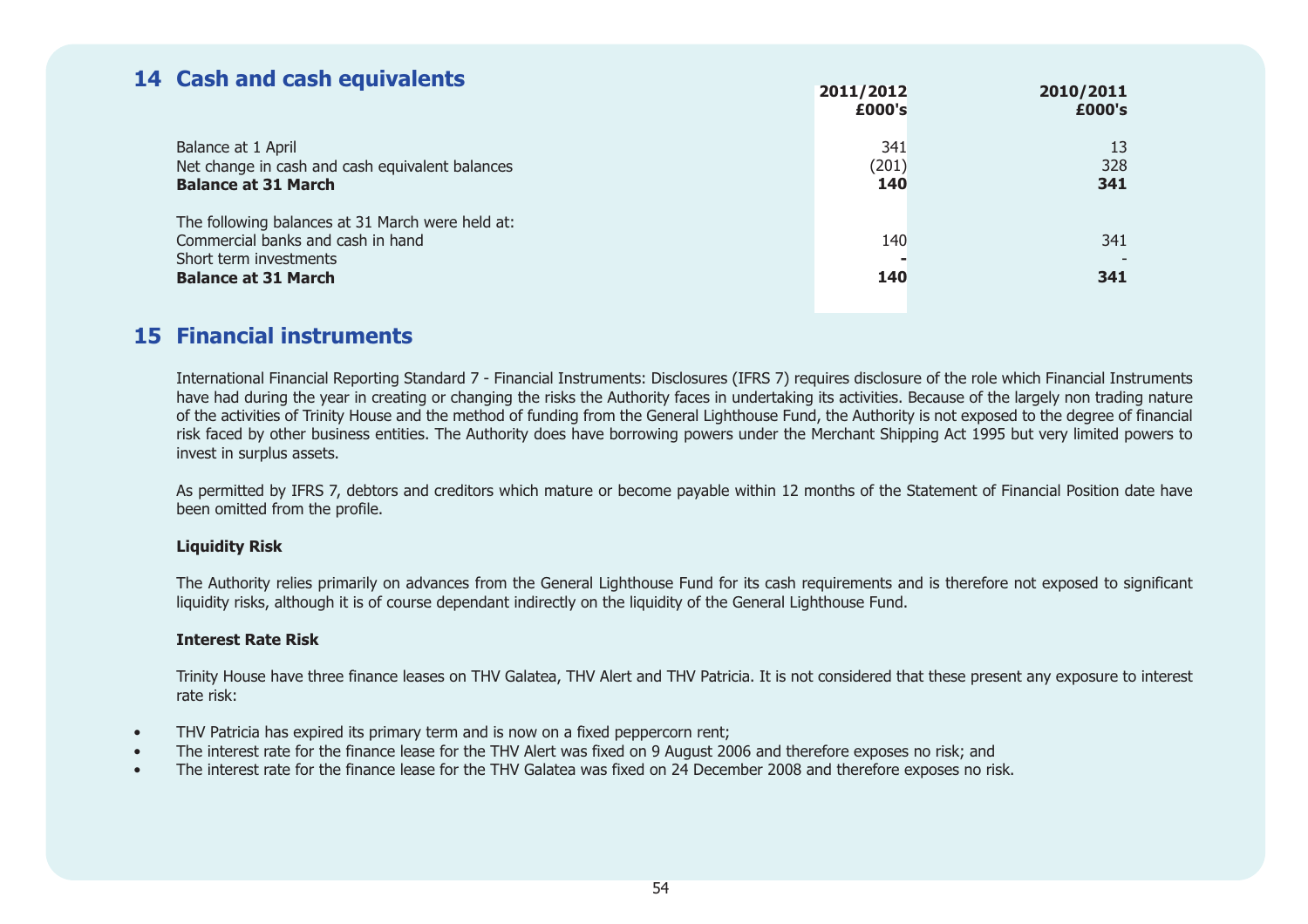The Authority holds working funds in money-market accounts and is therefore exposed to interest rate fluctuations, although here again these balances are very small and so the risk is insignificant.

#### **Currency risks**

The Authority has no significant foreign currency transactions and is not therefore exposed to any significant risk in terms of currency fluctuations.

#### **Fair values**

Set out below is a comparison by category of the book values and fair values of the Authority's financial assets and liabilities as at 31 March 2012.

|                                                                                      | <b>Book Value</b><br>£000's | <b>Fair Value</b><br>£000's |  |
|--------------------------------------------------------------------------------------|-----------------------------|-----------------------------|--|
| <b>Financial assets</b><br>Cash at bank and in hand                                  | 140                         | 140                         |  |
| <b>Financial liabilities</b><br>Finance lease obligations<br>(MFT GALATEA/RIV ALERT) | 15,689                      | 15,689                      |  |

The fair value of the finance lease obligation for the THV Galatea and the THV Alert is calculated as the net present value of future lease payments.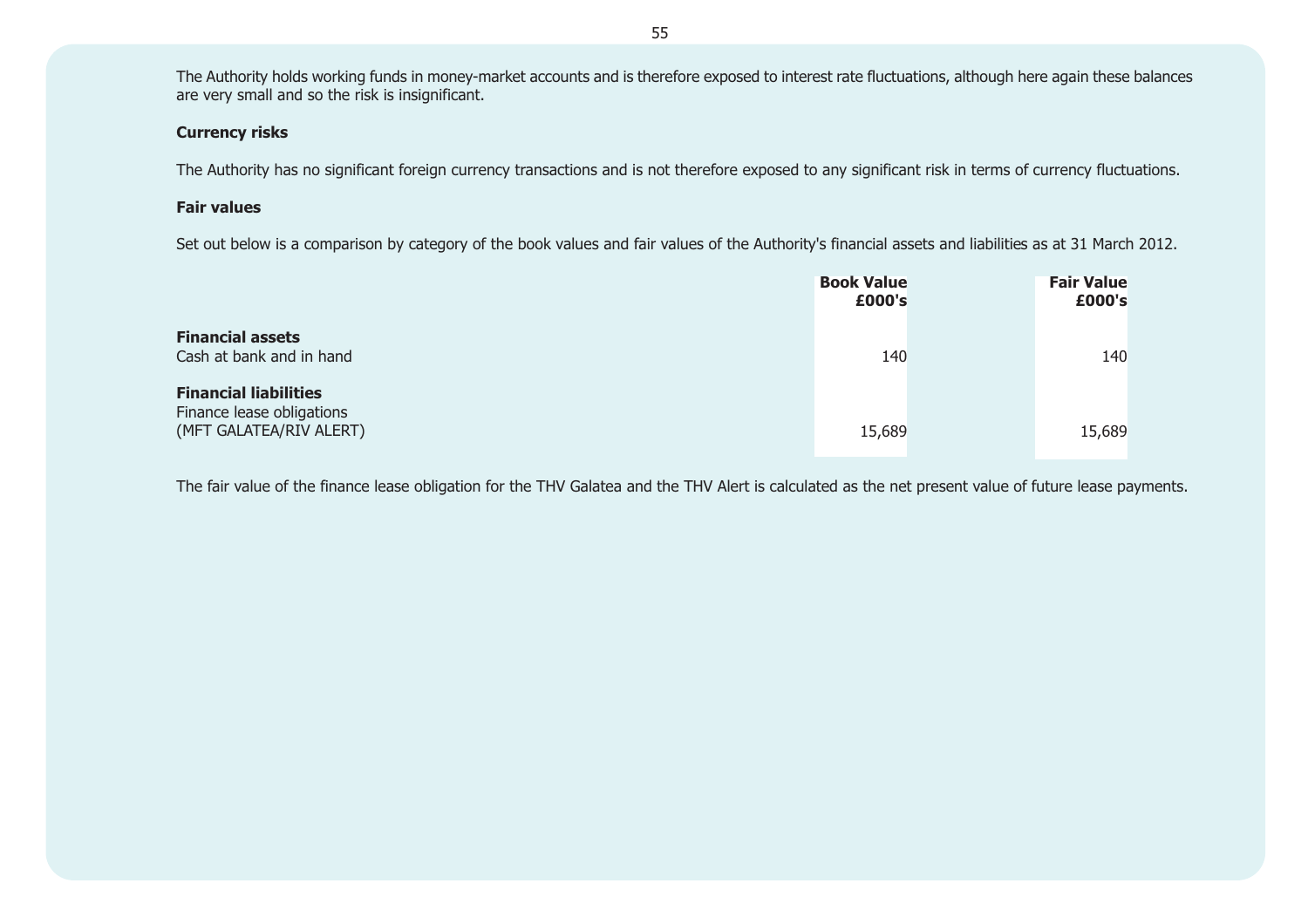| 16 Trade payables and other current liabilities                                                                                                                                                        | 2011/2012<br>£000's                 | 2010/2011<br>£000's                        |
|--------------------------------------------------------------------------------------------------------------------------------------------------------------------------------------------------------|-------------------------------------|--------------------------------------------|
| Amounts falling due within one year<br>Other taxation and social security<br>Trade payables<br>Other payables<br>Inter GLA payables<br>Accruals and deferred Income<br>Current part of finance leases  | 374<br>426<br>108<br>2,477<br>1,267 | 397<br>602<br>104<br>115<br>2,889<br>1,196 |
| <b>Total</b>                                                                                                                                                                                           | 4,652                               | 5,303                                      |
| Amounts included above that fall within the Whole of Government<br><b>Accounting boundary are:</b>                                                                                                     | 2011/2012<br>£000's                 | 2010/2011<br>£000's                        |
| <b>Central Government</b><br><b>Local Authorities</b><br><b>NHS Trusts</b>                                                                                                                             | 374                                 | 397                                        |
| <b>Public Corporations</b><br>Bodies external to Government                                                                                                                                            | 4,278                               | 4,906                                      |
| <b>Total</b>                                                                                                                                                                                           | 4,652                               | 5,303                                      |
|                                                                                                                                                                                                        | 2011/2012<br>£000's                 | 2010/2011<br>£000's                        |
| Amounts falling due after more than one year:<br>Other payables, accruals and deferred Income<br>Finance leases<br>Imputed finance lease element of on-balance sheet PFI contracts<br><b>NLF</b> loans | 14,422                              | 15,699                                     |
| <b>Total</b>                                                                                                                                                                                           | 14,422                              | 15,699                                     |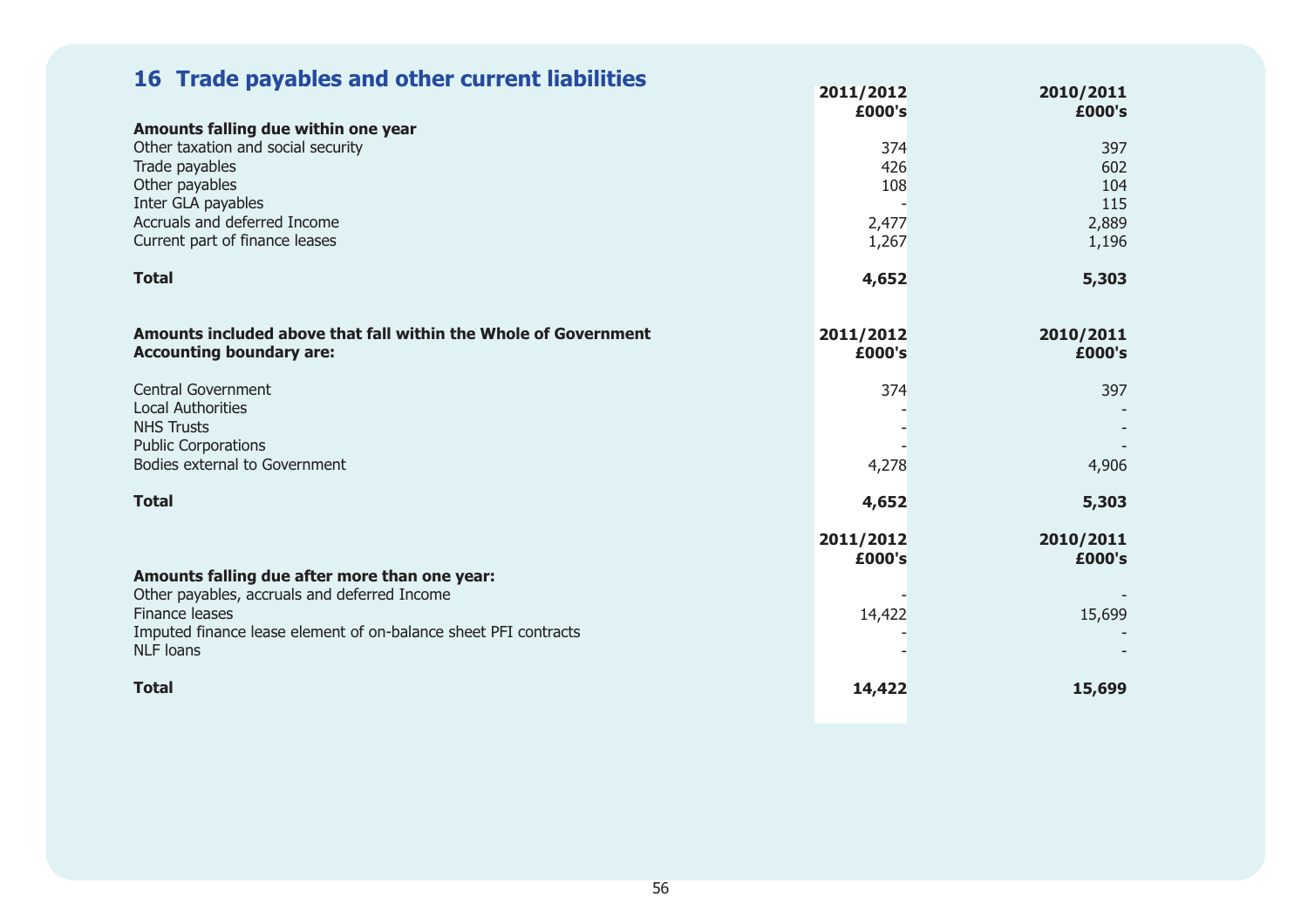### **17 Provisions for liabilities and charges**

|                                      | Annual<br><b>Compensation</b><br>£000's<br>(i) | <b>Payments Redundancies</b><br>£000's<br>(ii) | <b>Orfordness</b><br>£000's<br>(iii) | <b>Litigation</b><br>£000's<br>(iv) | <b>Total</b><br>£000's |
|--------------------------------------|------------------------------------------------|------------------------------------------------|--------------------------------------|-------------------------------------|------------------------|
| Balance at 1 April 2011              | 264                                            | 849                                            | 100                                  | 46                                  | 1,259                  |
| Provided in the year                 | 28                                             | 17                                             | 32                                   | $\overline{\phantom{a}}$            |                        |
| Provisions not required written back | $\overline{\phantom{0}}$                       | (77)                                           | $\overline{\phantom{a}}$             | $\sim$                              | (77)                   |
| Provisions utilised in the year      | (105)                                          | (287)                                          | $\overline{\phantom{a}}$             | ٠                                   | (392)                  |
| Unwinding of discount                |                                                |                                                | $\overline{\phantom{0}}$             | $\overline{\phantom{0}}$            |                        |
| <b>Balance at 31 March 2012</b>      | 187                                            | 502                                            | 132                                  | 46                                  | 867                    |

#### **Analysis of expected timing of discounted flows:**

|                                                          | Annual<br><b>Compensation</b> |                                        |                                 |                                |                        |
|----------------------------------------------------------|-------------------------------|----------------------------------------|---------------------------------|--------------------------------|------------------------|
|                                                          | £000's                        | <b>Payments Redundancies</b><br>£000's | <b>Orfordness</b><br>£000's     | <b>Litigation</b><br>£000's    | <b>Total</b><br>£000's |
| In one year or less, or on demand                        | 105                           | 265                                    | 132                             | 46                             | 548                    |
| Later than one year and not later than five years        | 82                            | 237                                    | $\overline{\phantom{a}}$        | -                              | 319                    |
| Later than five years<br><b>Balance at 31 March 2012</b> | 187                           | $\overline{\phantom{0}}$<br>502        | $\overline{\phantom{a}}$<br>132 | $\overline{\phantom{0}}$<br>46 | 867                    |

#### **The Board has provided for:**

- (i) Annual Compensation Payments the actuarially calculated estimate for the future liabilities for ACPs that are compensation payments until Age 60 and receipt of normal pension benefits;
- (ii) Redundancies the estimated redundancy costs as a result of re-organisation within the service. It is expected that £264k will be utilised during 2012/2013, £144k in 2013/2014, £76k in 2014/2015 and the remaining balance of £17k in 2015/2016;
- (iii) Cost of removal of optic and mercury from Orfordness lighthouse which is required no matter what the eventual outcome is for this site; and
- (iv) Potential litigation in respect of asbestos claim, as advised by solicitors.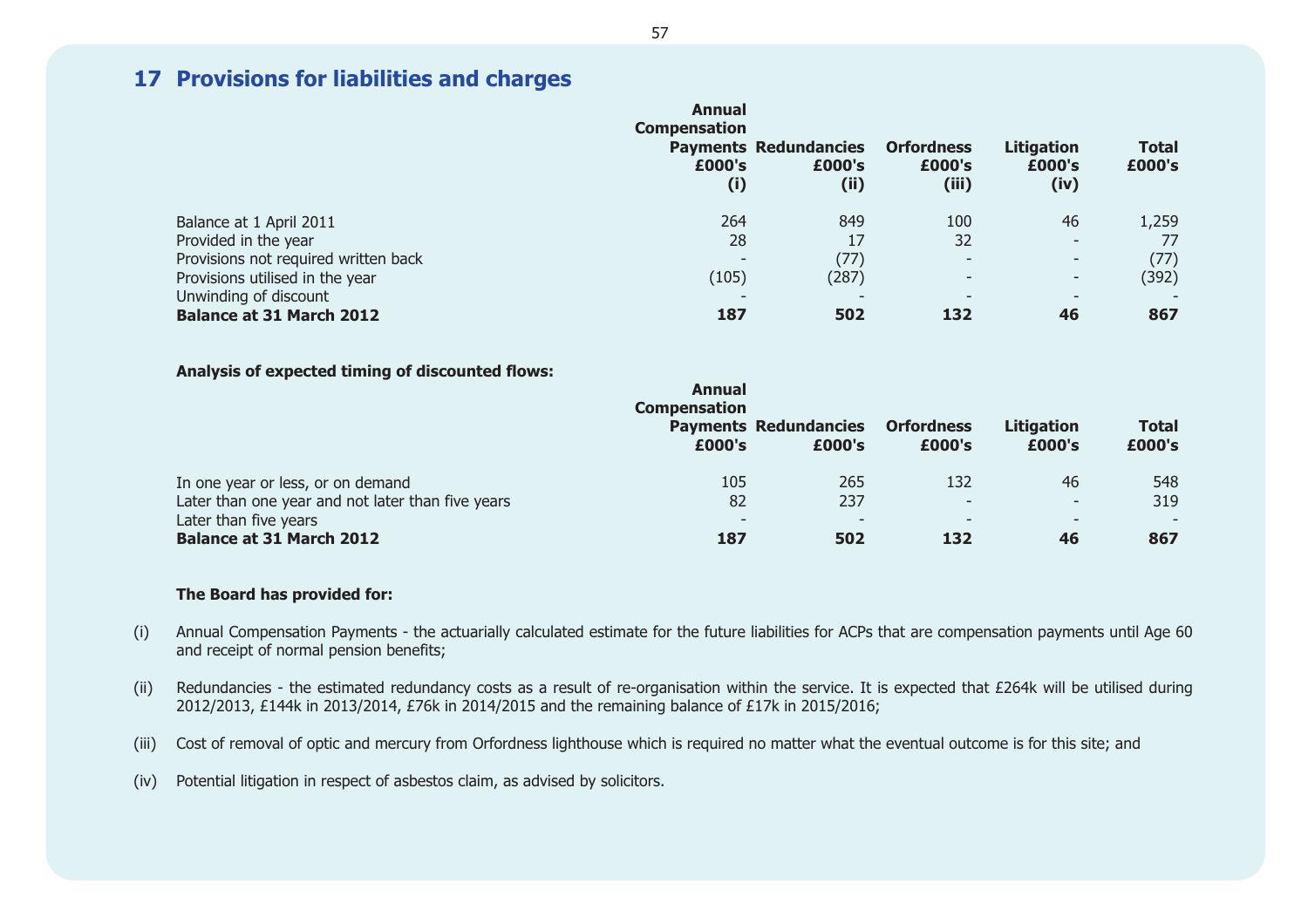# **18 Capital commitments**

| Contracted capital commitments at 31 March 2012 not otherwise included | 2011/2012 | 2010/2011 |
|------------------------------------------------------------------------|-----------|-----------|
| in these financial statements:                                         | £000's    | £000's    |
| Property, plant and equipment<br>Intangible assets                     | 1,796     | 1,368     |

### **19 Commitments under leases**

| <b>19.1 Operating leases</b>                                                                                              | 2011/2012 | 2010/2011  |
|---------------------------------------------------------------------------------------------------------------------------|-----------|------------|
| <b>Obligations under operating leases comprise:</b><br>Land                                                               | £000's    | £000's     |
| Not later than one year<br>Later than one year and not later than five years<br>Later than five years                     | 91        | 82         |
| <b>Buildings</b><br>Not later than one year<br>Later than one year and not later than five years<br>Later than five years | 9         | 9          |
| Other:<br>Not later than one year<br>Later than one year and not later than five years<br>Later than five years           | 1,066     | 120<br>602 |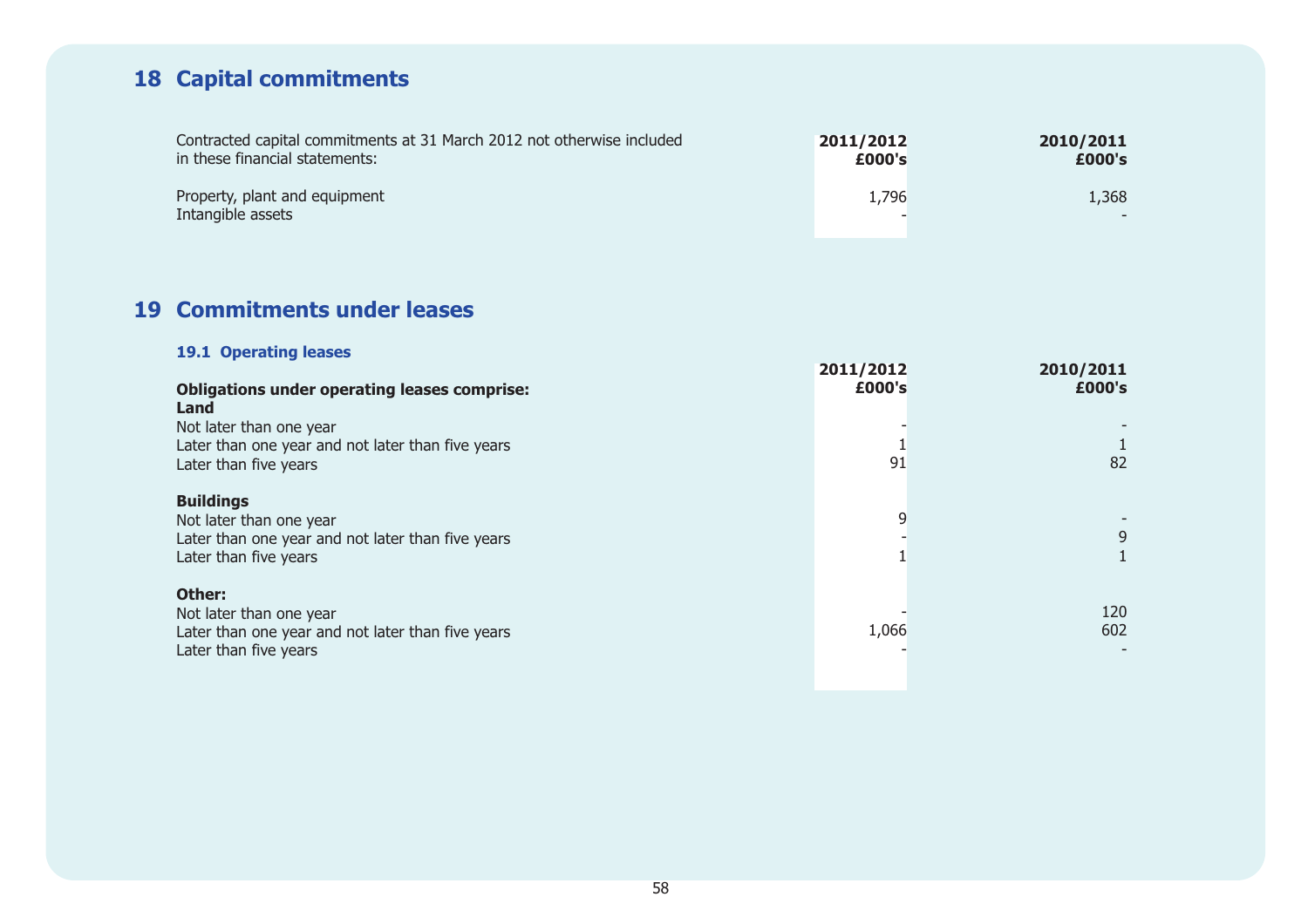## **19.2 Finance leases**

Total future minimum lease payments under finance leases are given in the table below for each of the following periods.

| table below for each of the following periods.                                                                                                                                 | 2011/2012<br>£000's                           | 2010/2011<br>£000's                           |
|--------------------------------------------------------------------------------------------------------------------------------------------------------------------------------|-----------------------------------------------|-----------------------------------------------|
| <b>Obligations under finance leases comprise:</b><br><b>Buildings</b><br>Not later than one year<br>Later than one year and not later than five years<br>Later than five years |                                               |                                               |
| Less interest element                                                                                                                                                          |                                               |                                               |
| <b>Other</b><br>Not later than one year<br>Later than one year and not later than five years<br>Later than five years<br>Less interest element                                 | 1,904<br>7,615<br>9,894<br>19,413<br>(3, 724) | 1,932<br>7,729<br>11,974<br>21,635<br>(4,741) |
|                                                                                                                                                                                | 15,689                                        | 16,894                                        |

### **20 Other financial commitments**

Trinity House has entered into no non-cancellable contracts (which are not leases or PFI contracts), during the year (2010/2011 Nil).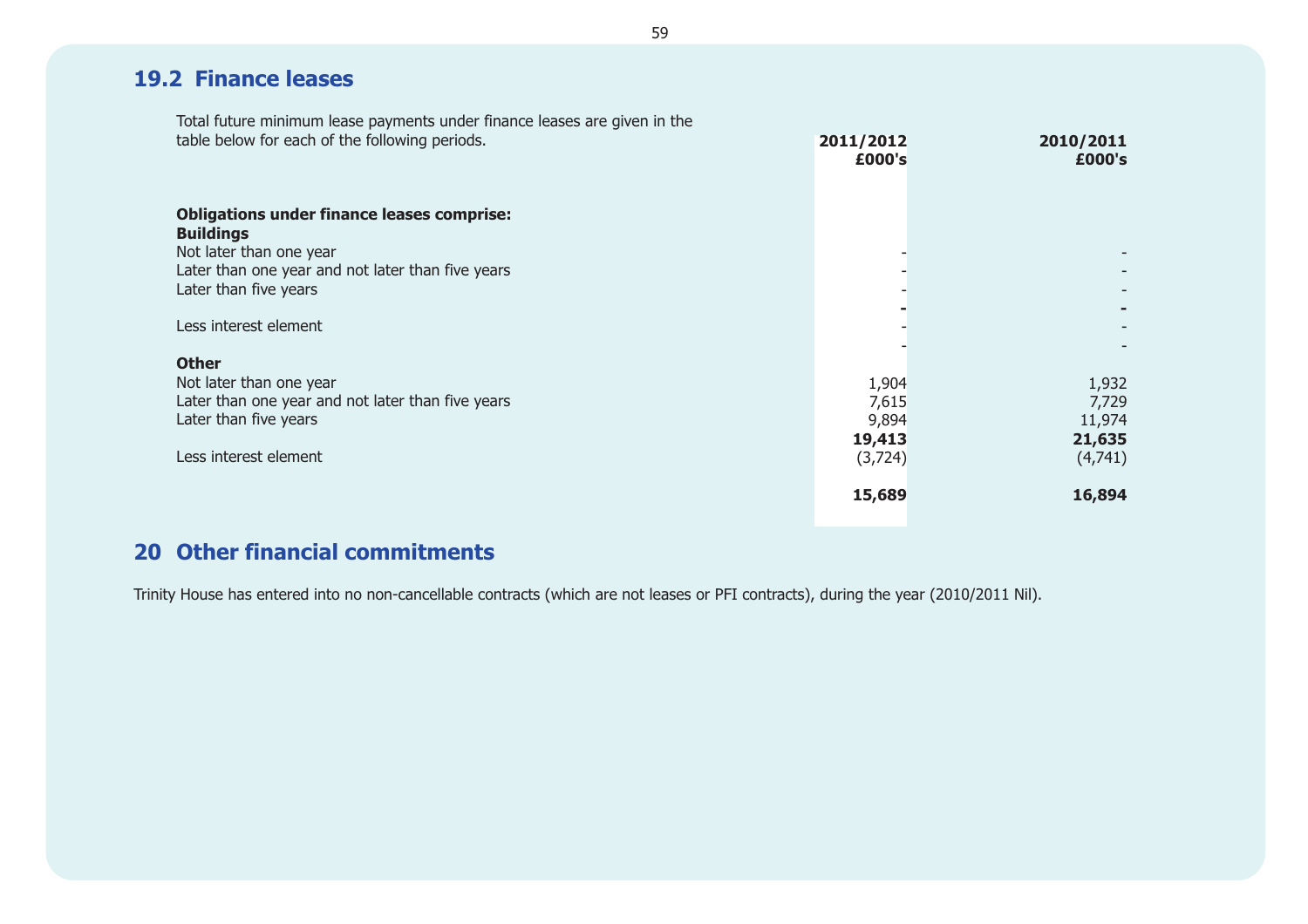### **21 Pension Commitments**

#### **Trinity House Lighthouse Service Pension Scheme and Trinity House Lighthouse Service Compensation Scheme.**

The pension entitlement of the employees of Trinity House Lighthouse Service arises under an internally defined benefit pension scheme. The pension benefits of the Scheme are determined by the Secretary of State under Section 214 of the Merchant Shipping Act 1995. The Secretary of State has determined that the rules of the Principal Civil Service Pension Scheme shall apply. Compensation for premature loss of office is determined by the terms of the Trinity House Lighthouse Service Compensation Scheme, operated by direct analogy with the Civil Service Compensation Scheme.

The Pension Scheme falls within the definition of a "Public ServicePension Scheme" in Section 1 of the Pension Schemes Act 1993 and isnot required to be separately funded. Since 30 July 2007, eligible employees may be in one of four defined benefit schemes; either a final salary scheme (classic, premium or classic plus); or a career average scheme (nuvos). Pensions payable under classic, premium, classic plus and nuvos are increased annually in line with Pensions Increase legislation. Employees joining from October 2002 may opt instead for a 'money purchase' stakeholder pension with an employer contribution (partnership pension account).

Employee contributions up to 31 March 2012 have been set at the rate of 1.5% of pensionable earnings for classic and 3.5% for premium, classic plus and nuvos. Benefits in classic accrue at the rate of 1/80th of final pensionable earnings for each year of service. In addition, a lump sum equivalent to three years initial pension is payable on retirement. For premium, benefits accrue at the rate of 1/60th of final pensionable earnings for each year of service. Unlike classic, there is no automatic lump sum. Classic plus is essentially a hybrid with benefits for service before 1 October 2002 calculated broadly as per classic and benefits for service from October 2002 worked out as in premium. In nuvos a member builds up a pension based on his pensionable earnings during the period of scheme membership. At the end of each scheme year (31 March) the member's pension account is credited with 2.3% of pensionable earnings in that scheme year and the accrued pension is up rated in line with Pensions Increase legislation. In all cases members

may opt at retirement to give up (commute) pension for a lump sum up to the limits set by the Finance Act 2004.

Employees joining after 1 October 2002 could opt instead to open a partnership pension account, a stakeholder pension arrangement of which an employer contribution has been made of:

|                              | 2011/2012 | 2010/2011 |
|------------------------------|-----------|-----------|
|                              |           |           |
| Partnership Pension Accounts | 2.825     | 3,239     |

The above amounts were paid to one or more of a panel of three appointed stakeholder pension providers. Employer contributions are age related and range from between 3% and 12.5% of pensionable pay. The employee does not have to contribute, but where they do make contributions, the employer will match these up to a limit of 3% of pensionable salary (in addition to the employer's age related contribution).

Pension age is 60 for members of classic, premium and classic plus and 65 for members of nuvos.

No contributions (2010/2011 £283.66) were due to the partnership pension providers at the end of the reporting period. There were no contributions that had been prepaid at that date.

The pension liabilities of Trinity House Lighthouse Service, along with other Lighthouse Authorities, are paid by the General Lighthouse Fund as they fall due on the following basis:

- i) Payments to pensioners/spouses'/children for the financial year under review;
- ii) Lump sums paid to new pensioners and preserved lump sums coming into effect during the year;
- iii) Annual compensation payments paid to those members who are made redundant in advance of pension age;
- iv) Accrued benefits due to employees who leave and who opt to have such benefits transferred to another scheme;
- v) Injury benefits; and
- vi) Refunds of pension contributions at leaving and/or age 60.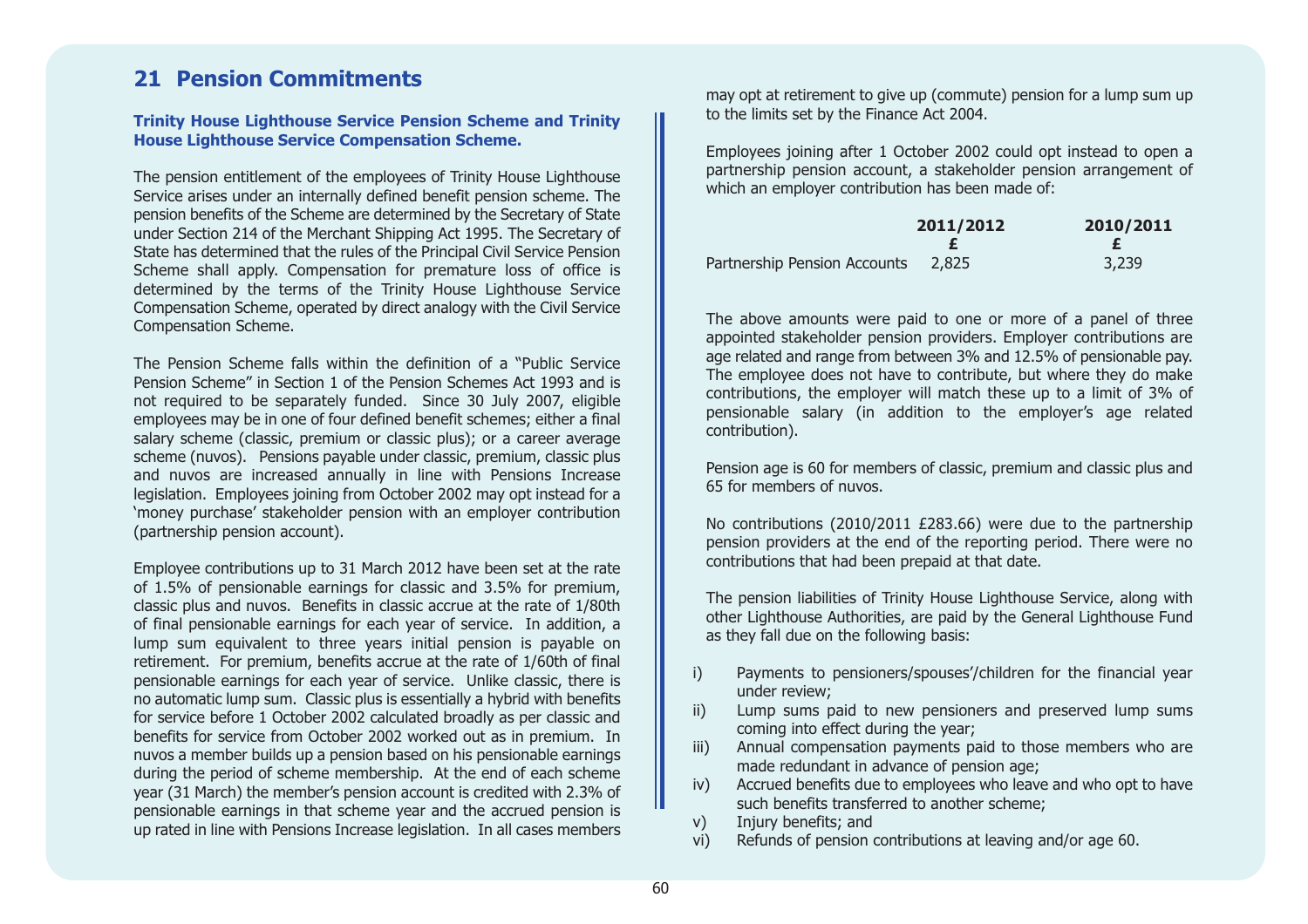Reduced by:

- vii) Contributions made by employees during the year in respect of benefits; and
- viii) Accrued benefits transferred from other pension schemes in respect of current members.

The General Lighthouse Authorities obtain professional actuarial valuations at three yearly intervals and are updated each year for IAS19 purposes. The last valuation was completed in 2012, valued as at 31st March 2012. The accumulated liability for the Trinity House Lighthouse Services Board in respect of all current employees was in the order of £32,720,000. The estimated liability for pensions in payment and deferred pensions of former employees of the Trinity Lighthouse Service was £119,094,000.

The actuary's updated estimate of the liability of ACPs at 31st March 2021 is £187,000.

The following information has been provided in accordance with International Accounting Standard 19 – Employee Benefits:

|                                                         | 31-Mar-12<br>£000's | 31-Mar-11<br>£000's |
|---------------------------------------------------------|---------------------|---------------------|
| Active members                                          | 32,720              | 33,078              |
| Deferred pensioners                                     | 26,458              | 24,014              |
| <b>Pensioners</b>                                       | 92,636              | 77,046              |
|                                                         | 151,814             | 134,138             |
| Real discount rate                                      | 2.80%               | 2.87%               |
| Inflation rate                                          | 2.00%               | 2.65%               |
| Discount rate                                           | 4.85%               | 5.60%               |
| Salary growth rate                                      | 4.00%               | 4.40%               |
| Pensions in payment and deferred pensioners growth rate | 2.00%               | 2.65%               |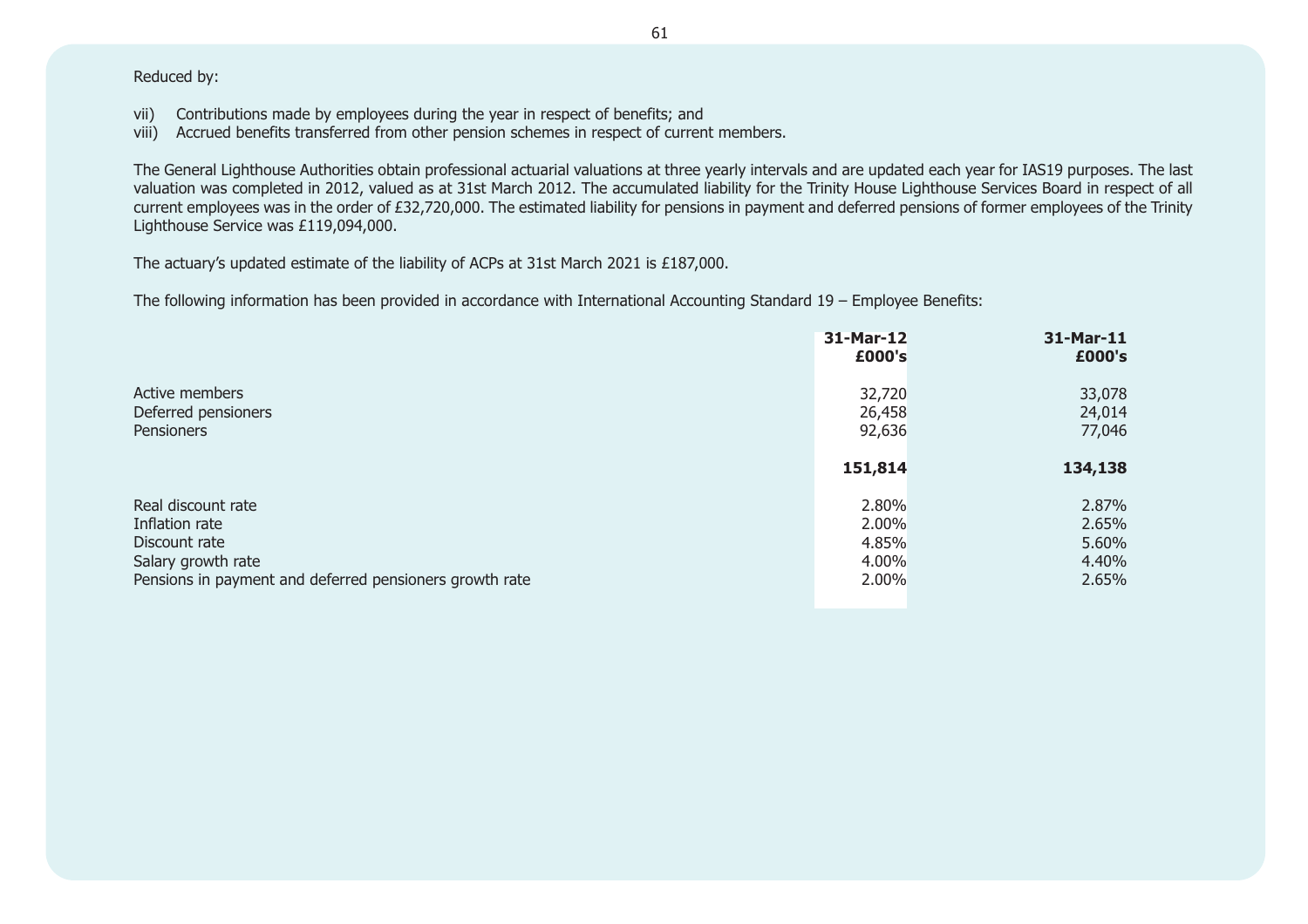|                                                                                                                                                                                                              | £000's                    | £000's                     | £000's            |
|--------------------------------------------------------------------------------------------------------------------------------------------------------------------------------------------------------------|---------------------------|----------------------------|-------------------|
| <b>Scheme liability at 31 March 2011</b><br>Current service cost<br>Curtailment losses/(gains)<br>Past service costs<br>Interest on pension scheme liability                                                 |                           | 2,117<br>57<br>43<br>7,399 | 134,138           |
| <b>Benefits payable</b><br>Pensions or annuities to retired employees and dependants<br>Commutations and lump sum benefits:<br>On retirement<br>From preserved                                               | (6,668)<br>(402)<br>(112) |                            | 9,616             |
| On early retirement<br>On death<br>Injury benefits<br>Medical retirements                                                                                                                                    | (48)<br>(16)<br>(23)      | (7, 269)                   |                   |
| Pension payments to and on account of leavers<br>Refunds to members leaving service<br>Group transfers to other schemes<br>Individual transfers to other schemes                                             | (34)                      | (34)                       | (7, 303)          |
| Income received in respect of enhancements<br>Employees:<br>Purchase of added years<br>Widows/widowers pension scheme (WPS) contributions<br>Employers:<br>Bringing forward the payment of accrued lump sums | 305                       |                            |                   |
| Enhancement to pensions on departure<br>Enhancement to pensions on retirement<br><b>Pension transfers in</b><br>Group transfers in from other schemes<br>Individual transfers in from other schemes          | $\overline{4}$            | 305                        |                   |
| <b>Actuarial gains and losses</b><br>Experience gains and losses arising on scheme liabilities<br>Changes in assumptions underlying the present value of scheme liabilities                                  | 16,262<br>(1, 207)        | 4<br>15,055                | 309               |
| Club transfers in<br>Club transfers out<br><b>Scheme liability at 31 March 2012</b>                                                                                                                          |                           | 37<br>(38)                 | 15,054<br>151,814 |
|                                                                                                                                                                                                              |                           |                            |                   |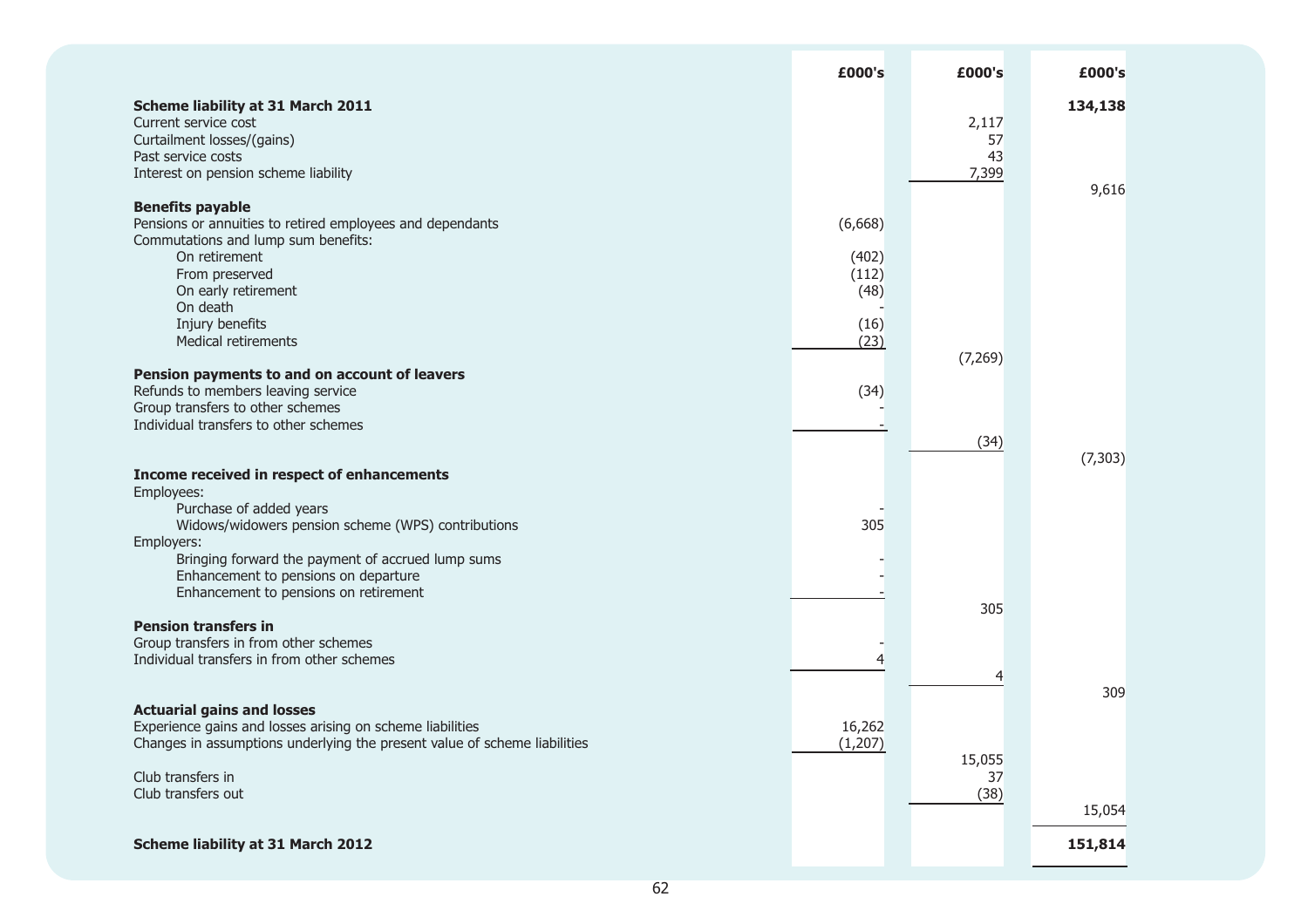The "Experience Gains and Losses arising on the scheme liabilities" of £16,262,000 and the total "Actuarial Losses" of £15,054,000 represent 10.70% and 9.90% respectively of the total scheme liability at 31 March 2012.

|                                         |                                      |                                 |                              | 2011/2012<br>£000's                              |
|-----------------------------------------|--------------------------------------|---------------------------------|------------------------------|--------------------------------------------------|
|                                         |                                      |                                 |                              | 134,138<br>151,814                               |
|                                         |                                      |                                 |                              | 17,676                                           |
|                                         |                                      |                                 |                              | 2,217<br>7,399<br>(6,994)<br>15,054              |
|                                         |                                      |                                 |                              | 17,676                                           |
| 31 March<br>2012<br>£000's              | 31 March<br>2011<br>£000's           | 31 March<br>2010<br>£000's      | 31 March<br>2009<br>£000's   | 31 March<br>2008<br>£000's                       |
| 151,814<br>16,262<br>10.70%<br>(15,054) | 134,138<br>(2,030)<br>1.51%<br>6,896 | 151,627<br>$0.0\%$<br>(21, 215) | 127,489<br>$0.0\%$<br>13,155 | 136,104<br>(2, 156)<br>1.6%<br>13,141<br>$-9.7%$ |
|                                         | 9.90%                                | 5.14%                           | 14.0%                        | $-10.3%$                                         |

The DfT has reported the contingent liability for the GLAs' pensions for inclusion in the Resource Account for 2011/2012 and a liability of £378m (the estimated liability calculated at 31 March 2012) has been disclosed.

On 17 December 2001 the then DfT, Local Government and the Regions gave the GLAs a Letter of Comfort (see Appendix 1) in respect of contingent pension liabilities. The Letter states that in the unlikely event of insufficient money being available from the GLF to pay pension liabilities, the Department will request funds from Parliament to make the necessary payments.

In November 1998 it was agreed with the DfT, the other GLAs and the Lights Advisory Committee that a full actuarial valuation would be completed at three yearly intervals. Hymans Robertson LLP has been engaged to provide actuarial support and have completed the 2011/2012 valuation.

The principal revenue of the Fund is light dues which are fixed by the Secretary of State (Minister for the Marine for the Republic of Ireland) by orders under Section 205 of the Merchant Shipping Act 1995 (which are subject to negative resolution of Parliament). Subject to Parliament approval of such orders, the Secretary of State will seek to ensure that annual revenues are maintained at a sufficient level to meet the Pension Schemes liabilities.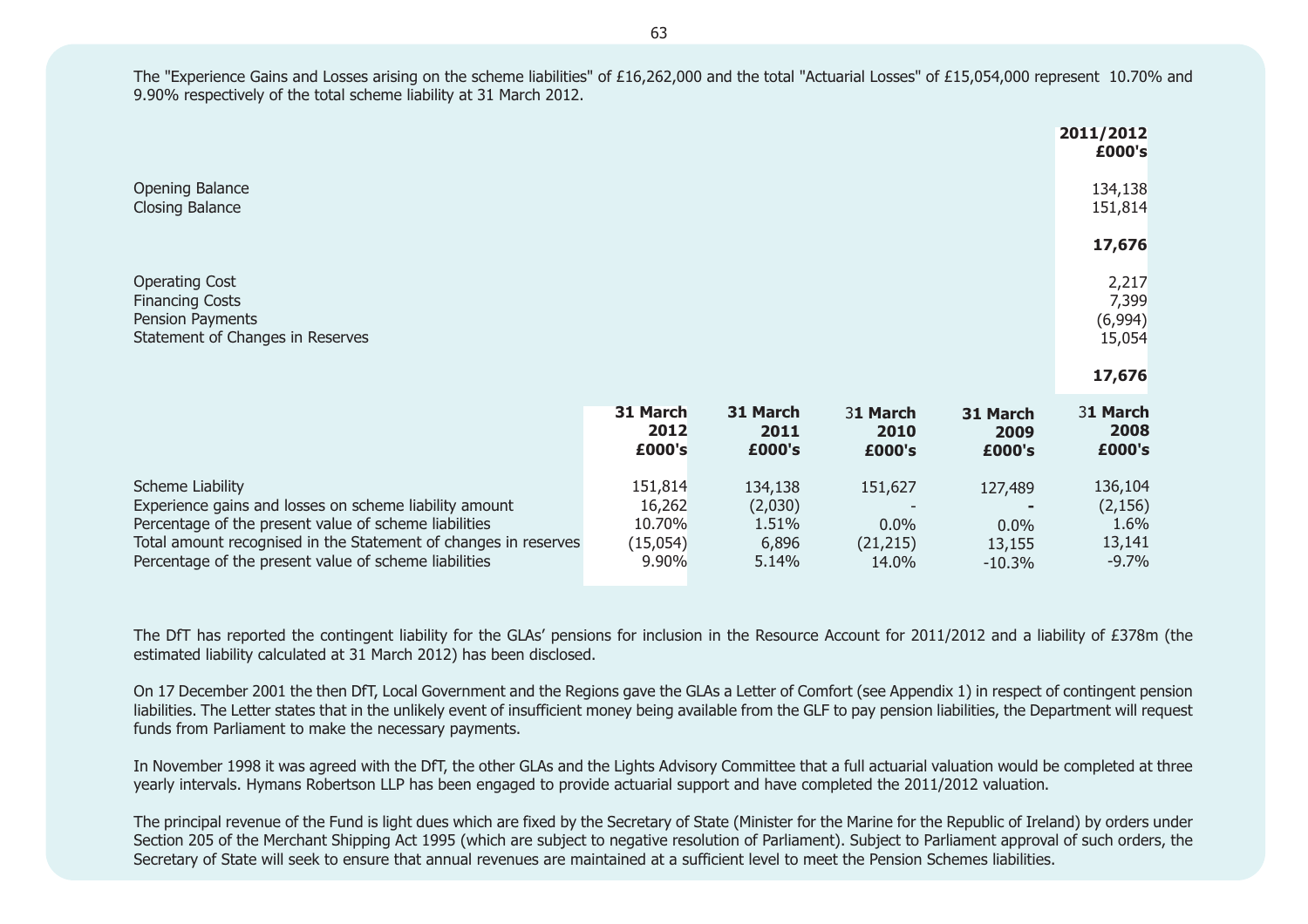#### **Merchant Navy Officers' Pension Fund**

final pensionable salary. The MNOPF has a deficit of £557m identified in an actuarial valuation as at 31 March 2009. The rules of the MNOPF state that Participating Employers may be called to make lump sum payments to make up deficits. With effect from 8 June 2000 the rules were amended to state that an employer will not be regarded as ceasing to be a Participating Employer as a result of ceasing to employ Active Members or other eligible employees. The MNOPF has made an application to the Court to obtain confirmation that the position that applies from 8 June 2000 also applied before. As a Participating Employer, the Board can be required to contribute to the deficit. The hearing of this matter took place between 8 and 11 March 2005 and the judgement was handed down by Mr Justice Patten on 22 March 2005. In general terms the judgement stated that the Trustees of the MNOPF are entitled to demand a contribution to meet the deficit in the Post 1978 section from all employers who ever participated in the Fund. This means that the burden will be spread over a large number of companies. It also means that the Trustees have the option of demanding contributions from employers who have only ever participated in the Pre 1978 Section to meet the deficit in the Post 1978 Section. **23 Contingent liabilities disclosed**  The Board is a Participating Employer of the Merchant Navy Officers' Pension Fund (MNOPF) which is a defined benefit scheme providing benefits based on

Trinity House made no contribution during 2011/2012 towards the deficit identified by MNOPF (2010/2011 contribution £77,186).

### judgement was handed down by Mr Justice Patten on 22 March 2005. **22 Government Grants**

The treatment of Government Grants has changed in 2011/2012 due to changes in guidance in the government Financial Reporting Manual 2011/2012 issued by Treasury. The FReM restricts the reporting options within IAS 20 Accounting for Government Grants and Disclosure of Government Assistance by restricting the option to defer grant income relating to an asset. Government Grants have therefore been released in full to the Statement of Comprehensive contributions from employers who have only ever participated in the Pressure participated in the Pressure participated in the Pressure of the Pressure participated in the Pressure of the Pressure participated in the Pressu Net Income.

 This is a change to the accounting policy, the accounts have been restated accordingly.  $g$ ly. The Club has advised that it does not anticipate that it does not anticipate that it does not anticipate

|                                             | 2009/2010<br>original balance<br>£000's | <b>Adjustment due to</b><br>change in treatment of<br><b>Government Grants</b><br>£000's | 2009/2010<br>restated<br>balance<br>£000's | 2010/2011<br>original<br>balance<br>£000's | <b>Adjustment due to</b><br>change in treatment of<br><b>Government Grants</b><br>£000's | 2010/2011<br>restated<br>balance<br>£000's |
|---------------------------------------------|-----------------------------------------|------------------------------------------------------------------------------------------|--------------------------------------------|--------------------------------------------|------------------------------------------------------------------------------------------|--------------------------------------------|
| Statement of Comprehensive Net Income       |                                         |                                                                                          |                                            |                                            |                                                                                          |                                            |
| Grant Income per accounts                   | 326                                     | 89                                                                                       | 415                                        | 231                                        | (91)                                                                                     | 140                                        |
| net surplus/(deficit) for year              | (2,080)                                 | 89                                                                                       | (1,991)                                    | 10,605                                     | (91)                                                                                     | 10,514                                     |
| <b>Statement of Financial Position</b>      |                                         |                                                                                          |                                            |                                            |                                                                                          |                                            |
| <b>General Reserves</b>                     | (122,781)                               | 2,545                                                                                    | (120, 236)                                 | (105, 150)                                 | 2,454                                                                                    | (102, 696)                                 |
| Capital Grant Reserves                      | 2,545                                   | (2, 545)                                                                                 |                                            | 2,454                                      | (2, 454)                                                                                 |                                            |
| <b>Statement of Cashflows</b>               |                                         |                                                                                          |                                            |                                            |                                                                                          |                                            |
| Net surplus/deficit after interest          | (2,080)                                 | 89                                                                                       | (1,991)                                    | 10,605                                     | (91)                                                                                     | 10,514                                     |
| Movement in government grant reserve        | 89                                      | (89)                                                                                     |                                            | (91)                                       | 91                                                                                       |                                            |
| Statement of Changes in Equity              |                                         |                                                                                          |                                            |                                            |                                                                                          |                                            |
| General Reserve - retained surplus for year | (2,080)                                 | 89                                                                                       | (1,991)                                    | 10,605                                     | (91)                                                                                     | 10,514                                     |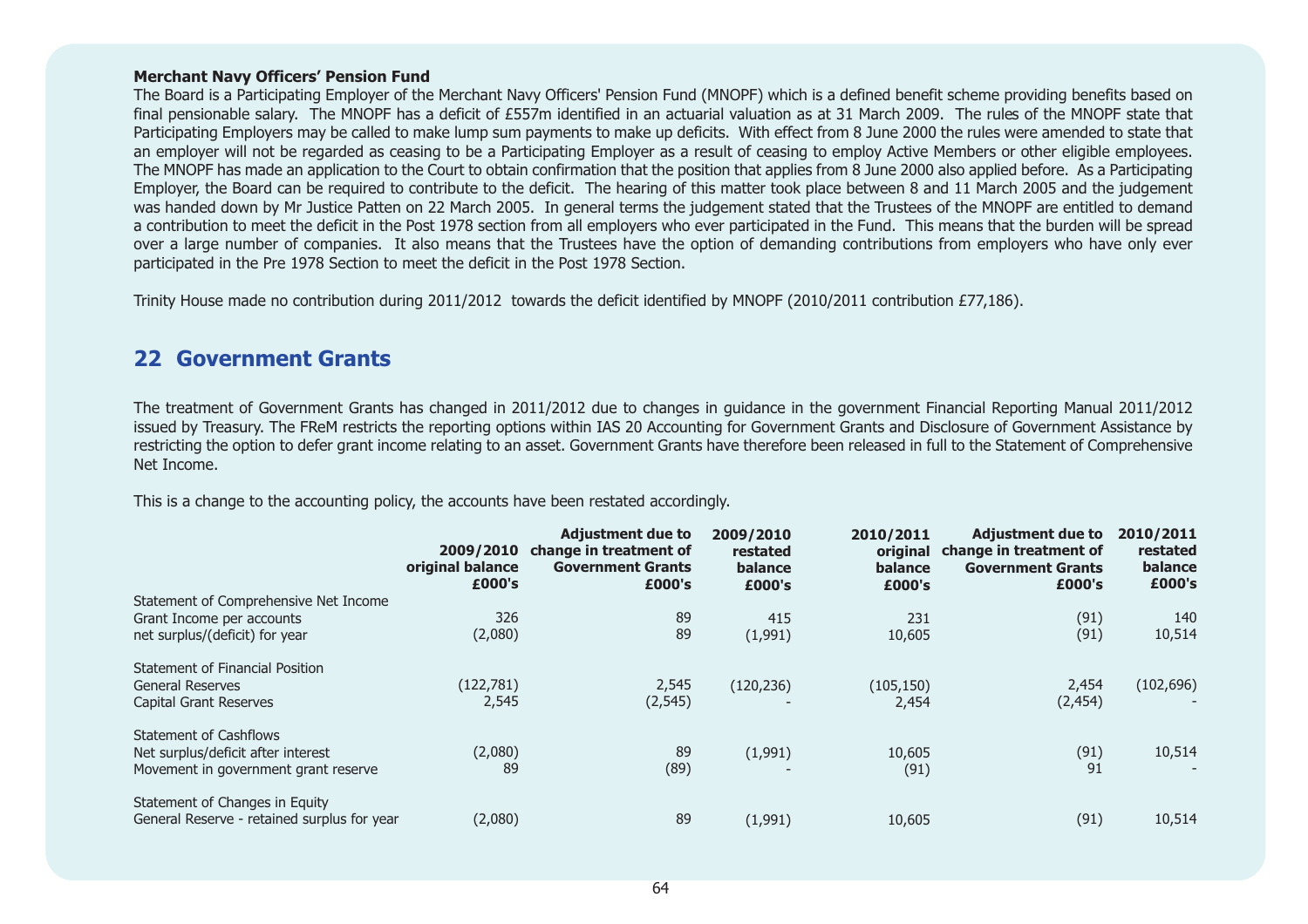### **23 Contingent liabilities disclosed under IAS 37**

Trinity House has the following contingent liabilities:

#### **Protection and Indemnity**

The Authority's marine protection and indemnity risks are insured through The Standard Steamship Owners' Protection and Indemnity Association (London) Limited which is a member of the International Group of Protection and Indemnity Clubs.

The Club has adopted a conservative underwriting policy and concentrates on insuring vessels operating in European inland waterways, harbours and coastal trades.

The mutual method of insuring these risks includes a re-insurance programme and the pooling arrangements of the International Group. However, in common with all members of International Group Clubs, the Authority could be liable for additional premium payments (Supplementary Calls) to cover any claims which cannot be met from funds available. The Standard Club has closed the years up to and including 2009/2010 and there will be no Supplementary Calls for these years. The Club has advised the Board that it does not anticipate Supplementary Calls for the years 2010/2011 and 2011/2012. As a result the Board has made no provision in the Accounts.

#### **Merchant Navy Officers' Pension Fund (MNOPF)**

A new actuarial valuation was carried out as at 31 March 2009 whichresulted in further deficits upon which members were called upon to contribute. The Board has paid the deficit contributions which were due for payment on 30 September 2010 in respect of the 31 March 2009 valuation. Any further liability will be restricted to the additional deficit contributions sought in September 2010 due to the deficit reported as at 31 March 2009 that cannot be recovered from other employers (e.g. liquidated companies, etc), who are unable to pay their share in September 2010 and needs to be recovered from those remaining.

Additional liability may arise as a result of new actuarial valuations which result in further deficits. The next valuation is due as at 31 March 2012, the results of which have not yet been made available to members.

The Board does not have reliable estimates of this liability and have

therefore made no provision, but declare it as a contingent liability.

#### **eLoran Babcock (formerly VT) Contract**

On 31 May 2007, a contract was signed for the provision of a UK and Irish Enhanced LORAN Signal-In-Space as part of a European Enhanced LORAN service. Broadcasting from Anthorn in Cumbria, the quarterly cost to the GLA's of this service is £97,036. Provision of a new transmitter, which is subject to approval from DfT will increase the future quarterly payment.

The contract covers a period from 31 May 2007 to 1 October 2022. The GLA's had reserved the right to terminate the contract, at their sole discretion at the end of the first phase, on or about 1 October 2010. A contract variation effective from 30 September 2010 determines that phase one could run until the expiry date of the contract but that the contract can be terminated earlier or as otherwise agreed between the parties. Should the GLA's choose to terminate the contract a termination cost will be liable of between £965,402 and £22,525 depending on when the termination were to take place. The GLA's are continuing within the first phase of the contract and if a new transmitter is installed a revised schedule will be required.

At present, the Board does not envisage terminating the contract and so have made no provision in the Accounts.

#### **Lighthouse Estate**

As a result of regular surveys the Board recognises that there is a raised degree of risk at a number of stations that may demand a currently unquantified level of future investment. These stations are:

#### **Beachy Head Lighthouse**

It is well recognised that the cliff at Beachy Head is only currently stable and at some time in the future the cliff will fall again, this may cause the loss of mains supply, the boat landing and make access over the rocks untenable.

During 2011 the lighthouse was solarised and is no longer dependant on the mains electricity supply mitigating any loss of mains supply.

The cost to attend to the remaining access risk i.e. to recover the boat landing or access to the tower after a rock fall will vary and are likely to be between £50k - £250k.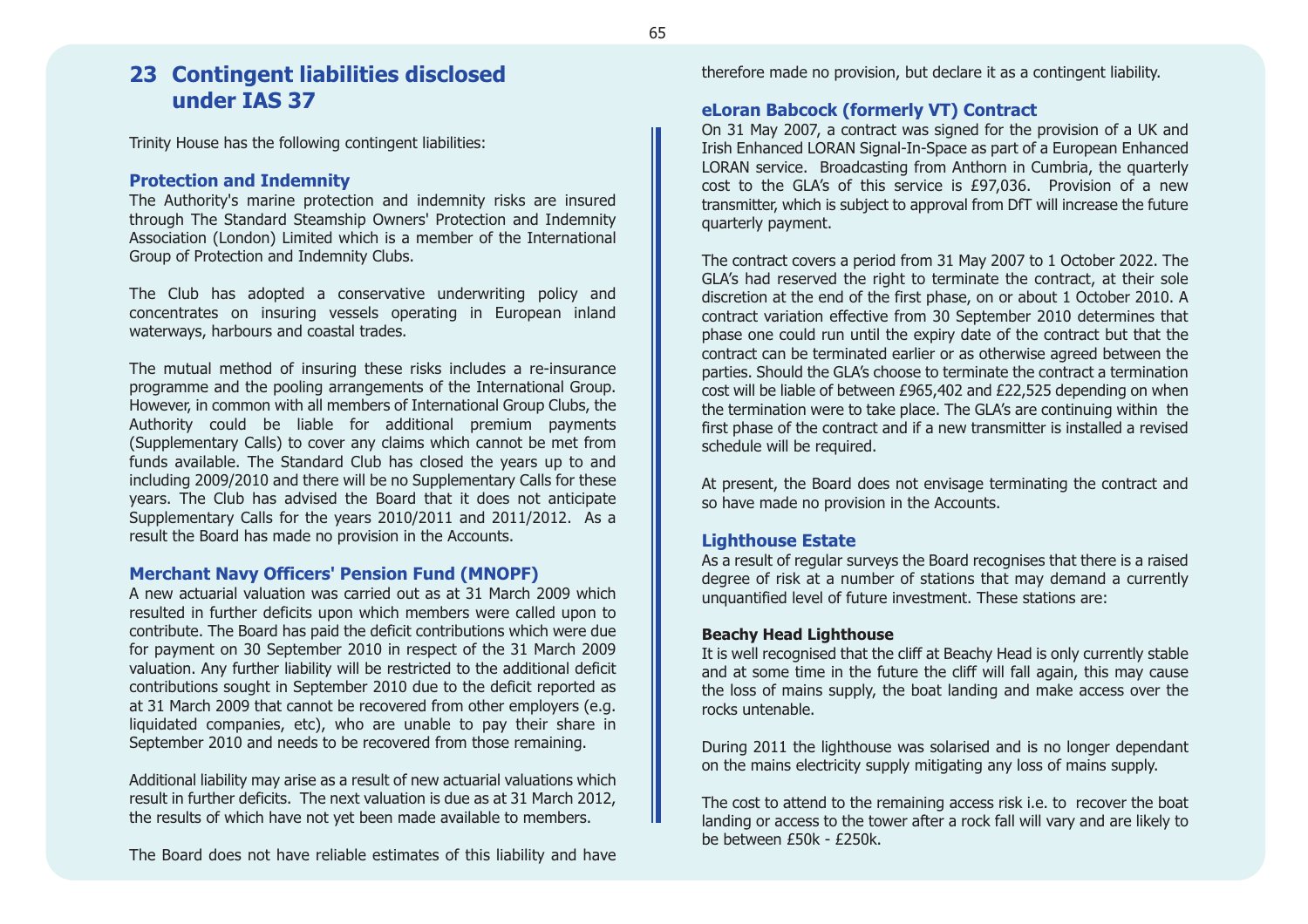#### **Nab Tower Lighthouse**

The condition of Nab Tower is very poor and a contractor has been appointed to remodel the structure for a further 50 year life. As works were to commence in March 2012, a pair of Peregrine Falcons (schedule 1 protected birds) were seen on the lighthouse. Depending on their breeding and continued presence on the structure this will add to the cost of the works and may increase the costs by up to £1.2M. This is the worst case and based on working through the worst weather over the winter months. As the outcome is not as yet known the Board therefore declare it as a contingent liability.

#### **Orfordness Lighthouse**

Beach erosion at Orfordness has raised concern that the lighthouse, which is of brick construction, will become unstable within 2-5 years. The 2010 AtoN review identified that Orfordness lighthouse would not be required if the range of nearby Southwold lighthouse was increased to 24 nautical miles. The development of the Southwold range increase is in hand which will enable Orfordness to be de-commissioned inDecember 2012.

In the unlikely event of a severe storm, the lighthouse may require rapid de-commissioning and temporary arrangements made. Extra costs will be incurred should this need to be brought forward. £132k has been provided in the accounts for the removal of the hazardous materials. No further provisions have been made until the outcome is known and the Board therefore declare it as a contingent liability.

#### **St Catherine's Lighthouse**

This lighthouse is built on an unstable cliff on the southern side of the Isle of Wight. The risks to this station fall into the following headings:

- Risk of structural damage due to ground faults;
- Risk of collapse due to cliff erosion;
- Risk of collapse of the approach road due to ground faults; and
- Risk of movement to the lighthouse sufficient to seize the rotation of the optic.

The condition of the station is subject to continuous monitoring and surveys, however it is likely that a new lighthouse would need to be established on land that would need to be acquired and the cost is expected to be in the region of  $£1.5m - £2m$  depending on the clearance requirements of the original site. A review of the available data including tilt and crack data shows little sign of movement since 2001, indicating a quiet period of movement, however it does not allow for large scale rapid movements that might occur given the right climatic conditions. Monitoring therefore remains ongoing.

#### **Flamborough Head Fog Signal building & DGPS Tower**

The tip of the promontory that is Flamborough Head has a substantial cave underneath it. The cave roof has a known fault and should the roofcollapse, it is likely that the end of the promontory would also collapse taking with it the DGPS mast and the ex Fog Signal station which houses the DGPS equipment and diesel alternator equipment. Further to this there is a loss of material from the top of the cliff on the North and South sides which is now adjacent to the Trinity House boundary. The cave is subject to annual condition surveys which monitor the roof condition. An R&RNav study in 2011 concluded that a relocation to neighbouring land already owned by the GLAs is a suitable alternative. The cost is likely to be between £1.2m to £1.5m depending on the clearance requirements of the original site.

#### **Royal Sovereign**

The inspection works carried out in 2010 allayed concerns about the immediate future integrity of the structure due to the post tensioned tendons that hold the tower together. There is now a high level of confidence that the tower is sound for the next 4 years at least when it will be inspected again.

In the event of Royal Sovereign being unstable in the future, the lighthouse may need to be demolished at a cost of between £4m - £6m and the cost of a replacement AtoN which has yet to be specified.

#### **Wormleighton DGPS Mast**

The mast at Wormleighton dates from 1946. It is over 300 feet high and of steel lattice construction. It is surveyed every 2 years and whilst currently in sound condition it has some distortion in some of the structural members that are monitored. Should such distortionsexacerbate such that it is structurally unstable, its demolition would cost £0.4m plus a replacement cost of approximately £0.3m.

#### **Differential Global Positioning System covering the UK and RoI**

The contract for recapitalisation of the GLA DGPS system was formally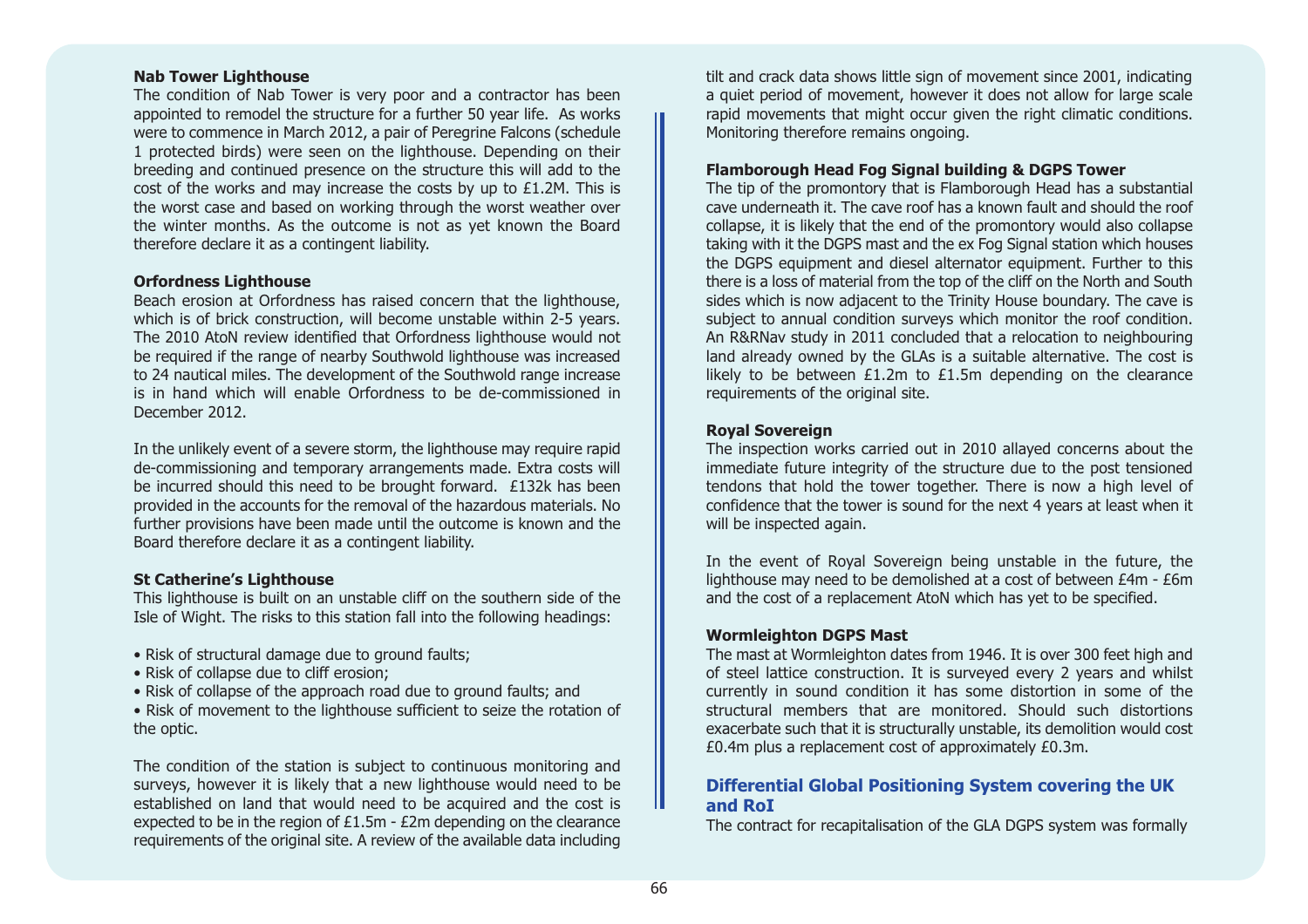signed on 7 October 2008. Following delays in development of software by the sub-contractor, the contract was amended to extend the completion date from 31 March 2010 to 29 October 2010. Amendment of the contract was signed by the Chief Executives on 16 December 2009.The contract value is £4,303,753. To date the GLAs have paid approx £1.3m to the contractor under the contract for completion of the first 3 milestones. Ownership of some of the plant/equipment for the project currently held at the contractors' premises has already transferred to the GLAs, to the value of approximately £645,562 at milestone payment 2. In addition infrastructure as generators and antennas has already been installed at some stations.

#### **Programme of Work**

The Programme of Work was updated to Issue 5.0 in accordance with the contract extension dated 16 December 2009. The revised contractcompletion date is 29 October 2010.

The Programme of Work was successively amended up to Issue 5.8 on 16 April 2010 retaining the contract completion date. The next version of the Programme of Work (POW) was received on 24 September 2010 and showed completion date of 19 October 2011 with 90% confidence. A further version of the POW received on 24 December 2010 showscompletion date of 3 November 2011. Further updates of the POW have been received. At a meeting between the GLAs and the contractor on 16 March 2011, a completion date for Factory Acceptance Testing (FAT) of 31 May 2011 was agreed based on POW V6\_3 dated 17 Feb 2011. POW update V6\_13 dated 6 May 2011 shows the failures resolution period of 45 days gives rise to slippage of completion of Project Milestone (PM) 4 to 15 July. A further meeting on 10 June 2011 agreed the failures resolution period of 45+14 additional days giving FAT completion of 30 July 2011. The GLA Project team declared that the FAT failed and the Project Board notified Babcock's that the contract was terminated. The contract provided that the parties entered into mediation and this took place on 8 March 2012.

#### **Liquidated Damages**

Due to the delay in completion, the GLAs have claimed the maximum liquidated damages available under the contract of £215,178.65, of which £89,657.77 relates to Trinity House and was received on 1 June 2011. The Board has retained these liquidated damages in the work in progress account.

#### **Mediation Process**

This took place on 8 March 2012 and ended with both parties agreeing to a series of "without prejudice meetings", following which a revised FAT has been set for September 2012.

Should the FAT testing be unsuccessful the value of work held within Tangible non-current assets as work in progress of £527,345 will need to be written off as an impairment and there may also be additional legal costs, as yet unknown. The Board have made no provisions in the accounts for this and declare this as a contingent liability.

#### **Wreck Removal**

In December 2011 a vessel, the CREBE, sunk south of Mersea Island and was subsequently marked as a wreck pending removal by the owner. In the event that the owner does not remove the wreck, Trinity House will exercise its powers under sections 252 and 253 of the Merchant Shipping Act 1995 to remove the wreck. On 3 April 2012 a letter was sent to the owner requesting that he or his insurers contact Trinity House by 10 April 2012 to advise if they wished to take steps for the salvage of the vessel/cargo. To date Trinity House has not had a reply to this letter. In April 2012, quotations for the removal of the vessel, on a no cure, no pay basis were requested and a bid of £52k has been accepted, subject to contract and the production of a satisfactory method statement and risk assessment by the contractor for its removal, receipt of which Trinity House is awaiting. Subject thereto, Trinity House will take possession of the vessel and arrange its removal. Due to the timing of these events and the awaited outcome, Trinity House have not made any provision in the accounts but declare it as a contingent liability.

#### **Davits on THV Patricia**

During the year Trinity House have been working with the Maritime and Coastguard Agency (MCA) to agree the interpretation of their rule relating to the lowering of boats from ships to the water. If the MCA's interpretation is agreed, then due to the age of the davit sets aboard THV Patricia, Trinity House would need to renew a single davit set aboard the vessel to enable workboats to be operated in the operationally required fully manned state. Should this happen costs in the region of £200,000 could be incurred for purchase and installation of a single davit set.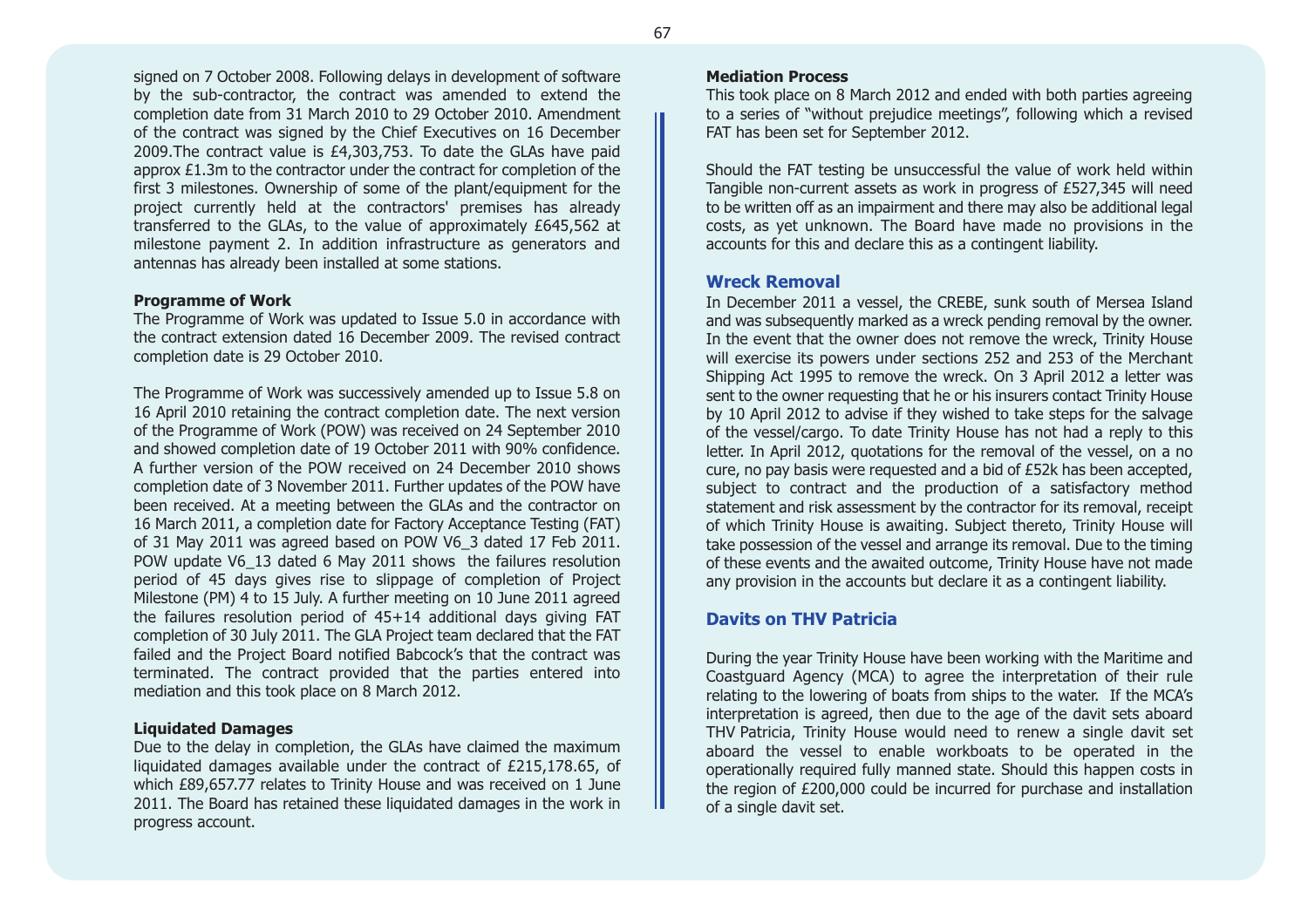Because the outcome is unknown at this time the Board have made noprovision for this work and are declaring as a contingent liability.

### **24 Related-party transactions**

#### **General Lighthouse Fund**

The Fund is administered by the Department for Transport who sponsor the three General Lighthouse Authorities (GLAs). For governance purposes each is considered to be a Non Departmental Public Body (NDPB), however for financial purposes they are considered to be Public Corporations.

The Authorities are regarded to be related parties. During the year there have been various material transactions between the Fund and theAuthorities. The Board has received advances of £34,900,000 (2010/2011 £36,200,000) from the General Lighthouse Fund and incurred expenditure of £2,215,000 (2010/2011 £2,596,000) on behalf of all three Authorities.

At the 31 March 2012 the balances outstanding with the GLAs were as follows

| <b>Balance due to TH</b>                      |                                                  |                          | <b>Balance due to GLA</b> |        |  |
|-----------------------------------------------|--------------------------------------------------|--------------------------|---------------------------|--------|--|
| <b>GLA</b>                                    | 2011/20122010/2011 2011/2012 2010/2011<br>£000's | £000's                   | £000's                    | £000's |  |
| <b>Commissioners</b><br>of Irish Lights (CIL) |                                                  | 24                       | $\overline{a}$            |        |  |
| Northern Lighthouse<br>Board (NLB)            |                                                  | $\overline{\phantom{0}}$ |                           | 115    |  |

Neither the Secretary of State for Transport, any key officials with responsibilities for the Fund or any of Trinity Lighthouse Service Board members, key managerial staff or other related parties have undertaken any material transactions with the Fund during the year.

#### **Trinitas Services Ltd**

Trinity House has entered into an agreement to lease lighthouse cottages to Trinitas Services Limited, a wholly owned subsidiary of the Corporation. The agreement provides for some 34 lighthouse cottages at 14 locations to be leased to Trinitas for 25 years. Trinitas has refurbished the cottages and has a contract with Rural Retreats to let them as holiday cottages. At present 30 cottages are let under this agreement.

During 2006/2007 Trinity House refurbished a further 7 lighthouse cottages at the Lizard, and entered into an agreement to lease them to Trinitas Service Ltd for 20 years commencing February 2002, with an effective possession date of 14 December 2006. Trinitas has entered into a contract with Cornish Cottages to let 6 of them as holiday cottages.

The investment in bringing the original cottages and the Lizard cottages to material state together with the legal costs of the agreement was in the order of £990,000.

The freehold interest in the properties remains with Trinity House. The potential uplift in value at the end of the lease period arising from the refurbishments is uncertain. A ground rent is payable during the currency of each lease but there is no premium.

In order to finance the refurbishments Trinity House has made a loan facility available to Trinitas Services Ltd up to £1,000,000. The maximum amount which had been drawn down was £600,000. The loan has a fixed interest rate of 5% payable after three years.

|                        | 2011/2012<br>£000's | 2010/2011<br>£000's |  |
|------------------------|---------------------|---------------------|--|
| Opening Balance        | -                   | 100                 |  |
| Repaid in year         | -                   | 100                 |  |
| <b>Closing Balance</b> | -                   |                     |  |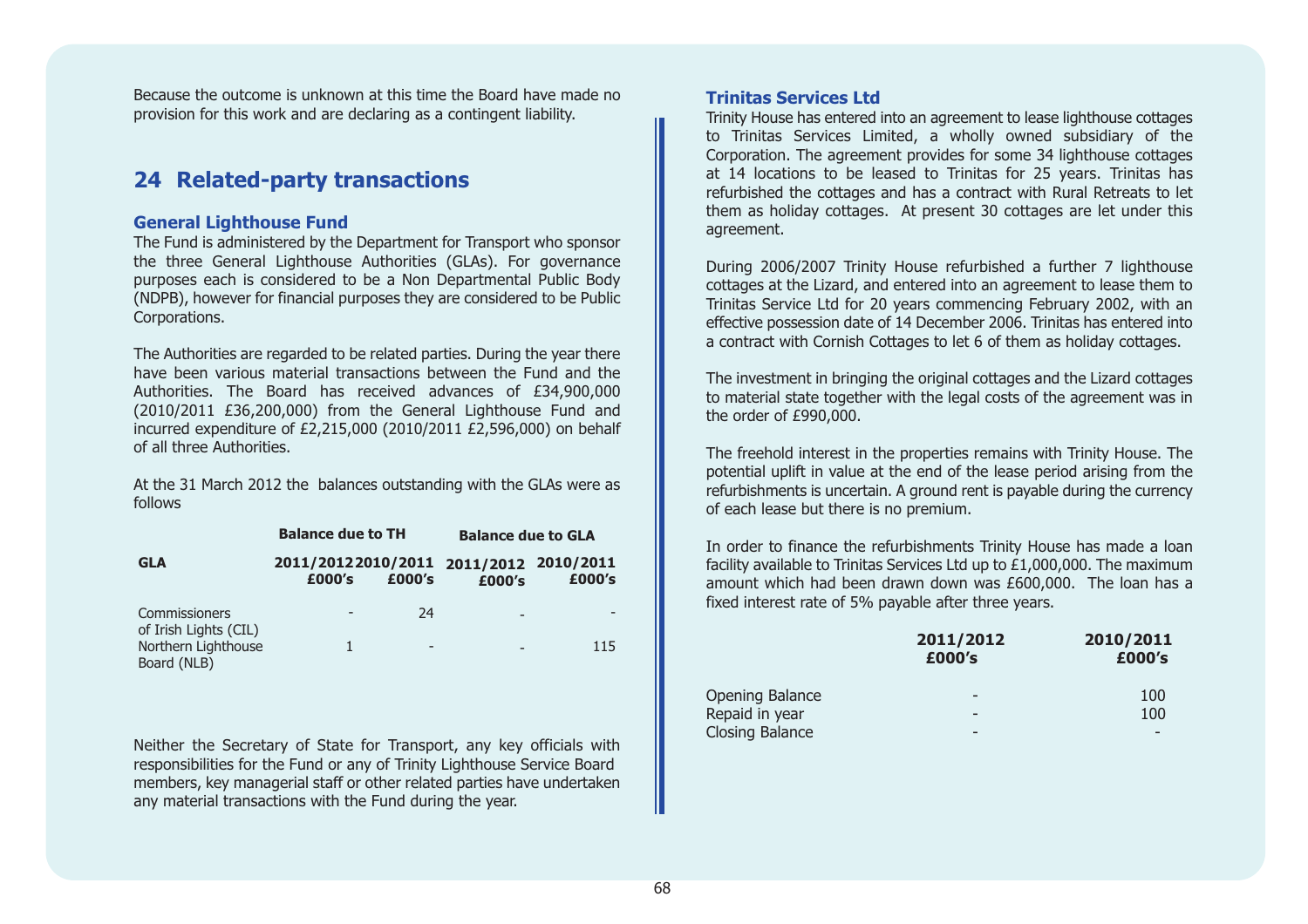In the event of a default on the loan Trinity House would have a claim against the assets of Trinitas Services Ltd. The loan was repaid in full in 2010/2011.

Commodore J S Scorer, Director and E D Johnson (appointed 27 March 2012), Non-Executive Director, are appointed to the Board of TSL as nominees of the Corporate Board responsible for Trinity House Charities. Captain T Bailey, Viscount Cobham and Commander G Hockley are appointed to the Board of TSL as nominees of the Corporate Board responsible for Trinity House Charities, none of whom are members of the Trinity House Lighthouse Board. Mr F C Bourne retired from the TSL Board on 17 November 2011.

Rear Admiral J M de Halpert on behalf of the Corporation of Trinity House, became a shareholder of TSL on 28 March 2006.

#### **Corporation of Trinity House**

The Corporation of Trinity House owns Trinity House Tower Hill and provides rent free accommodation for the use of Trinity House. Trinity House reimburses the Corporation for service charges in proportion to the floor area occupied. During 2011/2012 Trinity House paid £267,360 to The Corporation of Trinity House in respect of service charges incurred in using office space and facilities at Trinity House, London (£258,027 in 2010/2011).

Conversely, the Corporation of Trinity House reimburses Trinity House for the provision of services during the year. The Corporation paid £59,367 to Trinity House in respect of these services during the year (£56,058 in 2010/2011).

### **25 Inter-GLA transactions**

#### **Ships Agreement**

The Commissioners of Irish Lights (CIL) provided the services of ILV Granuaile to Trinity House for 9.53 days under the terms of the Inter GLA Ship Agreement dated 17 November 2010. No services were provided by Trinity House to CIL or The Commissioners of Northern Lighthouses (NLB). NLB provided no services to Trinity House during the year. There was no transfer of funds between the GLAs in respect of these services but the transactions gave rise to notional income of £nil (2010/2011 - £12,616) and notional expenditure of £74,296 (2010/2011 69

 $- E62,530$ ).

### **26 Losses**

Obsolete inventory amounting to £6,000 (£21,000 2010/2011) was written off during the year.

### **27 Further Information**

|                                        | 2011/2012      | 2010/2011      |
|----------------------------------------|----------------|----------------|
| Number of non-current assets:          |                |                |
| Lighthouses                            | 66             | 68             |
| Lightvessels                           | 12             | 12             |
|                                        |                |                |
| Lightfloats                            | 2              | 2              |
| Buoys *                                | 724            | 717            |
| <b>Beacons</b>                         | 18             | 24             |
| <b>Tenders</b>                         | 3              | 3              |
| <b>Ancillary Craft</b>                 | 9              | 9              |
| Lighthouse abroad                      | $\mathbf{1}$   | $\mathbf{1}$   |
|                                        |                |                |
| <b>Total</b>                           |                |                |
|                                        | 835            | 836            |
|                                        |                |                |
| Number of non-current assets deployed: |                |                |
| Lighthouses                            | 67             | 68             |
| Lightvessels                           | 8              | 8              |
| Lightfloats                            | $\overline{2}$ | $\overline{2}$ |
| Buoys *                                | 537            | 523            |
| <b>Beacons</b>                         | 21             | 21             |
| <b>Tenders</b>                         |                |                |
|                                        | 3              | 3              |
| <b>Ancillary Craft</b>                 | 9              | 9              |
| Lighthouses abroad                     | $\mathbf{1}$   | 1              |
| <b>Total</b>                           | 648            | 635            |
|                                        |                |                |

Trinity House owns and has full responsibility for Europa Point (Gibraltar).

\*The number of Buoys deployed will always be less than owned due to the diversity of buoy range, buoys undergoing repairs and refurbishments, others being held on tenders awaiting deployment and emergency wreck marking buoys held at various depots and forward storeage areas.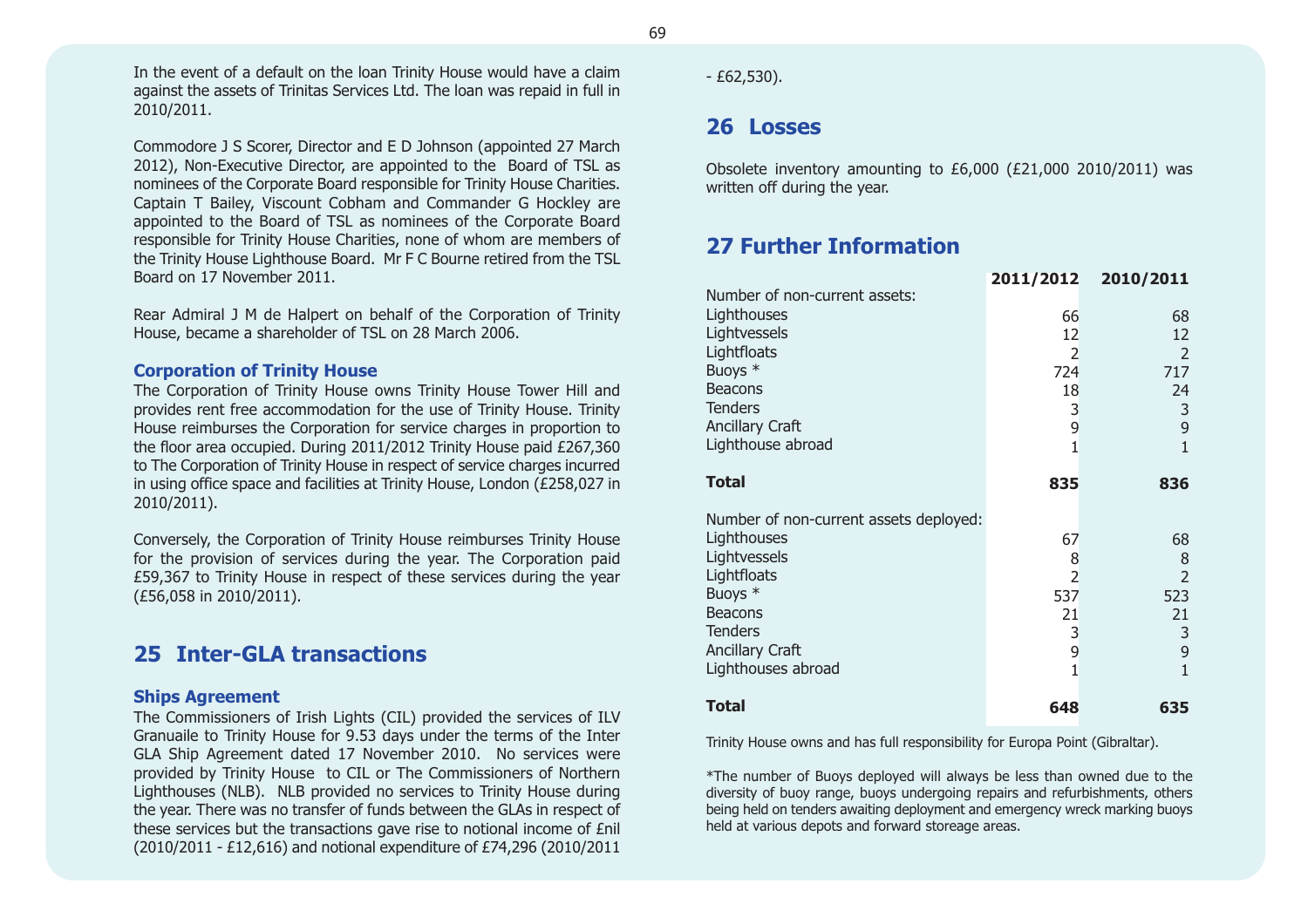|                                                                                                                                                                                              | <b>IFRS Accounts</b>              |                                  |                                |                                     | <b>UK GAAP</b><br><b>Accounts</b> |
|----------------------------------------------------------------------------------------------------------------------------------------------------------------------------------------------|-----------------------------------|----------------------------------|--------------------------------|-------------------------------------|-----------------------------------|
|                                                                                                                                                                                              | 2012<br>£000's                    | (Restated)<br>2011<br>£000's     | (Restated)<br>2010<br>£000's   | (Restated)<br>2009<br>£000's        | (Restated)<br>2008<br>£000's      |
| <b>Income</b><br>Advances from the General Lighthouse Fund<br>Other income                                                                                                                   | 34,900<br>2,386                   | 36,200<br>2,070                  | 36,050<br>1,723                | 36,550<br>1,414                     | 32,900<br>1,641                   |
| Income on behalf of all GLA's<br>Grant income                                                                                                                                                | (13)<br>200                       | 529<br>140                       | 326<br>415                     | 397<br>74                           | 21<br>253                         |
| <b>Total</b>                                                                                                                                                                                 | 37,473                            | 38,939                           | 38,514                         | 38,435                              | 34,815                            |
| <b>Expenditure</b><br>Staff costs<br>Depreciation<br>Amortisation<br>Loss on revaluation                                                                                                     | 11,459<br>3,968<br>112            | 12,383<br>4,037<br>171           | 11,001<br>3,902<br>348<br>195  | 11,238<br>3,631<br>316              | 10,533<br>3,805<br>466            |
| Pension cost<br>Other expenditure (including profit/loss on sale of fixed assets)<br><b>Total</b>                                                                                            | 2,221<br>11,994<br>29,754         | (10, 554)<br>12,081<br>18,118    | 1,960<br>11,762<br>29,168      | 2,651<br>12,549<br>30,385           | 2,431<br>9,651<br>26,886          |
| <b>Net income</b>                                                                                                                                                                            | 7,719                             | 20,821                           | 9,346                          | 8,050                               | 7,929                             |
| Interest payable/receivable<br>Revaluation of investment properties                                                                                                                          | 8,084                             | 7,373<br>18                      | 8,398                          | 9,268                               | 7,493                             |
| Net income after revaluation of investments and interest<br>Net expenditure on behalf of DfT<br>Net expenditure on behalf of all General Lighthouse Authorities<br>Net income after interest | (365)<br>262<br>2,215<br>(2, 842) | 13,430<br>320<br>2,596<br>10,514 | 948<br>334<br>2,605<br>(1,991) | (1,218)<br>362<br>3,864<br>(5, 444) | 436<br>251<br>2,536<br>(2, 351)   |
| <b>Property Plant and Equipment</b><br>Intangible assets<br>Investment assets                                                                                                                | 47,301<br>635<br>300              | 49,074<br>430<br>587             | 51,696<br>339                  | 51,861<br>650                       | 52,856<br>851                     |
| Trade and other receivables becoming due after more than one year                                                                                                                            |                                   |                                  | 100                            | 100                                 | 300                               |
| Non current assets plus / less net current assets / liabilities                                                                                                                              | 47,015                            | 48,604                           | 49,798                         | 50,083                              | 53,357                            |
| Assets less liabilities                                                                                                                                                                      | (119, 540)                        | (101, 606)                       | (118,936)                      | (95, 920)                           | (102, 547)                        |
| Purchase of Property Plant & Equipment                                                                                                                                                       | 2,511                             | 2,868                            | 3,878                          | 4,246                               | 20,500                            |
| Average number of employees                                                                                                                                                                  | 319                               | 326                              | 319                            | 320                                 | 321                               |
| (Including part time)                                                                                                                                                                        | 16                                | 16                               | 11                             | 11                                  | 11                                |

Figures for 2007/2008 are prepared under UK GAAP and have not been restated for International Reporting Standards. Figures for 2007/2008 to 2009/2010 have been restated to remove the cost of capital which is not applicable for 2010/2011 onwards. Figures for 2009/2010 and 2010/2011 have been restated to take account of the change in treatment of Government Grants.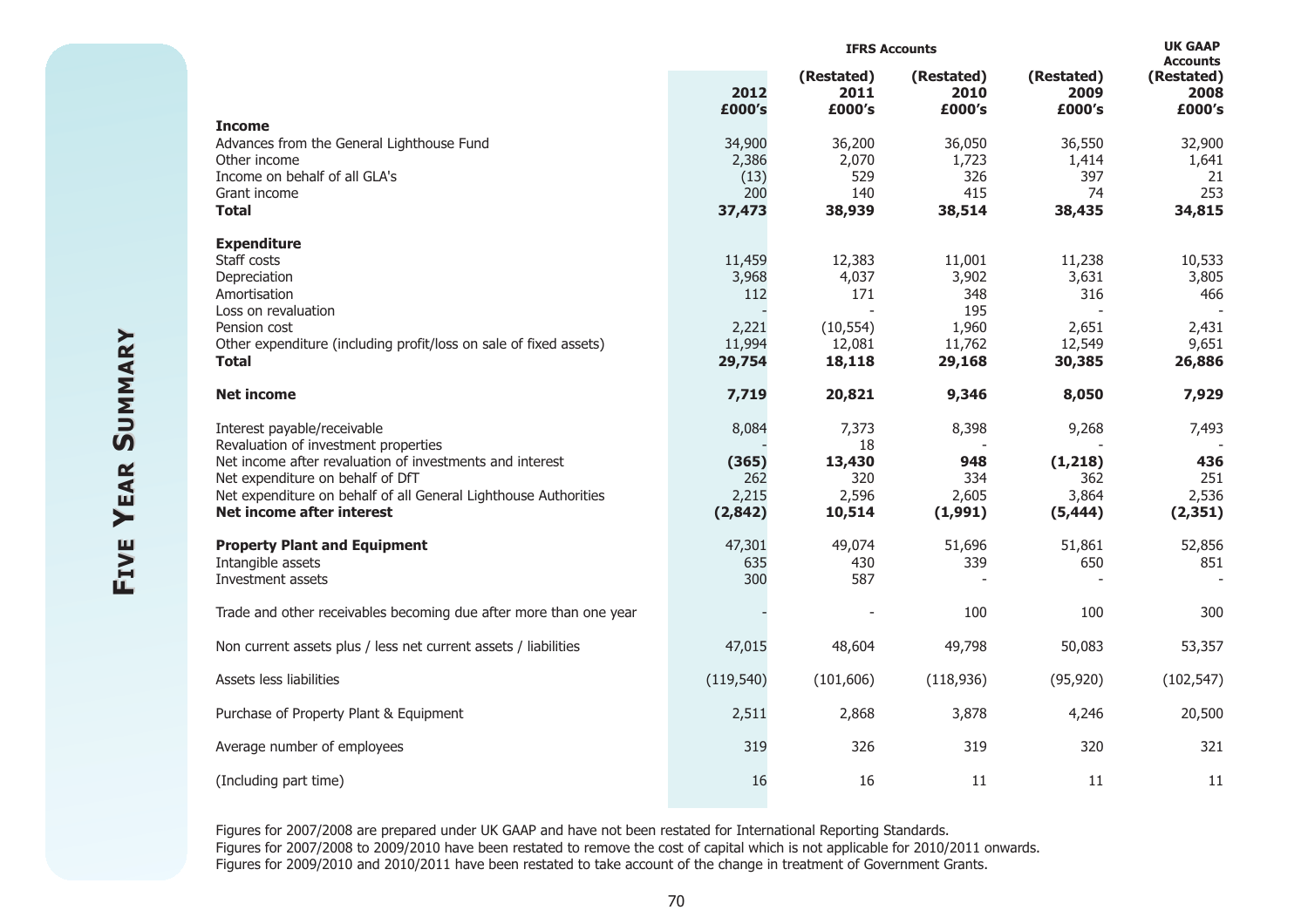#### **THE DEPARTMENT FOR TRANSPORT, LOCAL GOVERNMENT AND THE REGIONS**

#### **LETTER OF COMFORT IN RESPECT OF GENERAL LIGHTHOUSE FUND PENSIONS, CONTINGENT LIABILITIES, TO BE GIVEN TO THE GENERAL LIGHTHOUSE AUTHORITIES**

The pensions in respect of the beneficiaries of the Pension Schemes of the General Lighthouse Authorities (GLAs) are safe. This is recognised by the fact that the pensions liability of the General Lighthouse Fund (GLF) is reported to Parliament annually as a contingent liability of the Department of Transport, Local Government and the Regions (DTLR). This is a form of early warning to Parliament that it may be asked to authorise expenditure on this item. Any liability which a GLA might not be able to meet from its own resources (which in the GLA's case is the GLF) would fall to DTLR as the sponsor department.

DTLR has therefore already given the strongest public assurance that the pensions of the beneficiaries of the Pension Schemes of the GLAs will be paid by the inclusion of the liabilities of the GLF in their departmental contingent liability return to Parliament. Therefore in the unlikely event of insufficient money being available, DTLR will request funds from Parliament to ensure that the pensions are paid to the beneficiaries of the Pensions Schemes of the GLAs. The pensions of the GLAs are therefore assured by this Letter of Comfort.

Signed By:

On behalf of the Secretary of State For Transport, Local Government and the Regions Date 17.12.2001